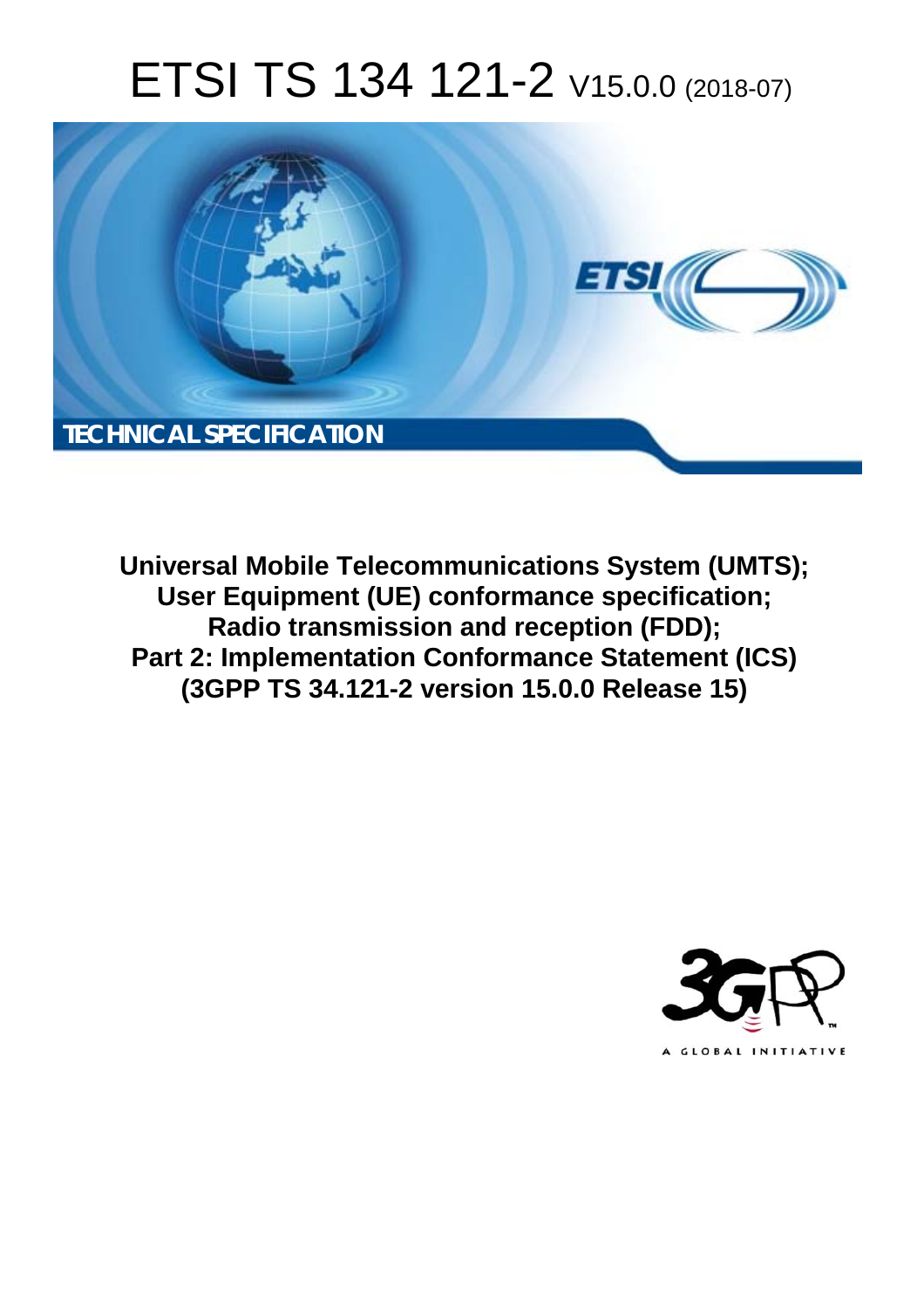Reference RTS/TSGR-0534121-2vf00

> Keywords UMTS

#### *ETSI*

#### 650 Route des Lucioles F-06921 Sophia Antipolis Cedex - FRANCE

Tel.: +33 4 92 94 42 00 Fax: +33 4 93 65 47 16

Siret N° 348 623 562 00017 - NAF 742 C Association à but non lucratif enregistrée à la Sous-Préfecture de Grasse (06) N° 7803/88

#### *Important notice*

The present document can be downloaded from: <http://www.etsi.org/standards-search>

The present document may be made available in electronic versions and/or in print. The content of any electronic and/or print versions of the present document shall not be modified without the prior written authorization of ETSI. In case of any existing or perceived difference in contents between such versions and/or in print, the only prevailing document is the print of the Portable Document Format (PDF) version kept on a specific network drive within ETSI Secretariat.

Users of the present document should be aware that the document may be subject to revision or change of status. Information on the current status of this and other ETSI documents is available at <https://portal.etsi.org/TB/ETSIDeliverableStatus.aspx>

If you find errors in the present document, please send your comment to one of the following services: <https://portal.etsi.org/People/CommiteeSupportStaff.aspx>

#### *Copyright Notification*

No part may be reproduced or utilized in any form or by any means, electronic or mechanical, including photocopying and microfilm except as authorized by written permission of ETSI. The content of the PDF version shall not be modified without the written authorization of ETSI. The copyright and the foregoing restriction extend to reproduction in all media.

> © ETSI 2018. All rights reserved.

**DECT**TM, **PLUGTESTS**TM, **UMTS**TM and the ETSI logo are trademarks of ETSI registered for the benefit of its Members. **3GPP**TM and **LTE**TM are trademarks of ETSI registered for the benefit of its Members and of the 3GPP Organizational Partners. **oneM2M** logo is protected for the benefit of its Members.

**GSM**® and the GSM logo are trademarks registered and owned by the GSM Association.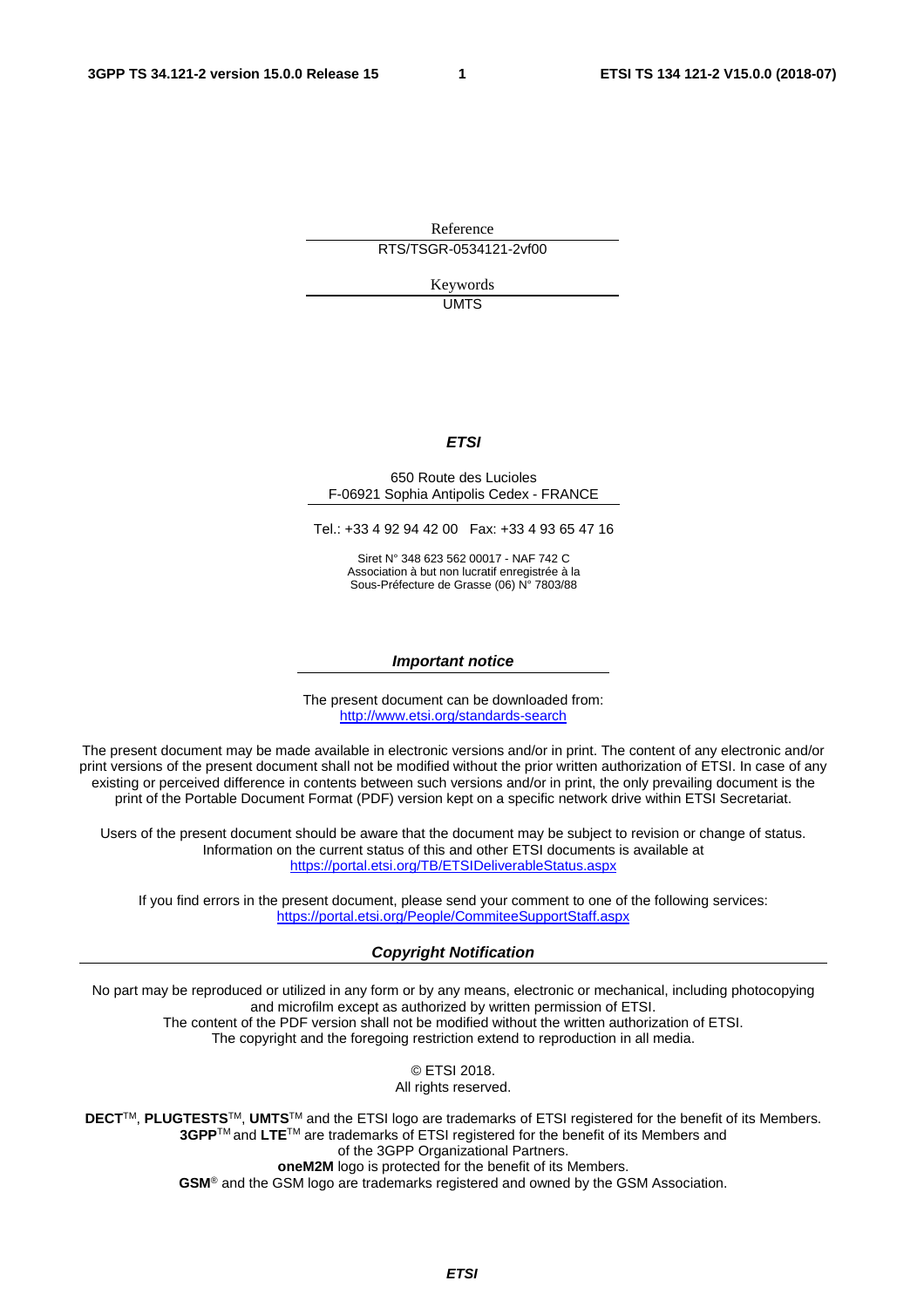### Intellectual Property Rights

#### Essential patents

IPRs essential or potentially essential to normative deliverables may have been declared to ETSI. The information pertaining to these essential IPRs, if any, is publicly available for **ETSI members and non-members**, and can be found in ETSI SR 000 314: *"Intellectual Property Rights (IPRs); Essential, or potentially Essential, IPRs notified to ETSI in respect of ETSI standards"*, which is available from the ETSI Secretariat. Latest updates are available on the ETSI Web server ([https://ipr.etsi.org/\)](https://ipr.etsi.org/).

Pursuant to the ETSI IPR Policy, no investigation, including IPR searches, has been carried out by ETSI. No guarantee can be given as to the existence of other IPRs not referenced in ETSI SR 000 314 (or the updates on the ETSI Web server) which are, or may be, or may become, essential to the present document.

#### **Trademarks**

The present document may include trademarks and/or tradenames which are asserted and/or registered by their owners. ETSI claims no ownership of these except for any which are indicated as being the property of ETSI, and conveys no right to use or reproduce any trademark and/or tradename. Mention of those trademarks in the present document does not constitute an endorsement by ETSI of products, services or organizations associated with those trademarks.

### Foreword

This Technical Specification (TS) has been produced by ETSI 3rd Generation Partnership Project (3GPP).

The present document may refer to technical specifications or reports using their 3GPP identities, UMTS identities or GSM identities. These should be interpreted as being references to the corresponding ETSI deliverables.

The cross reference between GSM, UMTS, 3GPP and ETSI identities can be found under [http://webapp.etsi.org/key/queryform.asp.](http://webapp.etsi.org/key/queryform.asp)

### Modal verbs terminology

In the present document "**shall**", "**shall not**", "**should**", "**should not**", "**may**", "**need not**", "**will**", "**will not**", "**can**" and "**cannot**" are to be interpreted as described in clause 3.2 of the [ETSI Drafting Rules](https://portal.etsi.org/Services/editHelp!/Howtostart/ETSIDraftingRules.aspx) (Verbal forms for the expression of provisions).

"**must**" and "**must not**" are **NOT** allowed in ETSI deliverables except when used in direct citation.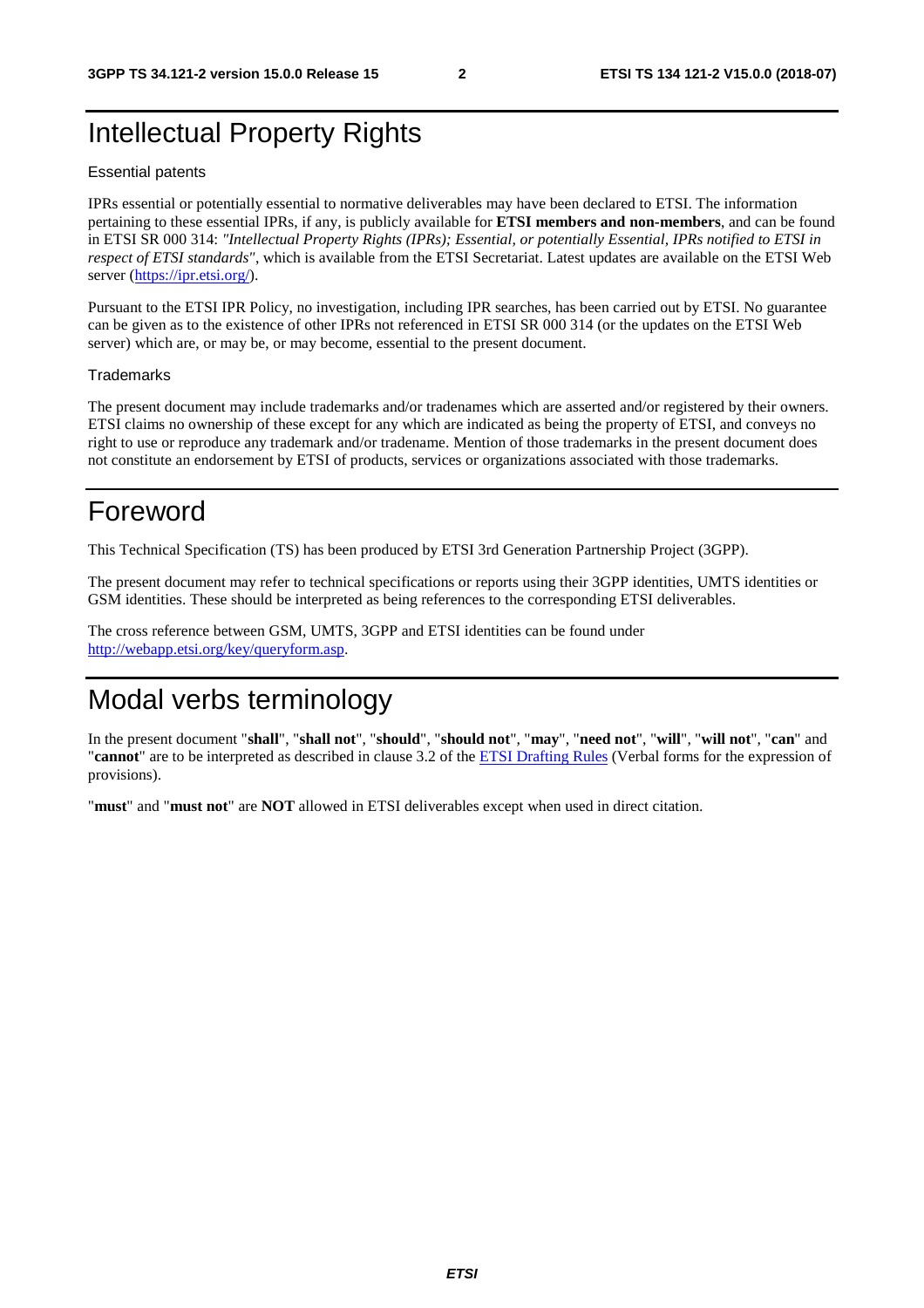$\mathbf{3}$ 

## Contents

| 1                                                |  |  |  |  |  |  |
|--------------------------------------------------|--|--|--|--|--|--|
| 2                                                |  |  |  |  |  |  |
| 3<br>3.1<br>3.2                                  |  |  |  |  |  |  |
| 4                                                |  |  |  |  |  |  |
| <b>Annex A (normative):</b>                      |  |  |  |  |  |  |
| A.1<br>A.1.1<br>A.1.2<br>A.1.3                   |  |  |  |  |  |  |
| A.2<br>A.2.1<br>A.2.2<br>A.2.3<br>A.2.4<br>A.2.5 |  |  |  |  |  |  |
| A.3                                              |  |  |  |  |  |  |
| A.4<br>A.4.1<br>A.4.2<br>A.4.3<br>A.4.4<br>A.4.5 |  |  |  |  |  |  |
| <b>Annex B</b> (informative):                    |  |  |  |  |  |  |
| B.1                                              |  |  |  |  |  |  |
| <b>Annex C</b> (informative):                    |  |  |  |  |  |  |
|                                                  |  |  |  |  |  |  |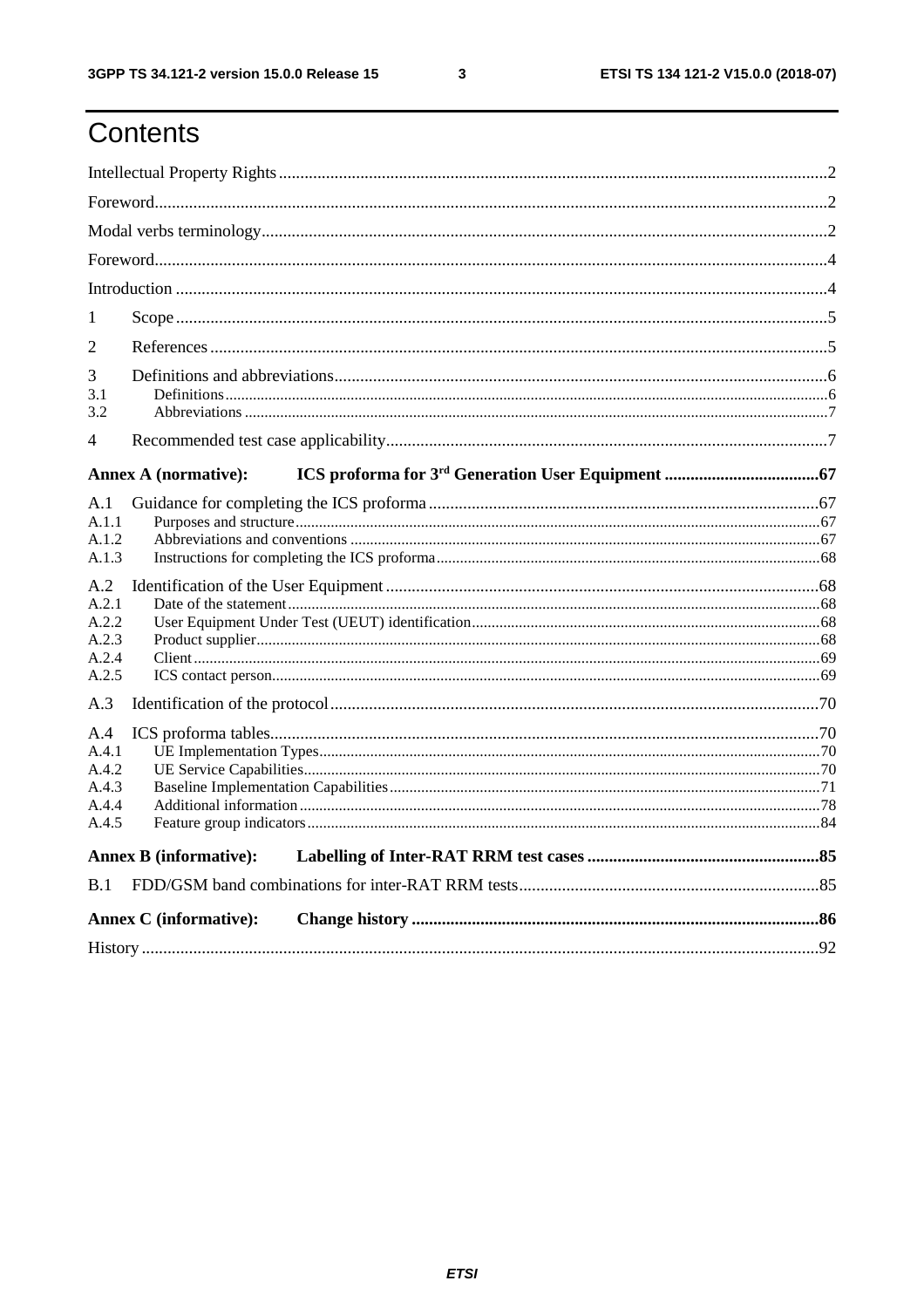### Foreword

This Technical Specification (TS) has been produced by the 3rd Generation Partnership Project (3GPP).

The contents of the present document are subject to continuing work within the TSG and may change following formal TSG approval. Should the TSG modify the contents of the present document, it will be re-released by the TSG with an identifying change of release date and an increase in version number as follows:

Version x.y.z

where:

- x the first digit:
	- 1 presented to TSG for information;
	- 2 presented to TSG for approval;
	- 3 or greater indicates TSG approved document under change control.
- y the second digit is incremented for all changes of substance, i.e. technical enhancements, corrections, updates, etc.
- z the third digit is incremented when editorial only changes have been incorporated in the document.

### Introduction

The present document is part 2 of a multi-parts TS:

3GPP TS 34.121-1 [20]: User Equipment (UE) conformance specification; Radio transmission and reception (FDD); Part 1: Conformance specification.

**3GPP TS 34.121-2: User Equipment (UE) conformance specification; Radio transmission and reception (FDD); Part 2: Implementation Conformance Statement (ICS).** 

NOTE: TS 34.121 has been converted to multipart TS with version 7.0.0. Previous versions are a single part standard 34.121.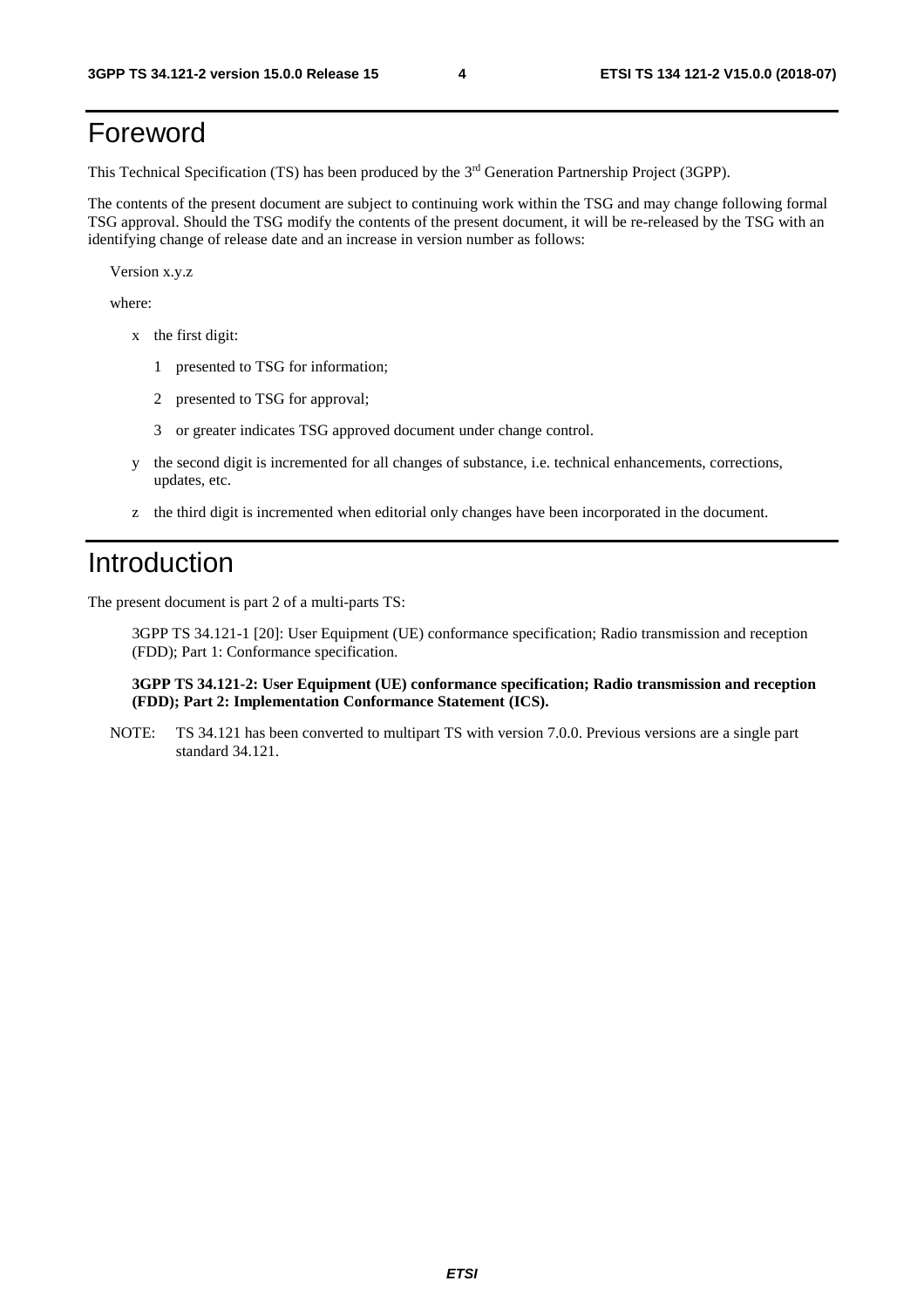### 1 Scope

The present document provides the Implementation Conformance Statement (ICS) proforma for 3<sup>rd</sup> Generation User Equipment (UE), in compliance with the relevant requirements, and in accordance with the relevant guidance given in ISO/IEC 9646-7 [2] and ETS 300 406 [3].

The present document also specifies a recommended applicability statement for the test cases included in TS 34.121-1. These applicability statements are based on the features implemented in the UE.

Special conformance testing functions can be found in 3GPP TS 34.109 [19] and the common test environments are included in 3GPP TS 34.108 [18] and 3GPP TS 36.508 [29].

The present document is valid for UE implemented according to 3GPP releases starting from Release 99 up to the Release indicated on the cover page of the present document.

## 2 References

The following documents contain provisions which, through reference in this text, constitute provisions of the present document.

- References are either specific (identified by date of publication, edition number, version number, etc.) or non-specific.
- For a specific reference, subsequent revisions do not apply.
- For a non-specific reference, the latest version applies. In the case of a reference to a 3GPP document (including a GSM document), a non-specific reference implicitly refers to the latest version of that document in the same Release as the present document unless the context in which the reference is made suggests a different Release is relevant (information on the applicable release in a particular context can be found in e.g. test case title, description or applicability, message description or content).
	- For a Release 1999 UE, references to 3GPP documents are to version 3.x.y, when available.
	- For a Release 4 UE, references to 3GPP documents are to version 4.x.y, when available.
	- For a Release 5 UE, references to 3GPP documents are to version 5.x.y, when available.
	- For a Release 6 UE, references to 3GPP documents are to version 6.x.y, when available.
	- For a Release 7 UE, references to 3GPP documents are to version 7.x.y, when available.
	- For a Release 8 UE, references to 3GPP documents are to version 8.x.y, when available.
	- For a Release 9 UE, references to 3GPP documents are to version 9.x.y, when available.

| $[1]$ | ISO/IEC 9646-1: "Information technology - Open systems interconnection - Conformance testing<br>methodology and framework - Part 1: General concepts".                      |
|-------|-----------------------------------------------------------------------------------------------------------------------------------------------------------------------------|
| $[2]$ | ISO/IEC 9646-7: "Information technology - Open systems interconnection - Conformance testing<br>methodology and framework - Part 7: Implementation Conformance Statements". |
| $[3]$ | ETSI ETS 300 406 (1995): "Methods for testing and Specification (MTS); Protocol and profile<br>conformance testing specifications; Standardization methodology".            |
| $[4]$ | 3GPP TR 21.904: "UE capability requirements".                                                                                                                               |
| $[5]$ | 3GPP TS 22.002: "Circuit Bearer Services (BS) supported by Public Land Mobile Network<br>$(PLMN)$ ".                                                                        |
| [6]   | 3GPP TS 22.060: "General Packet Radio Service (GPRS); Service description, Stage 1".                                                                                        |

[7] 3GPP TS 22.105: "Services and Service Capabilities".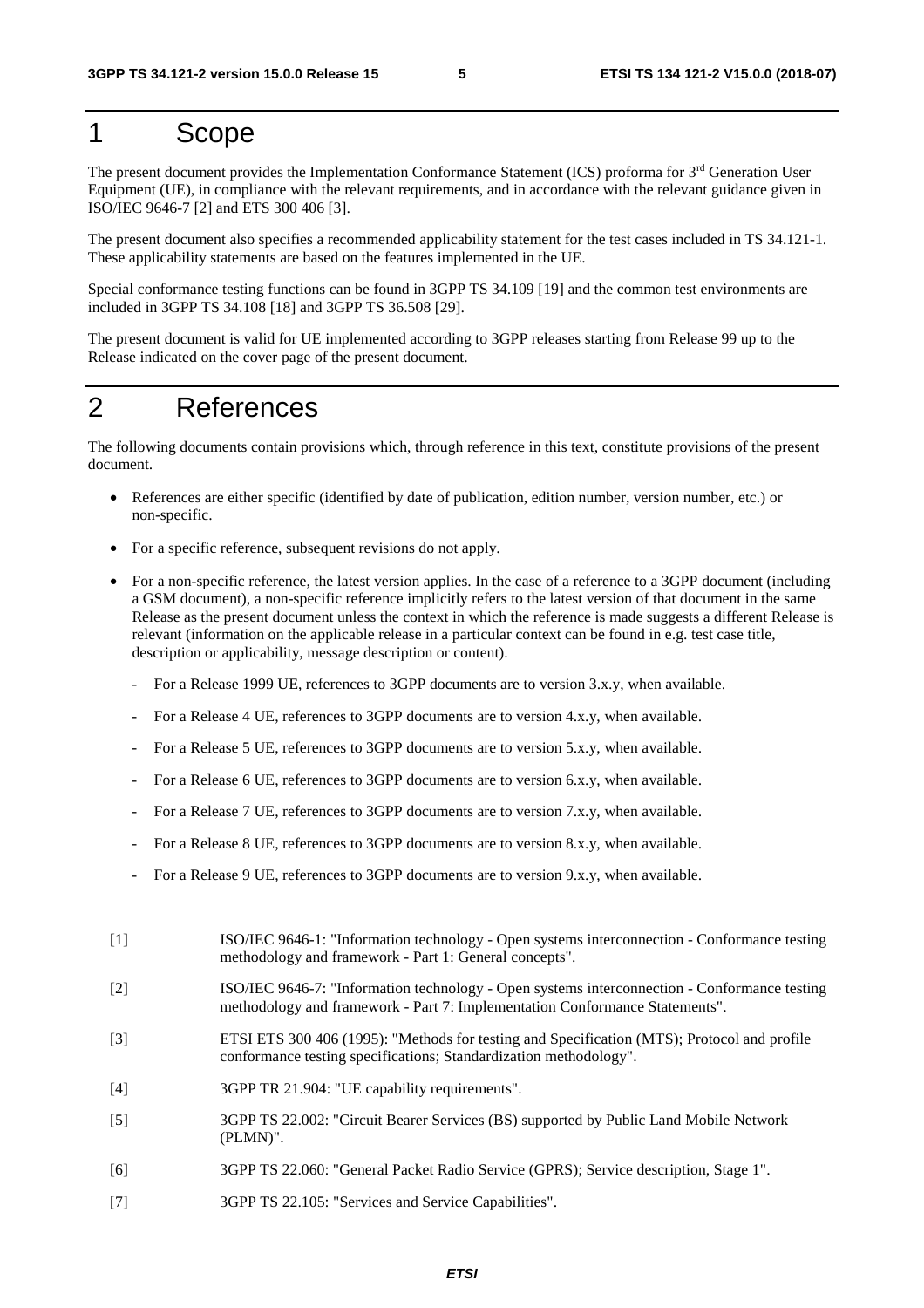[8] 3GPP TS 24.008: "Mobile radio interface Layer 3 specification; Core Network Protocols - Stage 3". [9] 3GPP TS 25.101: "UE radio Transmission and Reception (FDD)". [10] 3GPP TS 25.102: "UTRA (UE) TDD; Radio Transmission and Reception". [11] 3GPP TS 25.201: "Physical layer - General Description". [12] 3GPP TS 25.306: "UE Radio Access Capabilities". [13] 3GPP TS 25.321: "Medium Access Control (MAC) protocol specification". [14] 3GPP TS 25.322: "Radio Link Control (RLC) protocol specification". [15] 3GPP TS 25.323: "Packet Data Convergence Protocol (PDCP) specification". [16] 3GPP TS 25.324: "Broadcast/Multicast Control BMC". [17] 3GPP TS 25.331: "Radio Resource Control (RRC) protocol specification". [18] 3GPP TS 34.108: "Common Test Environments for User Equipment (UE) Conformance Testing". [19] 3GPP TS 34.109: "Terminal logical test interface; Special conformance testing functions". [20] 3GPP TS 34.121-1: "User Equipment (UE) Conformance Specification, Radio transmission and reception (FDD); Part 1: Conformance specification". [21] 3GPP TS 34.122: "Terminal Conformance Specification, Radio Transmission and Reception (TDD)". [22] 3GPP TS 34.123-1: "User Equipment (UE) conformance specification; Part 1: Protocol conformance specification". [23] 3GPP TS 34.123-2: " User Equipment (UE) conformance specification; Part 2: Implementation Conformance Statement (ICS) proforma specification". [24] 3GPP TS 34.123-3: "User Equipment (UE) conformance specification; Part 3: Abstract Test Suites". [25] 3GPP TS 34.124: "Electromagnetic Compatibility (EMC) for Mobile terminals and ancillary equipment". [26] 3GPP TS 51.010-1: "Mobile Station (MS) conformance specification; Part 1: Conformance specification ". [27] 3GPP TS 51.010-2: "Mobile Station (MS) conformance specification; Part 2: Protocol Implementation Conformance Statement (PICS) proforma specification". [28] 3GPP TS 36.101: "E-UTRA UE radio transmission and reception". [29] 3GPP TS 36.508: "Common test environments for User Equipment (UE)".

### 3 Definitions and abbreviations

### 3.1 Definitions

For the purposes of the present document, the following terms and definitions apply:

- terms defined in the relevant 3GPP core specifications (see normative references);
- terms defined in ISO/IEC 9646-1 [1] and in ISO/IEC 9646-7 [2].

In particular, the following terms defined in ISO/IEC 9646-1 [1] apply: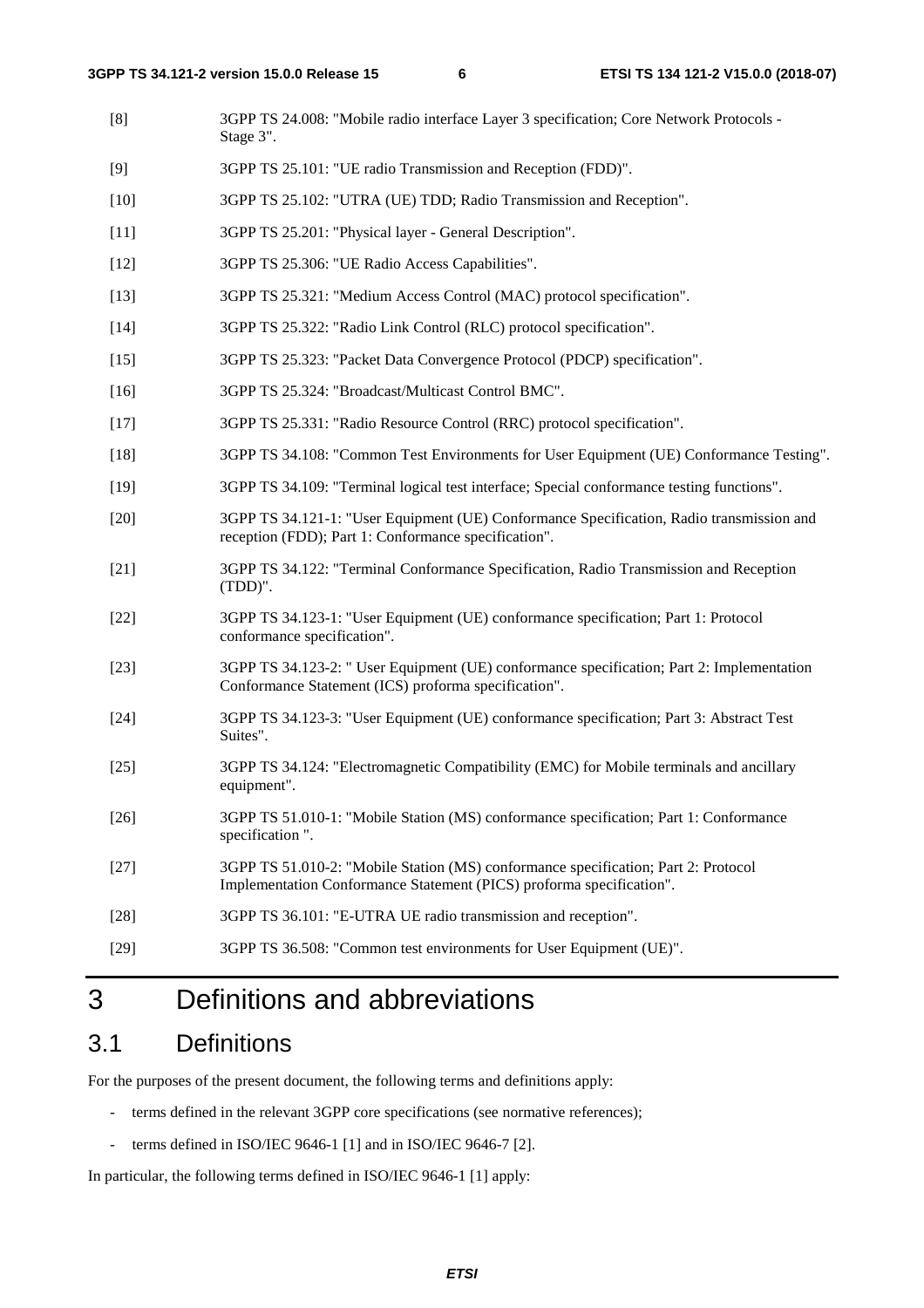**Implementation Conformance Statement (ICS):** statement made by the supplier of an implementation or system claimed to conform to a given specification, stating which capabilities have been implemented The ICS can take several forms: protocol ICS, profile ICS, profile specific ICS, information object ICS, etc.

**ICS proforma:** document, in the form of a questionnaire, which when completed for an implementation or system becomes an ICS

### 3.2 Abbreviations

For the purposes of the present document, the following abbreviations apply:

| <b>ICS</b>  | <b>Implementation Conformance Statement</b> |
|-------------|---------------------------------------------|
| <b>SCS</b>  | <b>System Conformance Statement</b>         |
| <b>UEUT</b> | User Equipment Under Test                   |

### 4 Recommended test case applicability

The applicability of each individual test is identified in the table 1. This applicability can in some circumstances be changed to not recommended when so specified in table 2. This is just a recommendation based on the purpose for which the test case was written.

The applicability of every test is formally expressed by the use of Boolean expression that are based on parameters (ICS) included in annex A of the present document.

The columns in tables 1 and 2 have the following meaning:

Clause

The clause column indicates the clause number in TS 34.121-1 [20] that contains the test body.

Title

The title column describes the name of the test.

#### Release

The release column indicates the earliest release from which each test case is applicable, except if otherwise stated of an individual test case.

#### Applicability

The following notations are used for the applicability column:

| R        | recommended - the test case is recommended                                                                                                                                                                                                                                                                                                                                                                                       |
|----------|----------------------------------------------------------------------------------------------------------------------------------------------------------------------------------------------------------------------------------------------------------------------------------------------------------------------------------------------------------------------------------------------------------------------------------|
| $\Omega$ | optional – the test case is optional                                                                                                                                                                                                                                                                                                                                                                                             |
| N/A      | not applicable - in the given context, the test case is not recommended.                                                                                                                                                                                                                                                                                                                                                         |
| Ci       | conditional - the test is recommended ( $\langle \mathbb{T}R \mathbb{T} \rangle$ ) or not ( $\langle \mathbb{T}N/A \mathbb{T} \rangle$ ) depending on the support of other<br>items. "i" is an integer identifying an unique conditional status expression which is defined<br>immediately following the table. For nested conditional expressions, the syntax "IF  THEN (IF<br>THEN  ELSE) ELSE " is used to avoid ambiguities. |

#### **Comments**

This column contains a verbal description of the condition included in the applicability column.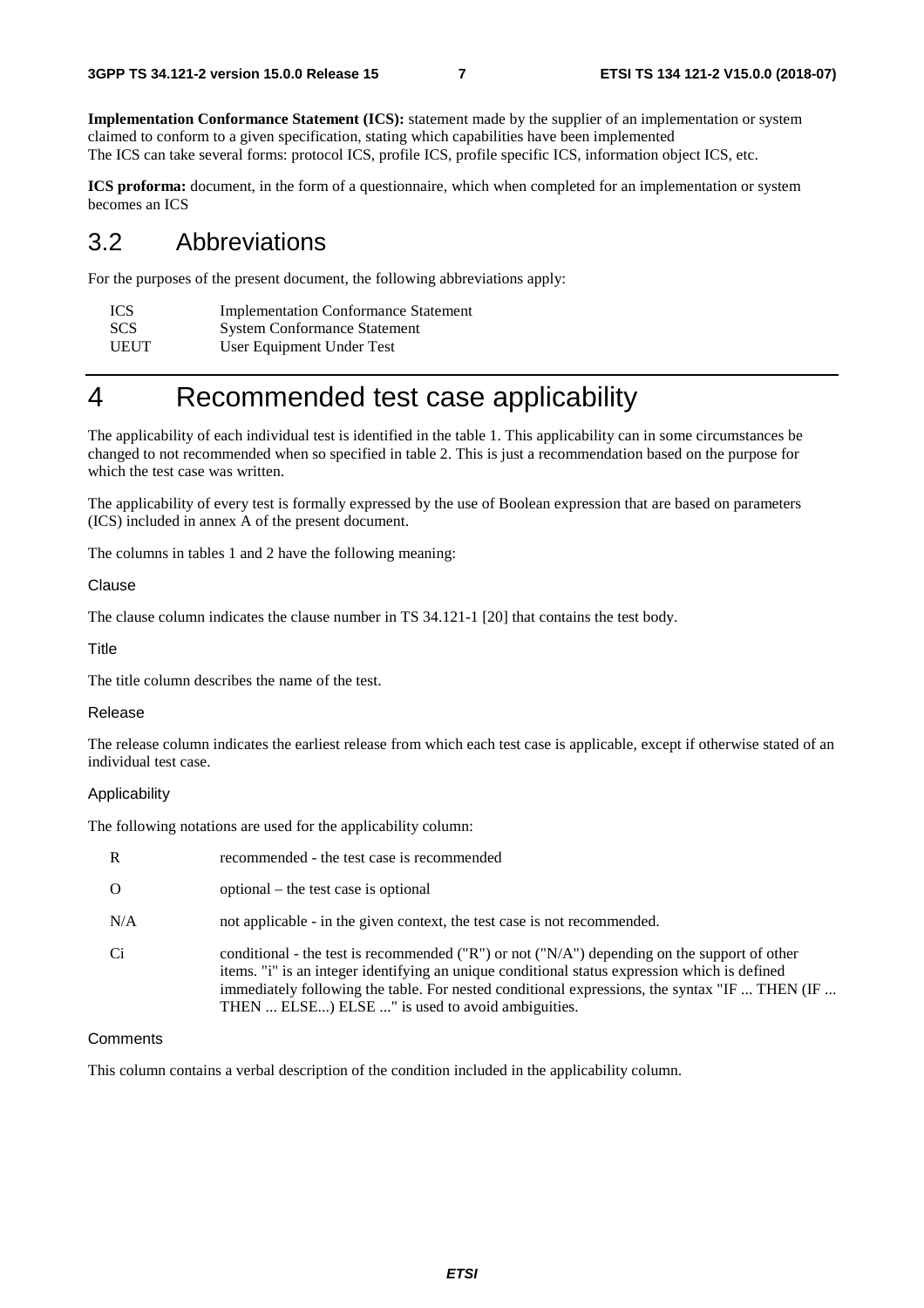### **Table 1: Applicability of tests**

| <b>Clause</b> | <b>Title</b>                                                                                  | <b>Release</b>       | <b>Applicability</b> | <b>Release</b><br><b>Applicability</b> | <b>Comments</b>                                                                   |
|---------------|-----------------------------------------------------------------------------------------------|----------------------|----------------------|----------------------------------------|-----------------------------------------------------------------------------------|
|               | <b>RF Test cases</b>                                                                          |                      |                      |                                        |                                                                                   |
| 5.2           | Maximum Output Power                                                                          | R99                  | $\overline{R}$       | <b>RA99</b>                            | <b>UEs supporting FDD</b>                                                         |
| 5.2A          | Maximum Output Power with<br>HS-DPCCH                                                         | $Rel-5$<br>only      | C_RF02               | RF_RO_04                               | UEs supporting FDD and HS-PDSCH                                                   |
| 5.2AA         | Maximum Output Power with<br>HS-DPCCH (Release 6 and<br>later)                                | $Rel-6$              | $C$ RF24             | RA <sub>6</sub>                        | UEs supporting FDD and HS-PDSCH<br>and not E-DPDCH                                |
| 5.2AB         | UE Maximum output power for<br>UL OLTD                                                        | $\overline{Rel}$ -11 | C_RF123              | <b>RA11</b>                            | UEs supporting FDD and UL OLTD<br>and HS-PDSCH and not E-DPDCH                    |
| 5.2AC         | Maximum Output Power for<br>UL CLTD activation state 1                                        | <b>Rel-11</b>        | C_RF129              | <b>RA11</b>                            | UEs supporting FDD and UL CLTD<br>and HS-PDSCH and not E-DPDCH                    |
| 5.2AD         | Maximum Output Power for<br>UL CLTD activation state 2<br>and 3                               | <b>Rel-11</b>        | C_RF129              | <b>RA11</b>                            | UEs supporting FDD and UL CLTD<br>and HS-PDSCH and not E-DPDCH                    |
| 5.2B          | Maximum Output Power with<br>HS-DPCCH and E-DCH                                               | Rel-6                | C_RF23               | RA <sub>6</sub>                        | UEs supporting FDD and HS-PDSCH<br>and E-DPDCH                                    |
| 5.2BA         | <b>UE Maximum Output Power</b><br>for DC-HSUPA (QPSK)                                         | Rel-9                | C_RF86               | RA9                                    | UEs supporting FDD and HS-PDSCH<br>and Dual Cell E-DCH (E-DCH<br>Category 8 or 9) |
| 5.2BB         | <b>UE Maximum Output Power</b><br>for DC-HSUPA (16QAM)                                        | Rel-9                | C_RF111              | RA9                                    | UEs supporting FDD and HS-PDSCH<br>and Dual Cell E-DCH (E-DCH<br>Category 9)      |
| 5.2BC         | UE maximum output power<br>with HS-DPCCH and E-DCH<br>for OLTD                                | <b>Rel-11</b>        | C_RF124              | <b>RA11</b>                            | UEs supporting FDD and UL OLTD<br>and HS-PDSCH and E-DPDCH                        |
| 5.2BD         | Maximum Output Power with<br>HS-DPCCH and E-DCH for<br>UL CLTD activation state 1             | <b>Rel-11</b>        | C_RF130              | <b>RA11</b>                            | UEs supporting FDD and UL CLTD<br>and HS-PDSCH and E-DPDCH                        |
| 5.2BE         | Maximum Output Power with<br>HS-DPCCH and E-DCH for<br>UL CLTD activation state 2<br>and $3.$ | <b>Rel-11</b>        | C_RF130              | <b>RA11</b>                            | UEs supporting FDD and UL CLTD<br>and HS-PDSCH and E-DPDCH                        |
| 5.2C          | UE relative code domain<br>power accuracy                                                     | Rel-6                | C_RF24               | RA <sub>6</sub>                        | UEs supporting FDD and HS-PDSCH<br>and not E-DPDCH                                |
| 5.2CA         | UE Relative code domain<br>power accuracy for OLTD                                            | <b>Rel-11</b>        | C_RF123              | <b>RA11</b>                            | UEs supporting FDD and UL OLTD<br>and HS-PDSCH and not E-DPDCH                    |
| 5.2CB         | UE relative code domain<br>power accuracy for UL CLTD<br>activation state 1                   | <b>Rel-11</b>        | C_RF129              | <b>RA11</b>                            | UEs supporting FDD and UL CLTD<br>and HS-PDSCH and not E-DPDCH                    |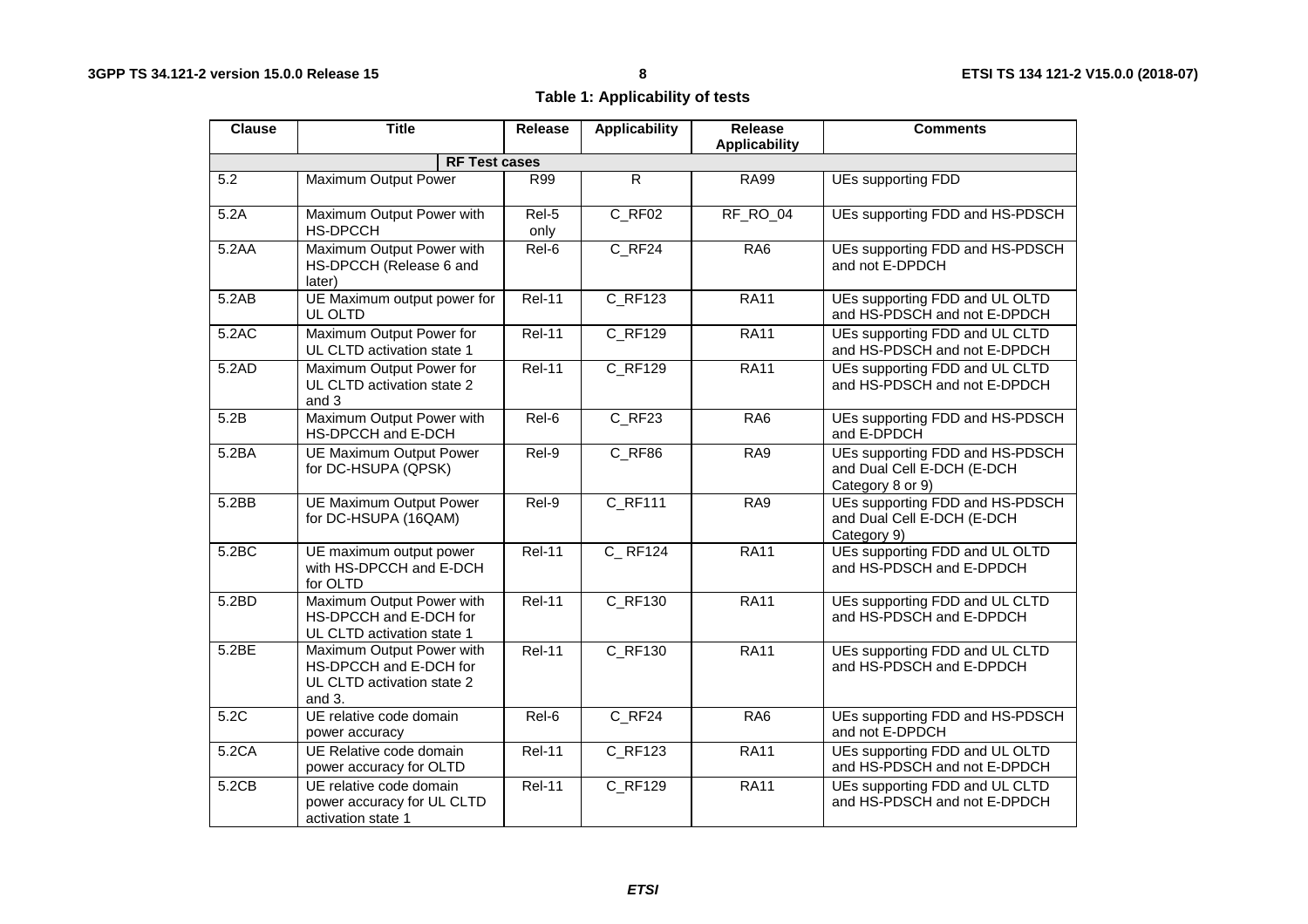| <b>Clause</b> | <b>Title</b>                                                                                                                      | <b>Release</b> | <b>Applicability</b> | <b>Release</b><br><b>Applicability</b> | <b>Comments</b>                                                                                       |
|---------------|-----------------------------------------------------------------------------------------------------------------------------------|----------------|----------------------|----------------------------------------|-------------------------------------------------------------------------------------------------------|
| 5.2CC         | UE relative code domain<br>power accuracy for UL CLTD<br>activation state 2 and 3                                                 | <b>Rel-11</b>  | C_RF129              | <b>RA11</b>                            | UEs supporting FDD and UL CLTD<br>and HS-PDSCH and not E-DPDCH                                        |
| 5.2D          | UE relative code domain<br>power accuracy for HS-<br>DPCCH and E-DCH                                                              | $Rel-6$        | C_RF23               | RA <sub>6</sub>                        | UEs supporting FDD and HS-PDSCH<br>and E-DPDCH                                                        |
| 5.2DA         | <b>UE Relative Code Domain</b><br>Power Accuracy for DC-<br><b>HSUPA with QPSK</b>                                                | Rel-9          | C_RF86               | R <sub>A9</sub>                        | UEs supporting FDD and HS-PDSCH<br>and Dual Cell E-DCH (E-DCH<br>Category 8 or 9)                     |
| 5.2DB         | UE Relative code domain<br>power accuracy for HS-<br>DPCCH and E-DCH for OLTD                                                     | <b>Rel-11</b>  | C_RF124              | <b>RA11</b>                            | UEs supporting FDD and UL OLTD<br>and HS-PDSCH and E-DPDCH                                            |
| 5.2DC         | <b>UE Relative Code Domain</b><br>Power Accuracy for HS-<br>DPCCH and E-DCH for UL<br>CLTD activation state 1                     | <b>Rel-11</b>  | C_RF130              | <b>RA11</b>                            | UEs supporting FDD and UL CLTD<br>and HS-PDSCH and E-DPDCH                                            |
| 5.2DD         | UE Relative Code Domain<br>Power Accuracy for HS-<br>DPCCH and E-DCH for UL<br>CLTD activation state 2 and 3                      | <b>Rel-11</b>  | C_RF130              | <b>RA11</b>                            | UEs supporting FDD and UL CLTD<br>and HS-PDSCH and E-DPDCH                                            |
| 5.2E          | UE Relative Code Domain<br>Power Accuracy for HS-<br>DPCCH and E-DCH with<br>16QAM                                                | Rel-7          | C_RF43               | RA7                                    | UEs supporting FDD and HS-PDSCH,<br>E-DPDCH and supporting 16QAM (E-<br>DCH Category 7)               |
| 5.2EA         | UE relative code domain<br>power accuracy for DC-<br>HSUPA using HS-DPCCH<br>and E-DCH with 16QAM                                 | Rel-9          | C_RF111              | RA9                                    | UEs supporting FDD and HS-PDSCH<br>and Dual Cell E-DCH (E-DCH<br>Category 9)                          |
| 5.2EB         | UE Relative code domain<br>power accuracy for HS-<br>DPCCH and E-DCH with 16-<br>QAM for OLTD                                     | <b>Rel-11</b>  | C_RF126              | <b>R11</b>                             | UEs supporting FDD and UL OLTD<br>and HS-PDSCH, E-DPDCH and<br>supporting 16QAM (E-DCH Category<br>7) |
| 5.2EC         | UE Relative Code Domain<br>Power Accuracy for HS-<br>DPCCH and E-DCH with<br>16QAM for UL CLTD<br>activation state 1              | <b>Rel-11</b>  | <b>C_RF127</b>       | <b>RA11</b>                            | UEs supporting FDD and UL CLTD<br>and HS-PDSCH and E-DPDCH and<br>16QAM                               |
| 5.2ED         | <b>UE Relative Code Domain</b><br>Power Accuracy for HS-<br>DPCCH and E-DCH with<br>16QAM for UL CLTD<br>activation state 2 and 3 | <b>Rel-11</b>  | C_RF127              | <b>RA11</b>                            | UEs supporting FDD and UL CLTD<br>and HS-PDSCH and E-DPDCH and<br>16QAM                               |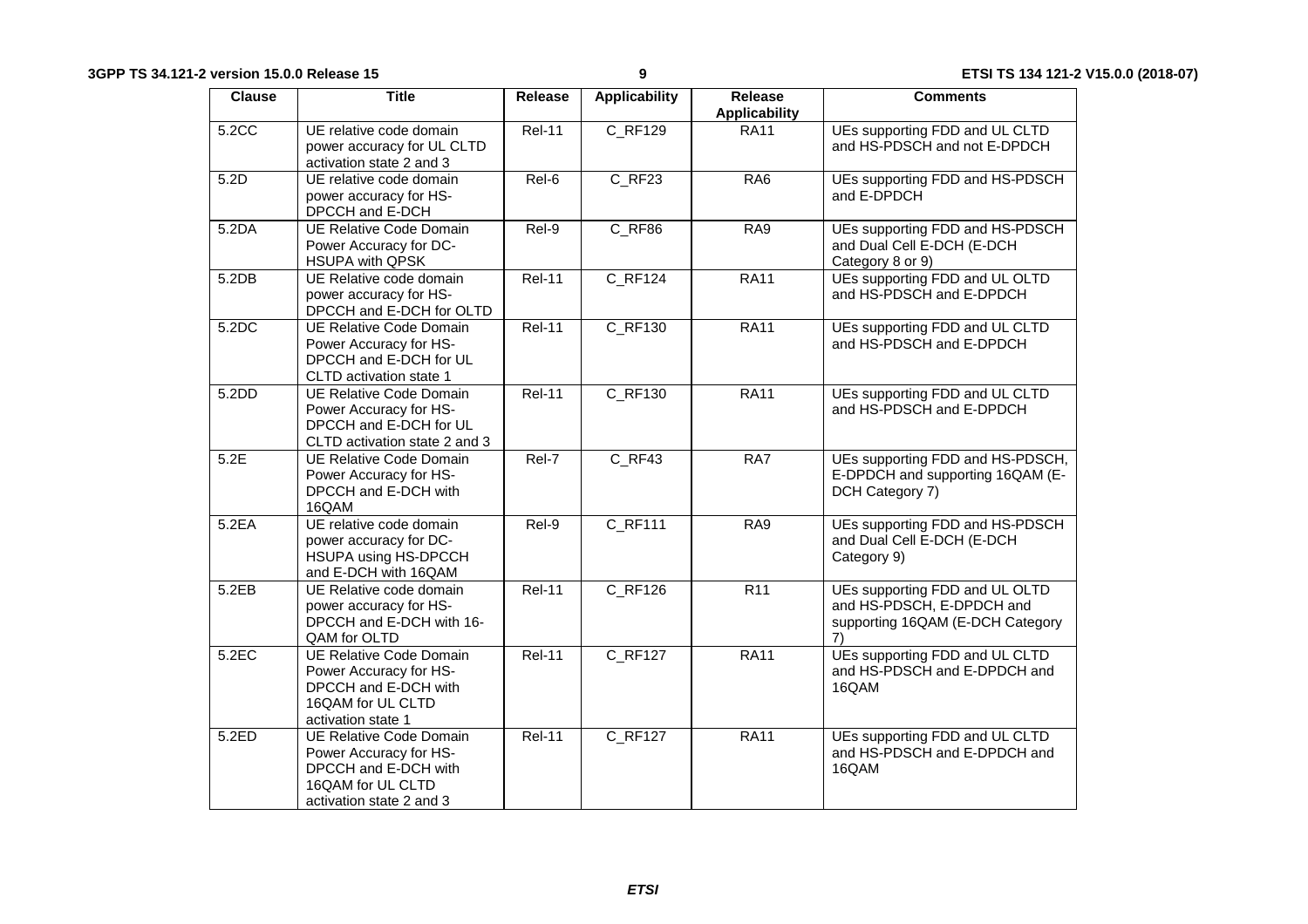| <b>Clause</b> | <b>Title</b>                                                                                                                                     | <b>Release</b> | <b>Applicability</b> | <b>Release</b><br><b>Applicability</b> | <b>Comments</b>                                                                   |
|---------------|--------------------------------------------------------------------------------------------------------------------------------------------------|----------------|----------------------|----------------------------------------|-----------------------------------------------------------------------------------|
| 5.3           | <b>Frequency Error</b>                                                                                                                           | R99            | $\mathsf{R}$         | <b>RA99</b>                            | UEs supporting FDD                                                                |
| 5.3A          | Frequency Error for DC-<br><b>HSUPA</b>                                                                                                          | Rel-9          | C_RF86               | RA <sub>9</sub>                        | UEs supporting FDD and HS-PDSCH<br>and Dual Cell E-DCH (E-DCH<br>Category 8 or 9) |
| 5.3B          | Frequency error for UL OLTD                                                                                                                      | <b>Rel-11</b>  | C_RF123              | <b>RA11</b>                            | UEs supporting FDD and UL OLTD<br>and HS-PDSCH and not E-DPDCH                    |
| 5.3C          | Frequency error for UL CLTD<br>Activation state 1                                                                                                | <b>Rel-11</b>  | C_RF129              | <b>RA11</b>                            | UEs supporting FDD and UL CLTD<br>and HS-PDSCH and not E-DPDCH                    |
| 5.3D          | Frequency error for UL CLTD<br>Activation state 2 and 3                                                                                          | <b>Rel-11</b>  | C_RF129              | <b>RA11</b>                            | UEs supporting FDD and UL CLTD<br>and HS-PDSCH and not E-DPDCH                    |
| 5.4.1         | Output Power Dynamics in the<br>Uplink / Power control is used<br>to limit the interference level /<br>Open Loop Power Control in<br>the Uplink  | R99            | R.                   | <b>RA99</b>                            | UEs supporting FDD                                                                |
| 5.4.1A        | Open Loop Power Control in<br>the Uplink for DC-HSUPA                                                                                            | Rel-9          | C_RF86               | RA9                                    | UEs supporting FDD and HS-PDSCH<br>and Dual Cell E-DCH (E-DCH<br>Category 8 or 9) |
| 5.4.2         | Output Power Dynamics in the<br>Uplink / Power control is used<br>to limit the interference level /<br>Inner Loop Power Control in<br>the Uplink | R99            | R                    | <b>RA99</b>                            | UEs supporting FDD                                                                |
| 5.4.2A        | Inner Loop Power Control in<br>the Uplink for DC-HSUPA                                                                                           | Rel-9          | C_RF86               | RA9                                    | UEs supporting FDD and HS-PDSCH<br>and Dual Cell E-DCH (E-DCH<br>Category 8 or 9) |
| 5.4.2B        | Inner loop power control in the<br>uplink for OLTD                                                                                               | <b>Rel-11</b>  | C_RF122              | <b>RA11</b>                            | UEs supporting FDD and UL OLTD                                                    |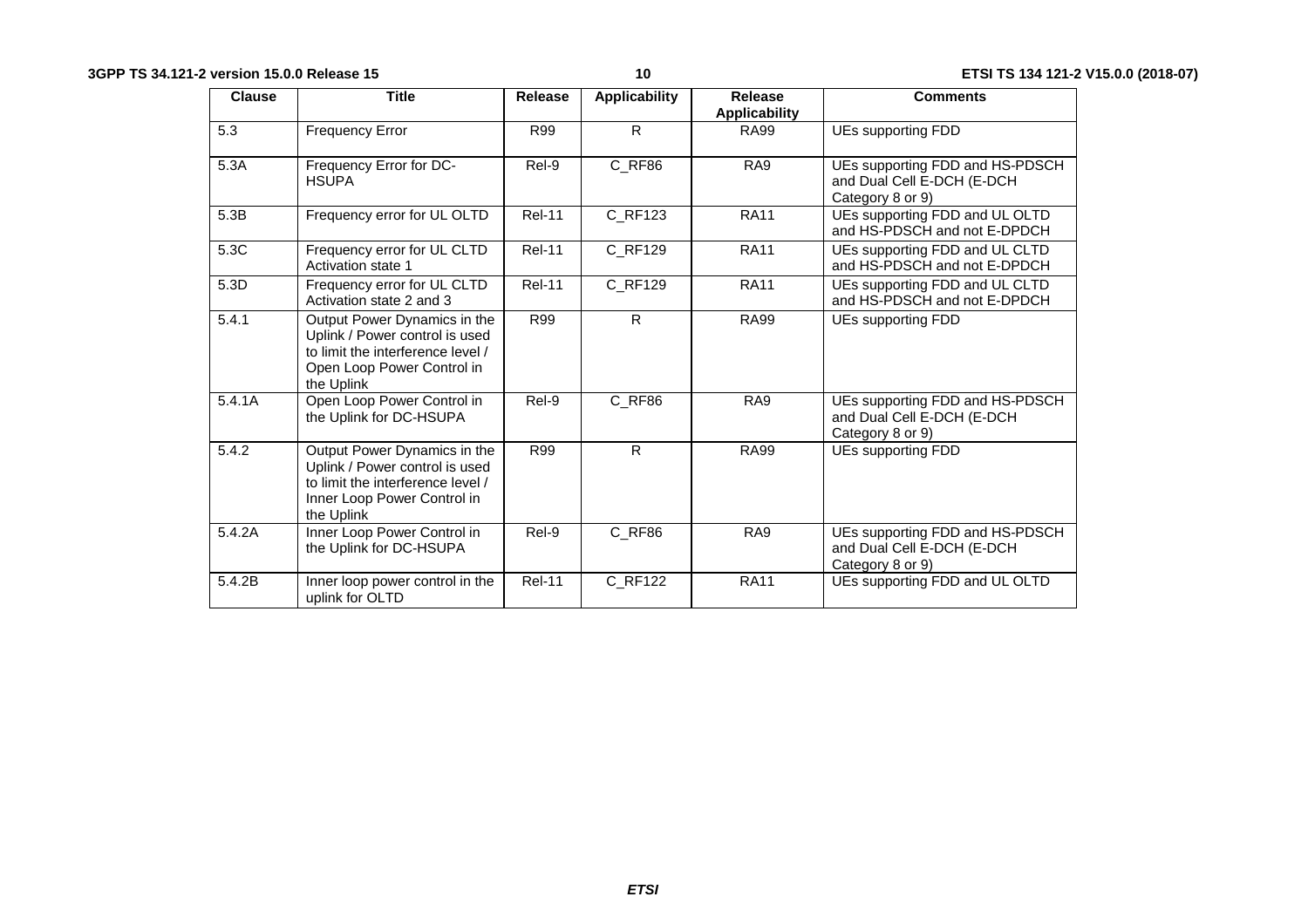| <b>Clause</b> | <b>Title</b>                                                                                                                                              | <b>Release</b> | <b>Applicability</b> | <b>Release</b><br><b>Applicability</b> | <b>Comments</b>                                                                   |
|---------------|-----------------------------------------------------------------------------------------------------------------------------------------------------------|----------------|----------------------|----------------------------------------|-----------------------------------------------------------------------------------|
| 5.4.2C        | Inner Loop Power Control in<br>the Uplink for UL CLTD<br>activation state 1                                                                               | <b>Rel-11</b>  | C_RF121              | <b>RA11</b>                            | UEs supporting FDD and UL CLTD                                                    |
| 5.4.2D        | Inner Loop Power Control in<br>the Uplink for UL CLTD<br>activation state 2 and 3                                                                         | <b>Rel-11</b>  | C_RF121              | <b>RA11</b>                            | UEs supporting FDD and UL CLTD                                                    |
| 5.4.3         | Output Power Dynamics in the<br>Uplink / Power control is used<br>to limit the interference level /<br>Minimum Output Power                               | <b>R99</b>     | $\overline{R}$       | <b>RA99</b>                            | UEs supporting FDD                                                                |
| 5.4.3A        | Minimum Output Power for<br>DC-HSUPA                                                                                                                      | Rel-9          | C_RF86               | RA9                                    | UEs supporting FDD and HS-PDSCH<br>and Dual Cell E-DCH (E-DCH<br>Category 8 or 9) |
| 5.4.3B        | Minimum Output Power for<br><b>OLTD</b>                                                                                                                   | <b>Rel-11</b>  | C_RF122              | <b>RA11</b>                            | UEs supporting FDD and UL OLTD                                                    |
| 5.4.3C        | Minimum Output Power for UL<br>CLTD activation state 1                                                                                                    | <b>Rel-11</b>  | C_RF121              | <b>RA11</b>                            | UEs supporting FDD and UL CLTD                                                    |
| 5.4.3D        | Minimum Output Power for UL<br>CLTD activation state 2 and 3                                                                                              | <b>Rel-11</b>  | C_RF121              | <b>RA11</b>                            | UEs supporting FDD and UL CLTD                                                    |
| 5.4.4         | Output Power Dynamics in the<br>Uplink / Power control is used<br>to limit the interference level /<br>Out-of-synchronisation<br>handling of output power | R99            | $C$ <sub>_RF75</sub> | <b>RA99</b>                            | UEs supporting FDD and not<br>supporting type 1 for DCH                           |
| 5.4.4A        | Out-of-synchronization<br>handling of output power for a<br>UE which supports the<br>optional enhanced<br>performance requirements<br>type1 for DCH       | R7             | C_RF76               | RA7                                    | UEs supporting FDD and type 1 for<br><b>DCH</b>                                   |
| 5.4.4B        | Out-of-synchronization<br>handling of output power for<br>OLTD                                                                                            | <b>Rel-11</b>  | C_RF122              | <b>RA11</b>                            | UEs supporting FDD and UL OLTD                                                    |
| 5.4.4C        | Out-of-synchronisation<br>handling of output power for<br>UL CLTD activation state 1                                                                      | $ReI-11$       | C_RF121              | <b>RA11</b>                            | UEs supporting FDD and UL CLTD                                                    |
| 5.4.4D        | Out-of-synchronisation<br>handling of output power for<br>UL CLTD activation state 2<br>and 3                                                             | <b>Rel-11</b>  | C_RF121              | <b>RA11</b>                            | UEs supporting FDD and UL CLTD                                                    |
| 5.4.5         | Out of quality handling of TPI<br>for UL CLTD activation state 1                                                                                          | <b>Rel-11</b>  | C_RF121              | <b>RA11</b>                            | UEs supporting FDD and UL CLTD                                                    |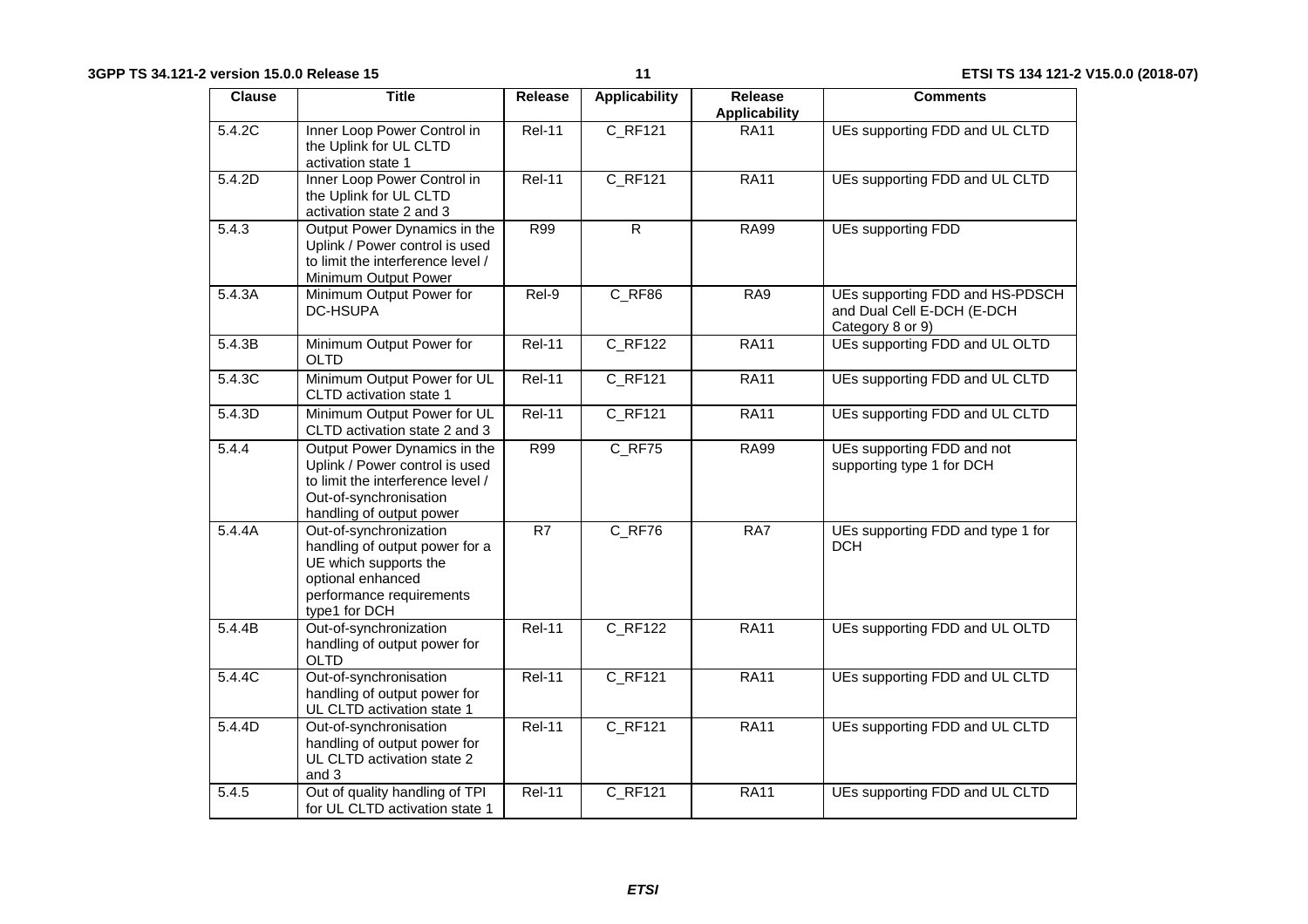| <b>Clause</b> | <b>Title</b>                                                              | <b>Release</b> | <b>Applicability</b> | <b>Release</b><br><b>Applicability</b> | <b>Comments</b>                                                                   |
|---------------|---------------------------------------------------------------------------|----------------|----------------------|----------------------------------------|-----------------------------------------------------------------------------------|
| 5.5.1         | Transmit ON/OFF Power /<br><b>Transmit OFF Power</b>                      | R99            | $\mathsf{R}$         | <b>RA99</b>                            | UEs supporting FDD                                                                |
| 5.5.2         | Transmit ON/OFF Power /<br>Transmit ON/OFF Time mask                      | R99            | $\overline{R}$       | <b>RA99</b>                            | UEs supporting FDD                                                                |
| 5.6           | Change of TFC                                                             | R99            | R.                   | <b>RA99</b>                            | UEs supporting FDD                                                                |
| 5.6AA         | Change of TFC for OLTD                                                    | <b>Rel-11</b>  | C_RF122              | <b>RA11</b>                            | UEs supporting FDD and UL OLTD                                                    |
| 5.6AB         | Change of TFC for UL CLTD<br>activation state 1                           | <b>Rel-11</b>  | C_RF121              | <b>RA11</b>                            | UE supporting UL CLTD                                                             |
| 5.6AC         | Change of TFC for UL CLTD<br>activation state 2 and 3                     | <b>Rel-11</b>  | C_RF121              | <b>RA11</b>                            | UE supporting UL CLTD                                                             |
| 5.7           | Power setting in uplink<br>compressed mode                                | R99            | C_RF01               | <b>RA99</b>                            | UEs supporting FDD and uplink<br>compressed mode.                                 |
| 5.7A          | <b>HS-DPCCH</b>                                                           | Rel-5          | C_RF02               | RA <sub>5</sub>                        | UEs supporting FDD and HS-PDSCH                                                   |
| 5.7BA         | HS-DPCCH power control for<br>UL OLTD                                     | <b>Rel-11</b>  | C_RF123              | <b>RA11</b>                            | UEs supporting FDD, UL OLTD and<br>HS-PDSCH and not E-DPDCH                       |
| 5.7BB         | HS-DPCCH power control for<br>UL CLTD activation state 1                  | <b>Rel-11</b>  | C_RF128              | <b>RA11</b>                            | UEs supporting FDD, UL CLTD and<br>HS-PDSCH                                       |
| 5.7BC         | HS-DPCCH power control for<br>UL CLTD activation state 2<br>and 3         | <b>Rel-11</b>  | $C_RF128$            | <b>RA11</b>                            | UEs supporting FDD, UL CLTD and<br><b>HS-PDSCH</b>                                |
| 5.8           | Occupied Bandwidth (OBW)                                                  | R99            | $\overline{R}$       | <b>RA99</b>                            | UEs supporting FDD                                                                |
| 5.8A          | Occupied Bandwidth (OBW)<br>for DC-HSUPA                                  | Rel-9          | C_RF86               | RA9                                    | UEs supporting FDD and HS-PDSCH<br>and Dual Cell E-DCH (E-DCH<br>Category 8 or 9) |
| 5.8B          | Occupied bandwidth (OBW)<br>for OLTD                                      | <b>Rel-11</b>  | C_RF122              | <b>RA11</b>                            | UEs supporting FDD and UL OLTD                                                    |
| 5.8C          | Occupied bandwidth (OBW)<br>for UL CLTD Activation state 1                | <b>Rel-11</b>  | C_RF121              | <b>RA11</b>                            | UEs supporting FDD and UL CLTD                                                    |
| 5.9           | Spectrum emission mask                                                    | R99            | $\mathsf{R}$         | <b>RA99</b>                            | UEs supporting FDD                                                                |
| 5.9A          | Spectrum Emission Mask with<br>HS-DPCCH                                   | $Rel-5$        | C_RF02               | RA <sub>5</sub>                        | UEs supporting FDD and HS-PDSCH                                                   |
| 5.9AA         | Spectrum Emission Mask with<br>HS-DPCCH for OLTD                          | <b>Rel-11</b>  | C_RF125              | <b>RA11</b>                            | UEs supporting FDD and UL OLTD<br>and HS-PDSCH                                    |
| 5.9AB         | Spectrum Emission Mask with<br>HS-DPCCH for UL CLTD<br>activation state 1 | <b>Rel-11</b>  | C_RF128              | <b>RA11</b>                            | UEs supporting FDD, UL CLTD and<br>HS-PDSCH                                       |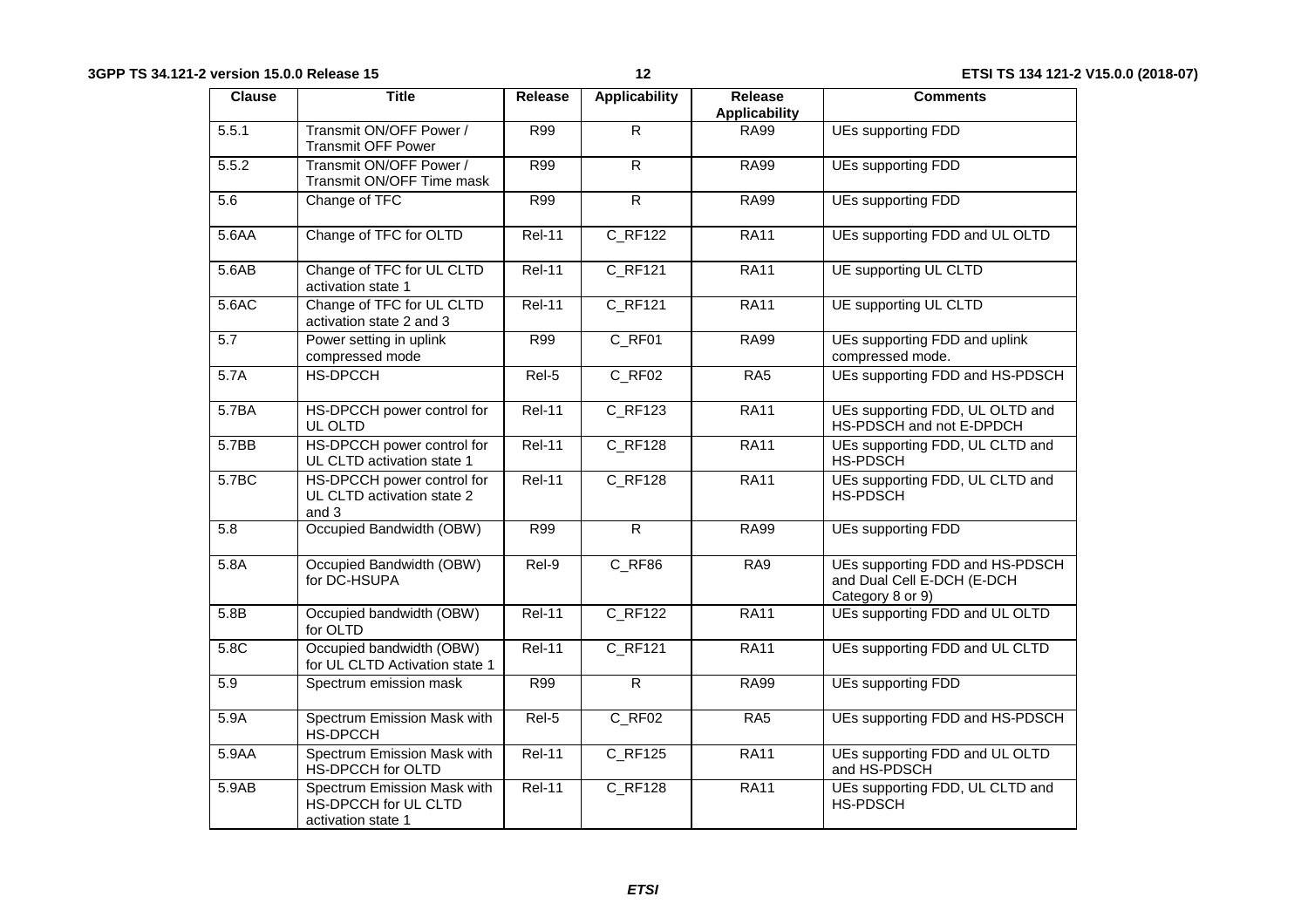| <b>Clause</b>     | <b>Title</b>                                                                                             | <b>Release</b> | <b>Applicability</b> | <b>Release</b><br><b>Applicability</b> | <b>Comments</b>                                                                   |
|-------------------|----------------------------------------------------------------------------------------------------------|----------------|----------------------|----------------------------------------|-----------------------------------------------------------------------------------|
| 5.9AC             | Spectrum Emission Mask with<br>HS-DPCCH for UL CLTD<br>activation state 2 and 3                          | <b>Rel-11</b>  | C_RF128              | <b>RA11</b>                            | UEs supporting FDD, UL CLTD and<br><b>HS-PDSCH</b>                                |
| 5.9B              | Spectrum Emission Mask with<br>E-DCH                                                                     | Rel-6          | C_RF23               | RA <sub>6</sub>                        | UEs supporting FDD and HS-PDSCH<br>and E-DPDCH                                    |
| 5.9BA             | Spectrum Emission Mask with<br>E-DCH for OLTD                                                            | <b>Rel-11</b>  | C_RF124              | <b>RA11</b>                            | UEs supporting FDD and UL OLTD<br>and HS-PDSCH and E-DPDCH                        |
| 5.9B <sub>B</sub> | Spectrum Emission Mask with<br>E-DCH for UL CLTD activation<br>state 1                                   | $Rel-11$       | C_RF130              | <b>RA11</b>                            | UEs supporting FDD, UL CLTD, HS-<br>PDSCH and E-DPDCH                             |
| 5.9BC             | Spectrum Emission Mask with<br>E-DCH for UL CLTD activation<br>state 2 and 3                             | <b>Rel-11</b>  | C_RF130              | <b>RA11</b>                            | UEs supporting FDD, UL CLTD, HS-<br>PDSCH and E-DPDCH                             |
| 5.9C              | <b>Additional Spectrum Emission</b><br>Mask for DC-HSUPA (QPSK)                                          | $ReI-9$        | C_RF86               | RA9                                    | UEs supporting FDD and HS-PDSCH<br>and Dual Cell E-DCH (E-DCH<br>Category 8 or 9) |
| 5.9D              | <b>Additional Spectrum Emission</b><br>Mask for DC-HSUPA<br>(16QAM)                                      | Rel-9          | C_RF111              | RA9                                    | UEs supporting FDD and HS-PDSCH<br>and Dual Cell E-DCH (E-DCH<br>Category 9)      |
| 5.10              | Adjacent Channel Leakage<br>Power Ratio (ACLR)                                                           | R99            | $\overline{R}$       | <b>RA99</b>                            | <b>UEs supporting FDD</b>                                                         |
| 5.10A             | Adjacent Channel Leakage<br>Power Ratio (ACLR) with HS-<br><b>DPCCH</b>                                  | Rel-5          | C_RF02               | RA <sub>5</sub>                        | UEs supporting FDD and HS-PDSCH                                                   |
| 5.10AA            | Adjacent Channel Leakage<br>Power Ratio (ACLR) with HS-<br>DPCCH for OLTD                                | <b>Rel-11</b>  | C_RF125              | <b>RA11</b>                            | UEs supporting FDD and UL OLTD<br>and HS-PDSCH                                    |
| 5.10AB            | Adjacent Channel Leakage<br>Power Ratio (ACLR) with HS-<br>DPCCH for UL CLTD<br>Activation state 1       | <b>Rel-11</b>  | $C_RF128$            | <b>RA11</b>                            | UEs supporting FDD, UL CLTD and<br>HS-PDSCH                                       |
| 5.10AC            | Adjacent Channel Leakage<br>Power Ratio (ACLR) with HS-<br>DPCCH for UL CLTD<br>Activation state 2 and 3 | <b>Rel-11</b>  | C_RF128              | <b>RA11</b>                            | UEs supporting FDD, UL CLTD and<br>HS-PDSCH                                       |
| 5.10B             | Adjacent Channel Leakage<br>Power Ratio (ACLR) with E-<br><b>DCH</b>                                     | Rel-6          | C_RF23               | RA <sub>6</sub>                        | UEs supporting FDD and HS-PDSCH<br>and E-DPDCH                                    |
| 5.10BA            | Adjacent Channel Leakage<br>Power Ratio (ACLR) with E-<br>DCH for OLTD                                   | <b>Rel-11</b>  | C_RF124              | <b>RA11</b>                            | UEs supporting FDD and UL OLTD<br>and HS-PDSCH and E-DPDCH                        |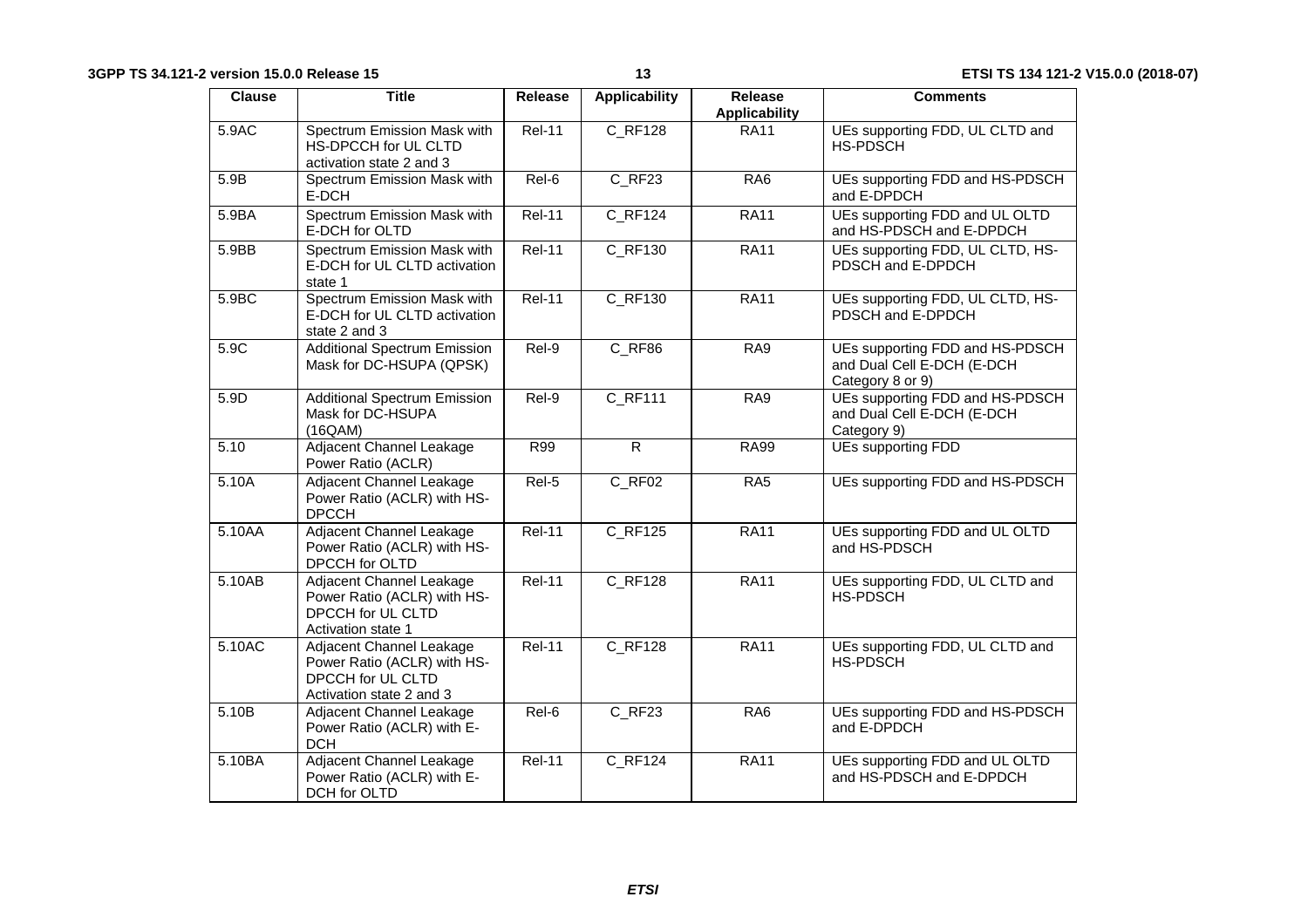| <b>Clause</b> | <b>Title</b>                                                                                          | Release            | <b>Applicability</b> | <b>Release</b><br><b>Applicability</b> | <b>Comments</b>                                                                   |
|---------------|-------------------------------------------------------------------------------------------------------|--------------------|----------------------|----------------------------------------|-----------------------------------------------------------------------------------|
| 5.10BB        | Adjacent Channel Leakage<br>Power Ratio (ACLR) with E-<br>DCH for UL CLTD Activation<br>state 1       | <b>Rel-11</b>      | C_RF130              | <b>RA11</b>                            | UEs supporting FDD, UL CLTD, HS-<br>PDSCH and E-DPDCH                             |
| 5.10BC        | Adjacent Channel Leakage<br>Power Ratio (ACLR) with E-<br>DCH for UL CLTD Activation<br>state 2 and 3 | <b>Rel-11</b>      | C_RF130              | <b>RA11</b>                            | UEs supporting FDD, UL CLTD, HS-<br>PDSCH and E-DPDCH                             |
| 5.10C         | Adjacent Channel Leakage<br>Power Ratio (ACLR) with E-<br>DCH for DC-HSUPA (QPSK)                     | Rel-9              | C_RF86               | RA9                                    | UEs supporting FDD and HS-PDSCH<br>and Dual Cell E-DCH (E-DCH<br>Category 8 or 9) |
| 5.10D         | Adjacent Channel Leakage<br>Power Ratio (ACLR) with E-<br>DCH for DC-HSUPA (16QAM)                    | $ReI-9$            | C_RF111              | RA9                                    | UEs supporting FDD and HS-PDSCH<br>and Dual Cell E-DCH (E-DCH<br>Category 9)      |
| 5.11          | <b>Spurious Emissions</b>                                                                             | R99                | $\overline{R}$       | <b>RA99</b>                            | <b>UEs supporting FDD</b>                                                         |
| 5.11A         | Spurious Emissions for DC-<br><b>HSUPA</b>                                                            | $\overline{Re}$ -9 | C_RF86               | RA9                                    | UEs supporting FDD and HS-PDSCH<br>and Dual Cell E-DCH (E-DCH<br>Category 8 or 9) |
| 5.11B         | Spurious Emissions for UL<br><b>OLTD</b>                                                              | <b>Rel-11</b>      | C_RF122              | <b>RA11</b>                            | UEs supporting FDD and UL OLTD                                                    |
| 5.11C         | Spurious Emissions for UL<br><b>CLTD Activation state 1</b>                                           | <b>Rel-11</b>      | C_RF121              | <b>RA11</b>                            | UEs supporting FDD and UL CLTD                                                    |
| 5.11D         | Spurious Emissions for UL<br>CLTD Activation state 2 and 3                                            | <b>Rel-11</b>      | C_RF121              | <b>RA11</b>                            | UEs supporting FDD and UL CLTD                                                    |
| 5.12          | <b>Transmit Intermodulation</b>                                                                       | R99                | $\mathsf{R}$         | <b>RA99</b>                            | UEs supporting FDD                                                                |
| 5.12A         | Transmit Intermodulation for<br>DC-HSUPA                                                              | Rel-9              | C_RF86               | RA9                                    | UEs supporting FDD and HS-PDSCH<br>and Dual Cell E-DCH (E-DCH<br>Category 8 or 9) |
| 5.13.1        | Transmit Modulation / Error<br>Vector Magnitude (EVM)                                                 | R99                | $\mathsf{R}$         | <b>RA99</b>                            | UEs supporting FDD                                                                |
| 5.13.1A       | Error Vector Magnitude (EVM)<br>with HS-DPCCH                                                         | Rel-5<br>only      | C_RF02               | RF_RO_04                               | UEs supporting FDD and HS-PDSCH                                                   |
| 5.13.1AA      | Error Vector Magnitude (EVM)<br>and phase discontinuity with<br>HS-DPCCH                              | $Rel-6$            | C_RF02               | RA <sub>6</sub>                        | UEs supporting FDD and HS-PDSCH                                                   |
| 5.13.1AB      | Error Vector Magnitude (EVM)<br>and phase discontinuity with<br>HS-DPCCH for UL OLTD                  | <b>Rel-11</b>      | C_RF125              | <b>RA11</b>                            | UEs supporting FDD, UL OLTD and<br><b>HS-PDSCH</b>                                |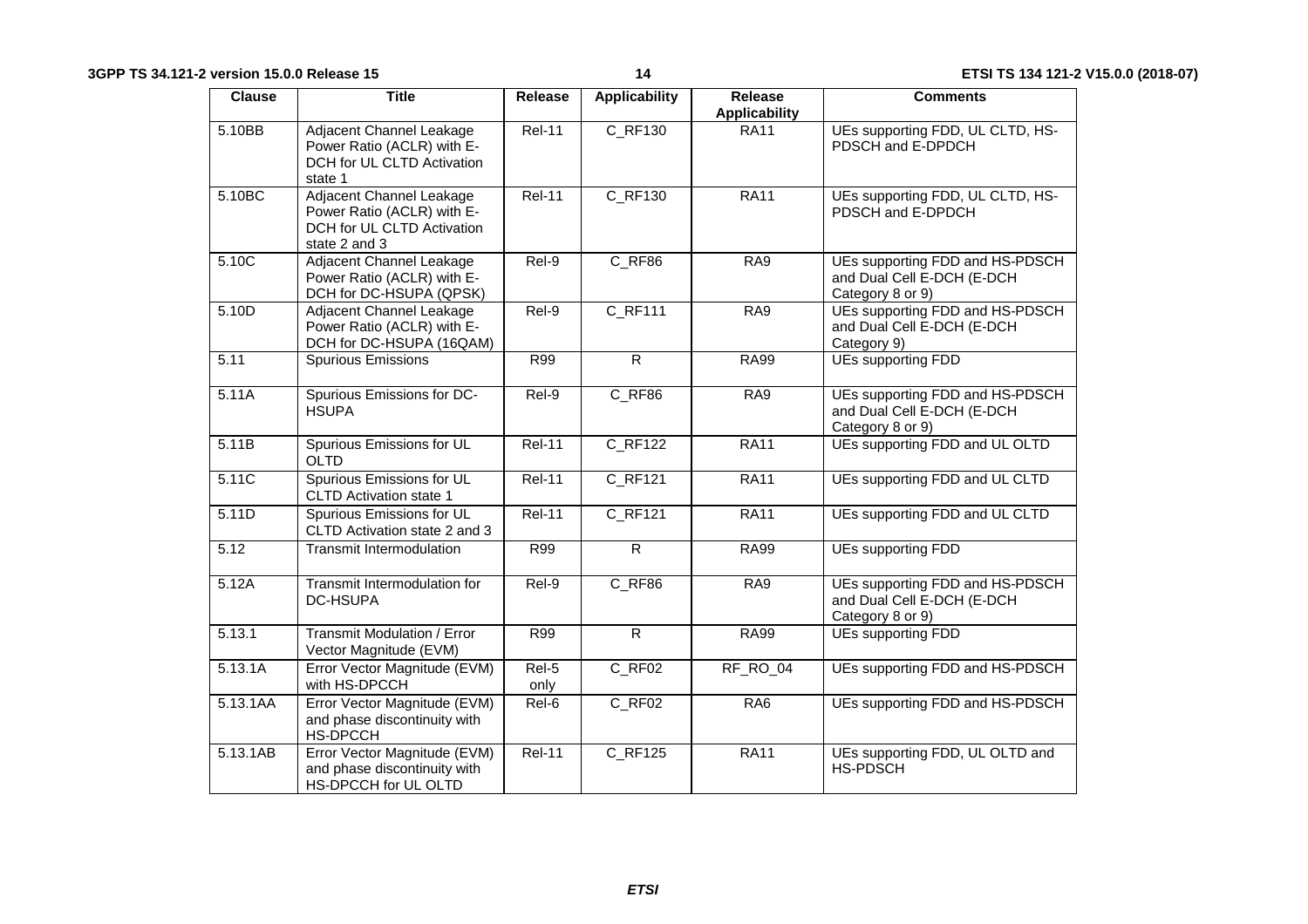| <b>Clause</b> | <b>Title</b>                                                                                                     | <b>Release</b>   | <b>Applicability</b> | <b>Release</b><br><b>Applicability</b> | <b>Comments</b>                                                                         |
|---------------|------------------------------------------------------------------------------------------------------------------|------------------|----------------------|----------------------------------------|-----------------------------------------------------------------------------------------|
| 5.13.1AC      | Error Vector Magnitude (EVM)<br>and phase discontinuity with<br>HS-DPCCH for UL CLTD<br>Activation state 1       | <b>Rel-11</b>    | <b>C_RF128</b>       | <b>RA11</b>                            | UEs supporting FDD, UL CLTD and<br>HS-PDSCH                                             |
| 5.13.1AD      | Error Vector Magnitude (EVM)<br>and phase discontinuity with<br>HS-DPCCH for UL CLTD<br>Activation state 2 and 3 | <b>Rel-11</b>    | <b>C_RF128</b>       | <b>RA11</b>                            | UEs supporting FDD, UL CLTD and<br><b>HS-PDSCH</b>                                      |
| 5.13.1AAA     | EVM and IQ origin offset for<br>HS-DPCH and E-DCH with 16<br>QAM                                                 | Rel-7            | C_RF43               | RA7                                    | UEs supporting FDD and HS-PDSCH,<br>E-DPDCH and supporting 16QAM (E-<br>DCH Category 7) |
| 5.13.2        | <b>Transmit Modulation / Peak</b><br>code domain error                                                           | R99              | C_RF11               | <b>RA99</b>                            | UEs supporting FDD and uplink RMC<br>768 kbps                                           |
| 5.13.2A       | Relative Code Domain Error<br>with HS-DPCCH                                                                      | Rel-6            | C_RF24               | $R\overline{A6}$                       | UEs supporting FDD and HS-PDSCH<br>and not E-DPDCH                                      |
| 5.13.2B       | Relative Code Domain Error<br>with HS-DPCCH and E-DCH                                                            | Rel-6            | C_RF23               | RA <sub>6</sub>                        | UEs supporting FDD and HS-PDSCH<br>and E-DPDCH                                          |
| 5.13.2BA      | Relative Code Domain Error<br>with HS-DPCCH and E-DCH<br>for DC-HSUPA                                            | $ReI-9$          | C_RF86               | R <sub>A9</sub>                        | UEs supporting FDD and HS-PDSCH<br>and Dual Cell E-DCH (E-DCH<br>Category 8 or 9)       |
| 5.13.2C       | Relative Code Domain Error<br>for HS-DPCCH and E-DCH<br>with 16QAM                                               | $\overline{Rel}$ | C_RF43               | RA7                                    | UEs supporting FDD and HS-PDSCH,<br>E-DPDCH and supporting 16QAM (E-<br>DCH Category 7) |
| 5.13.2CA      | Relative Code Domain Error<br>for HS-DPCCH and E-DCH<br>with 16QAM for DC-HSUPA                                  | Rel-9            | C_RF111              | R <sub>A9</sub>                        | UEs supporting FDD and HS-PDSCH<br>and Dual Cell E-DCH (E-DCH<br>Category 9)            |
| 5.13.3        | Transmit Modulation / UE<br>phase discontinuity                                                                  | Rel-5            | $\mathsf{R}$         | RA <sub>5</sub>                        | <b>UEs supporting FDD</b>                                                               |
| 5.13.4        | <b>Transmit Modulation PRACH</b><br>preamble quality                                                             | $Rel-5$          | $\overline{R}$       | RA <sub>5</sub>                        | UEs supporting FDD                                                                      |
| 5.13.5        | In-band emission for DC-<br><b>HSUPA</b>                                                                         | Rel-9            | C_RF86               | RA9                                    | UEs supporting FDD and HS-PDSCH<br>and Dual Cell E-DCH (E-DCH<br>Category 8 or 9)       |
| 6.2           | Receiver Characteristics /<br>Reference Sensitivity Level                                                        | R99              | $\overline{R}$       | <b>RA99</b>                            | UEs supporting FDD                                                                      |
| 6.2A          | Reference sensitivity level for<br>DC-HSDPA                                                                      | Rel-8            | C_RF66               | RA8                                    | UEs supporting FDD and HS-PDSCH<br>and HSDPA UE capability categories<br>$21 - 24$      |
|               |                                                                                                                  | Rel-9            | C_RF80               | RA9                                    | UEs supporting FDD and HS-PDSCH<br>and HSDPA UE capability categories<br>25-28          |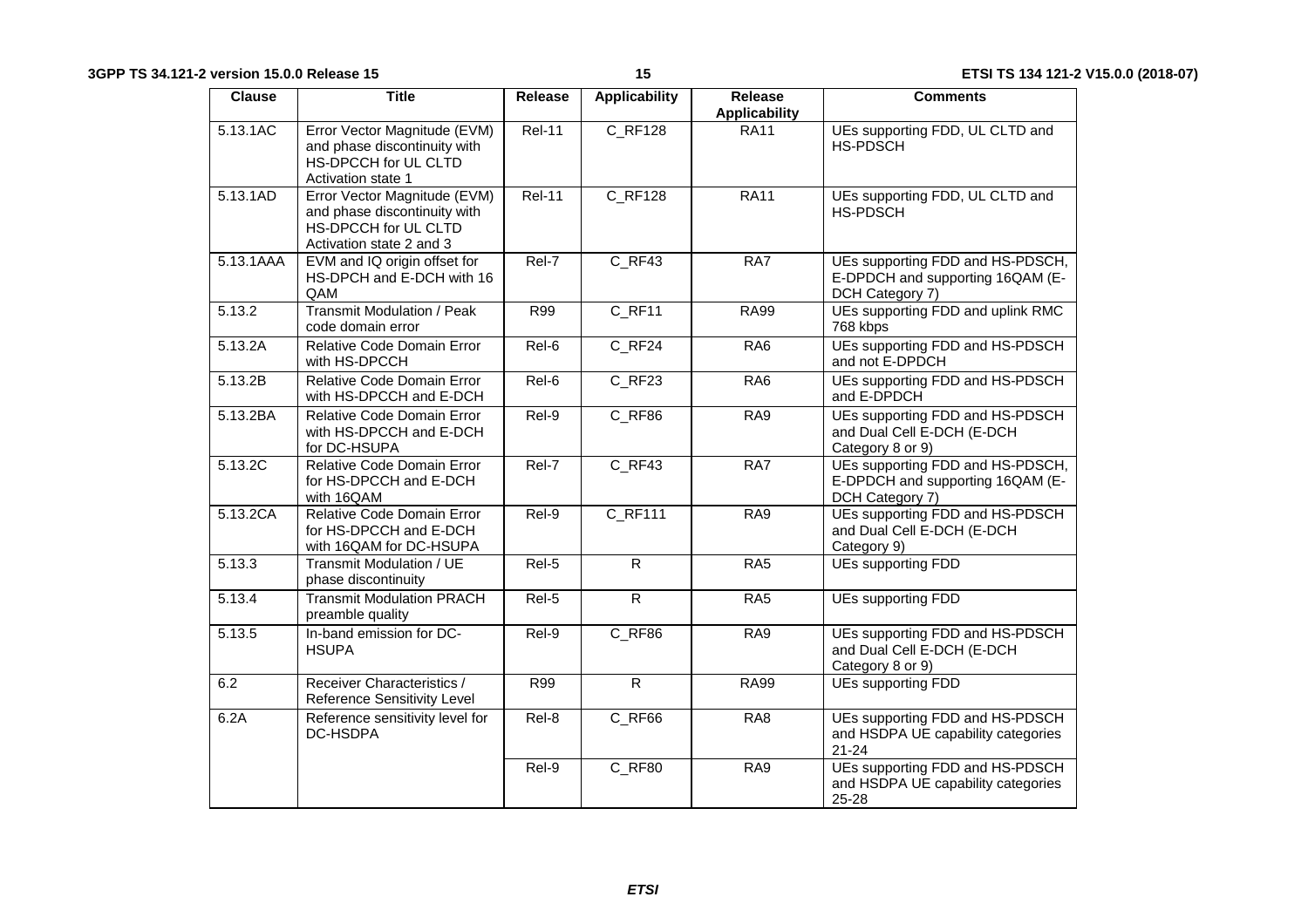| <b>Clause</b> | <b>Title</b>                                                        | <b>Release</b>    | <b>Applicability</b>  | <b>Release</b><br><b>Applicability</b> | <b>Comments</b>                                                                                |
|---------------|---------------------------------------------------------------------|-------------------|-----------------------|----------------------------------------|------------------------------------------------------------------------------------------------|
| 6.2B          | Reference Sensitivity Level for<br>DB-DC-HSDPA                      | Rel-9             | C_RF84                | RA9                                    | UEs supporting FDD and dual band<br>operation                                                  |
| 6.2C          | Reference sensitivity level for<br>single band 4C-HSDPA             | <b>Rel-10</b>     | C_RF118               | <b>RA10</b>                            | UEs supporting HS-PDSCH and HS-<br>DSCH categories 29-32                                       |
| 6.2D          | Reference sensitivity level for<br>Dual band 4C-HSDPA               | <b>Rel-10</b>     | C_RF120               | <b>RA10</b>                            | UEs supporting HS-PDSCH and HS-<br>DSCH categories 31-32                                       |
| 6.2DA         | Reference sensitivity level for<br>Dual band 4C-HSDPA(3<br>carrier) | <b>Rel-10</b>     | $C$ <sub>_RF118</sub> | <b>RA10</b>                            | UEs supporting HS-PDSCH and HS-<br>DSCH categories 29-32                                       |
| 6.3           | Receiver Characteristics /<br>Maximum Input Level                   | R99               | $\overline{R}$        | <b>RA99</b>                            | UEs supporting FDD                                                                             |
| 6.3A          | Maximum Input Level for HS-<br>PDSCH Reception (16QAM)              | $\overline{Rel5}$ | C_RF26                | RA <sub>5</sub>                        | UEs supporting FDD and HS-PDSCH<br>and supporting 16QAM (HS-DSCH<br>Categories 1-10)           |
|               |                                                                     | Rel-7             | C_RF89                | RA7                                    | UEs supporting FDD and HS-PDSCH<br>and supporting 16QAM (HS-DSCH<br>Categories 13-18)          |
|               |                                                                     | Rel-8             | C_RF45                | RA <sub>8</sub>                        | UEs supporting FDD and HS-PDSCH<br>and supporting 16QAM (HS-DSCH<br>Categories 19-20)          |
| 6.3B          | Maximum Input Level for HS-<br>PDSCH Reception (64QAM)              | Rel-7             | C_RF35                | RAT                                    | UEs supporting FDD and HS-PDSCH<br>and supporting 64QAM (HS-DSCH<br>Categories 13, 14, 17, 18) |
|               |                                                                     | Rel-8             | C_RF45                | RA8                                    | UEs supporting FDD and HS-PDSCH<br>and supporting 64QAM (HS-DSCH<br>Categories 19-20)          |
| 6.3C          | Maximum Input Level for DC-<br>HSDPA Reception (16QAM)              | Rel-8             | C_RF66                | RA <sub>8</sub>                        | UEs supporting FDD and HS-PDSCH<br>and HSDPA UE capability categories<br>$21 - 24$             |
|               |                                                                     | Rel-9             | C_RF80                | RA9                                    | UEs supporting FDD and HS-PDSCH<br>and HSDPA UE capability categories<br>25-28                 |
| 6.3D          | Maximum Input Level for DC-<br>HSDPA Reception (64QAM)              | $Rel-8$           | C_RF67                | RAB                                    | UEs supporting FDD and HS-PDSCH<br>and HSDPA UE capability categories<br>23-24                 |
|               |                                                                     | Rel-9             | $C$ <sub>RF78</sub>   | R <sub>A9</sub>                        | UEs supporting FDD and HS-PDSCH<br>and HSDPA UE capability categories<br>27-28                 |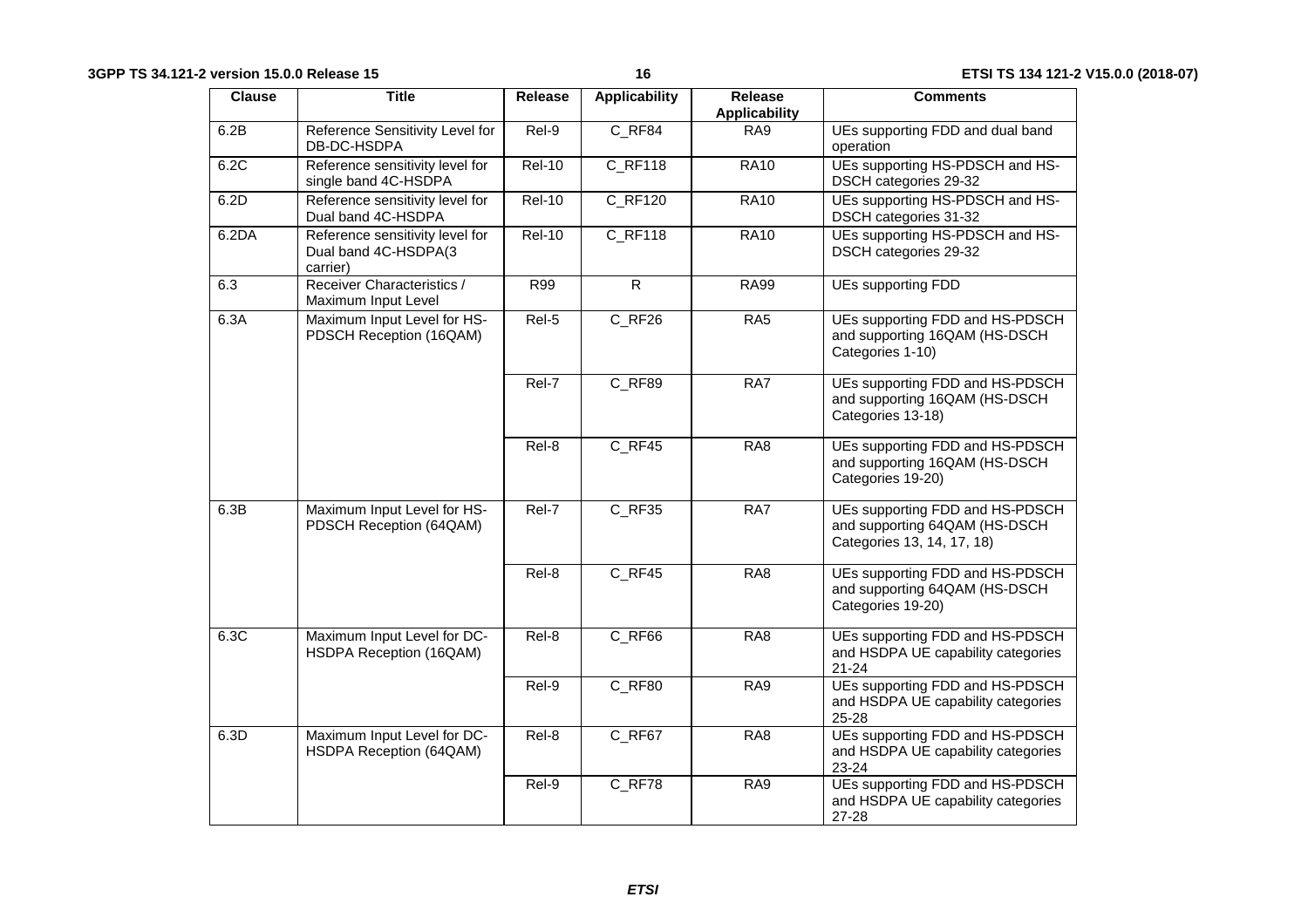| <b>Clause</b> | <b>Title</b>                                                                                                  | <b>Release</b>           | <b>Applicability</b> | <b>Release</b><br><b>Applicability</b> | <b>Comments</b>                                                                                                                      |
|---------------|---------------------------------------------------------------------------------------------------------------|--------------------------|----------------------|----------------------------------------|--------------------------------------------------------------------------------------------------------------------------------------|
| 6.3E          | Maximum Input Level for DB-<br>DC-HSDPA Reception<br>(16QAM)                                                  | Rel-9                    | C_RF84               | RA9                                    | UEs supporting FDD and dual band<br>operation                                                                                        |
| 6.3F          | Maximum Input Level for DB-<br>DC-HSDPA Reception<br>(64QAM)                                                  | Rel-9                    | <b>C_RF85</b>        | RA9                                    | UEs supporting FDD and HSDPA UE<br>capability categories 23-24 and dual<br>band operation                                            |
| 6.3G          | Maximum Input Level for 4C-<br>HSDPA Reception (16QAM)                                                        | <b>Rel-10</b>            | C_RF120              | <b>RA10</b>                            | UEs supporting HS-PDSCH and HS-<br>DSCH categories 31-32                                                                             |
| 6.3GA         | Maximum Input Level for 4C-<br>HSDPA Reception (16QAM)<br>(3 carrier)                                         | $Rel-10$                 | <b>C_RF118</b>       | <b>RA10</b>                            | UEs supporting HS-PDSCH and HS-<br>DSCH categories 29-32                                                                             |
| 6.3H          | Maximum Input Level for 4C-<br>HSDPA Reception (64QAM)                                                        | $Rel-10$                 | <b>C_RF120</b>       | <b>RA10</b>                            | UEs supporting HS-PDSCH and HS-<br>DSCH categories 31-32                                                                             |
| 6.3HA         | Maximum Input Level for 4C-<br>HSDPA Reception (64QAM)<br>(3 carrier)                                         | $Rel-10$                 | C_RF118              | <b>RA10</b>                            | UEs supporting HS-PDSCH and HS-<br>DSCH categories 29-32                                                                             |
| 6.4           | <b>Receiver Characteristics</b><br><b>Adjacent Channel Selectivity</b><br>(ACS) (Rel-99 and Rel-4)            | R99 and<br>Rel-4<br>only | $\overline{R}$       | RF_RO_02                               | <b>UEs supporting FDD</b>                                                                                                            |
| 6.4A          | <b>Receiver Characteristics</b><br><b>Adjacent Channel Selectivity</b><br>(ACS) (Rel-5 and later<br>releases) | Rel-5                    | $\mathsf{R}$         | RA <sub>5</sub>                        | UEs supporting FDD                                                                                                                   |
| 6.4B          | Adjacent channel selectivity<br>(ACS) for DC-HSDPA                                                            | Rel-8                    | C_RF66               | RA <sub>8</sub>                        | UEs supporting FDD and HS-PDSCH<br>and HSDPA UE capability categories<br>$21 - 24$                                                   |
|               |                                                                                                               | Rel-9                    | C_RF80               | RA9                                    | UEs supporting FDD and HS-PDSCH<br>and HSDPA UE capability categories<br>25-28                                                       |
| 6.4C          | <b>Adjacent Channel Selectivity</b><br>(ACS) for DB-DC-HSDPA                                                  | Rel-9                    | C_RF84               | RA9                                    | UEs supporting FDD and dual band<br>operation                                                                                        |
| 6.5.2.1       | Blocking Characteristics / In-<br>band blocking                                                               | R99                      | $\mathsf{R}$         | <b>RA99</b>                            | <b>UEs supporting FDD</b>                                                                                                            |
| 6.5.2.2       | <b>Blocking Characteristics / Out</b><br>of-band blocking                                                     | R99                      | $\mathsf{R}$         | <b>RA99</b>                            | UEs supporting FDD                                                                                                                   |
| 6.5.2.3       | <b>Blocking Characteristics /</b><br>Narrow band blocking                                                     | R99                      | C_RF03               | $R\overline{A}99$                      | UEs supporting FDD and Band II or<br>Band III or Band IV or Band V or<br>Band VIII or Band X or Band XII or<br>Band XIII or Band XIV |
| 6.5A          | Blocking characteristics for<br>DC-HSDPA                                                                      | Rel-8                    | C_RF66               | RA <sub>8</sub>                        | UEs supporting FDD and HS-PDSCH<br>and HSDPA UE capability categories<br>$21 - 24$                                                   |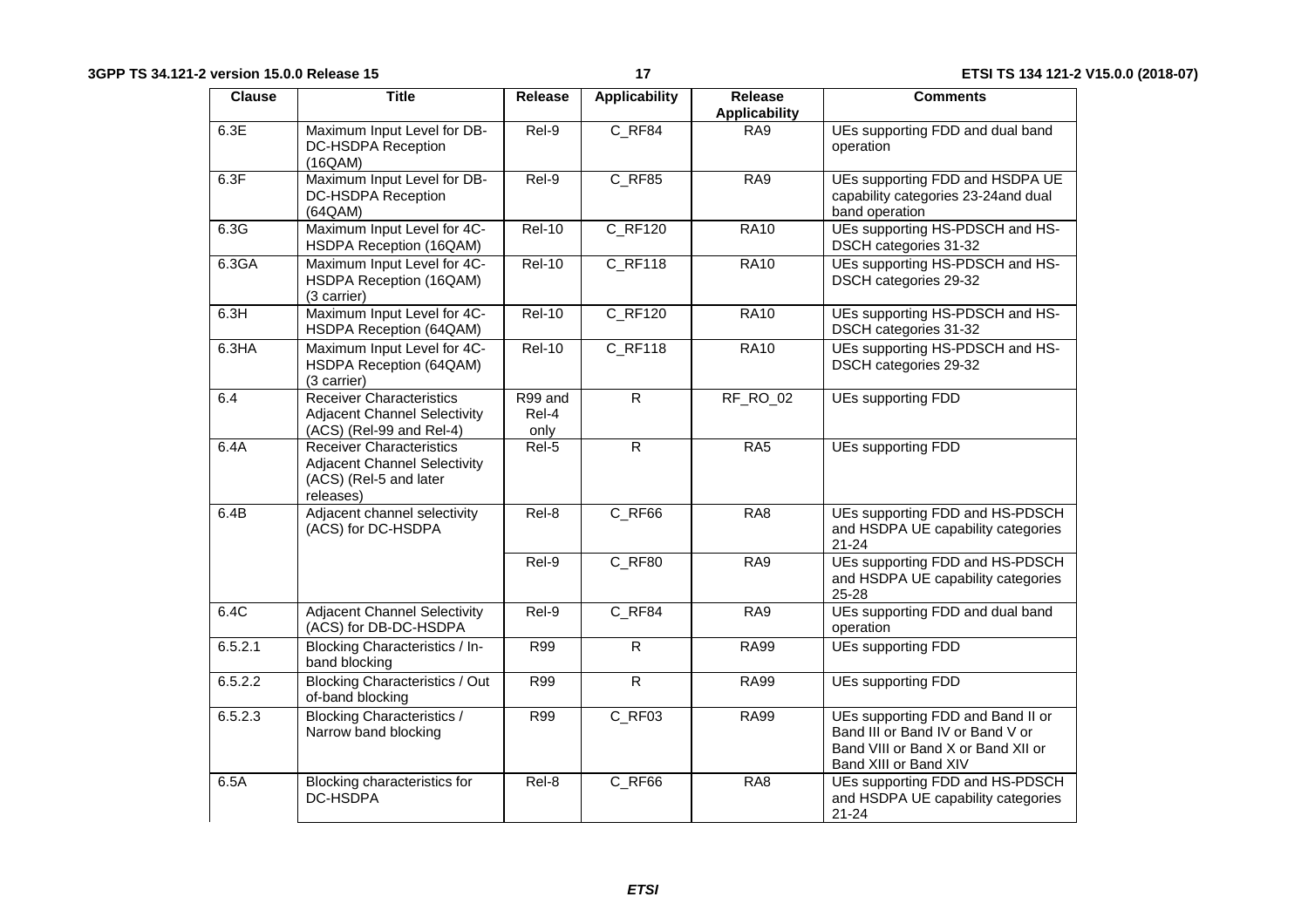| <b>Clause</b> | <b>Title</b>                                                                           | <b>Release</b> | <b>Applicability</b> | <b>Release</b><br><b>Applicability</b> | <b>Comments</b>                                                                    |
|---------------|----------------------------------------------------------------------------------------|----------------|----------------------|----------------------------------------|------------------------------------------------------------------------------------|
|               |                                                                                        | Rel-9          | C_RF80               | RA <sub>9</sub>                        | UEs supporting FDD and HS-PDSCH<br>and HSDPA UE capability categories<br>25-28     |
| 6.5B          | <b>Blocking Characteristics for</b><br>DB-DC-HSDPA                                     | Rel-9          | C_RF84               | R <sub>A9</sub>                        | UEs supporting FDD and dual band<br>operation                                      |
| 6.5C          | Blocking characteristics for<br>DC-HSUPA                                               | Rel-9          | C_RF86               | RA9                                    | UEs supporting FDD and HS-PDSCH<br>and Dual Cell E-DCH (E-DCH<br>Category 8 or 9)  |
| 6.5D          | <b>Blocking Characteristics for</b><br>single Uplink Single band 4C-<br><b>HSDPA</b>   | <b>Rel-10</b>  | C_RF118              | <b>RA10</b>                            | UEs supporting HS-PDSCH and HS-<br>DSCH categories 29-32                           |
| 6.5E          | <b>Blocking Characteristics for</b><br>dual Uplink Single band 4C-<br><b>HSDPA</b>     | $Rel-10$       | C_RF118              | <b>RA10</b>                            | UEs supporting HS-PDSCH and HS-<br>DSCH categories 29-32                           |
| 6.5F          | <b>Blocking Characteristics for</b><br>single Uplink Dual band 4C-<br><b>HSDPA</b>     | <b>Rel-10</b>  | <b>C_RF120</b>       | <b>RA10</b>                            | UEs supporting HS-PDSCH and HS-<br>DSCH categories 31-32                           |
| 6.5FA         | <b>Blocking Characteristics for</b><br>single Uplink Dual band 4C-<br>HSDPA(3 carrier) | <b>Rel-10</b>  | C_RF118              | <b>RA10</b>                            | UEs supporting HS-PDSCH and HS-<br>DSCH categories 29-32                           |
| 6.5G          | <b>Blocking Characteristics for</b><br>dual Uplink Dual band 4C-<br><b>HSDPA</b>       | <b>Rel-10</b>  | C_RF120              | <b>RA10</b>                            | UEs supporting HS-PDSCH and HS-<br>DSCH categories 31-32                           |
| 6.5GA         | <b>Blocking Characteristics for</b><br>dual Uplink Dual band 4C-<br>HSDPA(3 carrier)   | <b>Rel-10</b>  | C_RF118              | <b>RA10</b>                            | UEs supporting HS-PDSCH and HS-<br>DSCH categories 29-32                           |
| 6.6           | Spurious Response                                                                      | R99            | $\overline{R}$       | <b>RA99</b>                            | <b>UEs supporting FDD</b>                                                          |
| 6.6A          | Spurious Response for DC-<br><b>HSDPA</b>                                              | Rel-8          | C_RF66               | RAB                                    | UEs supporting FDD and HS-PDSCH<br>and HSDPA UE capability categories<br>$21 - 24$ |
|               |                                                                                        | Rel-9          | C_RF80               | R <sub>A9</sub>                        | UEs supporting FDD and HS-PDSCH<br>and HSDPA UE capability categories<br>25-28     |
| 6.6B          | Spurious Response for DB-<br>DC-HSDPA                                                  | Rel-9          | C_RF84               | RA9                                    | UEs supporting FDD and dual band<br>operation                                      |
| 6.6C          | Spurious Response for single<br>band 4C-HSDPA                                          | <b>Rel-10</b>  | C_RF118              | <b>RA10</b>                            | UEs supporting HS-PDSCH and HS-<br>DSCH categories 29-32                           |
| 6.6D          | Spurious Response for dual<br>band 4C-HSDPA                                            | <b>Rel-10</b>  | C_RF120              | <b>RA10</b>                            | UEs supporting HS-PDSCH and HS-<br>DSCH categories 31-32                           |
| 6.6DA         | Spurious Response for dual<br>band 4C-HSDPA(3 carrier)                                 | <b>Rel-10</b>  | C_RF118              | <b>RA10</b>                            | UEs supporting HS-PDSCH and HS-<br>DSCH categories 29-32                           |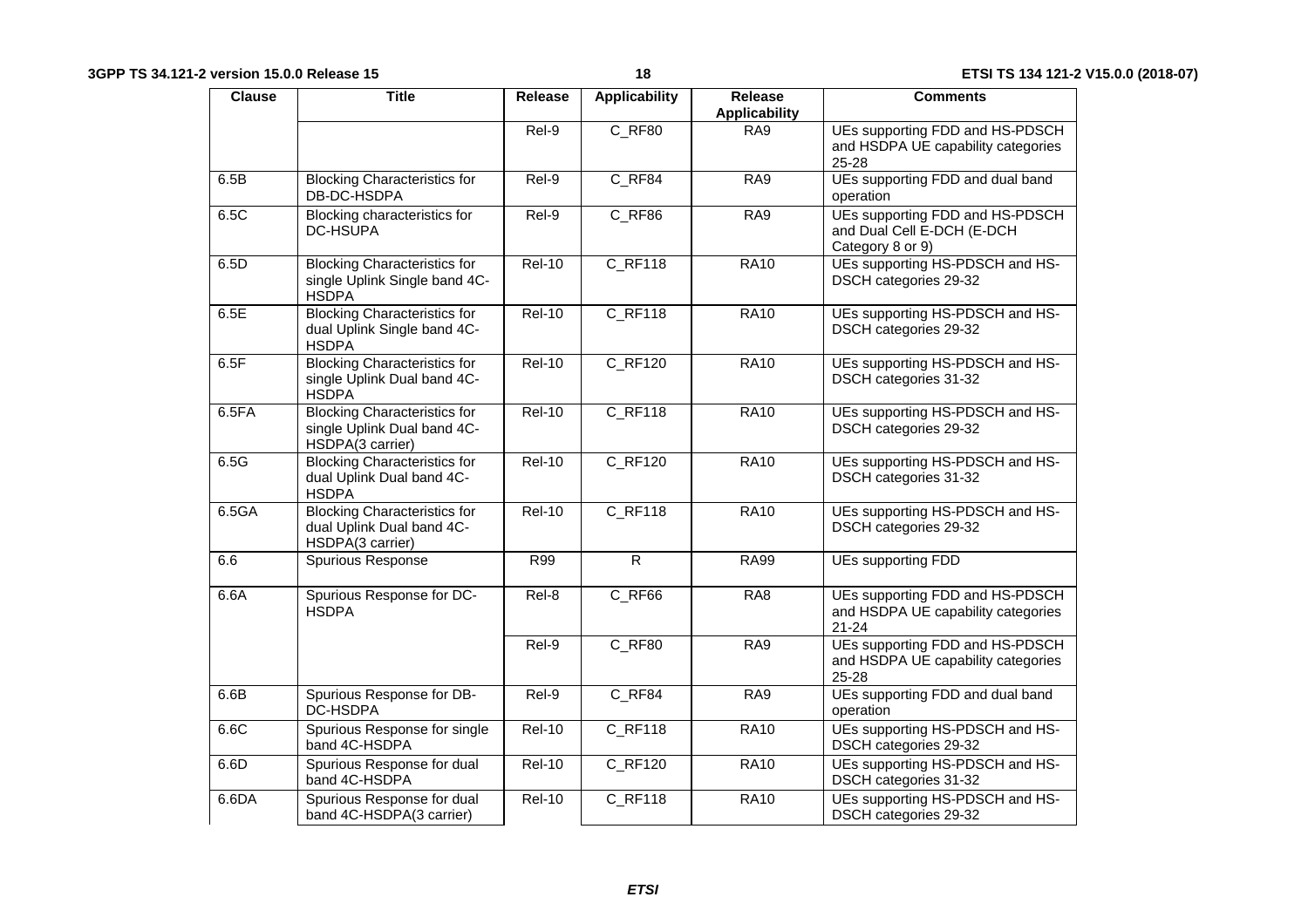| <b>Clause</b> | <b>Title</b>                                                                                              | Release       | <b>Applicability</b> | <b>Release</b><br><b>Applicability</b> | <b>Comments</b>                                                                                                                      |
|---------------|-----------------------------------------------------------------------------------------------------------|---------------|----------------------|----------------------------------------|--------------------------------------------------------------------------------------------------------------------------------------|
| 6.7           | Intermodulation<br>Characteristics /<br>Intermodulation                                                   | R99           | $\overline{R}$       | <b>RA99</b>                            | UEs supporting FDD                                                                                                                   |
|               | Intermodulation<br>Characteristics / Narrow band<br>intermodulation                                       | R99           | C_RF03               | <b>RA99</b>                            | UEs supporting FDD and Band II or<br>Band III or Band IV or Band V or<br>Band VIII or Band X or Band XII or<br>Band XIII or Band XIV |
| 6.7A          | Intermodulation<br>Characteristics for DC-HSDPA                                                           | Rel-8         | C_RF66               | RA <sub>8</sub>                        | UEs supporting FDD and HS-PDSCH<br>and HSDPA UE capability categories<br>$21 - 24$                                                   |
|               |                                                                                                           | Rel-9         | C_RF80               | RA9                                    | UEs supporting FDD and HS-PDSCH<br>and HSDPA UE capability categories<br>25-28                                                       |
| 6.7B          | Intermodulation<br>Characteristics for DB-DC-<br><b>HSDPA</b>                                             | Rel-9         | C_RF84               | RA9                                    | UEs supporting FDD and dual band<br>operation                                                                                        |
| 6.7C          | Intermodulation<br>Characteristics for DC-HSUPA                                                           | Rel-9         | C_RF86               | RA9                                    | UEs supporting FDD and HS-PDSCH<br>and Dual Cell E-DCH (E-DCH<br>Category 8 or 9)                                                    |
| 6.7D          | Intermodulation<br>Characteristics for single<br>uplink single band 4C-HSDPA                              | <b>Rel-10</b> | C_RF118              | <b>RA10</b>                            | UEs supporting HS-PDSCH and HS-<br>DSCH categories 29-32                                                                             |
| 6.7E          | Intermodulation<br>Characteristics for single<br>uplink dual band 4C-HSDPA                                | <b>Rel-10</b> | C_RF120              | <b>RA10</b>                            | UEs supporting HS-PDSCH and HS-<br>DSCH categories 31-32                                                                             |
| 6.7EA         | Intermodulation<br>Characteristics for single<br>uplink dual band 4C-HSDPA(3<br>carrier)                  | <b>Rel-10</b> | C_RF118              | <b>RA10</b>                            | UEs supporting HS-PDSCH and HS-<br>DSCH categories 29-32                                                                             |
| 6.8           | <b>Spurious Emissions</b>                                                                                 | R99           | $\overline{R}$       | <b>RA99</b>                            | UEs supporting FDD                                                                                                                   |
| 6.8A          | Spurious Emissions for DB-<br>DC-HSDPA                                                                    | Rel-9         | <b>C_RF144</b>       | R <sub>A9</sub>                        | UEs supporting FDD and dual band<br>operation with DB-DC-HSDPA<br>Configuration 6                                                    |
| 7.2.1         | Demodulation in Static<br>Propagation conditions /<br>Demodulation of Dedicated<br>Channel (DCH) / Test 1 | R99           | $\mathsf{R}$         | <b>RA99</b>                            | UEs supporting FDD                                                                                                                   |
|               | Demodulation in Static<br>Propagation conditions /<br>Demodulation of Dedicated<br>Channel (DCH) / Test 2 | R99           | C_RF08               | <b>RA99</b>                            | UEs supporting FDD and downlink<br>RMC 64 kbps                                                                                       |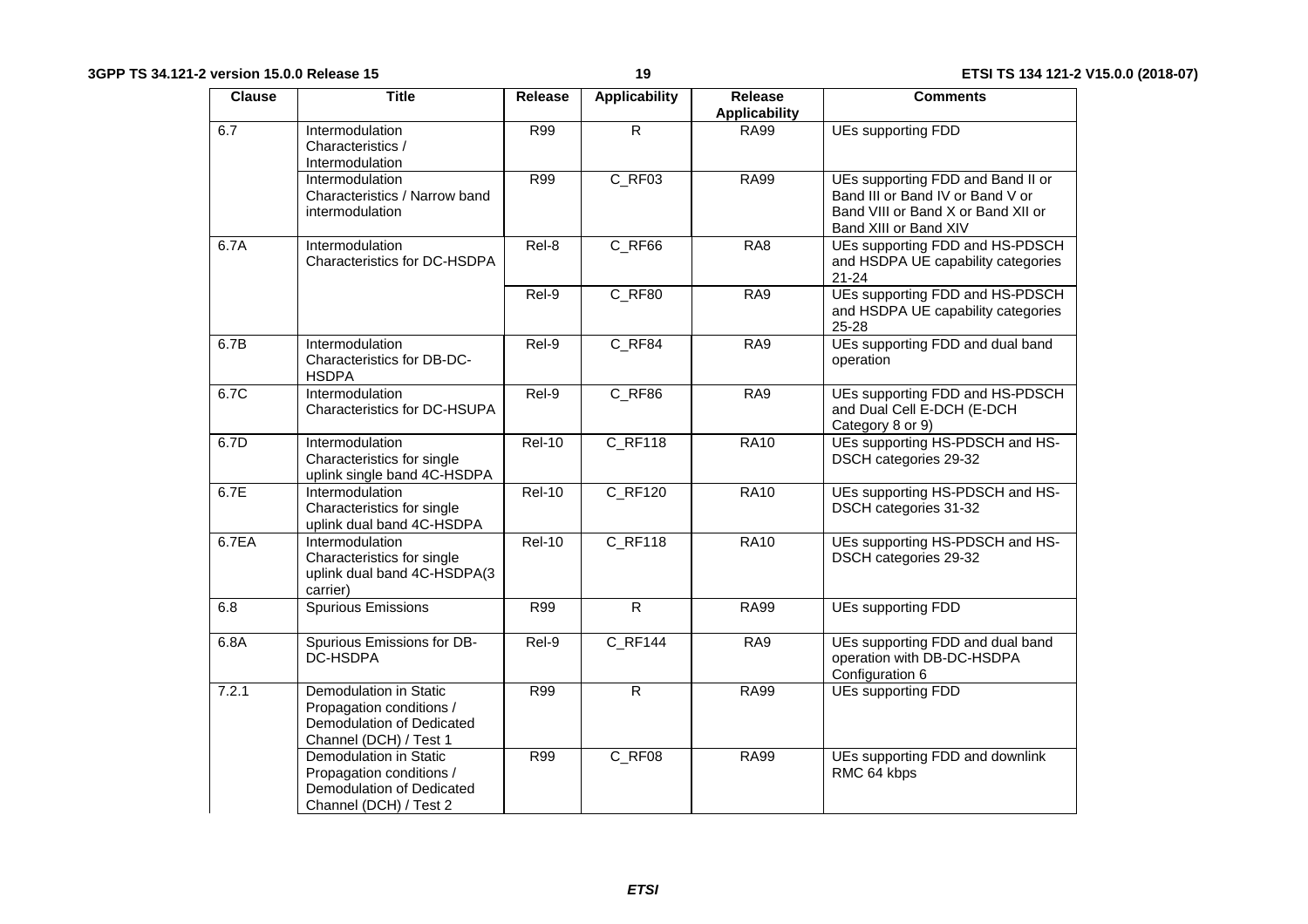| <b>Clause</b> | <b>Title</b>                                                                                                                                                               | Release       | <b>Applicability</b> | <b>Release</b><br><b>Applicability</b> | <b>Comments</b>                                 |
|---------------|----------------------------------------------------------------------------------------------------------------------------------------------------------------------------|---------------|----------------------|----------------------------------------|-------------------------------------------------|
|               | Demodulation in Static<br>Propagation conditions /<br>Demodulation of Dedicated<br>Channel (DCH) / Test 3                                                                  | <b>R99</b>    | C_RF09               | <b>RA99</b>                            | UEs supporting FDD and downlink<br>RMC 144 kbps |
|               | Demodulation in Static<br>Propagation conditions /<br>Demodulation of Dedicated<br>Channel (DCH) / Test 4                                                                  | R99           | C_RF10               | <b>RA99</b>                            | UEs supporting FDD and downlink<br>RMC 384 kbps |
| 7.2.2         | Demodulation in Static<br>Propagation conditions /<br>Demodulation of Dedicated<br>Channel (DCH) when<br>(DL_DCH_FET_Config) is<br>configured by higher layers /<br>Test 1 | <b>Rel-12</b> | C_RF145              | <b>RA12</b>                            | UEs supporting FDD and DCH<br>Enhancements      |
| 7.3.1         | Demodulation of DCH in Multi-<br>path Fading Propagation<br>conditions / Single Link<br>Performance / Test 1                                                               | R99           | $\mathsf{R}$         | <b>RA99</b>                            | UEs supporting FDD                              |
|               | Demodulation of DCH in Multi-<br>path Fading Propagation<br>conditions / Single Link<br>Performance / Test 2                                                               | R99           | C_RF08               | <b>RA99</b>                            | UEs supporting FDD and downlink<br>RMC 64 kbps  |
|               | Demodulation of DCH in Multi-<br>path Fading Propagation<br>conditions / Single Link<br>Performance / Test 3                                                               | R99           | C_RF09               | <b>RA99</b>                            | UEs supporting FDD and downlink<br>RMC 144 kbps |
|               | Demodulation of DCH in Multi-<br>path Fading Propagation<br>conditions / Single Link<br>Performance / Test 4                                                               | R99           | C_RF10               | <b>RA99</b>                            | UEs supporting FDD and downlink<br>RMC 384 kbps |
|               | Demodulation of DCH in Multi-<br>path Fading Propagation<br>conditions / Single Link<br>Performance / Test 5                                                               | R99           | $\overline{R}$       | <b>RA99</b>                            | UEs supporting FDD                              |
|               | Demodulation of DCH in Multi-<br>path Fading Propagation<br>conditions / Single Link<br>Performance / Test 6                                                               | R99           | C_RF08               | <b>RA99</b>                            | UEs supporting FDD and downlink<br>RMC 64 kbps  |
|               | Demodulation of DCH in Multi-<br>path Fading Propagation<br>conditions / Single Link<br>Performance / Test 7                                                               | R99           | C_RF09               | <b>RA99</b>                            | UEs supporting FDD and downlink<br>RMC 144 kbps |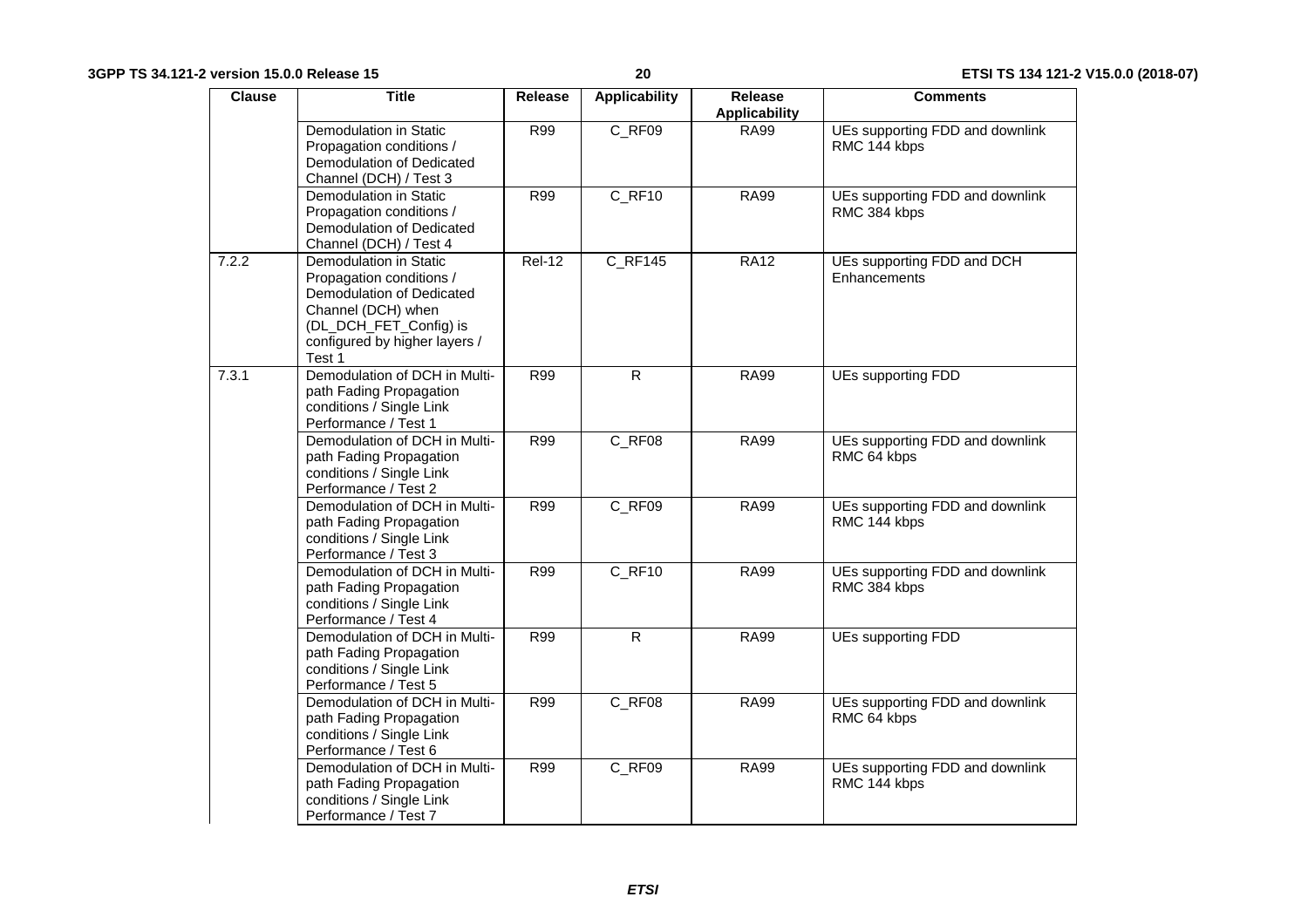#### **3GPP TS 34.121-2 version 15.0.0 Release 15**

| <b>Clause</b> | <b>Title</b>                                                                                                  | <b>Release</b> | <b>Applicability</b> | <b>Release</b><br><b>Applicability</b> | <b>Comments</b>                                 |
|---------------|---------------------------------------------------------------------------------------------------------------|----------------|----------------------|----------------------------------------|-------------------------------------------------|
|               | Demodulation of DCH in Multi-<br>path Fading Propagation<br>conditions / Single Link<br>Performance / Test 8  | <b>R99</b>     | C_RF10               | <b>RA99</b>                            | UEs supporting FDD and downlink<br>RMC 384 kbps |
|               | Demodulation of DCH in Multi-<br>path Fading Propagation<br>conditions / Single Link<br>Performance / Test 9  | R99            | $\overline{R}$       | <b>RA99</b>                            | <b>UEs supporting FDD</b>                       |
|               | Demodulation of DCH in Multi-<br>path Fading Propagation<br>conditions / Single Link<br>Performance / Test 10 | R99            | C_RF08               | <b>RA99</b>                            | UEs supporting FDD and downlink<br>RMC 64 kbps  |
|               | Demodulation of DCH in Multi-<br>path Fading Propagation<br>conditions / Single Link<br>Performance / Test 11 | <b>R99</b>     | C_RF09               | <b>RA99</b>                            | UEs supporting FDD and downlink<br>RMC 144 kbps |
|               | Demodulation of DCH in Multi-<br>path Fading Propagation<br>conditions / Single Link<br>Performance / Test 12 | R99            | C_RF10               | <b>RA99</b>                            | UEs supporting FDD and downlink<br>RMC 384 kbps |
|               | Demodulation of DCH in Multi-<br>path Fading Propagation<br>conditions / Single Link<br>Performance / Test 13 | <b>R99</b>     | $\mathsf{R}$         | <b>RA99</b>                            | UEs supporting FDD                              |
|               | Demodulation of DCH in Multi-<br>path Fading Propagation<br>conditions / Single Link<br>Performance / Test 14 | R99            | C_RF08               | <b>RA99</b>                            | UEs supporting FDD and downlink<br>RMC 64 kbps  |
|               | Demodulation of DCH in Multi-<br>path Fading Propagation<br>conditions / Single Link<br>Performance / Test 15 | R99            | C_RF09               | <b>RA99</b>                            | UEs supporting FDD and downlink<br>RMC 144 kbps |
|               | Demodulation of DCH in Multi-<br>path Fading Propagation<br>conditions / Single Link<br>Performance / Test 16 | R99            | C_RF10               | <b>RA99</b>                            | UEs supporting FDD and downlink<br>RMC 384 kbps |
|               | Demodulation of DCH in Multi-<br>path Fading Propagation<br>conditions / Single Link<br>Performance / Test 17 | R99            | $\overline{R}$       | <b>RA99</b>                            | UEs supporting FDD                              |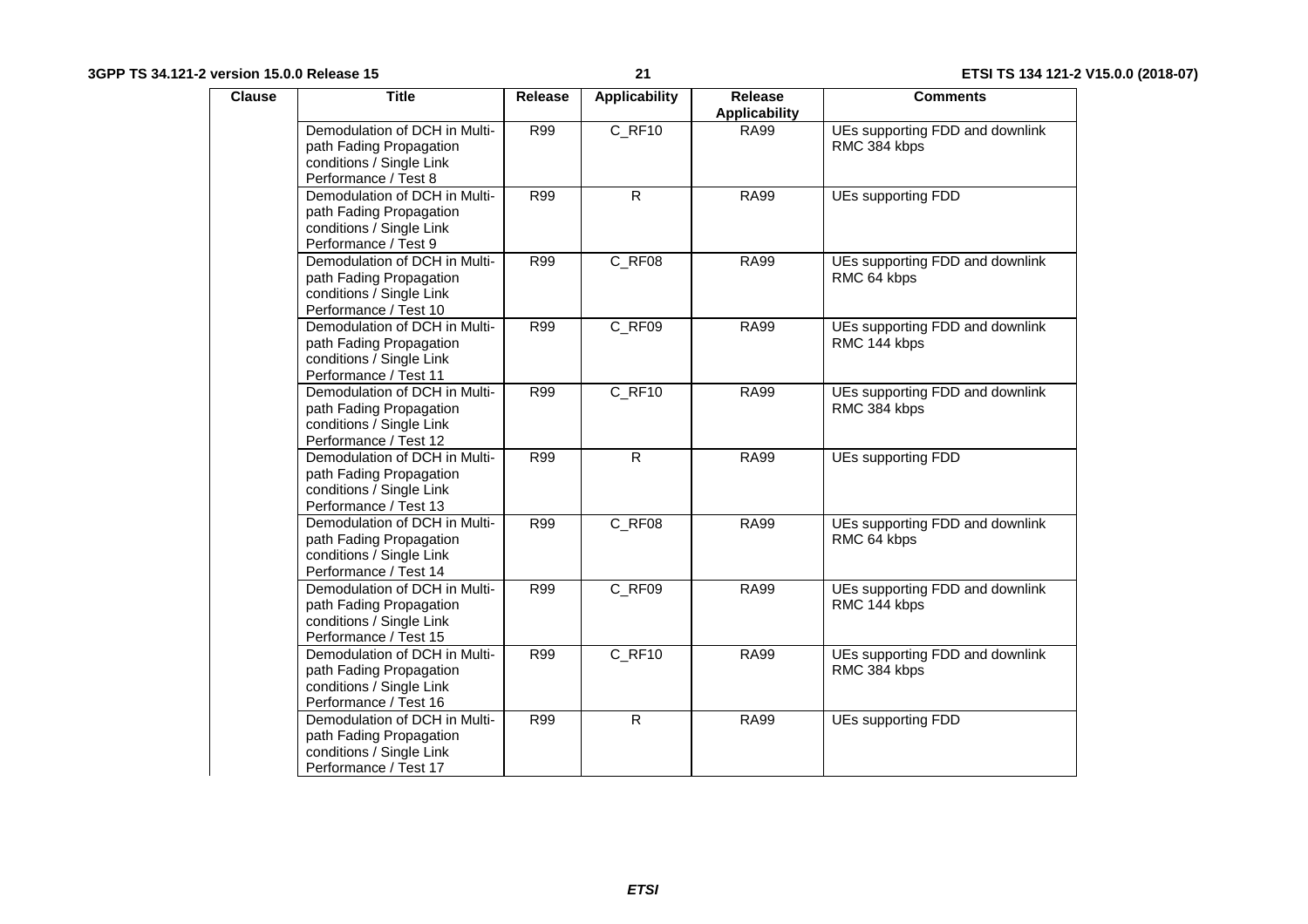#### **3GPP TS 34.121-2 version 15.0.0 Release 15**

| <b>Clause</b> | <b>Title</b>                                                                                                                                                                  | Release    | <b>Applicability</b> | <b>Release</b><br><b>Applicability</b> | <b>Comments</b>                                 |
|---------------|-------------------------------------------------------------------------------------------------------------------------------------------------------------------------------|------------|----------------------|----------------------------------------|-------------------------------------------------|
|               | Demodulation of DCH in Multi-<br>path Fading Propagation<br>conditions / Single Link<br>Performance / Test 18                                                                 | <b>R99</b> | C_RF08               | <b>RA99</b>                            | UEs supporting FDD and downlink<br>RMC 64 kbps  |
|               | Demodulation of DCH in Multi-<br>path Fading Propagation<br>conditions / Single Link<br>Performance / Test 19                                                                 | R99        | C_RF09               | <b>RA99</b>                            | UEs supporting FDD and downlink<br>RMC 144 kbps |
|               | Demodulation of DCH in Multi-<br>path Fading Propagation<br>conditions / Single Link<br>Performance / Test 20                                                                 | R99        | C_RF10               | <b>RA99</b>                            | UEs supporting FDD and downlink<br>RMC 384 kbps |
| 7.3.2         | Demodulation of DCH in Multi-<br>path Fading Propagation<br>conditions / Single Link<br>Performance when<br>(DL_DCH_FET_Config) is<br>configured by higher layers /<br>Test 1 | $Rel-12$   | <b>C_RF145</b>       | <b>RA12</b>                            | UEs supporting FDD and DCH<br>Enhancements      |
| 7.4.1         | Demodulation of DCH in<br>Moving Propagation<br>conditions / Single Link<br>Performance / Test 1                                                                              | <b>R99</b> | $\overline{R}$       | <b>RA99</b>                            | <b>UEs supporting FDD</b>                       |
|               | Demodulation of DCH in<br>Moving Propagation<br>conditions / Single Link<br>Performance / Test 2                                                                              | R99        | C_RF08               | <b>RA99</b>                            | UEs supporting FDD and downlink<br>RMC 64 kbps  |
| 7.5.1         | Demodulation of DCH in Birth-<br>Death Propagation conditions<br>/ Single Link Performance /<br>Test 1                                                                        | R99        | ${\sf R}$            | <b>RA99</b>                            | <b>UEs supporting FDD</b>                       |
|               | Demodulation of DCH in Birth-<br>Death Propagation conditions<br>/ Single Link Performance /<br>Test 2                                                                        | R99        | C_RF08               | <b>RA99</b>                            | UEs supporting FDD and downlink<br>RMC 64 kbps  |
| 7.5A.1        | Demodulation of DCH in high<br>speed train condition/ Single<br>Link Performance/ Test1                                                                                       | Rel-7      | $\overline{R}$       | RA7                                    | UEs supporting FDD                              |
| 7.6.1         | Demodulation of DCH in<br>downlink Transmit diversity<br>modes / Demodulation of DCH<br>in open-loop transmit diversity<br>mode / Test 1                                      | R99        | $\mathsf{R}$         | <b>RA99</b>                            | UEs supporting FDD                              |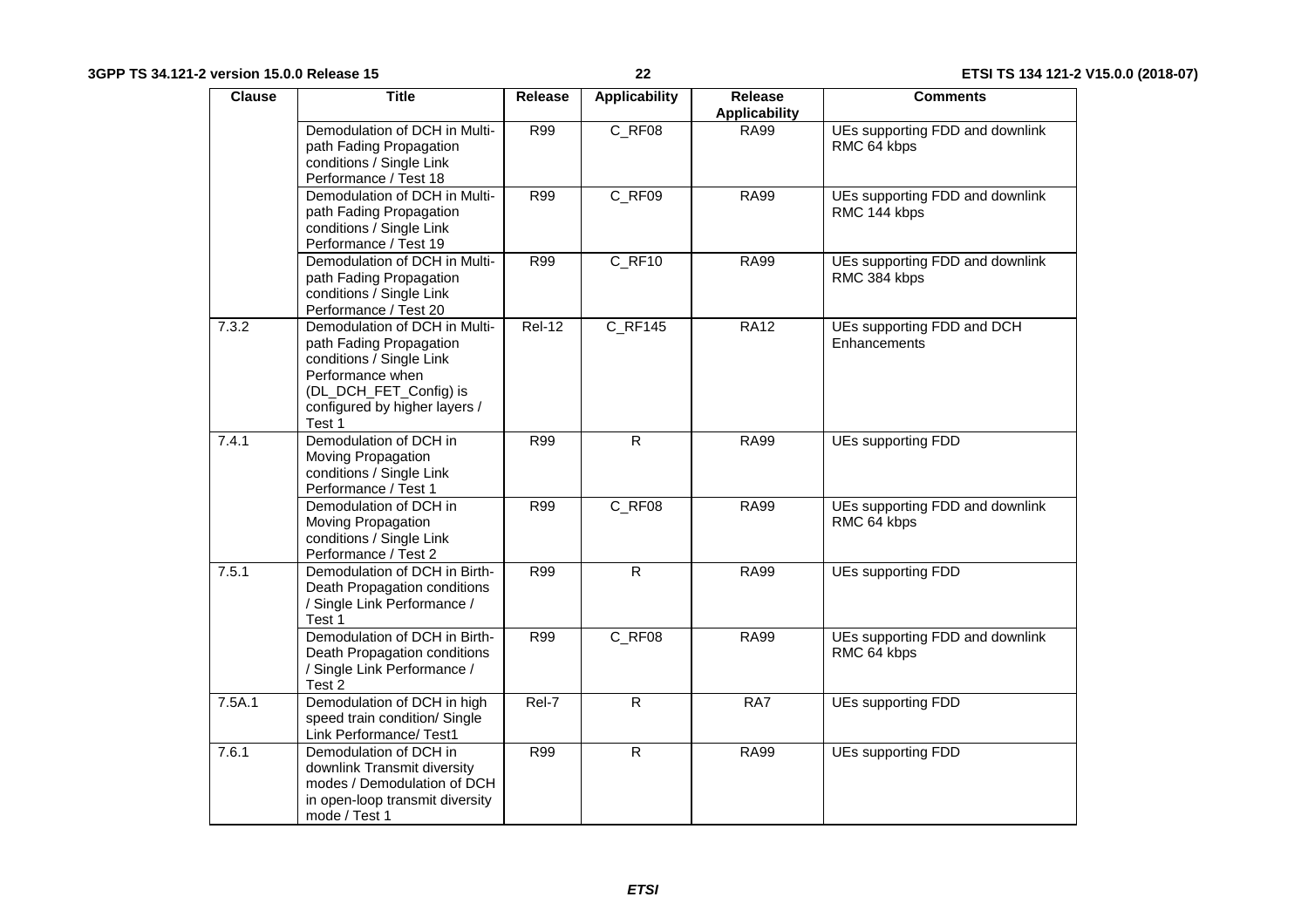| <b>Clause</b> | <b>Title</b>                                                                                                                                                       | Release                             | <b>Applicability</b> | Release<br><b>Applicability</b> | <b>Comments</b>    |
|---------------|--------------------------------------------------------------------------------------------------------------------------------------------------------------------|-------------------------------------|----------------------|---------------------------------|--------------------|
| 7.6.2         | Demodulation of DCH in<br>downlink Transmit diversity<br>modes / Demodulation of DCH<br>in closed loop transmit<br>diversity mode / Test 1                         | R99                                 | $\mathsf{R}$         | <b>RA99</b>                     | UEs supporting FDD |
|               | Demodulation of DCH in<br>downlink Transmit diversity<br>modes / Demodulation of DCH<br>in closed loop transmit<br>diversity mode / Test 2                         | R99 and<br>Rel-4<br>only            | $\overline{R}$       | RF_RO_02                        | UEs supporting FDD |
| 7.6.3         | Demodulation of DCH in<br>downlink Transmit diversity<br>modes / Demodulation of DCH<br>in site selection diversity<br>transmission power control<br>mode / Test 1 | R99 and<br>Rel-4<br>only            | $\mathsf{R}$         | RF_RO_02                        | UEs supporting FDD |
|               | Demodulation of DCH in<br>downlink Transmit diversity<br>modes / Demodulation of DCH<br>in site selection diversity<br>transmission power control<br>mode / Test 2 | R99 and<br>Rel-4<br>only            | $\overline{R}$       | RF_RO_02                        | UEs supporting FDD |
|               | Demodulation of DCH in<br>downlink Transmit diversity<br>modes / Demodulation of DCH<br>in site selection diversity<br>transmission power control<br>mode / Test 3 | R99 and<br>Rel-4<br>only            | $\overline{R}$       | RF_RO_02                        | UEs supporting FDD |
|               | Demodulation of DCH in<br>downlink Transmit diversity<br>modes / Demodulation of DCH<br>in site selection diversity<br>transmission power control<br>mode / Test 4 | R99 and<br>Rel-4<br>only            | $\overline{R}$       | RF_RO_02                        | UEs supporting FDD |
| 7.7.1         | Demodulation in Handover<br>conditions / Demodulation of<br>DCH in Inter-Cell Soft<br>Handover / Test 1 (Release 5<br>and earlier)                                 | R99, Rel-<br>4 and<br>Rel-5<br>only | $\overline{R}$       | RF_RO_03                        | UEs supporting FDD |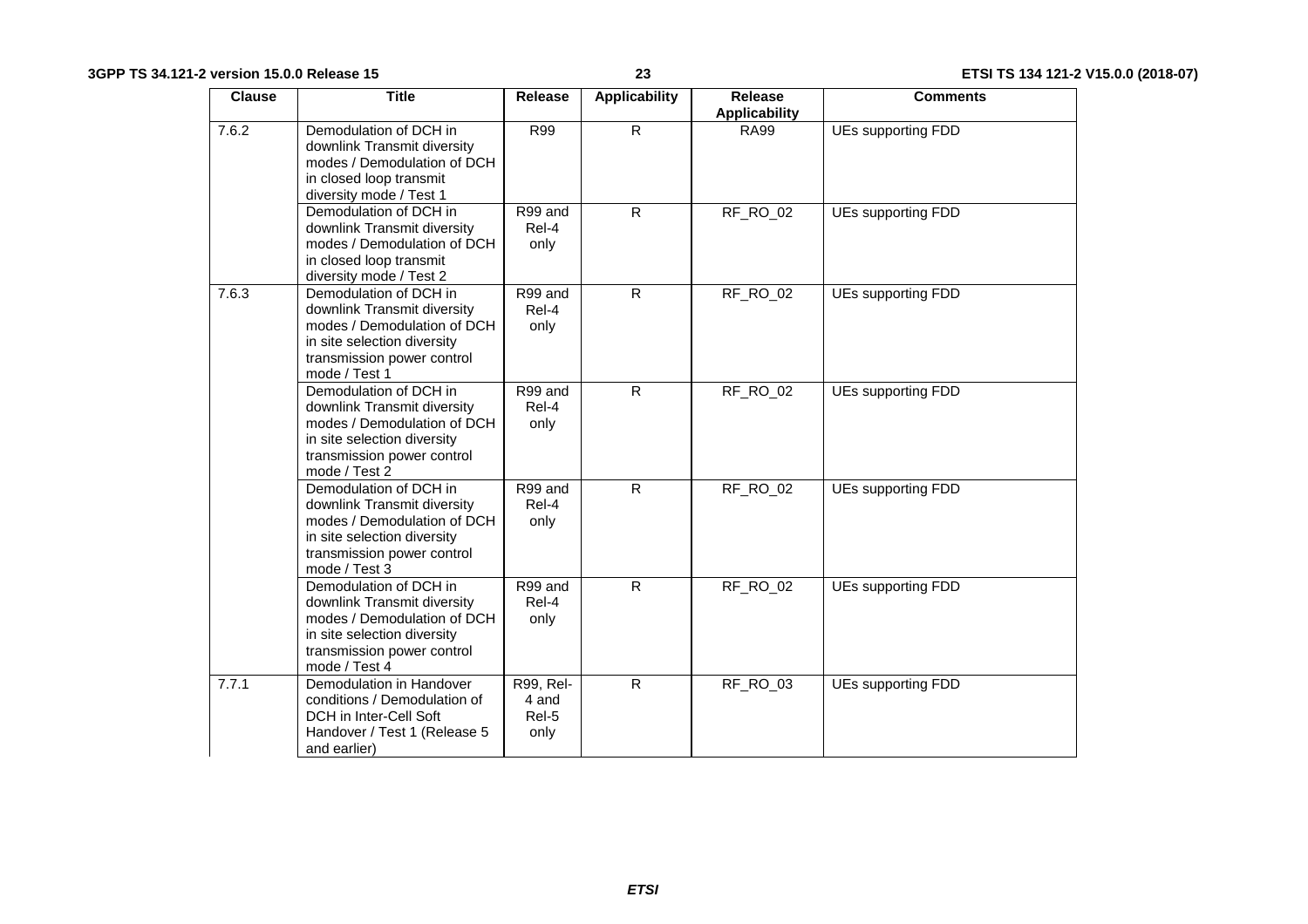#### **3GPP TS 34.121-2 version 15.0.0 Release 15**

| Clause | <b>Title</b>                                                                                                                        | <b>Release</b>                      | <b>Applicability</b> | <b>Release</b><br><b>Applicability</b> | <b>Comments</b>                                 |
|--------|-------------------------------------------------------------------------------------------------------------------------------------|-------------------------------------|----------------------|----------------------------------------|-------------------------------------------------|
|        | Demodulation in Handover<br>conditions / Demodulation of<br>DCH in Inter-Cell Soft<br>Handover / Test 2 (Release 5<br>and earlier)  | R99, Rel-<br>4 and<br>Rel-5<br>only | C_RF08               | RF_RO_03                               | UEs supporting FDD and downlink<br>RMC 64 kbps  |
|        | Demodulation in Handover<br>conditions / Demodulation of<br>DCH in Inter-Cell Soft<br>Handover) / Test 3 (Release 5<br>and earlier) | R99, Rel-<br>4 and<br>Rel-5<br>only | C_RF09               | RF_RO_03                               | UEs supporting FDD and downlink<br>RMC 144 kbps |
|        | Demodulation in Handover<br>conditions / Demodulation of<br>DCH in Inter-Cell Soft<br>Handover) / Test 4 (Release 5<br>and earlier) | R99, Rel-<br>4 and<br>Rel-5<br>only | C_RF10               | RF_RO_03                               | UEs supporting FDD and downlink<br>RMC 384 kbps |
| 7.7.1A | Demodulation in Handover<br>conditions / Demodulation of<br>DCH in Inter-Cell Soft<br>Handover / Test 1 (Release 6<br>and later)    | Rel-6                               | $\overline{R}$       | RA <sub>6</sub>                        | UEs supporting FDD                              |
|        | Demodulation in Handover<br>conditions / Demodulation of<br>DCH in Inter-Cell Soft<br>Handover / Test 2 (Release 6<br>and later)    | Rel-6                               | C_RF08               | RA <sub>6</sub>                        | UEs supporting FDD and downlink<br>RMC 64 kbps  |
|        | Demodulation in Handover<br>conditions / Demodulation of<br>DCH in Inter-Cell Soft<br>Handover) / Test 3 (Release 6<br>and later)   | Rel-6                               | C_RF09               | RA <sub>6</sub>                        | UEs supporting FDD and downlink<br>RMC 144 kbps |
|        | Demodulation in Handover<br>conditions / Demodulation of<br>DCH in Inter-Cell Soft<br>Handover) / Test 4 (Release 6<br>and later)   | Rel-6                               | C_RF10               | RA <sub>6</sub>                        | UEs supporting FDD and downlink<br>RMC 384 kbps |
| 7.7.1B | Demodulation in Handover<br>conditions / Demodulation of<br>DCH in Inter-Cell soft<br>handover<br>(DL_DCH_FET_Config) /<br>Test1    | <b>Rel-12</b>                       | C_RF145              | <b>RA12</b>                            | UEs supporting FDD and DCH<br>Enhancements      |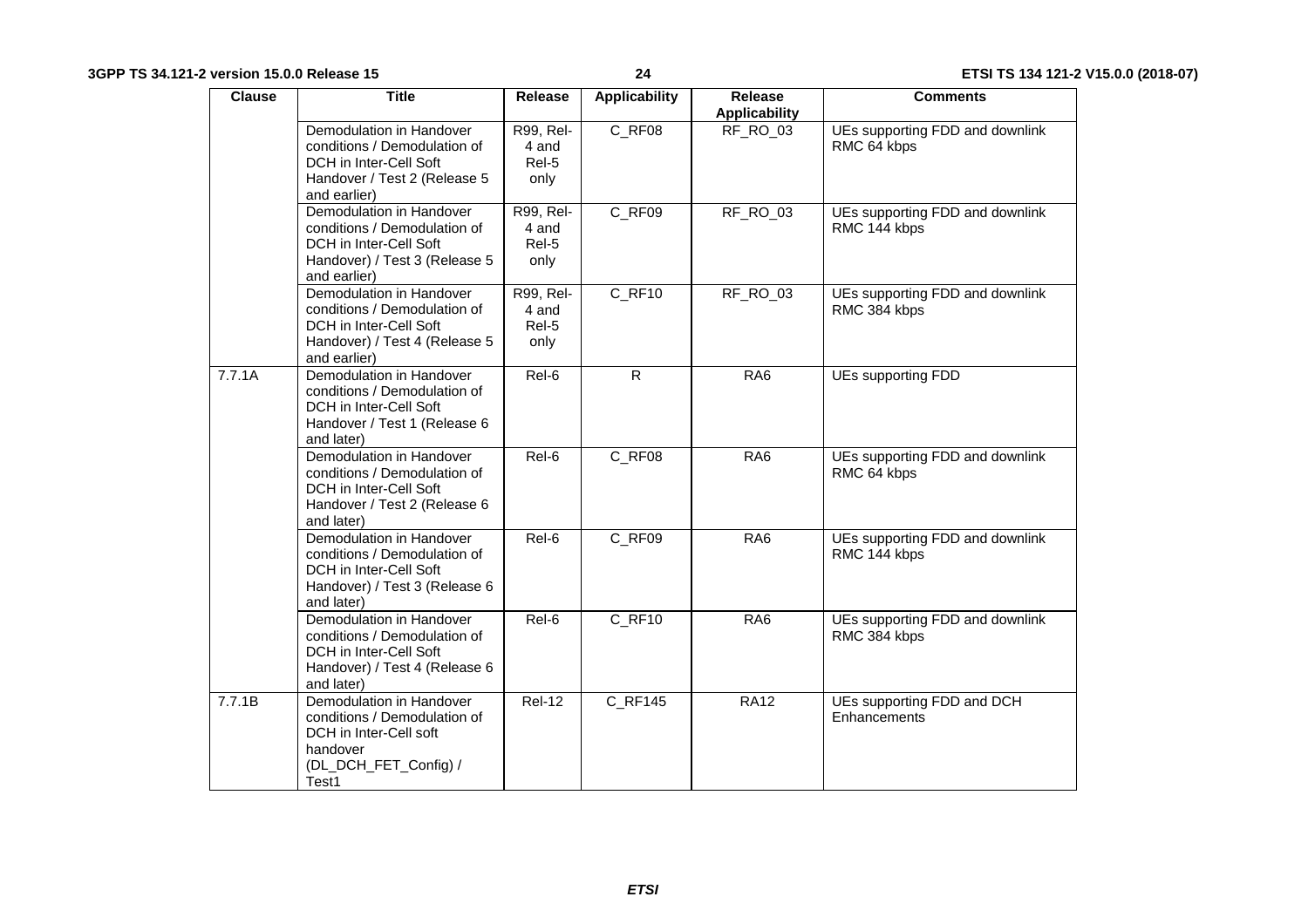| <b>Clause</b> | <b>Title</b>                                                                                                                                             | <b>Release</b>                        | Applicability  | <b>Release</b><br><b>Applicability</b> | <b>Comments</b>                            |
|---------------|----------------------------------------------------------------------------------------------------------------------------------------------------------|---------------------------------------|----------------|----------------------------------------|--------------------------------------------|
| 7.7.2         | Demodulation in Handover<br>conditions / Combining of TPC<br>commands from radio links of<br>different radio link sets / Test                            | R99                                   | R              | R <sub>199</sub>                       | UEs supporting FDD                         |
|               | Demodulation in Handover<br>conditions / Combining of TPC<br>commands from radio links of<br>different radio link sets / Test<br>2                       | R99                                   | $\overline{R}$ | <b>RA99</b>                            | UEs supporting FDD                         |
| 7.7.2A        | Demodulation in Handover<br>conditions / Combining of TPC<br>commands from radio links of<br>different radio link sets<br>(DL_DCH_FET_Config) /<br>Test1 | <b>Rel-12</b>                         | C_RF145        | <b>RA12</b>                            | UEs supporting FDD and DCH<br>Enhancements |
| 7.7.3         | Demodulation in Handover<br>conditions / Combining of<br>reliable TPC commands from<br>radio links of different radio<br>link sets / Test 1              | R99                                   | $\overline{R}$ | <b>RA99</b>                            | UEs supporting FDD                         |
|               | Demodulation in Handover<br>conditions / Combining of<br>reliable TPC commands from<br>radio links of different radio<br>link sets / Test 2              | R99                                   | ${\sf R}$      | <b>RA99</b>                            | UEs supporting FDD                         |
| 7.7.3A        | Combining of reliable TPC<br>commands from radio links of<br>different radio link sets when<br>DL_DCH_FET_Config [10] is<br>configured by higher layers  | $Rel-12$                              | C_RF145        | <b>RA12</b>                            | UEs supporting FDD and DCH<br>Enhancements |
| 7.8.1         | Power control in downlink /<br>Power control in the downlink,<br>constant BLER target<br>(Release 5 and earlier)                                         | $R99, Rel-$<br>4 and<br>Rel-5<br>only | $\overline{R}$ | RF_RO_03                               | UEs supporting FDD                         |
| 7.8.1A        | Power control in downlink /<br>Power control in the downlink,<br>constant BLER target / Test 1<br>(Release 6 and later)                                  | Rel-6                                 | ${\sf R}$      | RA <sub>6</sub>                        | UEs supporting FDD                         |
|               | Power control in downlink /<br>Power control in the downlink,<br>constant BLER target / Test 2<br>(Release 6 and later)                                  | Rel-6                                 | $\overline{R}$ | RA <sub>6</sub>                        | UEs supporting FDD                         |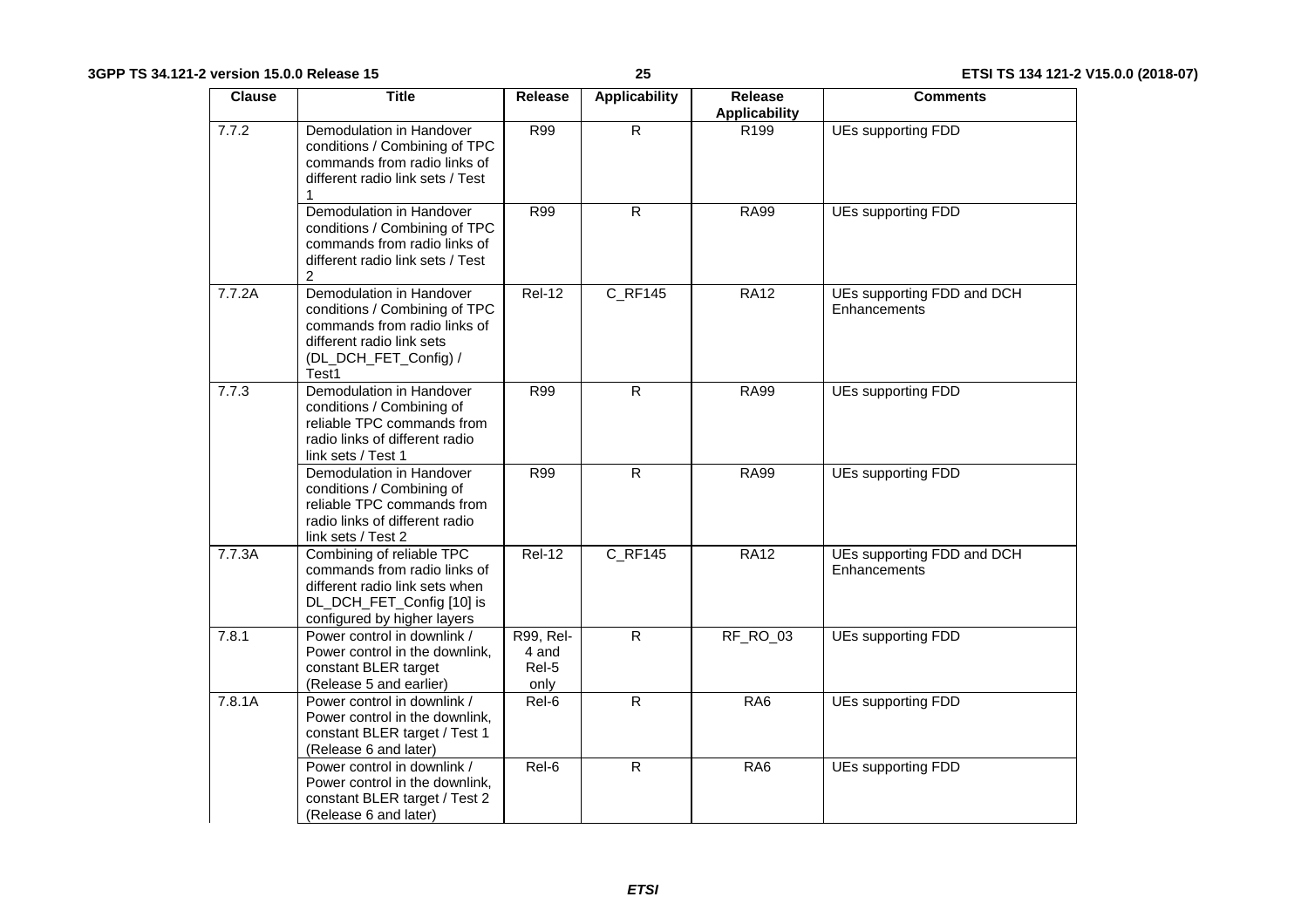#### **3GPP TS 34.121-2 version 15.0.0 Release 15**

| <b>Clause</b> | <b>Title</b>                                                                                                                           | <b>Release</b>                      | <b>Applicability</b> | <b>Release</b><br><b>Applicability</b> | <b>Comments</b>                                 |
|---------------|----------------------------------------------------------------------------------------------------------------------------------------|-------------------------------------|----------------------|----------------------------------------|-------------------------------------------------|
|               | Power control in downlink /<br>Power control in the downlink,<br>constant BLER target / Test 3<br>(Release 6 and later)                | Rel-6                               | C_RF34               | RA <sub>6</sub>                        | UEs supporting FDD and downlink<br>RMC2 64 kbps |
|               | Power control in downlink /<br>Power control in the downlink,<br>constant BLER target / Test 4<br>(Release 6 and later)                | Rel-6                               | C_RF34               | RA <sub>6</sub>                        | UEs supporting FDD and downlink<br>RMC2 64 kbps |
| 7.8.1B        | Power control in the downlink,<br>constant BLER target when<br>DL_DCH_FET_Config is<br>configured by higher layers                     | <b>Rel-12</b>                       | C_RF145              | <b>RA12</b>                            | UEs supporting FDD and DCH<br>Enhancements      |
| 7.8.2         | Power control in downlink /<br>Power control in the downlink,<br>initial convergence / Test 1                                          | R99                                 | $\overline{R}$       | <b>RA99</b>                            | <b>UEs supporting FDD</b>                       |
|               | Power control in downlink /<br>Power control in the downlink,<br>initial convergence / Test 2                                          | R99                                 | $\mathsf{R}$         | <b>RA99</b>                            | UEs supporting FDD                              |
|               | Power control in downlink /<br>Power control in the downlink,<br>initial convergence / Test 3                                          | R99                                 | C_RF08               | <b>RA99</b>                            | UEs supporting FDD and downlink<br>RMC 64 kbps  |
|               | Power control in downlink /<br>Power control in the downlink,<br>initial convergence / Test 4                                          | R99                                 | C_RF08               | <b>RA99</b>                            | UEs supporting FDD and downlink<br>RMC 64 kbps  |
| 7.8.2A        | Power control in the downlink,<br>initial convergence when<br>DL_DCH_FET_Config is<br>configured by higher layers                      | $Rel-12$                            | C_RF145              | <b>RA12</b>                            | UEs supporting FDD and DCH<br>Enhancements      |
| 7.8.3         | Power control in downlink<br>Power control in the downlink,<br>wind up effects / Test 1<br>(Release 5 and earlier)                     | R99, Rel-<br>4 and<br>Rel-5<br>only | $\mathsf{R}$         | RF_RO_03                               | UEs supporting FDD                              |
| 7.8.3A        | Power control in downlink<br>Power control in the downlink,<br>wind up effects / Test 1<br>(Release 6 and later)                       | Rel-6                               | $\overline{R}$       | R <sub>AB</sub>                        | UEs supporting FDD                              |
| 7.8.3B        | Power control in the downlink,<br>wind up effects (Release 6<br>and later) when<br>DL_DCH_FET_Config is<br>configured by higher layers | <b>Rel-12</b>                       | C_RF145              | <b>RA12</b>                            | UEs supporting FDD and DCH<br>Enhancements      |
| 7.8.4         | Power control in the downlink,<br>different transport formats                                                                          | Rel-5                               | $\overline{R}$       | RA <sub>5</sub>                        | UEs supporting FDD                              |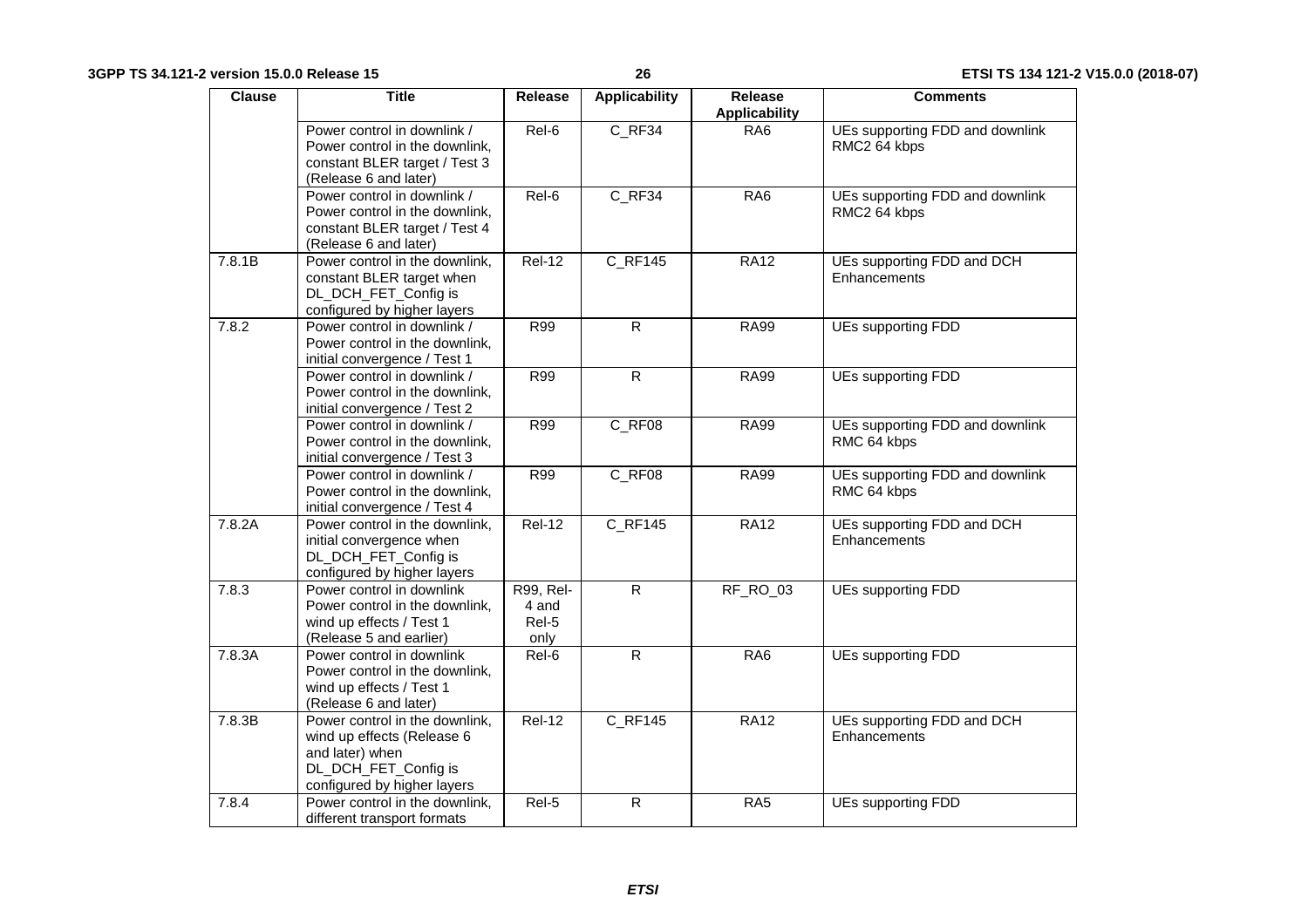| <b>Clause</b> | <b>Title</b>                                                                                                              | <b>Release</b>                      | <b>Applicability</b> | <b>Release</b><br><b>Applicability</b> | <b>Comments</b>                                    |
|---------------|---------------------------------------------------------------------------------------------------------------------------|-------------------------------------|----------------------|----------------------------------------|----------------------------------------------------|
| 7.8.4A        | Power control in the downlink,<br>different transport formats<br>when DL_DCH_FET_Config is<br>configured by higher layers | <b>Rel-12</b>                       | C_RF145              | <b>RA12</b>                            | UEs supporting FDD and DCH<br>Enhancements         |
| 7.8.5         | Power control in the downlink<br>for F-DPCH                                                                               | Rel-6                               | C_RF39               | RA <sub>6</sub>                        | UEs supporting FDD and HS-PDSCH<br>and F-DPCH      |
| 7.9.1         | Downlink compressed mode /<br>Single link performance / Test<br>1 (Release 5 and earlier)                                 | R99, Rel-<br>4 and<br>Rel-5<br>only | C_RF04               | RF_RO_03                               | UEs supporting FDD and downlink<br>compressed mode |
|               | Downlink compressed mode /<br>Single link performance / Test<br>2 (Release 5 and earlier)                                 | R99, Rel-<br>4 and<br>Rel-5<br>only | C_RF04               | RF_RO_03                               | UEs supporting FDD and downlink<br>compressed mode |
|               | Downlink compressed mode /<br>Single link performance / Test<br>3 (Release 4 and earlier)                                 | R99 and<br>Rel-4<br>only            | C_RF04               | RF_RO_02                               | UEs supporting FDD and downlink<br>compressed mode |
|               | Downlink compressed mode /<br>Single link performance / Test<br>4 (Release 4 and earlier)                                 | R99 and<br>Rel-4<br>only            | C_RF04               | <b>RF RO 02</b>                        | UEs supporting FDD and downlink<br>compressed mode |
| 7.9.1A        | Downlink compressed mode /<br>Single link performance / Test<br>1 (Release 6 and later)                                   | Rel-6                               | C_RF04               | RA <sub>6</sub>                        | UEs supporting FDD and downlink<br>compressed mode |
|               | Downlink compressed mode /<br>Single link performance / Test<br>2 (Release 6 and later)                                   | Rel-6                               | C_RF04               | RA <sub>6</sub>                        | UEs supporting FDD and downlink<br>compressed mode |
| 7.10          | Blind transport format<br>detection / Test 1                                                                              | R99                                 | $\overline{R}$       | <b>RA99</b>                            | UEs supporting FDD                                 |
|               | Blind transport format<br>detection / Test 2                                                                              | R99                                 | $\mathsf{R}$         | <b>RA99</b>                            | UEs supporting FDD                                 |
|               | Blind transport format<br>detection / Test 3                                                                              | <b>R99</b>                          | $\overline{R}$       | <b>RA99</b>                            | UEs supporting FDD                                 |
|               | Blind transport format<br>detection / Test 4                                                                              | R99                                 | $\overline{R}$       | <b>RA99</b>                            | UEs supporting FDD                                 |
|               | <b>Blind transport format</b><br>detection / Test 5                                                                       | R99                                 | $\overline{R}$       | <b>RA99</b>                            | UEs supporting FDD                                 |
|               | Blind transport format<br>detection / Test 6                                                                              | R99                                 | $\overline{R}$       | <b>RA99</b>                            | UEs supporting FDD                                 |
| 7.11          | Demodulation of Paging<br>Channel (PCH)                                                                                   | Rel-4                               | C_RF12               | RA4                                    | UEs supporting FDD Packet Switched<br>Data         |
| 7.12          | Detection of Acquisition<br>Indicator (AI)                                                                                | Rel-4                               | $\overline{R}$       | RA4                                    | UEs supporting FDD                                 |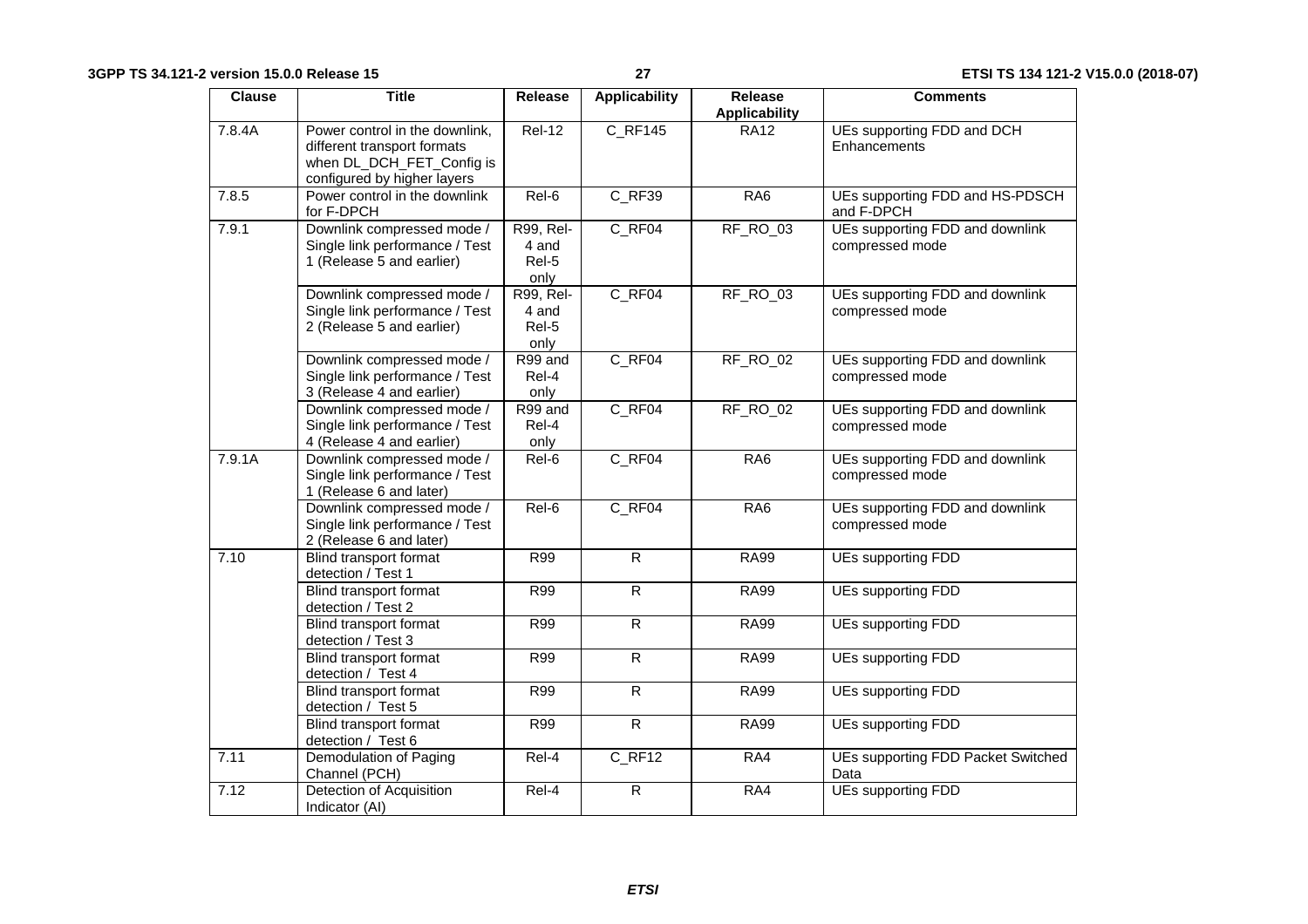| <b>Clause</b> | <b>Title</b>                                                                                  | Release                  | <b>Applicability</b> | <b>Release</b><br><b>Applicability</b> | <b>Comments</b>                                           |
|---------------|-----------------------------------------------------------------------------------------------|--------------------------|----------------------|----------------------------------------|-----------------------------------------------------------|
| 7.12A         | Detection of E-DCH<br>Acquisition Indicator (E-AI)                                            | Rel-8                    | C_RF71               | RA <sub>8</sub>                        | UEs supporting Enhanced Uplink on<br>CELL_FACH state      |
| 7.13          | UE UL power control<br>operation with discontinuous<br>UL DPCCH transmission<br>operation     | $ReI-7$                  | C_RF54               | RA7                                    | UE supporting FDD and DPCCH<br>Discontinuous Transmission |
| 8.2.2.1       | Cell Re-Selection - Scenario<br>1: Single carrier case                                        | R99                      | $\overline{R}$       | <b>RA99</b>                            | UEs supporting FDD                                        |
| 8.2.2.2       | Cell Re-Selection - Scenario<br>2: Multi carrier case                                         | R99                      | $\overline{R}$       | <b>RA99</b>                            | UEs supporting FDD                                        |
| 8.2.3.1       | UTRAN to GSM Cell Re-<br>Selection - Scenario 1: Both<br><b>UTRA and GSM level</b><br>changed | R99                      | C_RF05               | <b>RA99</b>                            | UEs supporting FDD and GSM                                |
| 8.2.3.2       | UTRAN to GSM Cell Re-<br>Selection - Scenario 2: Only<br>UTRA level changed                   | R99                      | C_RF05               | <b>RA99</b>                            | UEs supporting FDD and GSM                                |
| 8.2.3.3       | UTRAN to GSM Cell Re-<br>Selection - Scenario 3: HCS<br>with only UTRA level changed          | $Rel-6$                  | C_RF05               | R <sub>AB</sub>                        | UEs supporting FDD and GSM                                |
| 8.2.4         | FDD/TDD Cell Re-selection                                                                     | R99                      | C_RF06               | <b>RA99</b>                            | UE supporting FDD and TDD                                 |
| 8.2.5.1       | UTRAN to E-UTRA Cell Re-<br>Selection / E-UTRA is of<br>higher priority                       | Rel-8                    | C_RF73               | RA <sub>8</sub>                        | UE supporting FDD and E-UTRAN<br><b>FDD</b>               |
| 8.2.5.2       | UTRAN to E-UTRA Cell Re-<br>Selection / E-UTRA is of lower<br>priority                        | $Rel-8$                  | C_RF73               | RAB                                    | UE supporting FDD and E-UTRAN<br><b>FDD</b>               |
| 8.2.5.3       | RSRQ based reselection<br>when E-UTRA FDD is of<br>higher priority                            | <b>Rel-11</b>            | C_RF73               | <b>RA11</b>                            | UE supporting FDD and E-UTRAN<br><b>FDD</b>               |
| 8.3.1         | <b>UTRAN Connected Mode</b><br>Mobility FDD/FDD Soft<br>Handover                              | R99                      | $\mathsf{R}$         | <b>RA99</b>                            | UEs supporting FDD                                        |
| 8.3.2.1       | <b>UTRAN Connected Mode</b><br>Mobility - FDD/FDD Hard<br>Handover to intra-frequency<br>cell | R99                      | $\overline{R}$       | <b>RA99</b>                            | UEs supporting FDD                                        |
| 8.3.2.2       | FDD/FDD Hard Handover to<br>inter-frequency cell                                              | R99                      | ${\sf R}$            | <b>RA99</b>                            | UEs supporting FDD                                        |
| 8.3.3         | FDD/TDD Handover                                                                              | R99 and<br>Rel-4<br>only | C_RF06               | $RF_RO_02$                             | UEs supporting FDD and TDD                                |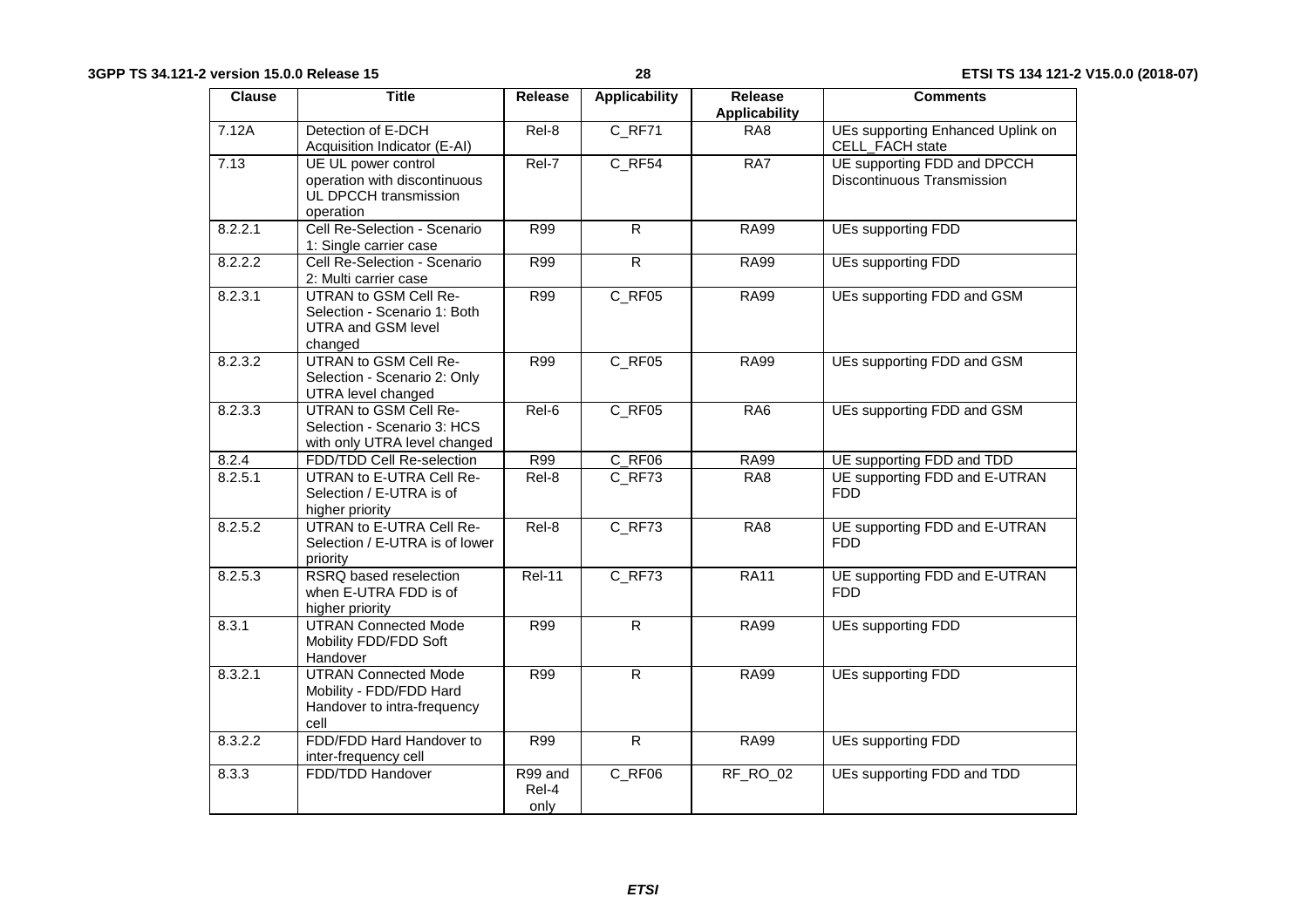| <b>Clause</b> | <b>Title</b>                                                                                                                                                       | <b>Release</b> | <b>Applicability</b> | <b>Release</b><br><b>Applicability</b> | <b>Comments</b>                                                                                                                    |
|---------------|--------------------------------------------------------------------------------------------------------------------------------------------------------------------|----------------|----------------------|----------------------------------------|------------------------------------------------------------------------------------------------------------------------------------|
| 8.3.4         | Inter-system Handover from<br>UTRAN FDD to GSM                                                                                                                     | <b>R99</b>     | $C_RF27$             | <b>RA99</b>                            | UEs supporting FDD and GSM and<br>supporting speech.                                                                               |
| 8.3.4a        | Inter-system Handover from<br>UTRAN FDD to E-UTRAN<br><b>FDD</b>                                                                                                   | $Rel-8$        | C RF107              | RA <sub>8</sub>                        | UE supporting FDD and E-UTRAN<br>FDD and inter-RAT PS handover to E-<br>UTRA(FDD) from UTRA and EUTRA<br>Feature Group Indicator 2 |
| 8.3.4b        | Inter-system Handover from<br>UTRAN FDD to E-UTRAN<br>TDD                                                                                                          | Rel-8          | <b>C_RF108</b>       | RA <sub>8</sub>                        | UE supporting FDD and E-UTRAN<br>TDD and inter-RAT PS handover to E-<br>UTRA(TDD) from EUTRA and UTRA<br>Feature Group Indicator 2 |
| 8.3.4c        | Inter-system Handover from<br>UTRAN FDD to E-UTRAN<br>FDD: Unknown Target Cell                                                                                     | $Rel-8$        | C_RF107              | RAB                                    | UE supporting FDD and E-UTRAN<br>FDD and inter-RAT PS handover to E-<br>UTRA(FDD) from UTRA and EUTRA<br>Feature Group Indicator 2 |
| 8.3.4d        | Inter-system Handover from<br>UTRAN FDD to E-UTRAN<br>TDD; Unknown Target Cell                                                                                     | Rel-8          | <b>C_RF108</b>       | RA <sub>8</sub>                        | UE supporting FDD and E-UTRAN<br>TDD and inter-RAT PS handover to E-<br>UTRA(TDD) from UTRA and EUTRA<br>Feature Group Indicator 2 |
| 8.3.5.1       | Cell Re-selection in<br>CELL_FACH - One frequency<br>present in neighbour list and<br>FACH measurement<br>occasions configured                                     | R99            | $\overline{R}$       | <b>RA99</b>                            | UEs supporting FDD                                                                                                                 |
| 8.3.5.1a      | Cell Re-selection in<br>CELL_FACH - One frequency<br>present in neighbour list and<br>HS-DSCH DRX configured                                                       | <b>Rel-11</b>  | C_RF131              | <b>RA11</b>                            | UEs supporting FDD and HS-DSCH<br>DRX operation in CELL_FACH state                                                                 |
| 8.3.5.2       | Cell Re-selection in<br>CELL_FACH - Two<br>frequencies present in the<br>neighbour list and FACH<br>measurement occasions<br>configured                            | R99            | $\overline{R}$       | <b>RA99</b>                            | UEs supporting FDD                                                                                                                 |
| 8.3.5.2a      | Cell Re-selection in<br>CELL_FACH - Two<br>frequencies present in the<br>neighbour list and HS-DSCH<br>DRX configured (Absolute<br>priority levels not configured) | <b>Rel-11</b>  | C_RF131              | <b>RA11</b>                            | UEs supporting FDD and HS-DSCH<br>DRX operation in CELL_FACH state                                                                 |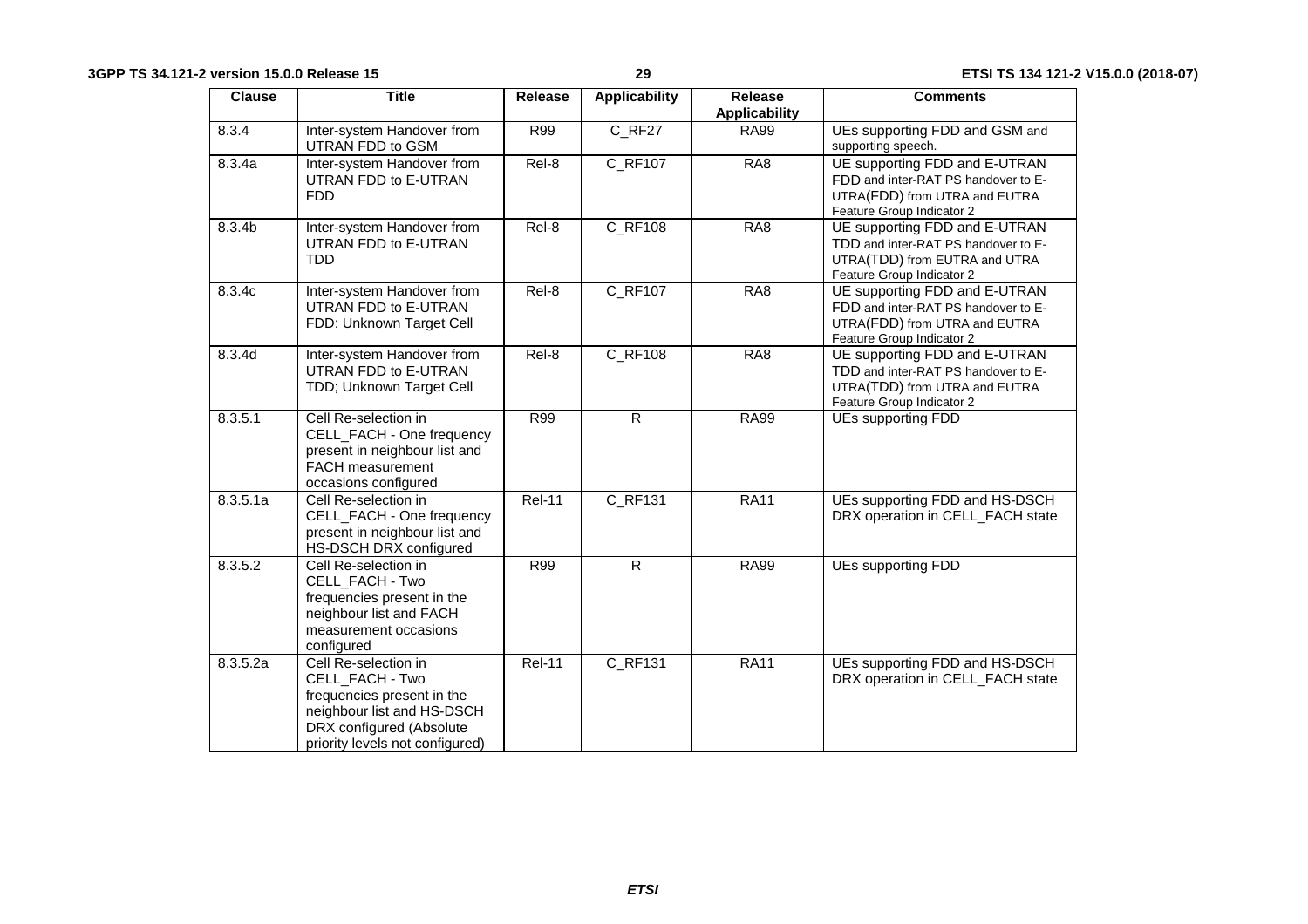| <b>Clause</b> | <b>Title</b>                                                                                                                                                                       | <b>Release</b> | <b>Applicability</b> | <b>Release</b><br><b>Applicability</b> | <b>Comments</b>                                                                                                |
|---------------|------------------------------------------------------------------------------------------------------------------------------------------------------------------------------------|----------------|----------------------|----------------------------------------|----------------------------------------------------------------------------------------------------------------|
| 8.3.5.2b      | Cell Re-selection in<br>CELL_FACH - Two<br>frequencies present in the<br>neighbour list and HS-DSCH<br>DRX configured (Absolute<br>priority levels configured)                     | <b>Rel-11</b>  | C_RF131              | <b>RA11</b>                            | UEs supporting FDD and HS-DSCH<br>DRX operation in CELL_FACH state                                             |
| 8.3.5.2c      | Cell Re-selection in<br>CELL FACH - Two<br>frequencies present in the<br>neighbour list and HS-DSCH<br>2 <sup>nd</sup> DRX configured (Absolute<br>priority levels not configured) | <b>Rel-11</b>  | C_RF132              | <b>RA11</b>                            | UEs supporting FDD and HS-DSCH<br>DRX operation with second DRX<br>cycle in CELL_FACH state                    |
| 8.3.5.2d      | Cell Re-selection in<br>CELL_FACH - Two<br>frequencies present in the<br>neighbour list and HS-DSCH<br>2 <sup>nd</sup> DRX configured (Absolute<br>priority levels configured)     | <b>Rel-11</b>  | C_RF132              | <b>RA11</b>                            | UEs supporting FDD and HS-DSCH<br>DRX operation with second DRX<br>cycle in CELL_FACH state                    |
| 8.3.5.3       | Cell Re-selection in<br>CELL_FACH - Cell<br>Reselection to GSM                                                                                                                     | R99            | C_RF07               | <b>RA99</b>                            | UEs supporting FDD Packet Switched<br>Data and GPRS                                                            |
| 8.3.5.4       | Cell Reselection during an<br>MBMS session, two<br>frequencies present in<br>neighbour list                                                                                        | Rel-6          | C_RF29               | RA <sub>6</sub>                        | UEs supporting FDD and MBMS                                                                                    |
| 8.3.5.5.1     | <b>UTRAN to E-UTRA Cell</b><br>Reselection - Reselection to<br>E-UTRA FDD when HS-DSCH<br>DRX is configured (E-UTRA<br>has higher priority)                                        | <b>Rel-11</b>  | C_RF133              | <b>RA11</b>                            | UEs supporting FDD and E-UTRAN<br>FDD and HS-DSCH DRX operation in<br>CELL_FACH state                          |
| 8.3.5.5.2     | UTRAN to E-UTRA Cell<br>Reselection - Reselection to<br>E-UTRA FDD when HS-DSCH<br>DRX is configured (E-UTRA<br>has lower priority)                                                | <b>Rel-11</b>  | C_RF133              | <b>RA11</b>                            | UEs supporting FDD and E-UTRAN<br>FDD and HS-DSCH DRX operation in<br>CELL_FACH state                          |
| 8.3.5.5.3     | UTRAN to E-UTRA Cell<br>Reselection - Reselection to<br>E-UTRA FDD when HS-DSCH<br>2 <sup>nd</sup> DRX is configured (E-<br>UTRA has higher priority)                              | <b>Rel-11</b>  | C_RF134              | <b>RA11</b>                            | UEs supporting FDD and E-UTRAN<br>FDD and HS-DSCH DRX operation<br>with second DRX cycle in<br>CELL_FACH state |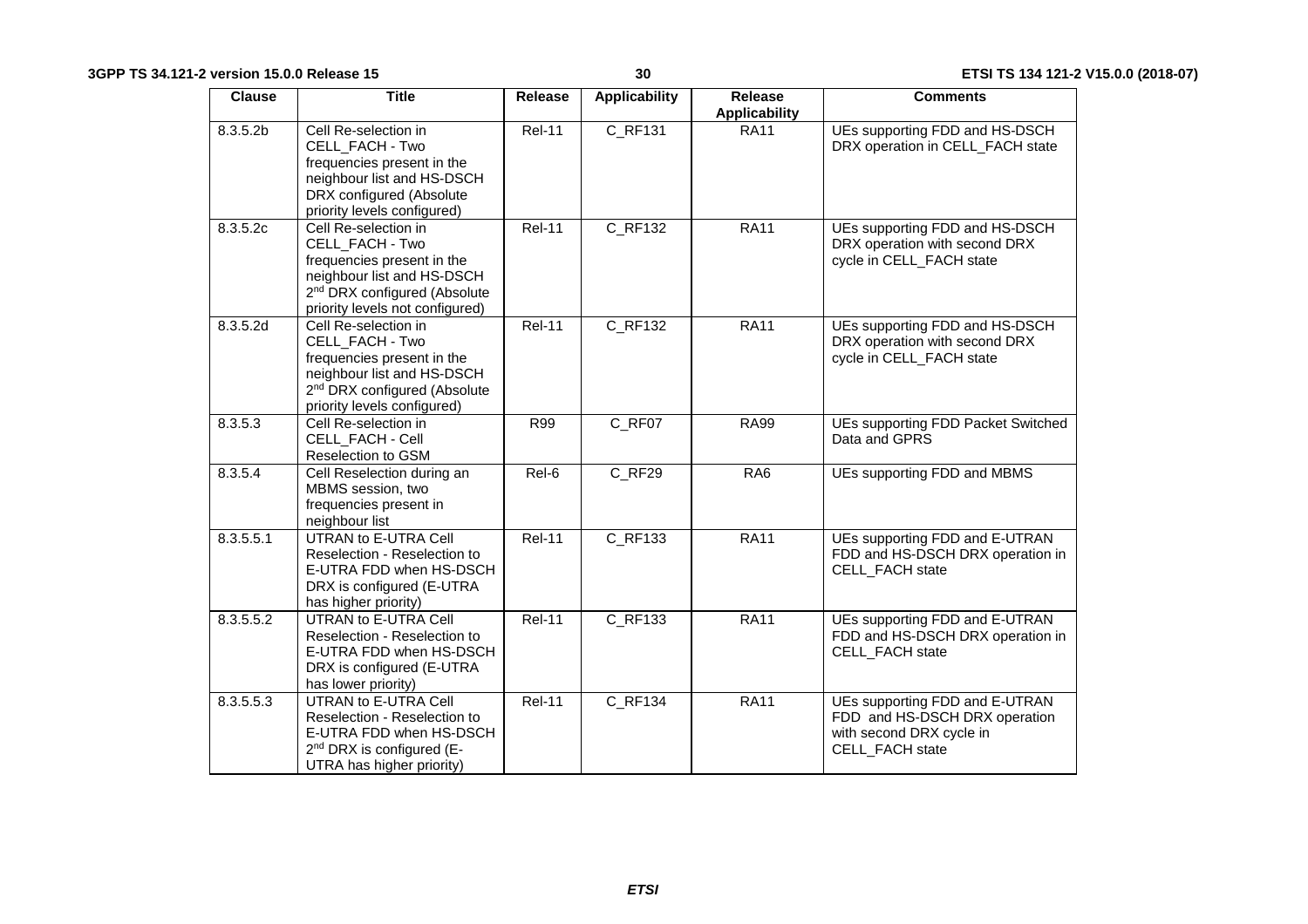| <b>Clause</b> | <b>Title</b>                                                                                                                                          | <b>Release</b>     | <b>Applicability</b> | Release              | <b>Comments</b>                                                                                                |
|---------------|-------------------------------------------------------------------------------------------------------------------------------------------------------|--------------------|----------------------|----------------------|----------------------------------------------------------------------------------------------------------------|
|               |                                                                                                                                                       |                    |                      | <b>Applicability</b> |                                                                                                                |
| 8.3.5.5.4     | UTRAN to E-UTRA Cell<br>Reselection - Reselection to<br>E-UTRA TDD when HS-DSCH<br>DRX is configured (E-UTRA<br>has higher priority)                  | <b>Rel-11</b>      | C_RF135              | <b>RA11</b>          | UEs supporting FDD and E-UTRAN<br>TDD and HS-DSCH DRX operation in<br>CELL_FACH state                          |
| 8.3.5.5.5     | UTRAN to E-UTRA Cell<br>Reselection - Reselection to<br>E-UTRA TDD when HS-DSCH<br>DRX is configured (E-UTRA<br>has lower priority)                   | <b>Rel-11</b>      | C_RF135              | <b>RA11</b>          | UEs supporting FDD and E-UTRAN<br>TDD and HS-DSCH DRX operation in<br>CELL_FACH state                          |
| 8.3.5.5.6     | UTRAN to E-UTRA Cell<br>Reselection - Reselection to<br>E-UTRA TDD when HS-DSCH<br>2 <sup>nd</sup> DRX is configured (E-<br>UTRA has higher priority) | <b>Rel-11</b>      | C_RF136              | <b>RA11</b>          | UEs supporting FDD and E-UTRAN<br>TDD and HS-DSCH DRX operation<br>with second DRX cycle in<br>CELL_FACH state |
| 8.3.6.1       | Cell Re-selection in<br>CELL_PCH - One frequency<br>present in the neighbour list                                                                     | R99                | C_RF12               | <b>RA99</b>          | UEs supporting FDD Packet Switched<br>Data                                                                     |
| 8.3.6.2       | Cell Re-selection in<br>CELL_PCH - Two frequencies<br>present in the neighbour list                                                                   | R99                | C_RF12               | <b>RA99</b>          | UEs supporting FDD Packet Switched<br>Data                                                                     |
| 8.3.6.3       | Cell re-selection during an<br>MBMS session, one UTRAN<br>inter-frequency and 2 GSM<br>cells present in the neighbour<br>list                         | $Rel-6$            | C_RF30               | $R\overline{A6}$     | UEs supporting FDD and MBMS and<br><b>GSM</b>                                                                  |
| 8.3.7.1       | Cell Re-selection in<br>URA_PCH - One frequency<br>present in the neighbour list                                                                      | R99                | C_RF12               | <b>RA99</b>          | <b>UEs supporting FDD Packet Switched</b><br>Data                                                              |
| 8.3.7.2       | Cell Re-selection in<br>URA_PCH - Two frequencies<br>present in the neighbour list                                                                    | R99                | C_RF12               | <b>RA99</b>          | UEs supporting FDD Packet Switched<br>Data                                                                     |
| 8.3.8         | Serving HS-DSCH cell change                                                                                                                           | $\overline{Rel-6}$ | C_RF02               | RA <sub>6</sub>      | UEs supporting FDD and HS-PDSCH                                                                                |
| 8.3.9         | Enhanced Serving HS-DSCH<br>cell change                                                                                                               | Rel-8              | C_RF68               | RA <sub>8</sub>      | UEs supporting FDD and HS-PDSCH<br>and additionally supporting Target<br>Cell Pre-Configuration                |
| 8.3.10.1      | <b>Intrafrequency System</b><br>Information Acquisition for<br>CSG cell                                                                               | Rel-9              | C_RF87               | RA9                  | UEs supporting FDD, CSG and intra-<br>frequency SI acquisition for HO.                                         |
| 8.3.10.2      | Interfrequency System<br>Information Acquisition for<br>CSG cell                                                                                      | Rel-9              | C_RF88               | $R\overline{A9}$     | UEs supporting FDD, CSG and inter-<br>frequency SI acquisition for HO.                                         |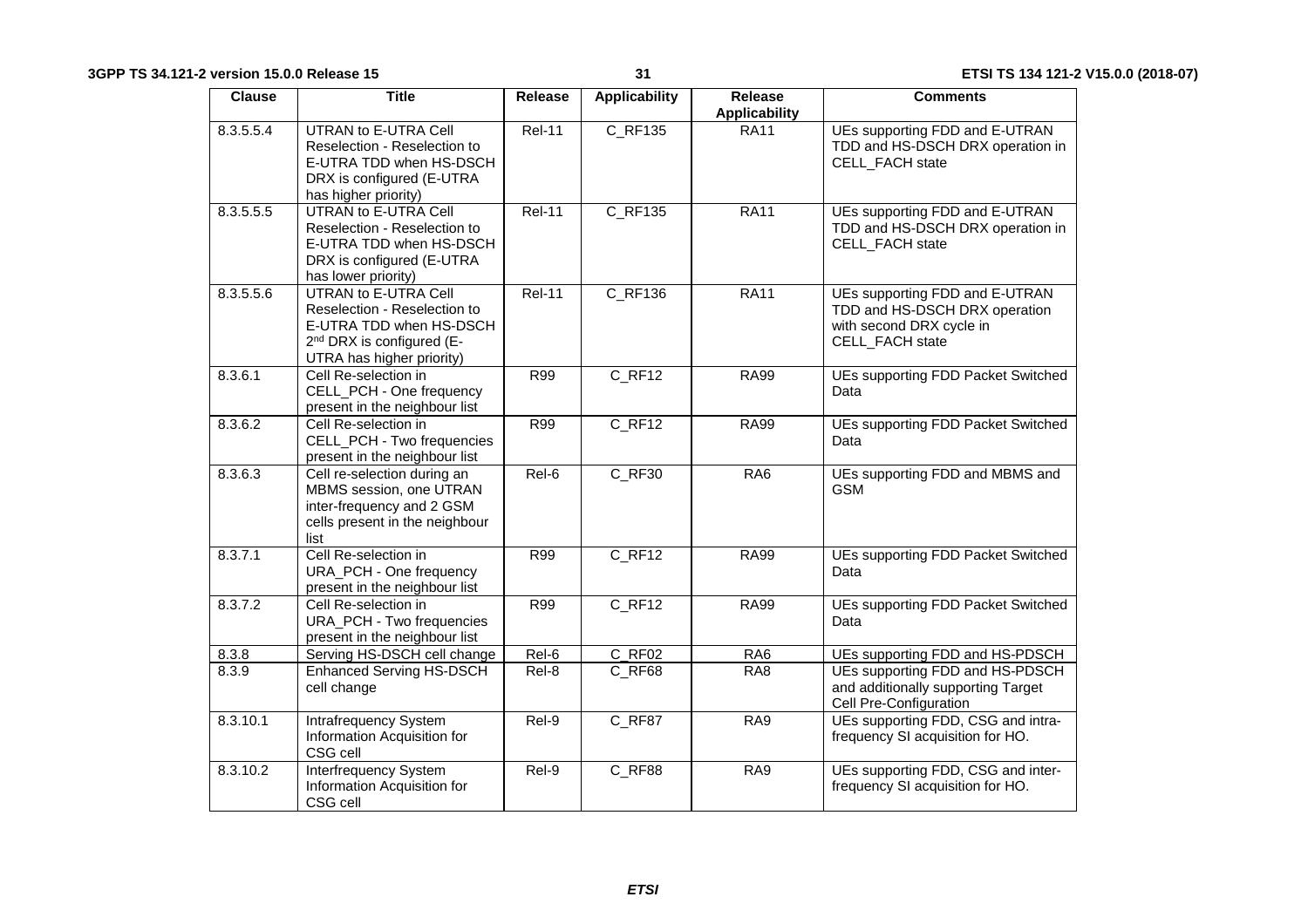| <b>Clause</b> | <b>Title</b>                                                                                                                                    | <b>Release</b>                             | <b>Applicability</b> | <b>Release</b><br><b>Applicability</b> | <b>Comments</b>                                                          |
|---------------|-------------------------------------------------------------------------------------------------------------------------------------------------|--------------------------------------------|----------------------|----------------------------------------|--------------------------------------------------------------------------|
| 8.4.1.1       | RRC Connection Control /<br>RRC Re-establishment delay -<br>Test 1                                                                              | R99                                        | $\mathsf{R}$         | <b>RA99</b>                            | UEs supporting FDD                                                       |
| 8.4.1.2       | RRC Connection Control /<br>RRC Re-establishment delay -<br>Test 2                                                                              | R99                                        | $\overline{R}$       | <b>RA99</b>                            | <b>UEs supporting FDD</b>                                                |
| 8.4.2.1       | Random Access - Correct<br>behaviour when receiving an<br><b>ACK</b>                                                                            | <b>R99, Rel-</b><br>4 and<br>Rel-5<br>only | $\overline{R}$       | RF_RO_03                               | UEs supporting FDD                                                       |
| 8.4.2.1A      | Random Access - Correct<br>behaviour when receiving an<br>ACK - Release 6                                                                       | Rel-6                                      | $\mathsf{R}$         | RA <sub>6</sub>                        | UEs supporting FDD                                                       |
| 8.4.2.2       | Random Access - Correct<br>behaviour when receiving an<br><b>NACK</b>                                                                           | R99                                        | $\mathsf{R}$         | <b>RA99</b>                            | UEs supporting FDD                                                       |
| 8.4.2.3       | Random Access - Correct<br>behaviour at Time-out                                                                                                | R99                                        | $\overline{R}$       | <b>RA99</b>                            | UEs supporting FDD                                                       |
| 8.4.2.4       | Random Access - Correct<br>behaviour when reaching<br>maximum transmit power                                                                    | R99                                        | $\overline{R}$       | <b>RA99</b>                            | <b>UEs supporting FDD</b>                                                |
| 8.4.3.1       | Transport format combination<br>selection in UE - Interactive or<br>Background, PS, UL: 64 kbps                                                 | R99                                        | C_RF13               | <b>RA99</b>                            | UEs supporting FDD and downlink<br>RMC 64 kbps and uplink RMC 64<br>kbps |
| 8.4.3.1A      | Transport format combination<br>selection in UE-Interactive or<br>Background, PS, UL: 64 kbps<br>+ Conversational / speech,<br>CS, UL: 12.2kbps | <b>Rel-10</b>                              | C_RF13               | <b>RA10</b>                            | UEs supporting FDD and downlink<br>RMC 64 kbps and uplink RMC 64<br>kbps |
| 8.4.4.1       | E-TFC restriction in UE -<br>10ms TTI E-DCH E-TFC<br>restriction                                                                                | Rel-6                                      | C_RF23               | RA <sub>6</sub>                        | UEs supporting FDD and HS-PDSCH<br>and E-DPDCH                           |
| 8.4.4.2       | E-TFC restriction in UE - 2ms<br>TTI E-DCH E-TFC restriction                                                                                    | Rel-6                                      | C_RF28               | RA <sub>6</sub>                        | UEs supporting FDD and HS-PDSCH<br>and E-DPDCH with 2 ms TTI             |
| 8.5.1         | Timing and Signalling<br>Characteristics - UE Transmit<br>Timing                                                                                | R99                                        | $\overline{R}$       | <b>RA99</b>                            | UEs supporting FDD                                                       |
| 8.6.1.1       | <b>UE Measurements</b><br>Procedures / FDD intra<br>frequency measurements -<br>Event triggered reporting in<br>AWGN propagation conditions     | R99 only                                   | $\overline{R}$       | RF_RO_01                               | <b>UEs supporting FDD</b>                                                |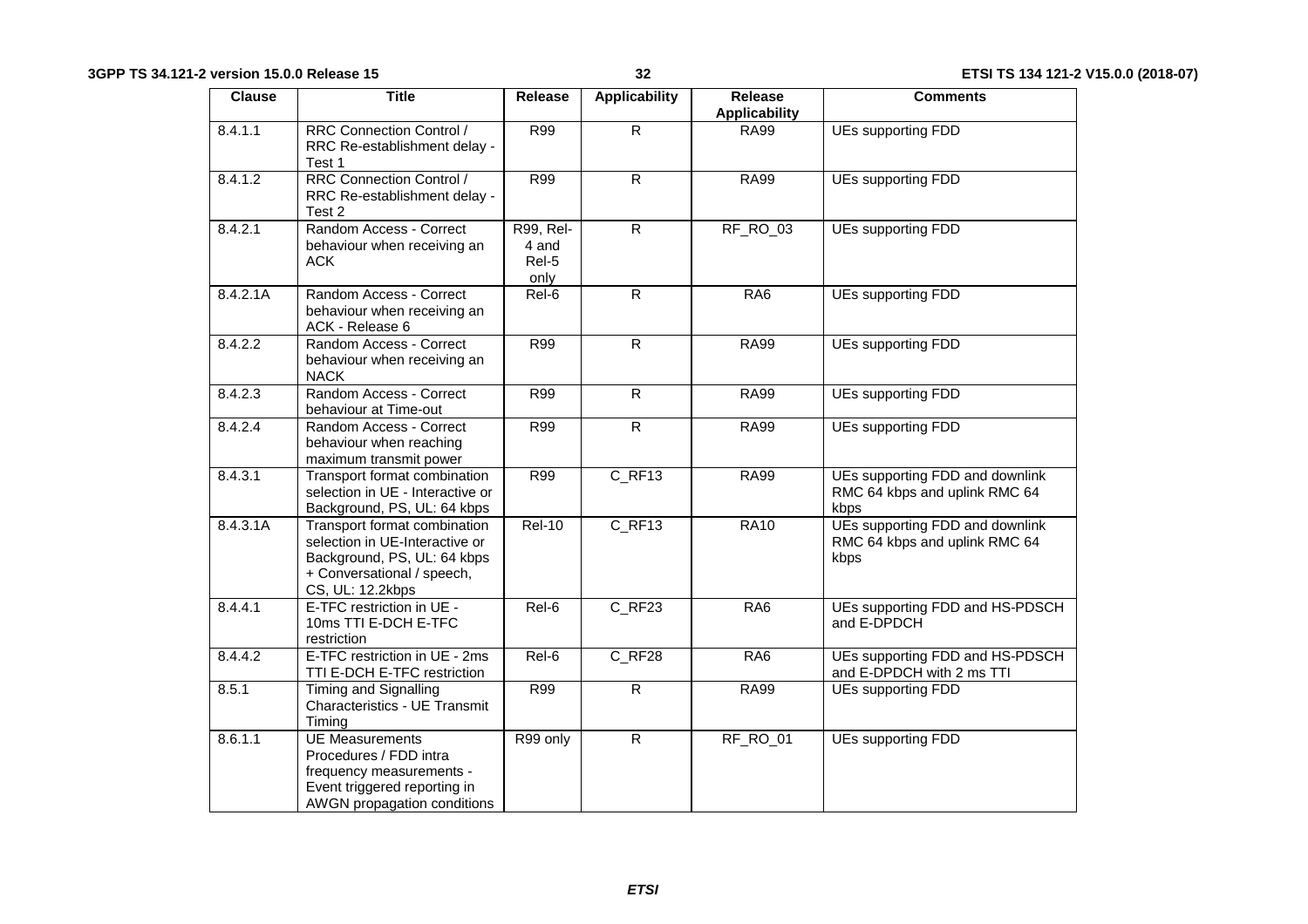| <b>Clause</b> | <b>Title</b>                                                                                                                                                                                        | <b>Release</b> | <b>Applicability</b> | <b>Release</b><br><b>Applicability</b> | <b>Comments</b>    |
|---------------|-----------------------------------------------------------------------------------------------------------------------------------------------------------------------------------------------------|----------------|----------------------|----------------------------------------|--------------------|
| 8.6.1.1A      | <b>UE Measurements</b><br>Procedures / FDD intra<br>frequency measurements -<br>Event triggered reporting in                                                                                        | Rel-4          | $\overline{R}$       | RA4                                    | UEs supporting FDD |
| 8.6.1.2       | AWGN propagation conditions<br><b>UE Measurements</b><br>Procedures / FDD intra<br>frequency measurements -<br>Event triggered reporting of<br>multiple neighbours in AWGN<br>propagation condition | R99 only       | $\mathsf{R}$         | RF_RO_01                               | UEs supporting FDD |
| 8.6.1.2A      | <b>UE Measurements</b><br>Procedures / FDD intra<br>frequency measurements -<br>Event triggered reporting of<br>multiple neighbours in AWGN<br>propagation condition                                | Rel-4          | $\mathsf{R}$         | RA4                                    | UEs supporting FDD |
| 8.6.1.3       | <b>UE Measurements</b><br>Procedures / FDD intra<br>frequency measurements -<br>Event triggered reporting of<br>two detectable neighbours in<br>AWGN propagation condition                          | R99 only       | $\overline{R}$       | RF_RO_01                               | UEs supporting FDD |
| 8.6.1.3A      | <b>UE Measurements</b><br>Procedures / FDD intra<br>frequency measurements -<br>Event triggered reporting of<br>two detectable neighbours in<br>AWGN propagation condition                          | Rel-4          | $\mathsf{R}$         | RA4                                    | UEs supporting FDD |
| 8.6.1.4       | Void                                                                                                                                                                                                |                |                      |                                        |                    |
| 8.6.1.4A      | <b>UE Measurements</b><br>Procedures / FDD intra<br>frequency measurements -<br>Correct reporting of<br>neighbours in fading<br>propagation condition                                               | Rel-4          | $\mathsf{R}$         | RA4                                    | UEs supporting FDD |
| 8.6.1.5       | <b>UE Measurements</b><br>Procedures / FDD intra<br>frequency measurements -<br>Event triggered reporting of<br>multiple neighbour cells in<br>Case 1 fading condition                              | Rel-5          | $\overline{R}$       | RA <sub>5</sub>                        | UEs supporting FDD |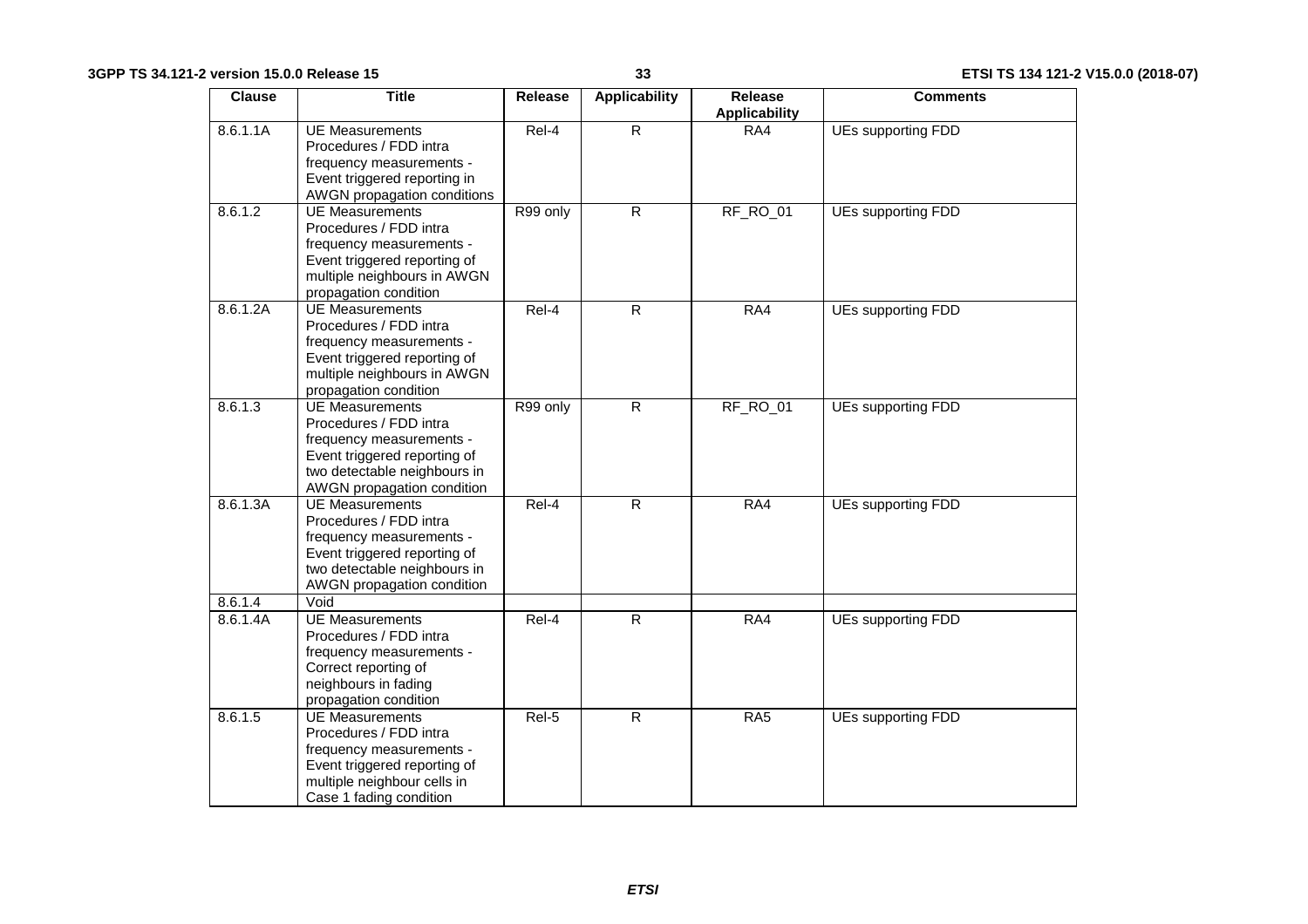| <b>Clause</b> | <b>Title</b>                                                                                                                                                           | Release                             | <b>Applicability</b> | <b>Release</b><br><b>Applicability</b> | <b>Comments</b>            |
|---------------|------------------------------------------------------------------------------------------------------------------------------------------------------------------------|-------------------------------------|----------------------|----------------------------------------|----------------------------|
| 8.6.1.6       | <b>UE Measurements</b><br>Procedures / FDD intra<br>frequency measurements -<br>Event triggered reporting of<br>multiple neighbour cells in<br>Case 3 fading condition | Rel-5                               | $\mathsf{R}$         | RA <sub>5</sub>                        | UEs supporting FDD         |
| 8.6.2.1       | FDD inter frequency<br>measurements - Correct<br>reporting of neighbours in<br>AWGN propagation condition<br>(Release 5 and earlier)                                   | R99, Rel-<br>4 and<br>Rel-5<br>only | $\overline{R}$       | RF_RO_003                              | UEs supporting FDD         |
| 8.6.2.1A      | FDD inter frequency<br>measurements - Correct<br>reporting of neighbours in<br>AWGN propagation condition<br>(Release 6 and later)                                     | Rel-6                               | $\mathsf{R}$         | RA <sub>6</sub>                        | UEs supporting FDD         |
| 8.6.2.2       | FDD inter frequency<br>measurements - Correct<br>reporting of neighbours in<br>fading propagation condition<br>(Release 5 only)                                        | $Rel-5$<br>only                     | $\overline{R}$       | RF_RO_04                               | UEs supporting FDD         |
| 8.6.2.2A      | FDD inter frequency<br>measurements - Correct<br>reporting of neighbours in<br>fading propagation condition<br>(Release 6 and later)                                   | Rel-6                               | $\mathsf{R}$         | RA <sub>6</sub>                        | UEs supporting FDD         |
| 8.6.2.3       | FDD inter frequency<br>measurements - Correct<br>reporting of neighbours in<br>fading propagation condition<br>using $TGL1 = 14$                                       | $Rel-6$                             | $\overline{R}$       | RA <sub>6</sub>                        | <b>UEs supporting FDD</b>  |
| 8.6.3.1       | TDD measurements - Correct<br>reporting of TDD neighbours<br>in AWGN propagation<br>condition                                                                          | R99 and<br>Rel-4<br>only            | C_RF06               | RF_RO_02                               | UEs supporting FDD and TDD |
| 8.6.4.1       | <b>GSM</b> measurements - Correct<br>reporting of GSM neighbours<br>in AWGN propagation<br>condition                                                                   | R99                                 | C_RF05               | <b>RA99</b>                            | UEs supporting FDD and GSM |
| 8.6.5.1       | Combined Interfrequency and<br><b>GSM</b> measurements - Correct<br>reporting of neighbours in<br>AWGN propagation condition                                           | Rel-6                               | C_RF05               | RA <sub>6</sub>                        | UEs supporting FDD and GSM |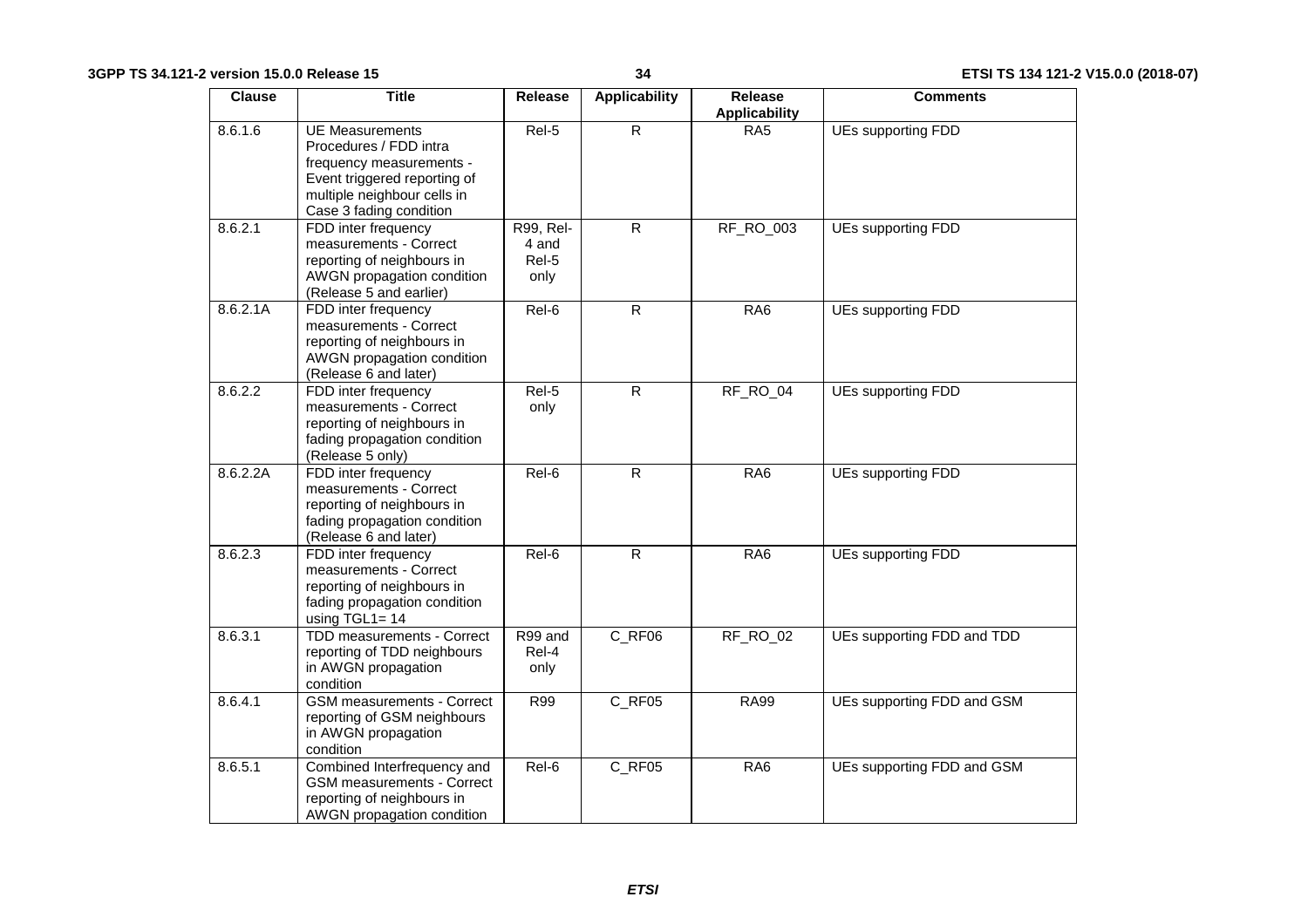| <b>Clause</b> | <b>Title</b>                                                                                                                              | <b>Release</b> | <b>Applicability</b> | <b>Release</b><br><b>Applicability</b> | <b>Comments</b>                                                             |
|---------------|-------------------------------------------------------------------------------------------------------------------------------------------|----------------|----------------------|----------------------------------------|-----------------------------------------------------------------------------|
| 8.6.6.1       | Correct reporting of E-UTRAN<br>FDD neighbour in fading<br>propagation condition in<br>CELL DCH                                           | Rel-8          | C_RF109              | RA <sub>8</sub>                        | UE supporting FDD and E-UTRAN<br>FDD and EUTRA Feature Group Indicator<br>2 |
| 8.6.6.2       | Correct reporting of E-UTRAN<br>TDD neighbour in fading<br>propagation condition in<br>CELL_DCH                                           | Rel-8          | C_RF110              | RA <sub>8</sub>                        | UE supporting FDD and E-UTRAN<br>TDD and EUTRA Feature Group Indicator<br>2 |
| 8.6.7.1       | Correct reporting of E-UTRA<br>FDD neighbours in fading<br>propagation condition                                                          | Rel-8          | C_RF109              | RA <sub>8</sub>                        | UE supporting FDD and E-UTRAN<br>FDD and EUTRA Feature Group Indicator<br>2 |
| 8.6.7.2       | Correct reporting of E-UTRA<br>TDD neighbours in Fading<br>propagation condition                                                          | Rel-8          | C_RF110              | RA <sub>8</sub>                        | UE supporting FDD and E-UTRAN<br>TDD and EUTRA Feature Group Indicator<br>2 |
| 8.7.1.1.1     | Measurements Performance<br>Requirements / CPICH RSCP<br>/ Intra frequency<br>measurements accuracy -<br>Absolute accuracy<br>requirement | R99            | $\overline{R}$       | <b>RA99</b>                            | UEs supporting FDD                                                          |
| 8.7.1.1.2     | Measurements Performance<br>Requirements / CPICH RSCP<br>/ Intra frequency<br>measurements accuracy -<br>Relative accuracy requirement    | R99            | ${\sf R}$            | <b>RA99</b>                            | UEs supporting FDD                                                          |
| 8.7.1.2.1     | Inter frequency measurement<br>accuracy - Relative accuracy<br>requirement                                                                | R99            | $\mathsf{R}$         | <b>RA99</b>                            | UEs supporting FDD                                                          |
| 8.7.2.1.1     | CPICH Ec/lo / Intra frequency<br>measurements accuracy -<br>Absolute accuracy<br>requirement                                              | R99            | $\mathsf{R}$         | <b>RA99</b>                            | <b>UEs supporting FDD</b>                                                   |
| 8.7.2.1.2     | CPICH Ec/lo / Intra frequency<br>measurements accuracy -<br>Relative accuracy requirement                                                 | R99            | $\overline{R}$       | <b>RA99</b>                            | UEs supporting FDD                                                          |
| 8.7.2.2.1     | Inter frequency measurement<br>accuracy / Absolute accuracy<br>requirement                                                                |                | Void                 | Void                                   |                                                                             |
| 8.7.2.2.2     | Inter frequency measurement<br>accuracy / Relative accuracy<br>requirement                                                                | R99            | $\mathsf{R}$         | <b>RA99</b>                            | UEs supporting FDD                                                          |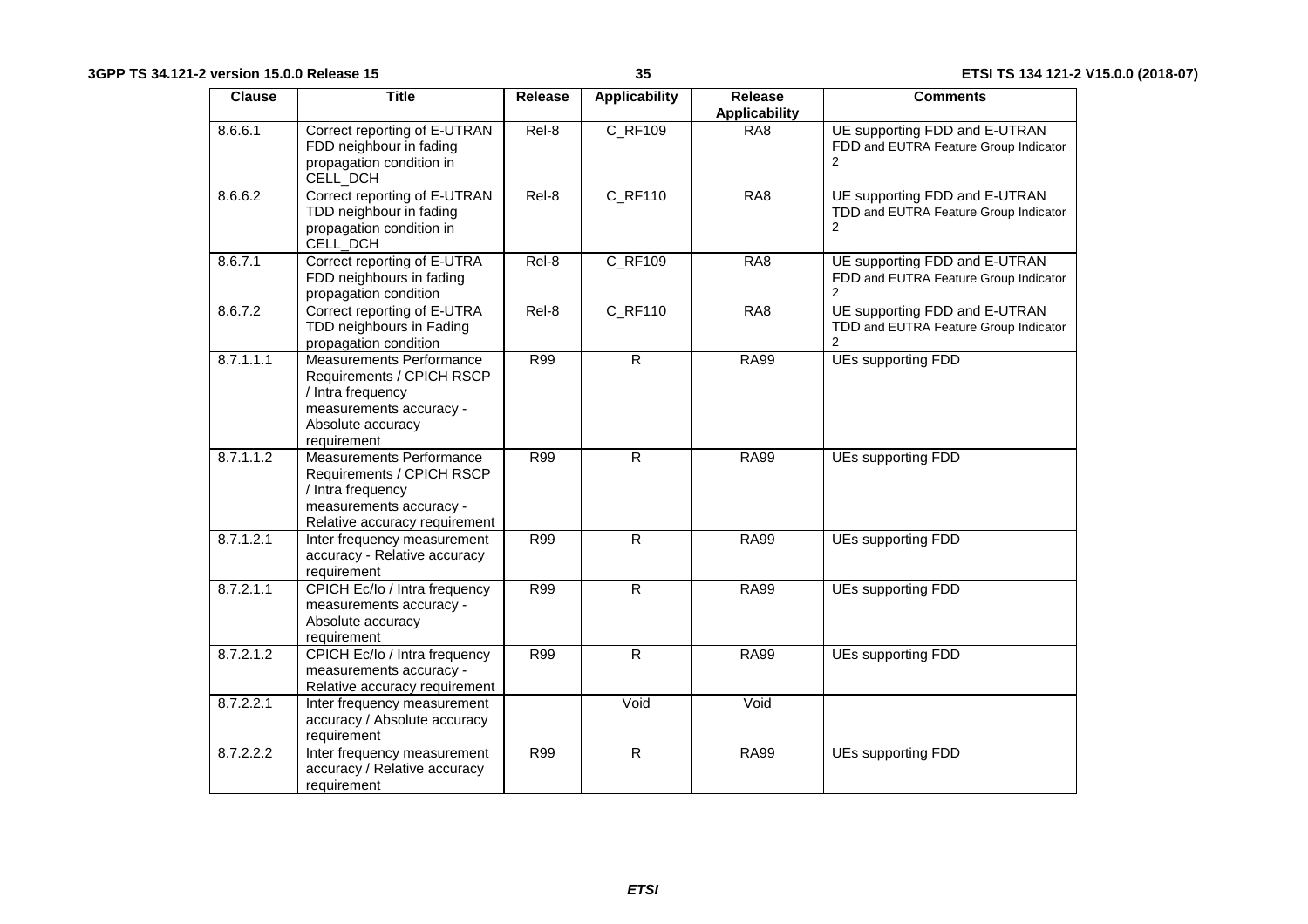| <b>Clause</b> | <b>Title</b>                                                                     | Release                             | <b>Applicability</b> | Release<br><b>Applicability</b> | <b>Comments</b>                                |
|---------------|----------------------------------------------------------------------------------|-------------------------------------|----------------------|---------------------------------|------------------------------------------------|
| 8.7.3.1       | <b>UTRA Carrier RSSI - Absolute</b><br>measurement accuracy<br>requirement       | R99                                 | $\mathsf{R}$         | <b>RA99</b>                     | UEs supporting FDD                             |
| 8.7.3.2       | <b>UTRA Carrier RSSI - Relative</b><br>measurement accuracy<br>requirement       | Rel-6                               | $\overline{R}$       | RA <sub>6</sub>                 | UEs supporting FDD                             |
| 8.7.3A        | <b>GSM Carrier RSSI</b>                                                          | R99                                 | C RF05               | <b>RA99</b>                     | UE supporting FDD and GSM                      |
| 8.7.3B        | Transport channel BLER                                                           |                                     | Void                 |                                 |                                                |
| 8.7.3C        | UE transmitted power (R99<br>and Rel-4 only)                                     | R99 and<br>Rel-4<br>only            | R                    | <b>RF_RO_02</b>                 | UEs supporting FDD                             |
| 8.7.3D        | UE transmitted power (Rel-5<br>and later)                                        | Rel-5                               | $\overline{R}$       | RA <sub>5</sub>                 | UEs supporting FDD                             |
| 8.7.4.1       | SFN-CFN observed time<br>difference - Intra frequency<br>measurement requirement | R99                                 | $\overline{R}$       | <b>RA99</b>                     | UEs supporting FDD                             |
| 8.7.4.2       | SFN-CFN observed time<br>difference - Inter frequency<br>measurement requirement | R99                                 | $\overline{R}$       | <b>RA99</b>                     | UEs supporting FDD                             |
| 8.7.5.1       | SFN-SFN observed time<br>difference type 1                                       | R99                                 | $\overline{R}$       | <b>RA99</b>                     | <b>UEs supporting FDD</b>                      |
| 8.7.5.2       | SFN-SFN observed time<br>difference type 2                                       |                                     | Void                 | $\overline{\text{void}}$        |                                                |
| 8.7.6.1       | UE Rx-Tx time difference type<br>1 (Release 5 and earlier)                       | R99, Rel-<br>4 and<br>Rel-5<br>only | $\overline{R}$       | RF_RO_03                        | UEs supporting FDD                             |
| 8.7.6.1A      | UE Rx-Tx time difference type<br>1 (Release 6 and later)                         | Rel-6                               | $\overline{R}$       | RA <sub>6</sub>                 | UEs supporting FDD                             |
| 8.7.6.2       | UE Rx-Tx time difference type<br>2                                               |                                     | Void                 | Void                            |                                                |
| 8.7.7         | Observed time difference to<br><b>GSM</b> cell                                   | R99 and<br>Rel-4<br>only            | Void                 | Void                            |                                                |
| 8.7.8.1       | P-CCPCH RSCP Absolute<br>measurement accuracy                                    | R99 and<br>Rel-4<br>only            | C_RF06               | RF_RO_02                        | UEs supporting FDD and TDD                     |
| 8.7.9         | <b>UE Transmission Power</b><br>Headroom                                         | Rel-6                               | C_RF23               | RA <sub>6</sub>                 | UEs supporting FDD and HS-PDSCH<br>and E-DPDCH |
| 8.7.10        | E-UTRAN FDD RSRP<br>absolute accuracy<br>(CELL_DCH)                              | Rel-9                               | C_RF73               | RA9                             | UE supporting FDD and E-UTRAN<br><b>FDD</b>    |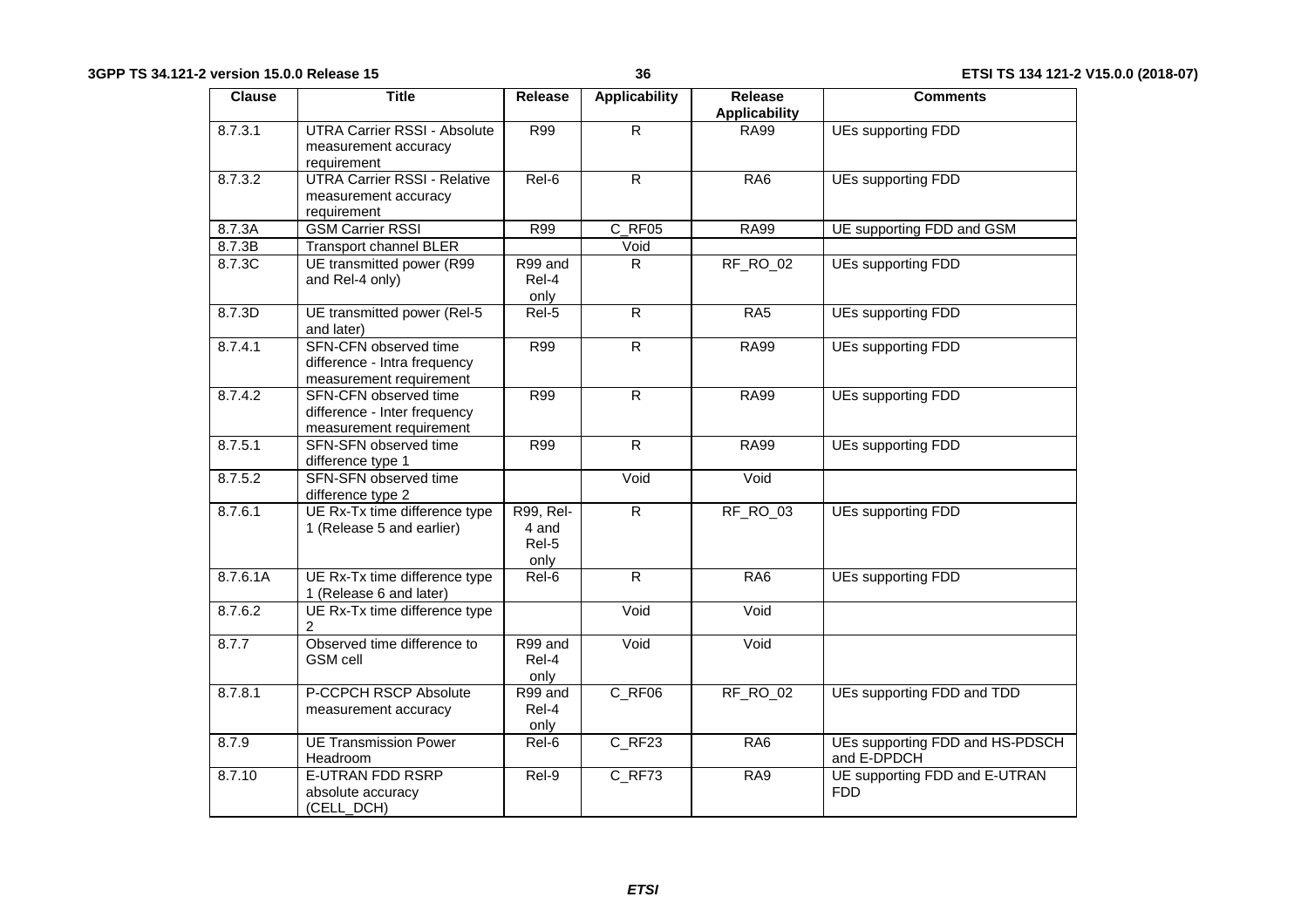| <b>Clause</b> | Title                                                                                                                                                                                                       | <b>Release</b>      | <b>Applicability</b> | <b>Release</b><br><b>Applicability</b> | <b>Comments</b>                                                                                                                                                             |
|---------------|-------------------------------------------------------------------------------------------------------------------------------------------------------------------------------------------------------------|---------------------|----------------------|----------------------------------------|-----------------------------------------------------------------------------------------------------------------------------------------------------------------------------|
| 8.7.11        | E-UTRAN TDD RSRP<br>absolute accuracy<br>(CELL_DCH)                                                                                                                                                         | Rel-9               | C_RF74               | RA9                                    | UE supporting FDD and E-UTRAN<br><b>TDD</b>                                                                                                                                 |
| 8.7.12        | <b>E-UTRAN FDD RSRQ</b><br>absolute accuracy<br>(CELL_DCH)                                                                                                                                                  | Rel-9               | C_RF73               | RA9                                    | UE supporting FDD and E-UTRAN<br><b>FDD</b>                                                                                                                                 |
| 8.7.13        | E-UTRAN TDD RSRQ<br>absolute accuracy<br>(CELL_DCH)                                                                                                                                                         | $\overline{Rel}$ -9 | C_RF74               | R <sub>A9</sub>                        | UE supporting FDD and E-UTRAN<br><b>TDD</b>                                                                                                                                 |
| 9.2.1A        | Demodulation of HS-DSCH<br>(Fixed Reference Channel) -<br>Single Link Performance -<br>QPSK/16QAM, Fixed<br>Reference Channel (FRC) H-<br>Set 1/2/3                                                         | $Rel-5$             | C_RF14               | RA <sub>5</sub>                        | UEs supporting FDD and HS-PDSCH<br>and HSDPA UE capability categories<br>$1 - 6$                                                                                            |
| 9.2.1B        | Demodulation of HS-DSCH<br>(Fixed Reference Channel) -<br>Single Link Performance -<br>QPSK, Fixed Reference<br>Channel (FRC) H-Set 4/5                                                                     | Rel-5               | C_RF15               | RA5                                    | UEs supporting FDD and HS-PDSCH<br>and HSDPA UE capability categories<br>$11 - 12$                                                                                          |
| 9.2.1C        | Demodulation of HS-DSCH<br>(Fixed Reference Channel) -<br>Single Link Performance -<br>QPSK/16QAM, Fixed<br>Reference Channel (FRC) H-<br>Set 6/3                                                           | Rel-6               | C_RF16               | RA <sub>6</sub>                        | UEs supporting FDD and HS-PDSCH<br>and HSDPA UE capability categories<br>7-10, but not supporting the optional<br>enhanced performance requirements<br>types 1, 2, 3 or 3i. |
| 9.2.1D        | Demodulation of HS-DSCH<br>(Fixed Reference Channel) -<br>Single Link Performance -<br><b>Enhanced Performance</b><br>Requirements Type 1 -<br>QPSK/16QAM, Fixed<br>Reference Channel (FRC) H-<br>Set 1/2/3 | $\overline{Rel6}$   | C_RF17               | RA <sub>6</sub>                        | UEs supporting FDD and HS-PDSCH<br>and HSDPA UE capability categories<br>1-6 and Enhanced performance<br>requirements type 1.                                               |
| 9.2.1E        | Demodulation of HS-DSCH<br>(Fixed Reference Channel) -<br>Single Link Performance -<br><b>Enhanced Performance</b><br>Requirements Type 1 -<br>QPSK/16QAM, Fixed<br>Reference Channel (FRC) H-<br>Set 6/3   | Rel-6               | C_RF18               | RA <sub>6</sub>                        | UEs supporting FDD and HS-PDSCH<br>and HSDPA UE capability categories<br>7-10 and Enhanced performance<br>requirements type 1.                                              |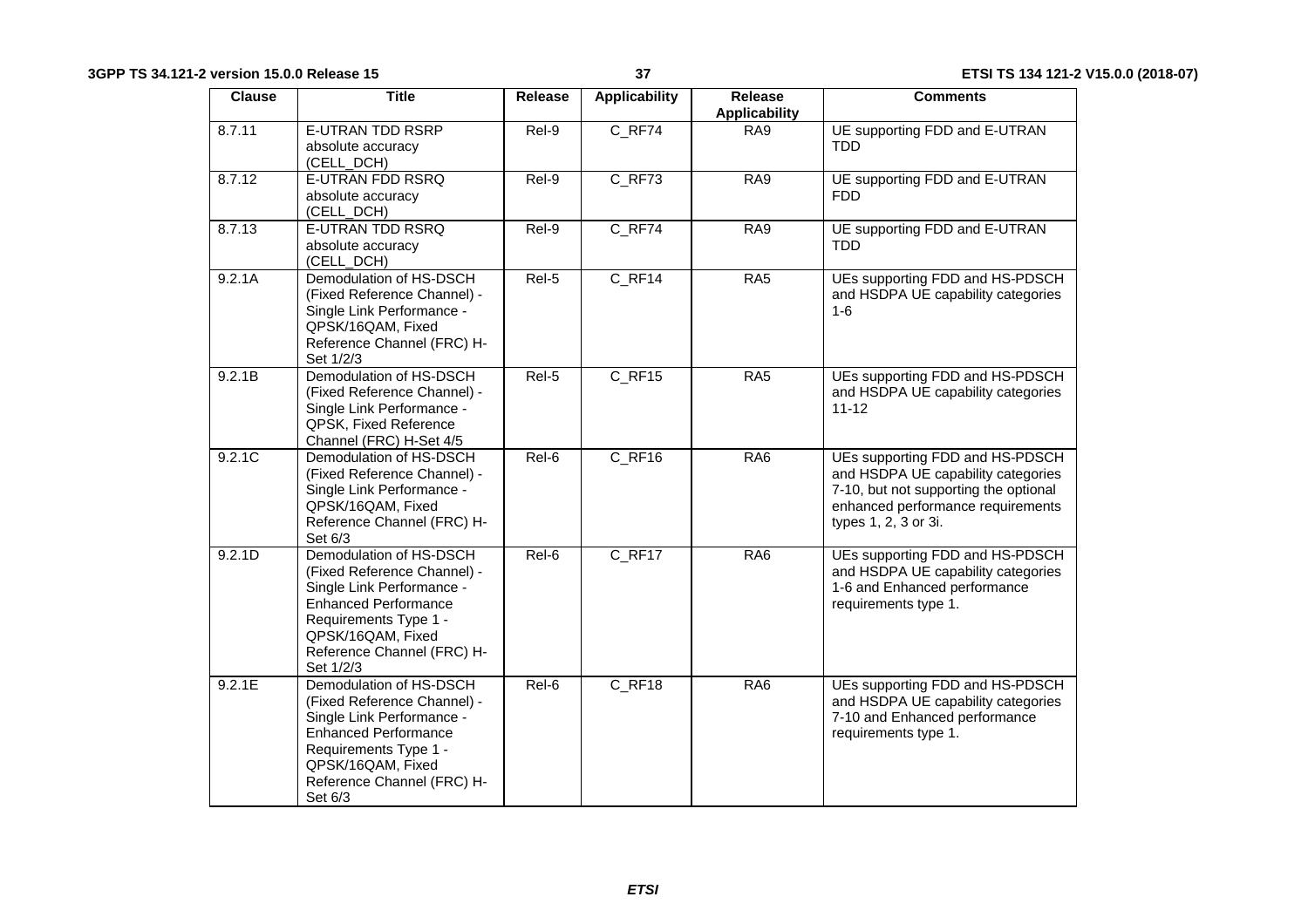| <b>Clause</b> | <b>Title</b>                                                                                                                                                                                                                | <b>Release</b> | <b>Applicability</b> | <b>Release</b><br><b>Applicability</b> | <b>Comments</b>                                                                                                                                                                                                                          |
|---------------|-----------------------------------------------------------------------------------------------------------------------------------------------------------------------------------------------------------------------------|----------------|----------------------|----------------------------------------|------------------------------------------------------------------------------------------------------------------------------------------------------------------------------------------------------------------------------------------|
| 9.2.1F        | Demodulation of HS-DSCH<br>(Fixed Reference Channel) -<br>Single Link Performance -<br><b>Enhanced Performance</b><br>Requirements Type 2 -<br>QPSK/16QAM, Fixed<br>Reference Channel (FRC) H-                              | Rel-6          | C_RF112              | RA <sub>6</sub>                        | UEs supporting FDD and HS-PDSCH<br>and HSDPA UE capability categories<br>7-10 and Enhanced performance<br>requirements type 2 or Enhanced<br>performance requirements type 3 or<br>Enhanced performance requirements<br>type 3i (Note 4) |
|               | Set 6/3                                                                                                                                                                                                                     | Rel-7          | C_RF41               | RA7                                    | UEs supporting FDD and HS-PDSCH<br>and HSDPA UE capability categories<br>13-14.(Note 4)                                                                                                                                                  |
| 9.2.1FA       | Demodulation of HS-DSCH<br>(Fixed Reference Channel) -<br>Single Link Performance -<br><b>Enhanced Performance</b><br>Requirements Type 2 -<br>QPSK/16QAM, Fixed<br>Reference Channel (FRC) H-<br>Set 6A/3A                 | Rel-8          | C_RF62               | RA <sub>8</sub>                        | UEs supporting FDD and HS-PDSCH<br>and HSDPA UE capability categories<br>21-24 but not supporting dual band<br>operation                                                                                                                 |
| 9.2.1FB       | Demodulation of HS-DSCH<br>(Fixed Reference Channel) -<br>Single Link Performance -<br><b>Enhanced Performance</b><br>Requirements Type 2 -<br>QPSK/16QAM, Fixed<br>Reference Channel (FRC) H-<br>Set 6A/3A for DB-DC-HSDPA | Rel-9          | C_RF92               | RA9                                    | UEs supporting FDD and HS-PDSCH<br>and HSDPA UE capability categories<br>21-24 and dual band operation                                                                                                                                   |
| 9.2.1FC       | Demodulation of HS-DSCH<br>(Fixed Reference Channel) -<br>Single Link Performance -<br><b>Enhanced Performance</b><br>Requirements Type 2 -<br>QPSK/16QAM, Fixed<br>Reference Channel (FRC) H-<br>Set 6B/3B                 | <b>Rel-10</b>  | C_RF95               | <b>RA10</b>                            | UEs supporting FDD and HS-PDSCH<br>and HSDPA UE capability category<br>29                                                                                                                                                                |
| 9.2.1FD       | Demodulation of HS-DSCH<br>(Fixed Reference Channel) -<br>Single Link Performance -<br><b>Enhanced Performance</b><br>Requirements Type 2 -<br>QPSK/16QAM, Fixed<br>Reference Channel (FRC) H-<br>Set 6C/3C                 | <b>Rel-10</b>  | C_RF96               | <b>RA10</b>                            | UEs supporting FDD and HS-PDSCH<br>and HSDPA UE capability category<br>31                                                                                                                                                                |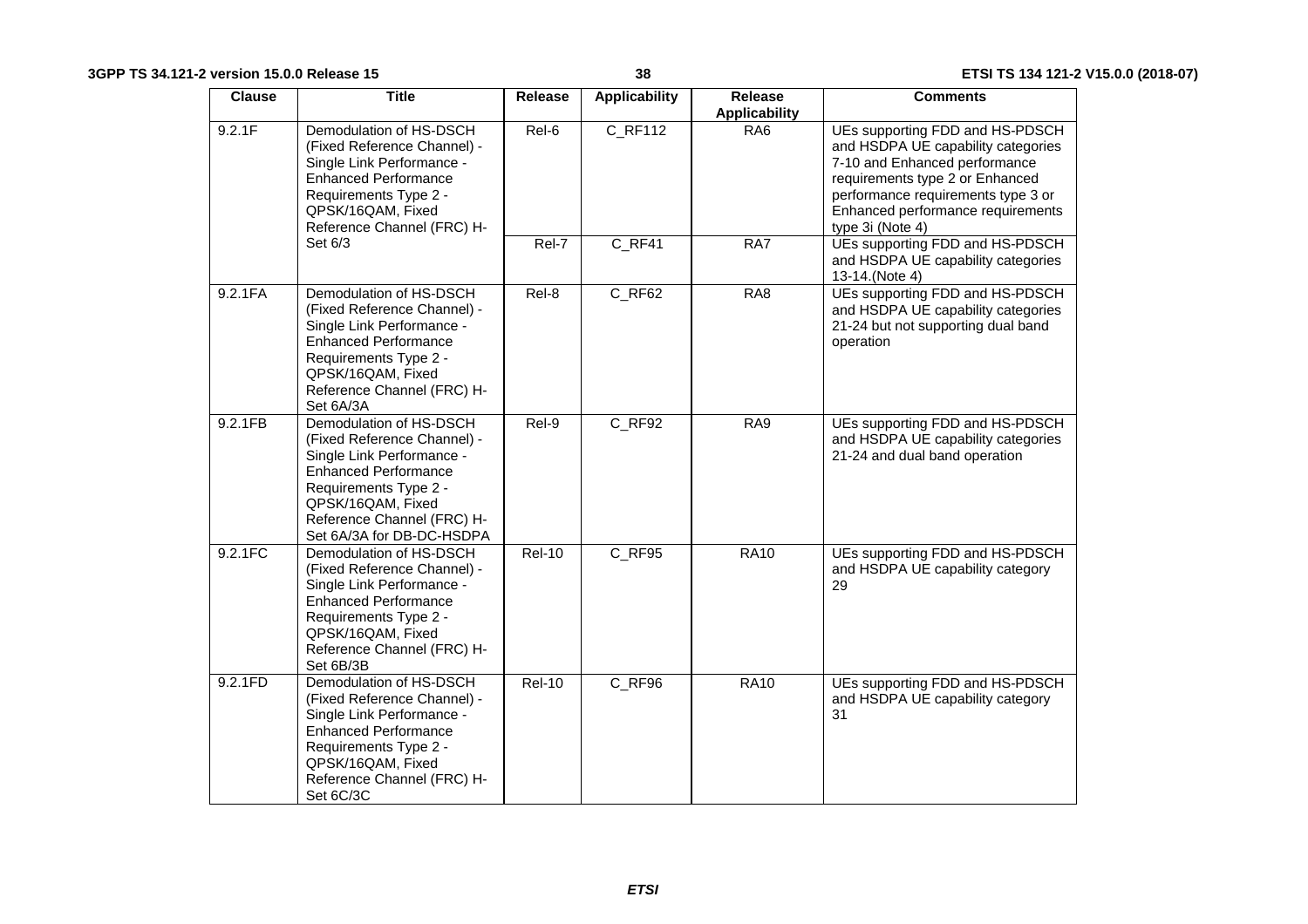| <b>Clause</b> | <b>Title</b>                                                                                                                                                                                                                | Release | <b>Applicability</b> | <b>Release</b><br><b>Applicability</b> | <b>Comments</b>                                                                                                                                                                                                          |
|---------------|-----------------------------------------------------------------------------------------------------------------------------------------------------------------------------------------------------------------------------|---------|----------------------|----------------------------------------|--------------------------------------------------------------------------------------------------------------------------------------------------------------------------------------------------------------------------|
| 9.2.1G        | Demodulation of HS-DSCH<br>(Fixed Reference Channel) -<br>Single Link Performance -<br><b>Enhanced Performance</b><br>Requirements Type 3 -<br>QPSK/16QAM, Fixed<br>Reference Channel (FRC) H-<br>Set 6/3                   | Rel-7   | C_RF47               | RA7                                    | UEs supporting FDD and HS-PDSCH<br>and HSDPA UE capability categories<br>7-10, 13-14 and Enhanced<br>performance requirements type 3.<br>(Note 4)                                                                        |
|               |                                                                                                                                                                                                                             | Rel-7   | C_RF38               | RA7                                    | UEs supporting FDD and HS-PDSCH<br>and HSDPA UE capability categories<br>15-18. (Note 4)                                                                                                                                 |
|               |                                                                                                                                                                                                                             | Rel-8   | C_RF59               | RA <sub>8</sub>                        | UEs supporting FDD and HS-PDSCH<br>and HSDPA UE capability categories<br>7-10, 13-14 and Enhanced<br>performance requirements type 3i<br>(Note 4)                                                                        |
|               |                                                                                                                                                                                                                             | Rel-8   | C_RF45               | RAB                                    | UEs supporting FDD and HS-PDSCH<br>and HSDPA UE capability categories<br>19-20. (Note 4)                                                                                                                                 |
| 9.2.1GA       | Demodulation of HS-DSCH<br>(Fixed Reference Channel) -<br>Single Link Performance -<br><b>Enhanced Performance</b><br>Requirements Type 3 -<br>QPSK/16QAM, Fixed<br>Reference Channel (FRC) H-<br>Set 6A/3A                 | Rel-8   | C_RF63               | RA <sub>8</sub>                        | UEs supporting FDD and HS-PDSCH<br>and HSDPA UE capability categories<br>21-24 and Enhanced performance<br>requirements type 3 or Enhanced<br>performance requirements type 3i but<br>not supporting dual band operation |
|               |                                                                                                                                                                                                                             | Rel-9   | C_RF81               | RA9                                    | UEs supporting FDD and HS-PDSCH<br>and HSDPA UE capability categories<br>25-28 and Enhanced performance<br>requirements type 3 or Enhanced<br>performance requirements type 3i but<br>not supporting dual band operation |
| 9.2.1GB       | Demodulation of HS-DSCH<br>(Fixed Reference Channel) -<br>Single Link Performance -<br><b>Enhanced Performance</b><br>Requirements Type 3 -<br>QPSK/16QAM, Fixed<br>Reference Channel (FRC) H-<br>Set 6A/3A for DB-DC-HSDPA | Rel-9   | C_RF139              | RA9                                    | UEs supporting FDD and HS-PDSCH<br>and HSDPA UE capability categories<br>21-28 and Enhanced performance<br>requirements type 3 or Enhanced<br>performance requirements type 3i and<br>dual band operation                |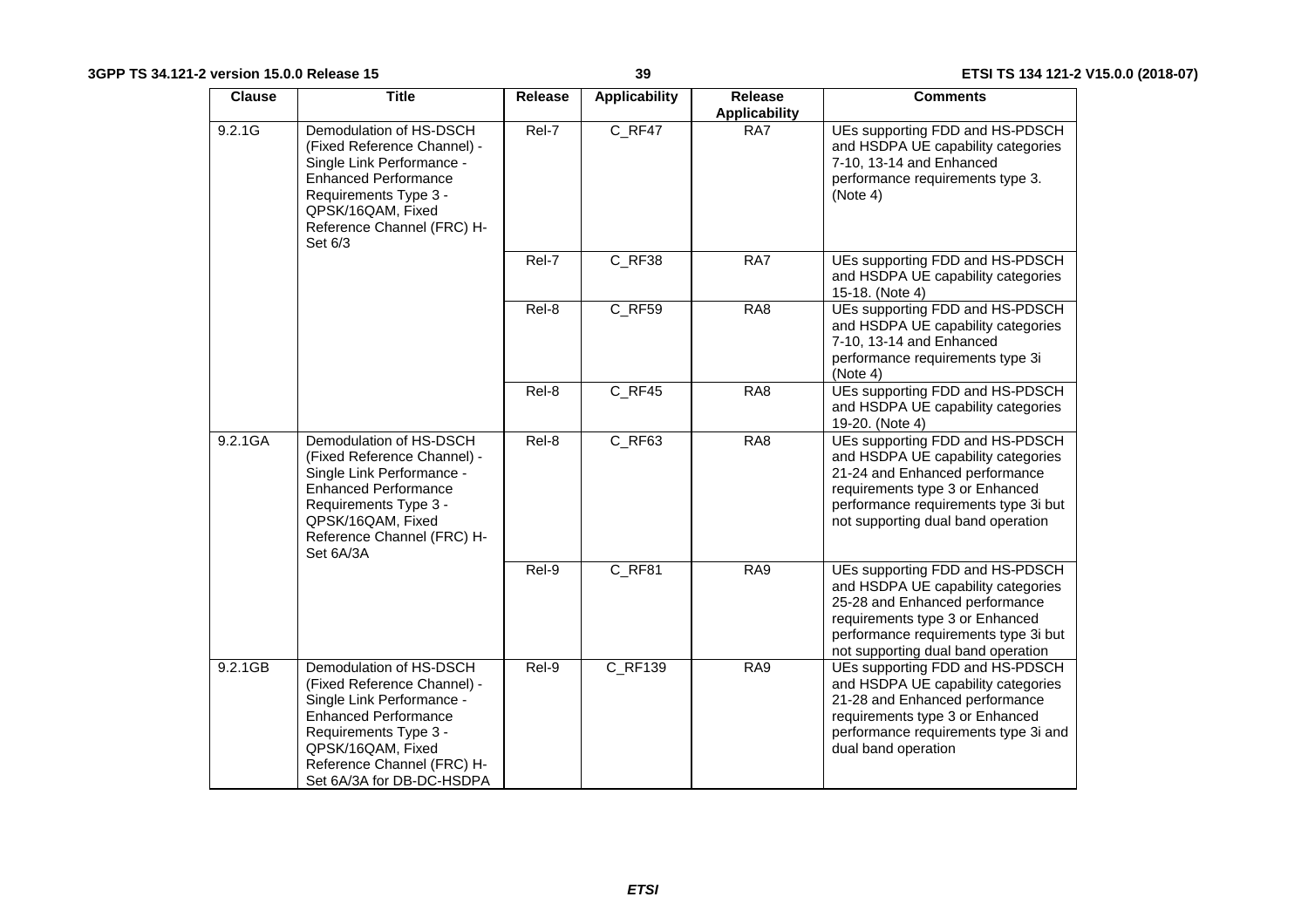| <b>Clause</b> | <b>Title</b>                                                                                                                                                                                                      | <b>Release</b> | <b>Applicability</b> | Release<br><b>Applicability</b> | <b>Comments</b>                                                                                                                                                                                                    |
|---------------|-------------------------------------------------------------------------------------------------------------------------------------------------------------------------------------------------------------------|----------------|----------------------|---------------------------------|--------------------------------------------------------------------------------------------------------------------------------------------------------------------------------------------------------------------|
| 9.2.1GC       | Demodulation of HS-DSCH<br>(Fixed Reference Channel) -<br>Single Link Performance -<br><b>Enhanced Performance</b><br>Requirements Type 3 -<br>QPSK/16QAM, Fixed<br>Reference Channel (FRC) H-<br>Set 6C/3C       | <b>Rel-10</b>  | C_RF105              | <b>RA10</b>                     | UEs supporting FDD and HS-PDSCH<br>and HSDPA UE capability categories<br>29-30 and Enhanced performance<br>requirements type 3 or Enhanced<br>performance requirements type 3i                                     |
| 9.2.1GD       | Demodulation of HS-DSCH<br>(Fixed Reference Channel) -<br>Single Link Performance -<br><b>Enhanced Performance</b><br>Requirements Type 3 -<br>QPSK/16QAM, Fixed<br>Reference Channel (FRC) H-<br>Set 6D/3D       | <b>Rel-10</b>  | C_RF106              | <b>RA10</b>                     | UEs supporting FDD and HS-PDSCH<br>and HSDPA UE capability categories<br>31-32 and Enhanced performance<br>requirements type 3 or Enhanced<br>performance requirements type 3i                                     |
| 9.2.1H        | Demodulation of HS-DSCH<br>(Fixed Reference Channel) -<br>Single Link Performance -<br><b>Enhanced Performance</b><br>Requirements Type 2 -<br>64QAM, Fixed Reference<br>Channel (FRC) H-Set 8                    | Rel-7          | C_RF113              | RA7                             | UEs supporting FDD and HS-PDSCH<br>and HSDPA UE capability categories<br>13, 14 and not supporting the optional<br>enhanced performance requirements<br>Type 3 or Type 3i. (Note 4)                                |
| 9.2.1HA       | Demodulation of HS-DSCH<br>(Fixed Reference Channel) -<br>Single Link Performance -<br><b>Enhanced Performance</b><br>Requirements Type 2 -<br>64QAM, Fixed Reference<br>Channel (FRC) H-Set 8 A                  | Rel-8          | C_RF64               | RA <sub>8</sub>                 | UEs supporting FDD and HS-PDSCH<br>and HSDPA UE capability categories<br>23-24 and not supporting the optional<br>enhanced performance requirements<br>Type 3 or Type 3i and not supporting<br>dual band operation |
| 9.2.1HB       | Demodulation of HS-DSCH<br>(Fixed Reference Channel)<br>Single Link Performance -<br><b>Enhanced Performance</b><br>Requirements Type 2 -<br>64QAM, Fixed Reference<br>Channel (FRC) H-Set 8 A for<br>DB-DC-HSDPA | Rel-9          | <b>C_RF141</b>       | RA <sub>9</sub>                 | UEs supporting FDD and HS-PDSCH<br>and HSDPA UE capability categories<br>23-24 and not supporting the optional<br>enhanced performance requirements<br>Type 3 or Type 3i and supporting dual<br>band operation     |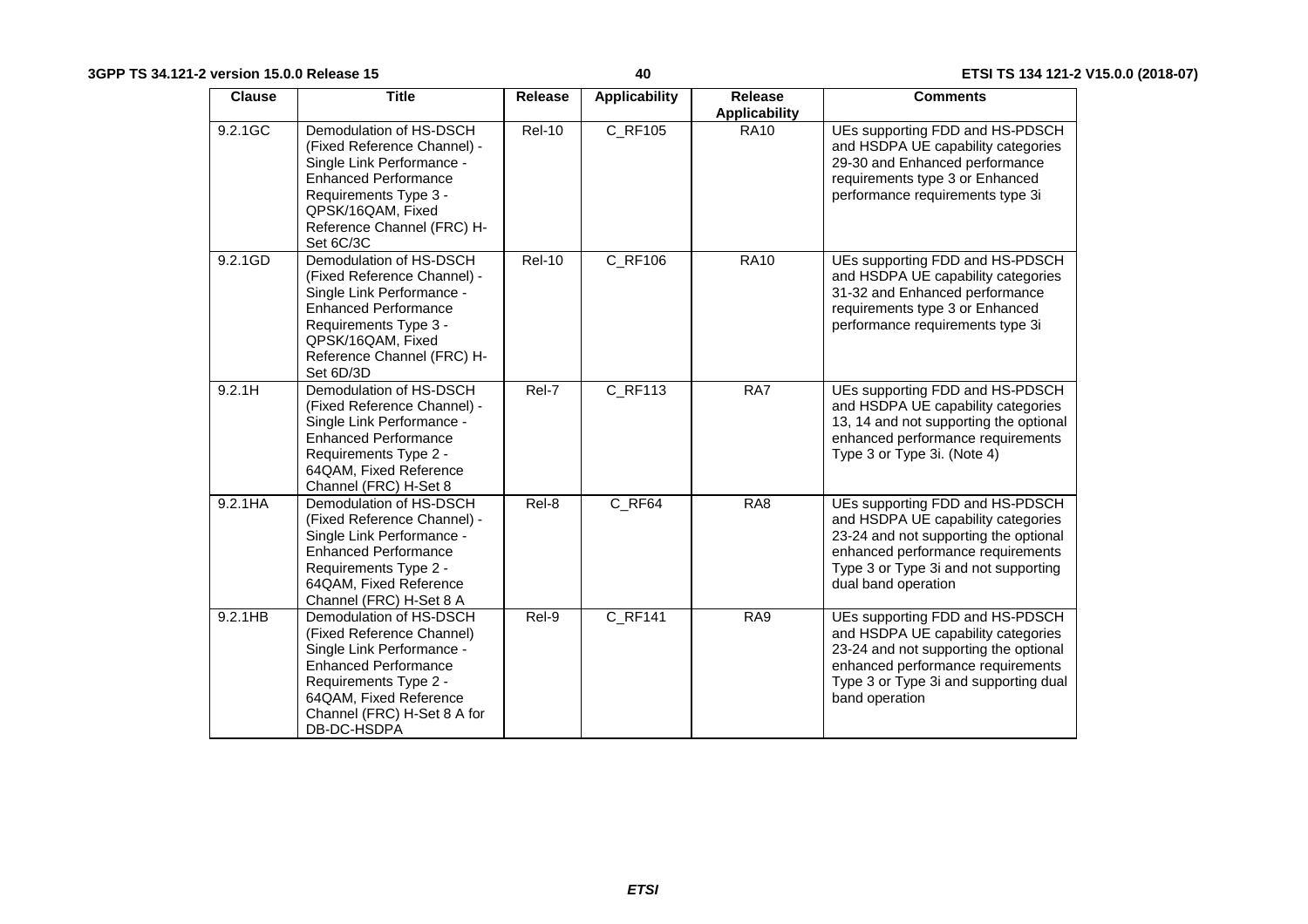| <b>Clause</b> | <b>Title</b>                                                                                                                                                                                             | <b>Release</b> | <b>Applicability</b> | <b>Release</b><br><b>Applicability</b> | <b>Comments</b>                                                                                                                                                                                                          |
|---------------|----------------------------------------------------------------------------------------------------------------------------------------------------------------------------------------------------------|----------------|----------------------|----------------------------------------|--------------------------------------------------------------------------------------------------------------------------------------------------------------------------------------------------------------------------|
| 9.2.1HC       | Demodulation of HS-DSCH<br>(Fixed Reference Channel) -<br>Single Link Performance -<br><b>Enhanced Performance</b><br>Requirements Type 2 -<br>QPSK/16QAM, Fixed<br>Reference Channel (FRC) H-<br>Set 8B | <b>Rel-10</b>  | <b>C_RF114</b>       | <b>RA10</b>                            | UEs supporting FDD and HS-PDSCH<br>and HSDPA UE capability category<br>29 and not supporting the optional<br>enhanced performance requirements<br>Type 3 or Type 3i.                                                     |
| 9.2.1HD       | Demodulation of HS-DSCH<br>(Fixed Reference Channel) -<br>Single Link Performance -<br><b>Enhanced Performance</b><br>Requirements Type 2 -<br>QPSK/16QAM, Fixed<br>Reference Channel (FRC) H-<br>Set 8C | <b>Rel-10</b>  | C_RF115              | <b>RA10</b>                            | UEs supporting FDD and HS-PDSCH<br>and HSDPA UE capability category<br>31 and not supporting the optional<br>enhanced performance requirements<br>Type 3 or Type 3i.                                                     |
| 9.2.11        | Demodulation of HS-DSCH<br>(Fixed Reference Channel) -<br>Single Link Performance -<br><b>Enhanced Performance</b><br>Requirements Type 3 -<br>64QAM, Fixed Reference<br>Channel (FRC) H-Set 8           | Rel-7          | C_RF42               | RA7                                    | UEs supporting FDD and HS-PDSCH<br>and HSDPA UE capability categories<br>13, 14 and Enhanced performance<br>requirements type 3 (Note 4)                                                                                 |
|               |                                                                                                                                                                                                          | Rel-7          | C_RF44               | RA7                                    | UEs supporting FDD and HS-PDSCH<br>and HSDPA UE capability categories<br>17, 18. (Note 4)                                                                                                                                |
|               |                                                                                                                                                                                                          | $Rel-8$        | C_RF58               | RA <sub>8</sub>                        | UEs supporting FDD and HS-PDSCH<br>and HSDPA UE capability categories<br>13, 14 and Enhanced performance<br>requirements type 3i (Note 4)                                                                                |
|               |                                                                                                                                                                                                          | Rel-8          | C_RF45               | RA <sub>8</sub>                        | UEs supporting FDD and HS-PDSCH<br>and HSDPA UE capability categories<br>19-20. (Note 4)                                                                                                                                 |
| 9.2.1IA       | Demodulation of HS-DSCH<br>(Fixed Reference Channel)<br>Single Link Performance -<br><b>Enhanced Performance</b><br>Requirements Type 3 -<br>64QAM, Fixed Reference<br>Channel (FRC) H-Set 8A            | Rel-8          | C_RF65               | RA <sub>8</sub>                        | UEs supporting FDD and HS-PDSCH<br>and HSDPA UE capability categories<br>23-24 and Enhanced performance<br>requirements type 3 or Enhanced<br>performance requirements type 3i but<br>not supporting dual band operation |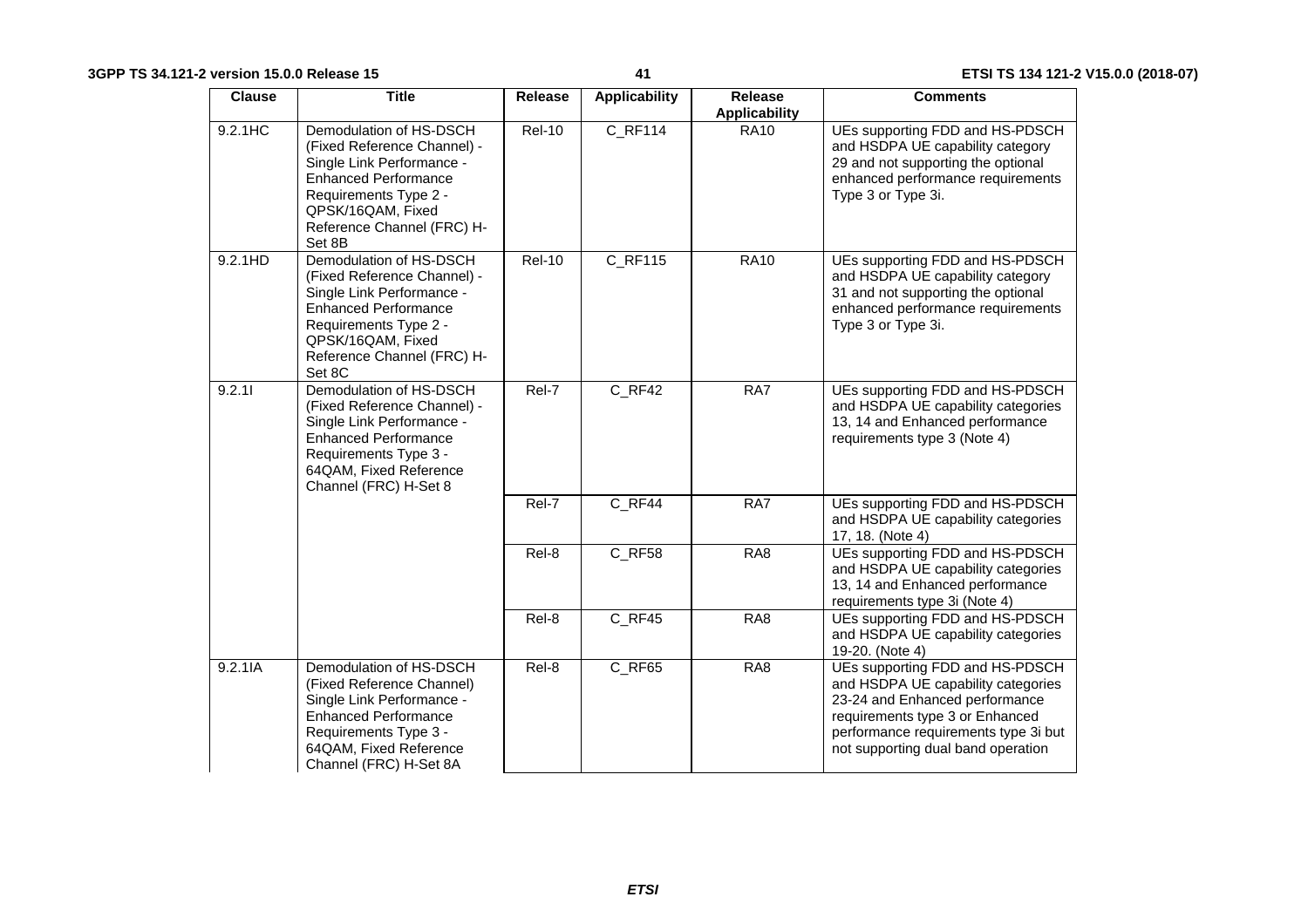| <b>Clause</b> | <b>Title</b>                                                                                                                                                                                                      | Release       | <b>Applicability</b> | <b>Release</b><br><b>Applicability</b> | <b>Comments</b>                                                                                                                                                                                                                    |
|---------------|-------------------------------------------------------------------------------------------------------------------------------------------------------------------------------------------------------------------|---------------|----------------------|----------------------------------------|------------------------------------------------------------------------------------------------------------------------------------------------------------------------------------------------------------------------------------|
|               |                                                                                                                                                                                                                   | Rel-9         | C_RF81               | RA9                                    | UEs supporting FDD and HS-PDSCH<br>and HSDPA UE capability categories<br>27-28 and Enhanced performance<br>requirements type 3 or Enhanced<br>performance requirements type 3i but<br>not supporting dual band operation           |
| 9.2.1IB       | Demodulation of HS-DSCH<br>(Fixed Reference Channel) S<br>ingle Link Performance -<br><b>Enhanced Performance</b><br>Requirements Type 3 -<br>64QAM, Fixed Reference<br>Channel (FRC) H-Set 8A for<br>DB-DC-HSDPA | Rel-9         | <b>C_RF140</b>       | RA <sub>9</sub>                        | UEs supporting FDD and HS-PDSCH<br>and HSDPA UE capability categories<br>23, 24, 27 or 28 and Enhanced<br>performance requirements type 3 or<br>Enhanced performance requirements<br>type 3i and dual band operation               |
| $9.2.1$ IC    | Demodulation of HS-DSCH<br>(Fixed Reference Channel)<br>Single Link Performance -<br><b>Enhanced Performance</b><br>Requirements Type 3 -<br>64QAM, Fixed Reference<br>Channel (FRC) H-Set 8B                     | $Rel-10$      | C_RF105              | <b>RA10</b>                            | UEs supporting FDD and HS-PDSCH<br>and HSDPA UE capability categories<br>29-30 and Enhanced performance<br>requirements type 3 or Enhanced<br>performance requirements type 3i.                                                    |
| 9.2.1ID       | Demodulation of HS-DSCH<br>(Fixed Reference Channel) -<br>Single Link Performance -<br><b>Enhanced Performance</b><br>Requirements Type 3 -<br>64QAM, Fixed Reference<br>Channel (FRC) H-Set 8C                   | <b>Rel-10</b> | C_RF106              | <b>RA10</b>                            | UEs supporting FDD and HS-PDSCH<br>and HSDPA UE capability categories<br>31-32 and Enhanced performance<br>requirements type 3 or Enhanced<br>performance requirements type 3i.                                                    |
| 9.2.1J        | Demodulation of HS-DSCH<br>(Fixed Reference Channel) -<br>Single Link Performance -<br><b>Enhanced Performance</b><br>Requirements Type 2 -<br>QPSK/16QAM, Fixed<br>Reference Channel (FRC) H-<br><b>Set 10</b>   | Rel-8         | C_RF77               | RA <sub>8</sub>                        | UEs supporting FDD and HS-PDSCH<br>and HSDPA UE capability categories<br>9-10 and Enhanced performance<br>requirements type 2 and not<br>supporting the optional enhanced<br>performance requirements Type3 or<br>Type 3i (Note 4) |
|               |                                                                                                                                                                                                                   | Rel-8         | C_RF113              | RA <sub>8</sub>                        | UEs supporting FDD and HS-PDSCH<br>and HSDPA UE capability categories<br>13-14 and not supporting the optional<br>enhanced performance requirements<br>Type 3 or Type 3i. (Note 4)                                                 |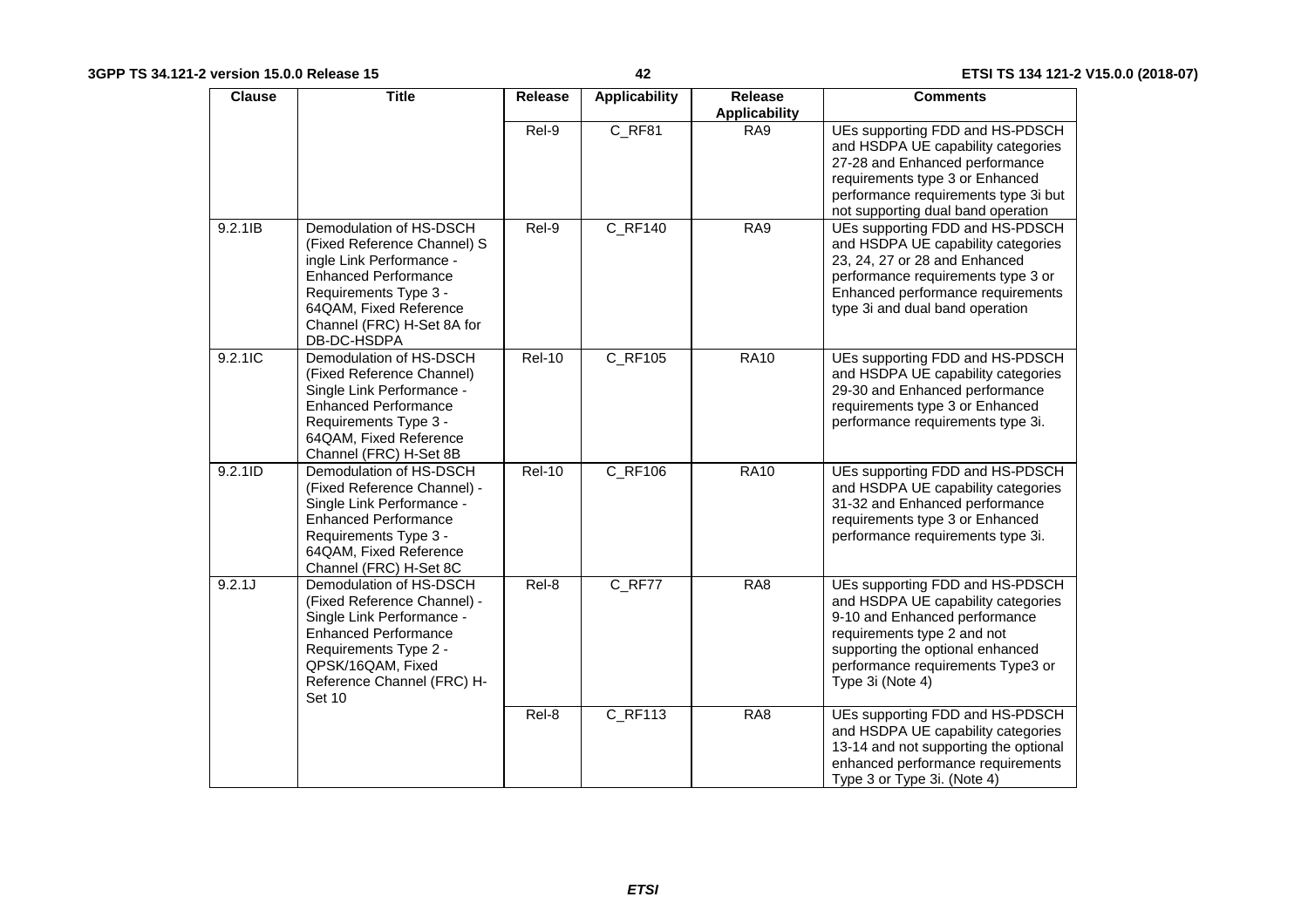| <b>Clause</b> | <b>Title</b>                                                                                                                                                                                                              | <b>Release</b> | <b>Applicability</b> | <b>Release</b><br><b>Applicability</b> | <b>Comments</b>                                                                                                                                                                                                    |
|---------------|---------------------------------------------------------------------------------------------------------------------------------------------------------------------------------------------------------------------------|----------------|----------------------|----------------------------------------|--------------------------------------------------------------------------------------------------------------------------------------------------------------------------------------------------------------------|
| 9.2.1JA       | Demodulation of HS-DSCH<br>(Fixed Reference Channel) -<br>Single Link Performance -<br><b>Enhanced Performance</b><br>Requirements Type 2 -<br>QPSK/16QAM, Fixed<br>Reference Channel (FRC) H-<br>Set 10A                 | Rel-8          | C_RF116              | RA <sub>8</sub>                        | UEs supporting FDD and HS-PDSCH<br>and HSDPA UE capability categories<br>21-24 and not supporting the optional<br>enhanced performance requirements<br>Type 3 or Type 3i and not supporting<br>dual band operation |
| 9.2.1JB       | Demodulation of HS-DSCH<br>(Fixed Reference Channel) -<br>Single Link Performance -<br><b>Enhanced Performance</b><br>Requirements Type 2 -<br>QPSK/16QAM, Fixed<br>Reference Channel (FRC) H-<br>Set 10A for DB-DC-HSDPA | Rel-9          | C_RF143              | RA9                                    | UEs supporting FDD and HS-PDSCH<br>and HSDPA UE capability categories<br>21-24 and not supporting the optional<br>enhanced performance requirements<br>Type 3 or Type 3i and supporting<br>Dual band operation     |
| $9.2.1$ JC    | Demodulation of HS-DSCH<br>(Fixed Reference Channel) -<br>Single Link Performance -<br><b>Enhanced Performance</b><br>Requirements Type 2 -<br>QPSK/16QAM, Fixed<br>Reference Channel (FRC) H-<br>Set 10B                 | $Rel-10$       | C_RF95               | <b>RA10</b>                            | UEs supporting FDD and HS-PDSCH<br>and HSDPA UE capability category<br>29 and not supporting the optional<br>enhanced performance requirements<br>Type 3 or Type 3i.                                               |
| 9.2.1JD       | Demodulation of HS-DSCH<br>(Fixed Reference Channel) -<br>Single Link Performance -<br><b>Enhanced Performance</b><br>Requirements Type 2 -<br>QPSK/16QAM, Fixed<br>Reference Channel (FRC) H-<br>Set 10C                 | $Rel-10$       | C_RF96               | <b>RA10</b>                            | UEs supporting FDD and HS-PDSCH<br>and HSDPA UE capability category<br>31 and not supporting the optional<br>enhanced performance requirements<br>Type 3 or Type 3i.                                               |
| 9.2.1K        | Single Link Performance -<br><b>Enhanced Performance</b><br>Requirements Type 3 -<br>QPSK/16QAM, Fixed<br>Reference Channel (FRC) H-<br>Set 10                                                                            | Rel-8          | C_RF50               | RA <sub>8</sub>                        | UEs supporting FDD and HS-PDSCH<br>and HSDPA UE capability categories<br>9-10, 13-14 and Enhanced<br>performance requirements type 3 or<br>Enhanced performance requirements<br>type 3i (Note 4)                   |
|               |                                                                                                                                                                                                                           | Rel-8          | C_RF38               | RA <sub>8</sub>                        | UEs supporting FDD and HS-PDSCH<br>and HSDPA UE capability categories<br>15-18. (Note 4)                                                                                                                           |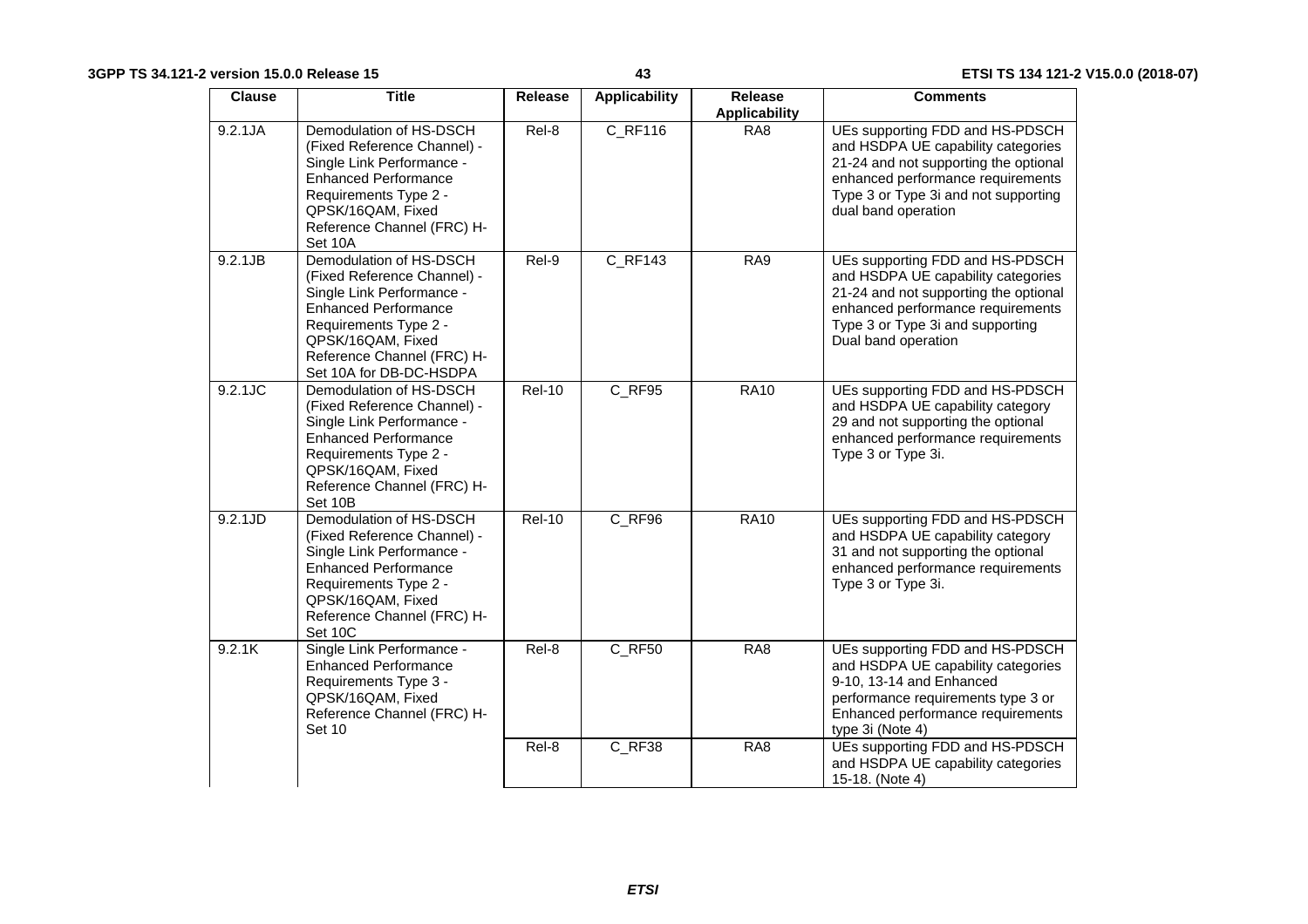| <b>Clause</b> | <b>Title</b>                                                                                                                                                                                                              | <b>Release</b> | <b>Applicability</b> | <b>Release</b><br><b>Applicability</b> | <b>Comments</b>                                                                                                                                                                                                          |
|---------------|---------------------------------------------------------------------------------------------------------------------------------------------------------------------------------------------------------------------------|----------------|----------------------|----------------------------------------|--------------------------------------------------------------------------------------------------------------------------------------------------------------------------------------------------------------------------|
|               |                                                                                                                                                                                                                           | Rel-8          | C_RF45               | RA <sub>8</sub>                        | UEs supporting FDD and HS-PDSCH<br>and HSDPA UE capability categories<br>19-20. (Note 4)                                                                                                                                 |
| 9.2.1KA       | Demodulation of HS-DSCH<br>(Fixed Reference Channel) -<br>Single Link Performance -<br><b>Enhanced Performance</b><br>Requirements Type 3 -<br>QPSK/16QAM, Fixed<br>Reference Channel (FRC) H-<br>Set 10A                 | Rel-8          | C_RF63               | RAB                                    | UEs supporting FDD and HS-PDSCH<br>and HSDPA UE capability categories<br>21-24 and Enhanced performance<br>requirements type 3 or Enhanced<br>performance requirements type 3i but<br>not supporting dual band operation |
|               |                                                                                                                                                                                                                           | Rel-9          | C_RF81               | RA9                                    | UEs supporting FDD and HS-PDSCH<br>and HSDPA UE capability categories<br>25-28 and Enhanced performance<br>requirements type 3 or Enhanced<br>performance requirements type 3i but<br>not supporting dual band operation |
| 9.2.1KB       | Demodulation of HS-DSCH<br>(Fixed Reference Channel) -<br>Single Link Performance -<br><b>Enhanced Performance</b><br>Requirements Type 3 -<br>QPSK/16QAM, Fixed<br>Reference Channel (FRC) H-<br>Set 10A for DB-DC-HSDPA | Rel-9          | C_RF139              | $R\overline{A9}$                       | UEs supporting FDD and HS-PDSCH<br>and HSDPA UE capability categories<br>21-28 and Enhanced performance<br>requirements type 3 or Enhanced<br>performance requirements type 3i and<br>dual band operation                |
| 9.2.1KC       | Demodulation of HS-DSCH<br>(Fixed Reference Channel) -<br>Single Link Performance -<br><b>Enhanced Performance</b><br>Requirements Type 3 -<br>QPSK/16QAM, Fixed<br>Reference Channel (FRC) H-<br>Set 10B                 | <b>Rel-10</b>  | C_RF105              | <b>RA10</b>                            | UEs supporting FDD and HS-PDSCH<br>and HSDPA UE capability categories<br>29-30 and Enhanced performance<br>requirements type 3 or Enhanced<br>performance requirements type 3i.                                          |
| 9.2.1KD       | Demodulation of HS-DSCH<br>(Fixed Reference Channel) -<br>Single Link Performance -<br>Enhanced Performance<br>Requirements Type 3 -<br>QPSK/16QAM, Fixed<br>Reference Channel (FRC) H-<br>Set 10C                        | <b>Rel-10</b>  | C_RF106              | <b>RA10</b>                            | UEs supporting FDD and HS-PDSCH<br>and HSDPA UE capability categories<br>31-32 and Enhanced performance<br>requirements type 3 or Enhanced<br>performance requirements type 3i.                                          |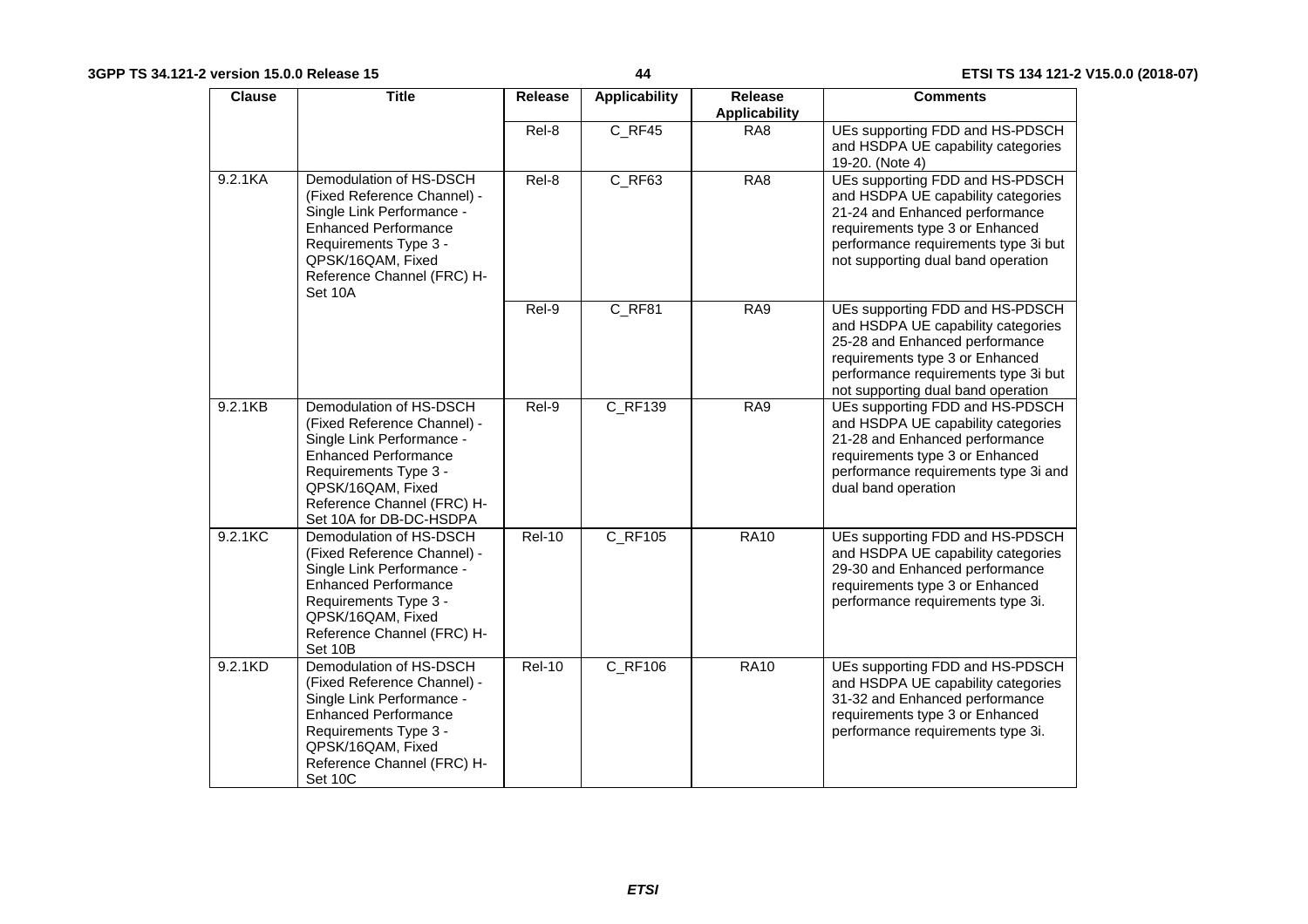| <b>Clause</b> | <b>Title</b>                                                                                                                                                                    | Release       | <b>Applicability</b> | Release<br><b>Applicability</b> | <b>Comments</b>                                                                                                                                            |
|---------------|---------------------------------------------------------------------------------------------------------------------------------------------------------------------------------|---------------|----------------------|---------------------------------|------------------------------------------------------------------------------------------------------------------------------------------------------------|
| 9.2.1L        | Single Link Performance -<br><b>Enhanced Performance</b><br>Requirements Type 3i -<br>QPSK, Fixed Reference<br>Channel (FRC) H-Set 6                                            | Rel-8         | C_RF57               | RA <sub>8</sub>                 | UEs supporting FDD and HS-PDSCH<br>and HSDPA UE capability categories<br>7-10, 13-20 and Enhanced<br>performance requirements type 3i<br>(Note 4)          |
| 9.2.1LA       | <b>Enhanced Performance</b><br>Requirements Type 3i -<br>QPSK, Fixed Reference<br>Channel (FRC) H-Set 6A                                                                        | Rel-8         | C_RF69               | RA <sub>8</sub>                 | UEs supporting FDD and HS-PDSCH<br>and HSDPA UE capability categories<br>21-24 and Enhanced performance<br>requirements type 3i                            |
|               |                                                                                                                                                                                 | Rel-9         | C_RF79               | R <sub>A9</sub>                 | UEs supporting FDD and HS-PDSCH<br>and HSDPA UE capability categories<br>25-28 and Enhanced performance<br>requirements type 3i                            |
| 9.2.1LB       | <b>Enhanced Performance</b><br>Requirements Type 3i -<br>QPSK, Fixed Reference<br>Channel (FRC) H-Set 6A for<br>DB-DC-HSDPA                                                     | Rel-9         | C_RF142              | RA9                             | UEs supporting FDD and HS-PDSCH<br>and HSDPA UE capability categories<br>21-28 and Enhanced performance<br>requirements type 3i and dual band<br>operation |
| 9.2.1LC       | Single Link Performance -<br><b>Enhanced Performance</b><br>Requirements Type 3i - QPSK,<br><b>Fixed Reference Channel</b><br>(FRC) H-Set 6B                                    | <b>Rel-10</b> | C_RF103              | <b>RA10</b>                     | UEs supporting FDD and HS-PDSCH<br>and HSDPA UE capability category<br>29-30 and Enhanced performance<br>requirements type 3i                              |
| 9.2.1LD       | Single Link Performance -<br>Enhanced Performance<br>Requirements Type 3i - QPSK,<br><b>Fixed Reference Channel</b><br>(FRC) H-Set 6C                                           | <b>Rel-10</b> | C_RF104              | <b>RA10</b>                     | UEs supporting FDD and HS-PDSCH<br>and HSDPA UE capability category<br>31-32 and Enhanced performance<br>requirements type 3i                              |
| 9.2.1M        | Single Link Performance -<br><b>Enhanced Performance</b><br>Requirements Type 3i -<br>16QAM/QPSK, Fixed<br>Reference Channel (FRC) H-<br>Set 6 for Multiflow HSDPA (2<br>cells) | <b>Rel-11</b> | C_RF137              | <b>RA11</b>                     | UEs supporting FDD and support<br>Multi flow and with HS DSCH<br>categories 21-38.                                                                         |
| 9.2.1MA       | Single Link Performance -<br><b>Enhanced Performance</b><br>Requirements Type 3i -<br>16QAM/QPSK, Fixed<br>Reference Channel (FRC) H-<br>Set 6 for Multiflow HSDPA (3<br>cells) | <b>Rel-11</b> | C_RF138              | <b>RA11</b>                     | UEs supporting FDD and support<br>Multi flow and with HS DSCH<br>categories 29-36 or 38.                                                                   |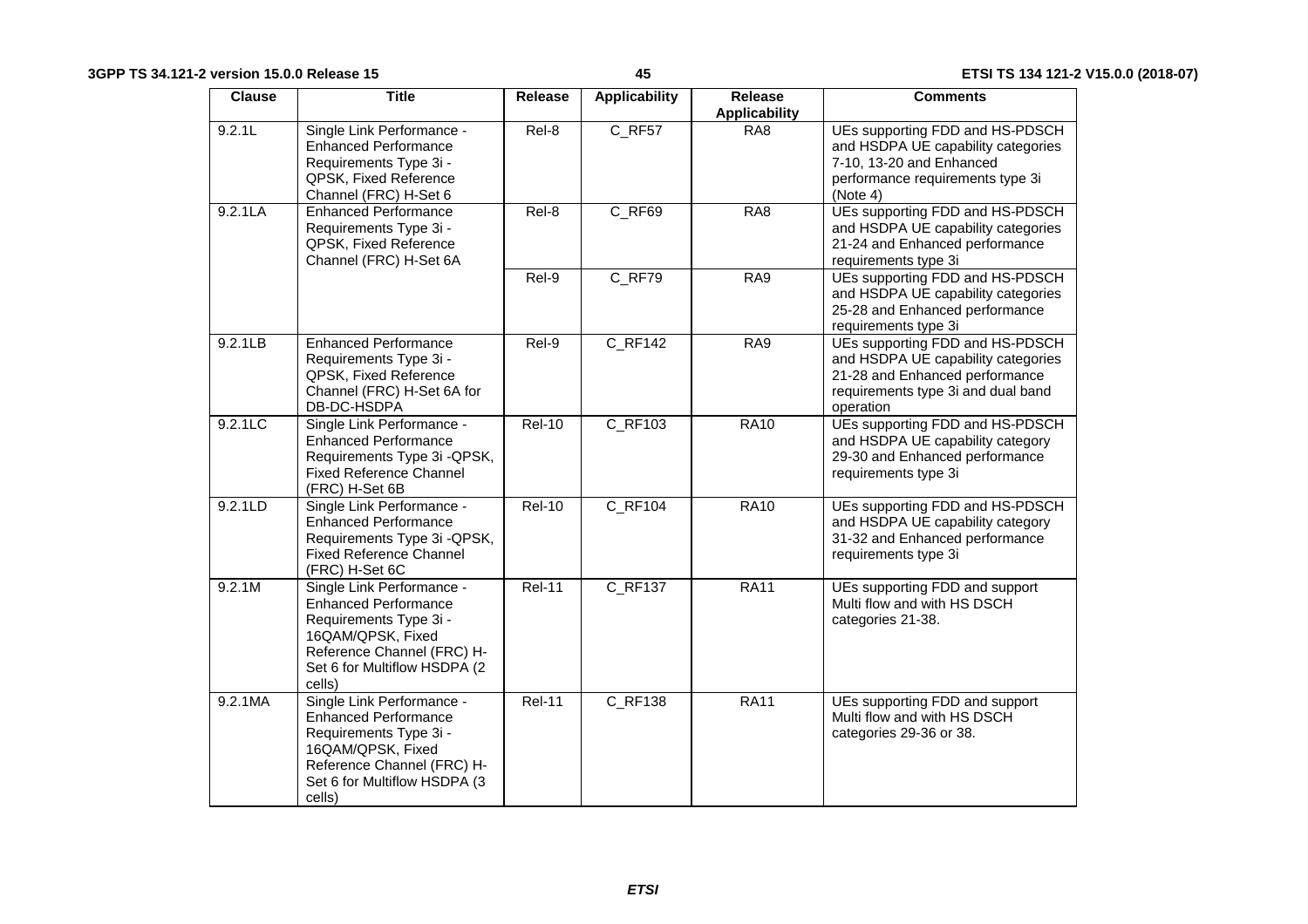| <b>Clause</b> | <b>Title</b>                                                                                                                                                                                                 | <b>Release</b> | <b>Applicability</b> | <b>Release</b><br><b>Applicability</b> | <b>Comments</b>                                                                                                                                                                                                             |
|---------------|--------------------------------------------------------------------------------------------------------------------------------------------------------------------------------------------------------------|----------------|----------------------|----------------------------------------|-----------------------------------------------------------------------------------------------------------------------------------------------------------------------------------------------------------------------------|
| 9.2.2A        | Demodulation of HS-DSCH<br>(Fixed Reference Channel) -<br>Open Loop Diversity<br>Performance - QPSK/16QAM,<br><b>Fixed Reference Channel</b><br>(FRC) H-Set 1/2/3                                            | Rel-5          | C_RF14a              | RA5                                    | UEs supporting FDD and HS-PDSCH<br>and HSDPA UE capability categories<br>1-6, but not supporting the optional<br>enhanced performance requirements<br>types 1, 2, 3 or 3i.                                                  |
|               |                                                                                                                                                                                                              | Rel-6          | C_RF16               | RA <sub>6</sub>                        | UEs supporting FDD and HS-PDSCH<br>and HSDPA UE capability categories<br>7-10, but not supporting the optional<br>enhanced performance requirements<br>types 1, 2, 3 or 3i.                                                 |
| 9.2.2B        | Demodulation of HS-DSCH<br>(Fixed Reference Channel) -<br>Open Loop Diversity<br>Performance - QPSK, Fixed<br>Reference Channel (FRC) H-<br>Set 4/5                                                          | Rel-5          | C_RF15               | RA5                                    | UEs supporting FDD and HS-PDSCH<br>and HSDPA UE capability categories<br>$11 - 12$                                                                                                                                          |
| 9.2.2C        | Demodulation of HS-DSCH<br>(Fixed Reference Channel) -<br>Open Loop Diversity<br>Performance - Enhanced<br>Performance Requirements<br>Type 1 - QPSK/16QAM, Fixed<br>Reference Channel (FRC) H-<br>Set 1/2/3 | Rel-6          | C_RF19               | RA <sub>6</sub>                        | UEs supporting FDD and HS-PDSCH<br>and HSDPA UE capability categories<br>1-10 and Enhanced performance<br>requirements type 1                                                                                               |
| 9.2.2D        | Demodulation of HS-DSCH<br>(Fixed Reference Channel) -<br>Open Loop Diversity<br>Performance - Enhanced<br>Performance Requirements<br>Type 2 - QPSK/16QAM, Fixed<br>Reference Channel (FRC) H-<br>Set 3     | Rel-6          | C_RF20               | $\Box \Box \Box$                       | UEs supporting FDD and HS-PDSCH<br>and HSDPA UE capability categories<br>7-10 and Enhanced performance<br>requirements type 2 and not<br>supporting the optional enhanced<br>performance requirements Type 3 or<br>Type 3i. |
|               |                                                                                                                                                                                                              | Rel-7          | C_RF113              | RA7                                    | UEs supporting FDD and HS-PDSCH<br>and HSDPA UE capability categories<br>13-14 and not supporting the optional<br>enhanced performance requirements<br>Type 3 or Type 3i.                                                   |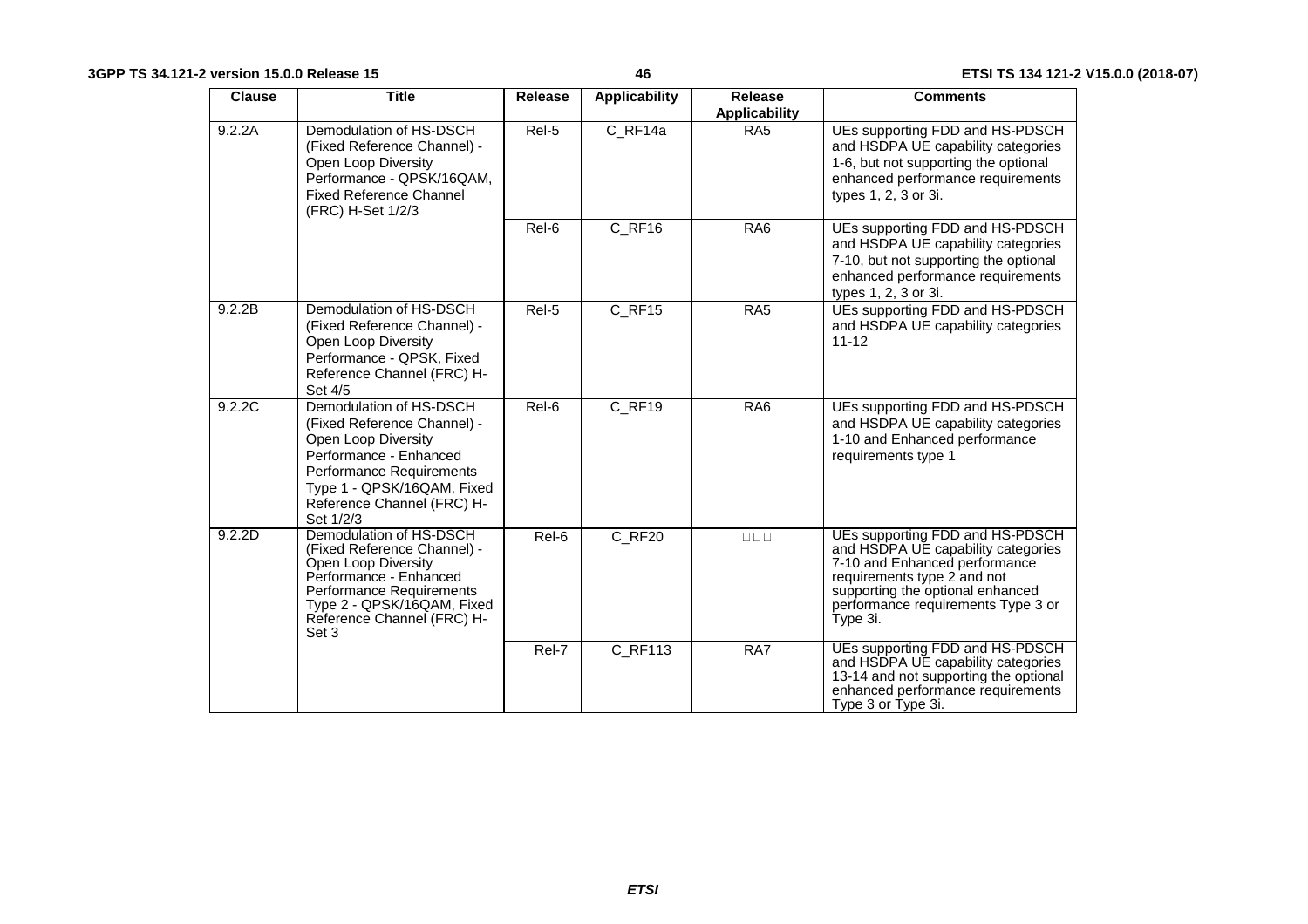| <b>Clause</b> | <b>Title</b>                                                                                                                                                                                                          | Release | <b>Applicability</b> | <b>Release</b><br><b>Applicability</b> | <b>Comments</b>                                                                                                                                                             |
|---------------|-----------------------------------------------------------------------------------------------------------------------------------------------------------------------------------------------------------------------|---------|----------------------|----------------------------------------|-----------------------------------------------------------------------------------------------------------------------------------------------------------------------------|
| 9.2.2E        | Demodulation of HS-DSCH<br>(Fixed Reference Channel) -<br>Open Loop Diversity<br>Performance - Enhanced<br>Performance Requirements<br>Type 3 - QPSK/16QAM, Fixed<br>Reference Channel (FRC) H-<br>Set 3              | Rel-7   | C_RF47               | RA7                                    | UEs supporting FDD and HS-PDSCH<br>and HSDPA UE capability categories<br>7-10, 13-14 and Enhanced<br>performance requirements type 3                                        |
|               |                                                                                                                                                                                                                       | Rel-7   | C_RF38               | RA7                                    | UEs supporting FDD and HS-PDSCH<br>and HSDPA UE capability categories<br>$15 - 18$                                                                                          |
|               |                                                                                                                                                                                                                       | Rel-8   | C_RF59               | RA <sub>8</sub>                        | UEs supporting FDD and HS-PDSCH<br>and HSDPA UE capability categories<br>7-10, 13-14 and Enhanced<br>performance requirements type 3i                                       |
|               |                                                                                                                                                                                                                       | Rel-8   | C_RF45               | RA <sub>8</sub>                        | UEs supporting FDD and HS-PDSCH<br>and HSDPA UE capability categories<br>19-20.                                                                                             |
| 9.2.3A        | Demodulation of HS-DSCH<br>(Fixed Reference Channel) -<br><b>Closed Loop Diversity</b><br>Performance - QPSK/16QAM,<br><b>Fixed Reference Channel</b><br>(FRC) H-Set 1/2/3                                            | Rel-5   | C_RF14a              | RA <sub>5</sub>                        | UEs supporting FDD and HS-PDSCH<br>and HSDPA UE capability categories<br>1-6, but not supporting the optional<br>enhanced performance requirements<br>types 1, 2, 3 or 3i.  |
|               |                                                                                                                                                                                                                       | Rel-6   | C_RF16               | RA <sub>6</sub>                        | UEs supporting FDD and HS-PDSCH<br>and HSDPA UE capability categories<br>7-10, but not supporting the optional<br>enhanced performance requirements<br>types 1, 2, 3 or 3i. |
| 9.2.3B        | Demodulation of HS-DSCH<br>(Fixed Reference Channel) -<br><b>Closed Loop Diversity</b><br>Performance - QPSK, Fixed<br>Reference Channel (FRC) H-<br>Set 4/5                                                          | Rel-5   | C_RF15               | R <sub>45</sub>                        | UEs supporting FDD and HS-PDSCH<br>and HSDPA UE capability categories<br>$11 - 12$                                                                                          |
| 9.2.3C        | Demodulation of HS-DSCH<br>(Fixed Reference Channel) -<br><b>Closed Loop Diversity</b><br>Performance - Enhanced<br>Performance Requirements<br>Type 1 - QPSK/16QAM, Fixed<br>Reference Channel (FRC) H-<br>Set 1/2/3 | Rel-6   | C_RF19               | RA <sub>6</sub>                        | UEs supporting FDD and HS-PDSCH<br>and HSDPA UE capability categories<br>1-10 and Enhanced performance<br>requirements type 1                                               |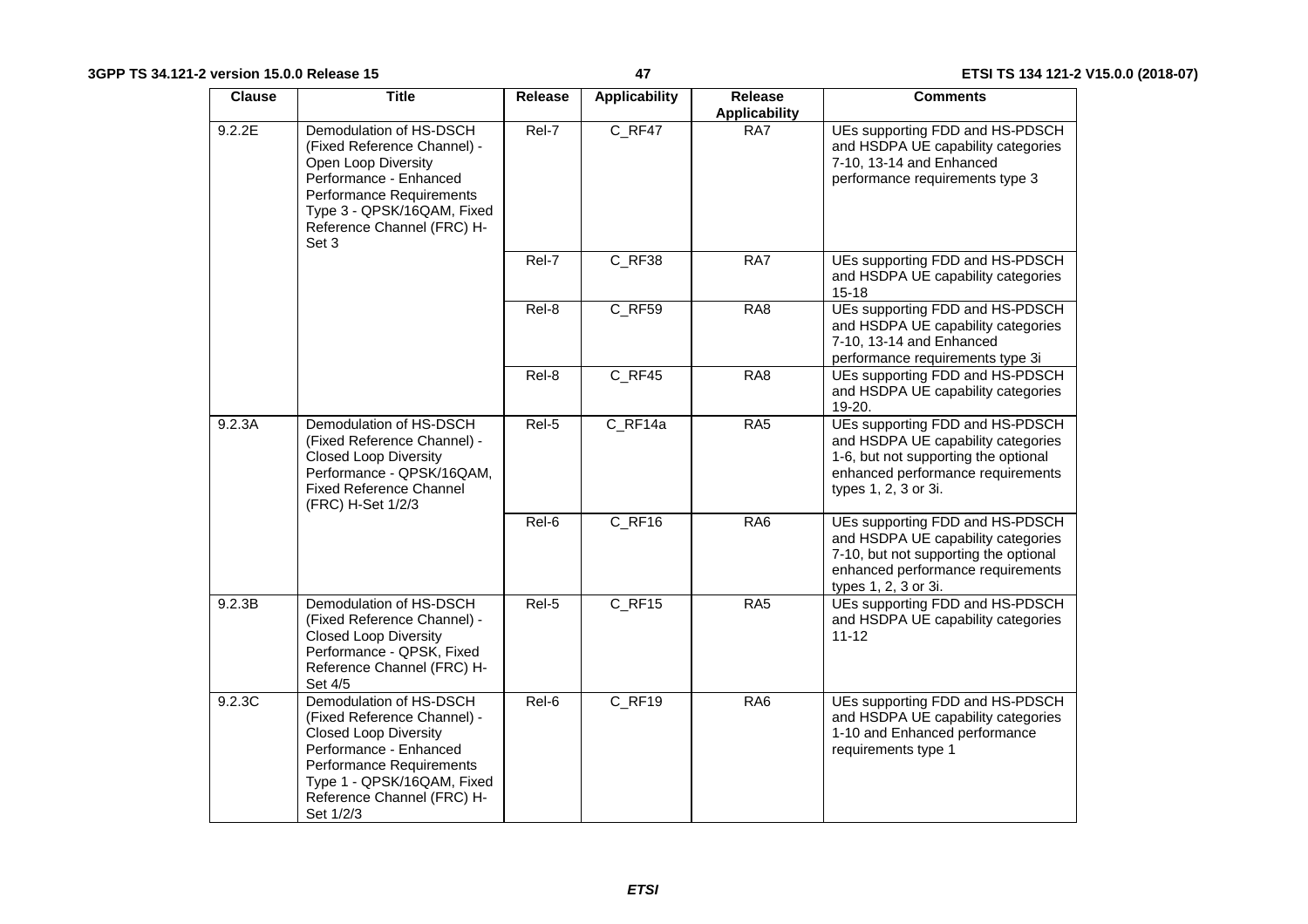| <b>Clause</b> | <b>Title</b>                                                                                                                                                                                                      | <b>Release</b> | <b>Applicability</b> | <b>Release</b><br><b>Applicability</b> | <b>Comments</b>                                                                                                                                                                                                             |
|---------------|-------------------------------------------------------------------------------------------------------------------------------------------------------------------------------------------------------------------|----------------|----------------------|----------------------------------------|-----------------------------------------------------------------------------------------------------------------------------------------------------------------------------------------------------------------------------|
| 9.2.3D        | Demodulation of HS-DSCH<br>(Fixed Reference Channel) -<br>Closed Loop Diversity<br>Performance - Enhanced<br>Performance Requirements<br>Type 2 - QPSK/16QAM, Fixed<br>Reference Channel (FRC) H-<br>Set 6/3      | Rel-6          | C_RF20               | RA <sub>6</sub>                        | UEs supporting FDD and HS-PDSCH<br>and HSDPA UE capability categories<br>7-10 and Enhanced performance<br>requirements type 2 and not<br>supporting the optional enhanced<br>performance requirements Type 3 or<br>Type 3i. |
|               |                                                                                                                                                                                                                   | Rel-7          | C_RF113              | RA7                                    | UEs supporting FDD and HS-PDSCH<br>and HSDPA UE capability categories<br>13-14 and not supporting the optional<br>enhanced performance requirements<br>Type 3 or Type 3i.                                                   |
| 9.2.3E        | Demodulation of HS-DSCH<br>(Fixed Reference Channel) -<br><b>Closed Loop Diversity</b><br>Performance - Enhanced<br>Performance Requirements<br>Type 3 - QPSK/16QAM, Fixed<br>Reference Channel (FRC) H-<br>Set 3 | Rel-7          | C_RF47               | RA7                                    | UEs supporting FDD and HS-PDSCH<br>and HSDPA UE capability categories<br>7-10, 13-14 and Enhanced<br>performance requirements type 3                                                                                        |
|               |                                                                                                                                                                                                                   | Rel-7          | C_RF38               | RA7                                    | UEs supporting FDD and HS-PDSCH<br>and HSDPA UE capability categories<br>$15-18.$                                                                                                                                           |
|               |                                                                                                                                                                                                                   | Rel-8          | C_RF59               | RA <sub>8</sub>                        | UEs supporting FDD and HS-PDSCH<br>and HSDPA UE capability categories<br>7-10, 13-14 and Enhanced<br>performance requirements type 3i                                                                                       |
|               |                                                                                                                                                                                                                   | Rel-8          | C_RF45               | RA <sub>8</sub>                        | UEs supporting FDD and HS-PDSCH<br>and HSDPA UE capability categories<br>19-20.                                                                                                                                             |
| 9.2.4A        | MIMO Performance - Fixed<br>Reference Channel (FRC) H-<br>Set 9                                                                                                                                                   | Rel-7          | C_RF38               | RA7                                    | UEs supporting FDD and HS-PDSCH<br>and HSDPA UE capability categories<br>$15 - 18$<br>(Note 4)                                                                                                                              |
| 9.2.4B        | MIMO Performance - Fixed<br>Reference Channel (FRC) H-<br><b>Set 11</b>                                                                                                                                           | Rel-8          | C_RF45               | RA <sub>8</sub>                        | UEs supporting FDD and HS-PDSCH<br>and HSDPA UE capability categories<br>19-20<br>(Note 4)                                                                                                                                  |
| 9.2.4C        | MIMO Performance - Fixed<br>Reference Channel (FRC) H-<br>Set 9A                                                                                                                                                  | Rel-9          | C_RF80a              | RA9                                    | UEs supporting FDD and HS-PDSCH<br>and HSDPA UE capability categories<br>25-28 but not supporting dual band<br>operation                                                                                                    |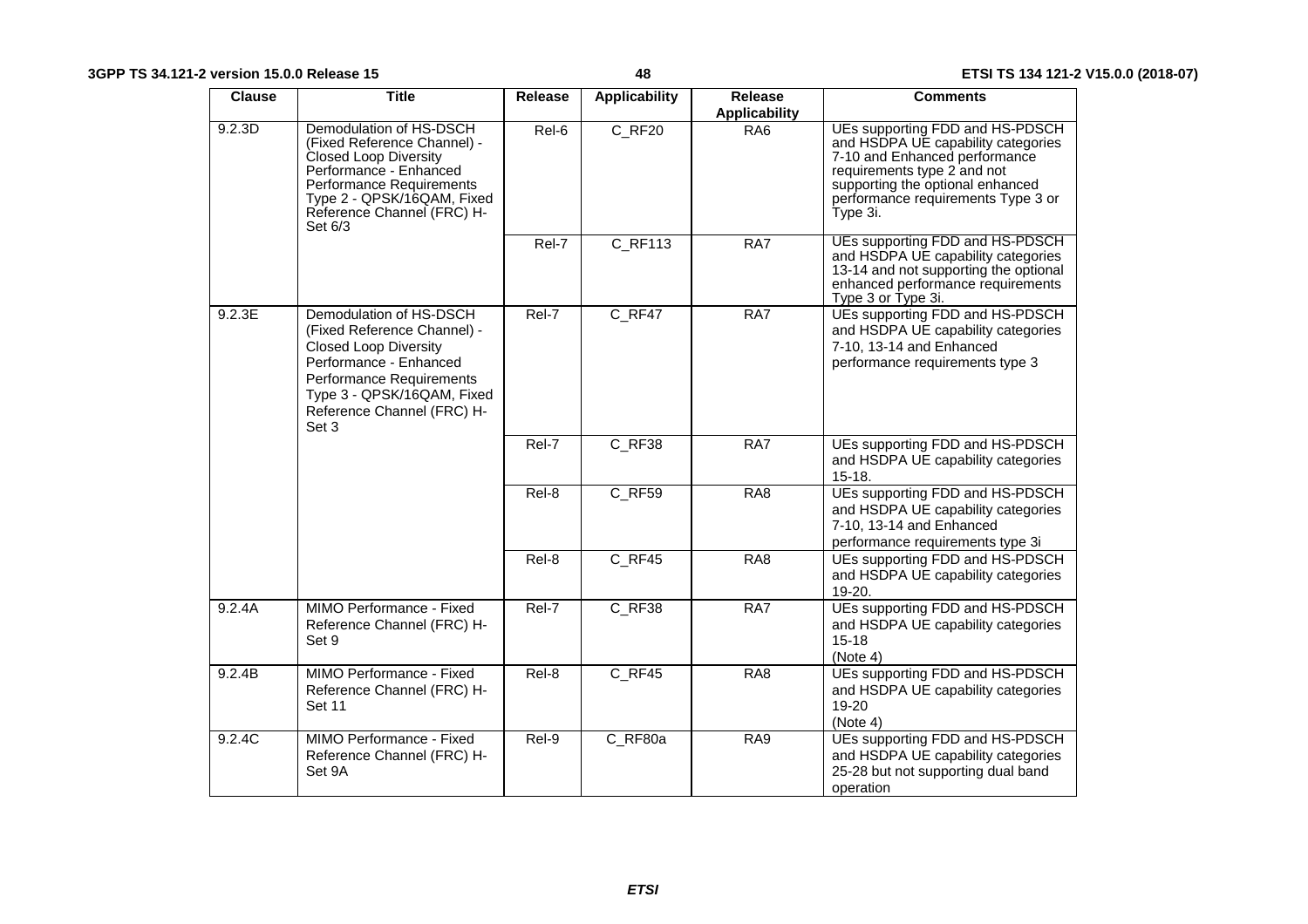| <b>Clause</b>       | <b>Title</b>                                                                                                             | <b>Release</b>           | <b>Applicability</b> | <b>Release</b><br><b>Applicability</b> | <b>Comments</b>                                                                                                          |
|---------------------|--------------------------------------------------------------------------------------------------------------------------|--------------------------|----------------------|----------------------------------------|--------------------------------------------------------------------------------------------------------------------------|
| 9.2.4 <sub>CA</sub> | MIMO Performance - Fixed<br>Reference Channel (FRC) H-<br>Set 9A for DB-DC-HSDPA                                         | <b>Rel-10</b>            | C_RF80b              | <b>RA10</b>                            | UEs supporting FDD and HS-PDSCH<br>and HSDPA UE capability categories<br>25-28 and supporting dual band<br>operation     |
| 9.2.4D              | MIMO Performance - Fixed<br>Reference Channel (FRC) H-<br>Set 11A                                                        | Rel-9                    | C_RF78a              | RA9                                    | UEs supporting FDD and HS-PDSCH<br>and HSDPA UE capability categories<br>27-28 but not supporting dual band<br>operation |
| 9.2.4DA             | MIMO Performance - Fixed<br>Reference Channel (FRC) H-<br>Set 11A for DB-DC-HSDPA                                        | <b>Rel-10</b>            | C_RF78b              | <b>RA10</b>                            | UEs supporting FDD and HS-PDSCH<br>and HSDPA UE capability categories<br>27-28 and supporting dual band<br>operation     |
| 9.2.4E              | MIMO Performance - Fixed<br>Reference Channel (FRC) H-<br>Set 9 Asymmetric CPICHs                                        | $Rel-10$<br>(Note1)      | C_RF38               | RA7                                    | UEs supporting FDD and HS-PDSCH<br>and HSDPA UE capability categories<br>15-18 (Note 4)                                  |
| 9.2.4F              | MIMO Performance - Fixed<br>Reference Channel (FRC) H-<br>Set 11 Asymmetric CPICHs                                       | <b>Rel-10</b><br>(Note2) | C_RF45               | RA <sub>8</sub>                        | UEs supporting FDD and HS-PDSCH<br>and HSDPA UE capability categories<br>19-20 (Note 4)                                  |
| 9.2.4G              | MIMO Performance - Fixed<br>Reference Channel (FRC) H-<br>Set 9A Asymmetric CPICHs                                       | <b>Rel-10</b><br>(Note3) | C_RF80               | RA9                                    | UEs supporting FDD and HS-PDSCH<br>and HSDPA UE capability categories<br>25-28                                           |
| 9.2.4H              | MIMO Performance - Fixed<br>Reference Channel (FRC) H-<br>Set 11A Asymmetric CPICHs                                      | <b>Rel-10</b><br>(Note3) | C_RF78               | RA9                                    | UEs supporting FDD and HS-PDSCH<br>and HSDPA UE capability categories<br>27-28                                           |
| 9.3.1               | <b>Reporting of Channel Quality</b><br>Indicator - Single Link<br>Performance - AWGN<br><b>Propagation Conditions</b>    | Rel-5<br>only            | C_RF40               | RF_RO_04                               | UEs supporting FDD and HS-PDSCH<br>and HSDPA UE categories 1 - 8, 11<br>and 12                                           |
|                     |                                                                                                                          | Rel-6                    | C_RF82               | RA <sub>6</sub>                        | UEs supporting FDD and HS-PDSCH<br>and HSDPA UE categories 1 - 12                                                        |
|                     |                                                                                                                          | Rel-7                    | C_RF83               | RA7                                    | UEs supporting FDD and HS-PDSCH<br>and HSDPA UE categories 13 - 20                                                       |
| 9.3.1A              | <b>Reporting of Channel Quality</b><br>Indicator - Single Link<br>Performance - AWGN<br>Propagation Conditions,<br>64QAM | Rel-7                    | C_RF35               | RA7                                    | UEs supporting FDD and HS-PDSCH<br>and HSDPA UE categories 13, 14 17<br>and 18                                           |
|                     |                                                                                                                          | Rel-8                    | $C$ <sub>_RF72</sub> | RA <sub>8</sub>                        | UEs supporting FDD and HS-PDSCH<br>and HSDPA UE categories 13, 14,<br>17, 18, 19 and 20                                  |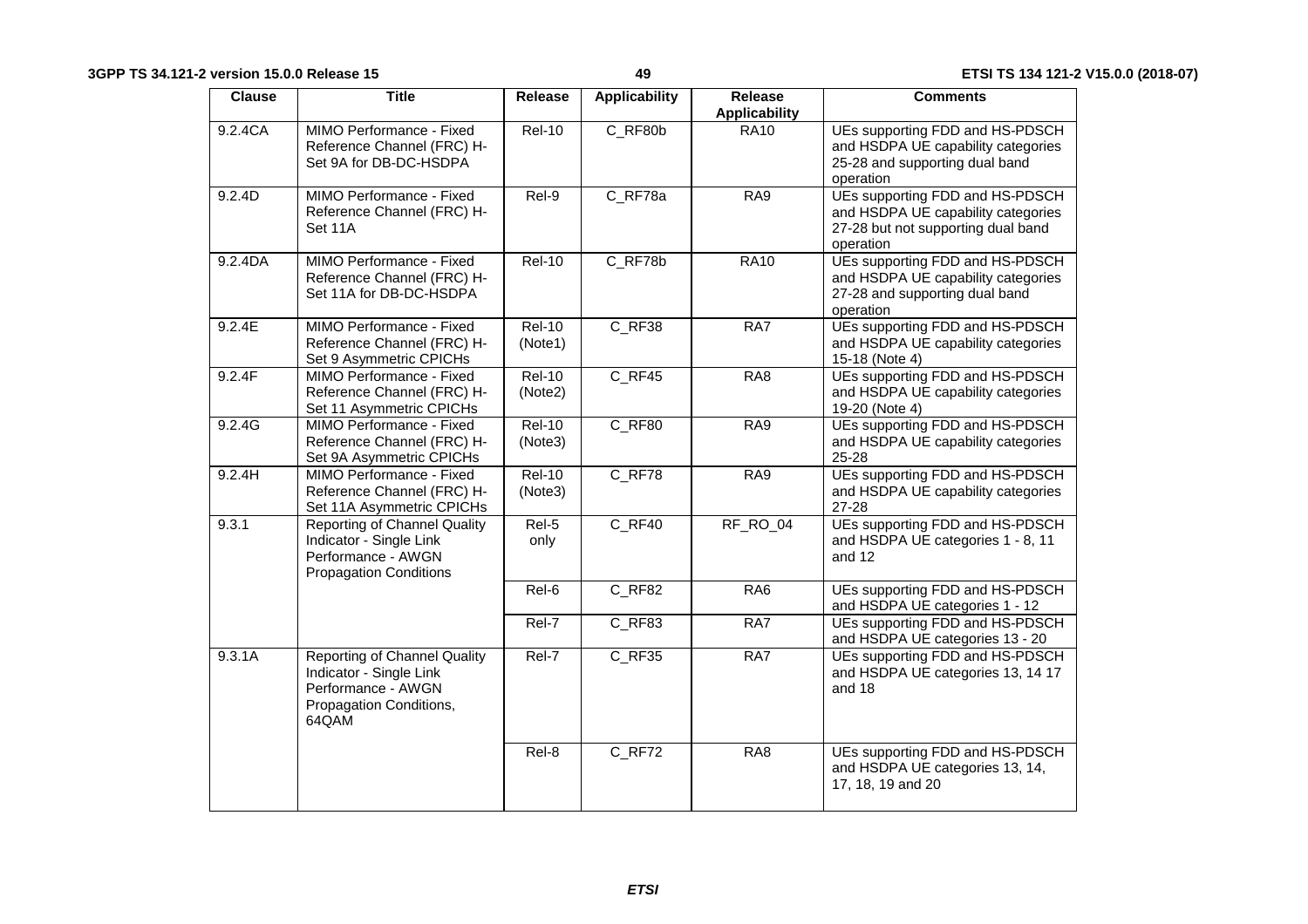| <b>Clause</b> | <b>Title</b>                                                                                                            | Release       | <b>Applicability</b> | <b>Release</b><br><b>Applicability</b> | <b>Comments</b>                                                                                        |
|---------------|-------------------------------------------------------------------------------------------------------------------------|---------------|----------------------|----------------------------------------|--------------------------------------------------------------------------------------------------------|
| 9.3.1B        | Single Link Performance -<br><b>AWGN Propagation</b><br>Conditions, DC-HSDPA<br>requirements                            | Rel-8         | C_RF66               | RA <sub>8</sub>                        | UEs supporting FDD and HS-PDSCH<br>and HSDPA UE capability categories<br>$21 - 24$                     |
|               |                                                                                                                         | Rel-9         | C_RF80               | RA9                                    | UEs supporting FDD and HS-PDSCH<br>and HSDPA UE capability categories<br>25-28                         |
| 9.3.1BA       | Single Link Performance -<br><b>AWGN Propagation</b><br>Conditions, DB-DC-HSDPA<br>requirements                         | Rel-9         | C_RF94               | RA9                                    | UEs supporting FDD and HS-PDSCH<br>and HSDPA UE capability categories<br>21-28 and dual band operation |
| 9.3.1BB       | Single Link Performance -<br><b>AWGN Propagation</b><br>Conditions, 4C-HSDPA<br>requirements (3 Carriers)               | <b>Rel-10</b> | C_RF119              | <b>RA10</b>                            | UEs supporting FDD and HS-PDSCH<br>and HSDPA UE capability categories<br>29-30                         |
| 9.3.1BC       | Single Link Performance -<br><b>AWGN Propagation</b><br>Conditions, 4C-HSDPA<br>requirements                            | <b>Rel-10</b> | C_RF120              | <b>RA10</b>                            | UEs supporting FDD and HS-PDSCH<br>and HSDPA UE capability categories<br>$31 - 32$                     |
| 9.3.2         | <b>Reporting of Channel Quality</b><br>Indicator - Single Link<br>Performance - Fading<br><b>Propagation Conditions</b> | Rel-5<br>only | C_RF40               | RF_RO_04                               | UEs supporting FDD and HS-PDSCH<br>and HSDPA UE categories 1 - 8, 11<br>and 12                         |
|               |                                                                                                                         | Rel-6         | C_RF82               | RA <sub>6</sub>                        | UEs supporting FDD and HS-PDSCH<br>and HSDPA UE categories 1 -12                                       |
|               |                                                                                                                         | Rel-7         | C_RF83               | RA7                                    | UEs supporting FDD and HS-PDSCH<br>and HSDPA UE categories 13 - 20                                     |
| 9.3.2A        | Single Link Performance -<br><b>Fading Propagation</b><br>Conditions, DC-HSDPA<br>requirements                          | Rel-8         | C_RF66               | RA7                                    | UEs supporting FDD and HS-PDSCH<br>and HSDPA UE capability categories<br>$21 - 24$                     |
|               |                                                                                                                         | Rel-9         | C_RF80               | RA <sub>8</sub>                        | UEs supporting FDD and HS-PDSCH<br>and HSDPA UE capability categories<br>25-28                         |
| 9.3.2AA       | Single Link Performance -<br><b>Fading Propagation</b><br>Conditions, DB-DC-HSDPA<br>requirements                       | Rel-9         | C_RF94               | RA9                                    | UEs supporting FDD and HS-PDSCH<br>and HSDPA UE capability categories<br>21-28 and dual band operation |
| 9.3.2AB       | Single Link Performance -<br><b>Fading Propagation</b><br>Conditions, 4C-HSDPA<br>requirements(3 Carriers)              | <b>Rel-10</b> | C_RF119              | <b>RA10</b>                            | UEs supporting FDD and HS-PDSCH<br>and HSDPA UE capability categories<br>29-30                         |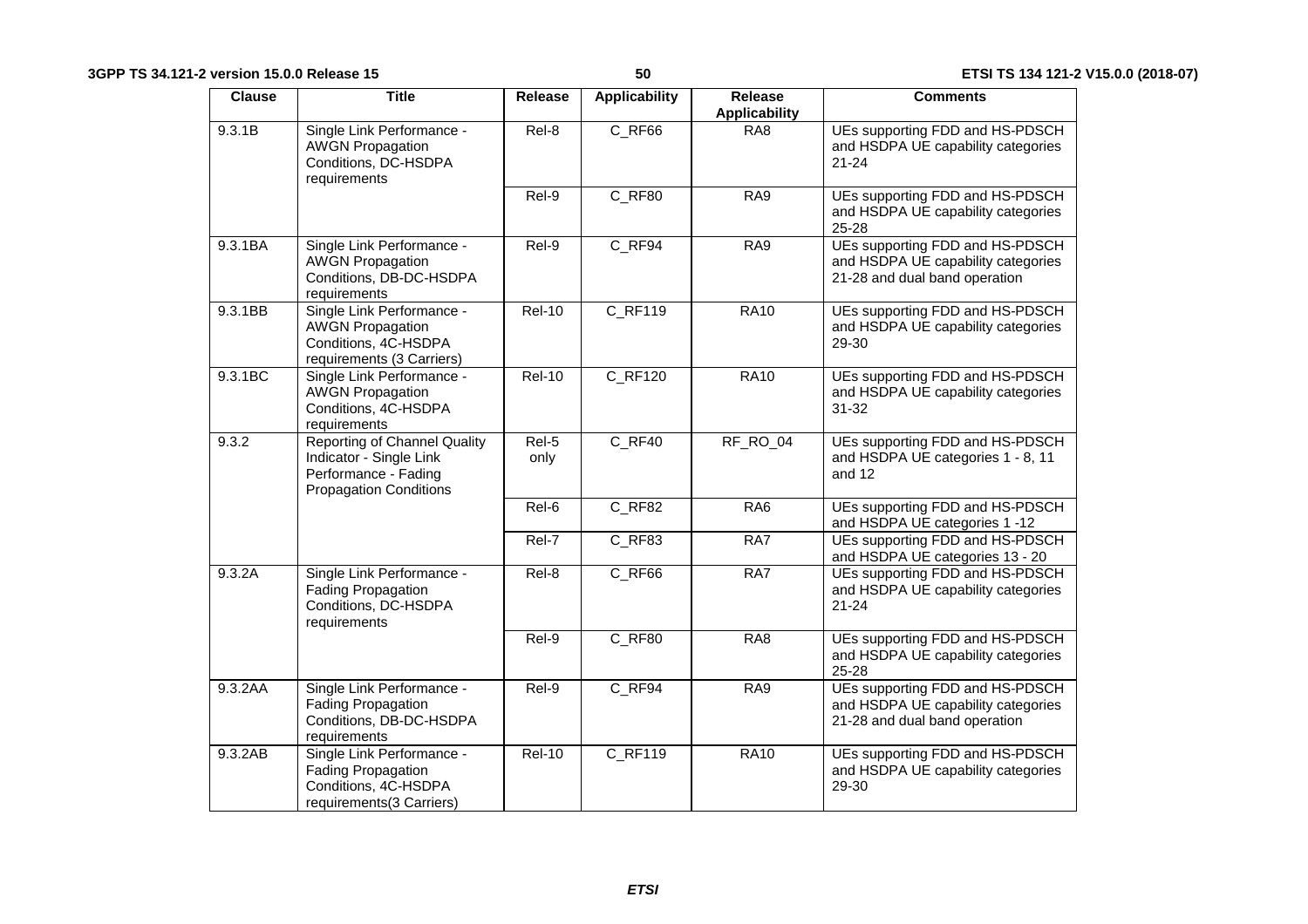| <b>Clause</b> | <b>Title</b>                                                                                                                       | <b>Release</b> | <b>Applicability</b> | <b>Release</b><br><b>Applicability</b> | <b>Comments</b>                                                                          |
|---------------|------------------------------------------------------------------------------------------------------------------------------------|----------------|----------------------|----------------------------------------|------------------------------------------------------------------------------------------|
| 9.3.2AC       | Single Link Performance -<br><b>Fading Propagation</b><br>Conditions, 4C-HSDPA<br>requirements                                     | <b>Rel-10</b>  | C_RF120              | <b>RA10</b>                            | UEs supporting FDD and HS-PDSCH<br>and HSDPA UE capability categories<br>$31 - 32$       |
| 9.3.2B        | <b>Reporting of Channel Quality</b><br>Indicator - Single Link<br>Performance - Fading<br>Propagation Conditions,<br>64QAM         | Rel-7<br>only  | C_RF35               | RF_RO_05                               | UEs supporting FDD and HS-PDSCH<br>and HSDPA UE categories 13, 14 17<br>and 18           |
|               |                                                                                                                                    | Rel-8          | C_RF72               | RA <sub>8</sub>                        | UEs supporting FDD and HS-PDSCH<br>and HSDPA UE categories 13, 14<br>,17, 18, 19 and 20  |
| 9.3.2C        | Single Link Performance-<br>Fading propagation<br>conditions, Multiflow HSDPA<br>requirements (2 Cells)                            | <b>Rel-11</b>  | C_RF137              | <b>RA11</b>                            | UEs supporting FDD and support<br>Multi flow and with HS DSCH<br>categories 21-38.       |
| 9.3.2CA       | Single Link Performance -<br>Fading propagation<br>conditions, Multiflow HSDPA<br>requirements (3 cells)                           | <b>Rel-11</b>  | <b>C_RF138</b>       | <b>RA11</b>                            | UEs supporting FDD and support<br>Multi flow and with HS DSCH<br>categories 29-36 or 38. |
| 9.3.3         | <b>Reporting of Channel Quality</b><br>Indicator - Open Loop<br>Diversity Performance -<br><b>AWGN Propagation</b><br>Conditions   | Rel-6          | C_RF82               | RA <sub>6</sub>                        | UEs supporting FDD and HS-PDSCH<br>and HSDPA UE categories 1 -12                         |
|               |                                                                                                                                    | Rel-7          | C_RF83               | RA7                                    | UEs supporting FDD and HS-PDSCH<br>and HSDPA UE categories 13 - 20                       |
| 9.3.4         | <b>Reporting of Channel Quality</b><br>Indicator - Open Loop<br>Diversity Performance -<br><b>Fading Propagation</b><br>Conditions | Rel-6          | C_RF82               | $R\overline{A6}$                       | UEs supporting FDD and HS-PDSCH<br>and HSDPA UE categories 1 -12                         |
|               |                                                                                                                                    | Rel-7          | C_RF83               | RA7                                    | UEs supporting FDD and HS-PDSCH<br>and HSDPA UE categories 13 - 20                       |
| 9.3.5         | <b>Reporting of Channel Quality</b><br>Indicator - Closed Loop<br>Diversity Performance -<br><b>AWGN Propagation</b><br>Conditions | Rel-6          | C_RF82               | RA <sub>6</sub>                        | UEs supporting FDD and HS-PDSCH<br>and HSDPA UE categories 1 -12                         |
|               |                                                                                                                                    | Rel-7          | C_RF83               | RA7                                    | UEs supporting FDD and HS-PDSCH<br>and HSDPA UE categories 13 - 20                       |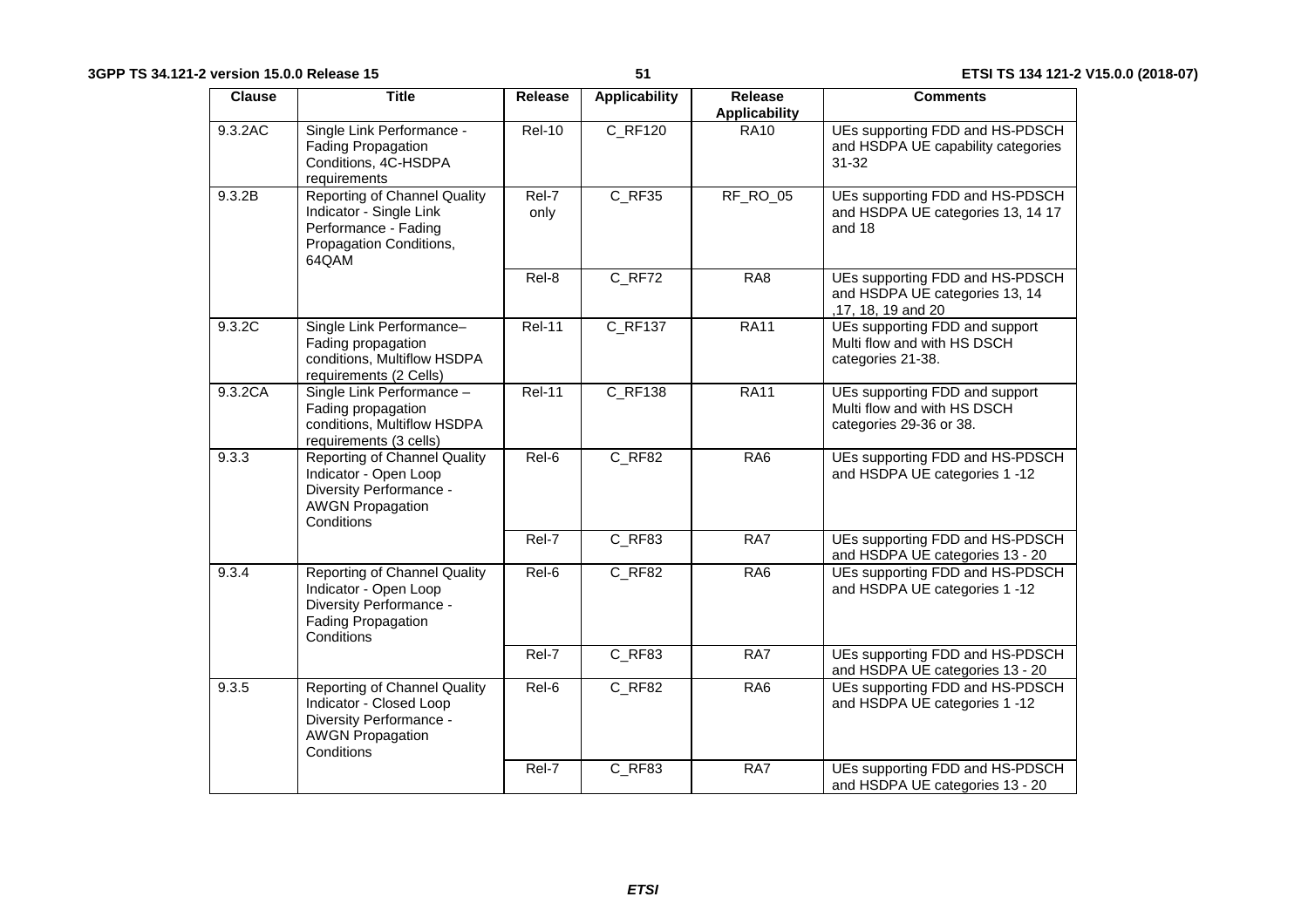| <b>Clause</b> | <b>Title</b>                                                                                                                  | Release                  | Applicability | Release<br><b>Applicability</b> | <b>Comments</b>                                                                    |
|---------------|-------------------------------------------------------------------------------------------------------------------------------|--------------------------|---------------|---------------------------------|------------------------------------------------------------------------------------|
| 9.3.6         | Reporting of Channel Quality<br>Indicator - Closed Loop<br>Diversity Performance -<br><b>Fading Propagation</b><br>Conditions | Rel-6                    | C_RF82        | RA <sub>6</sub>                 | UEs supporting FDD and HS-PDSCH<br>and HSDPA UE categories 1 -12                   |
|               |                                                                                                                               | Rel-7                    | C_RF83        | RA7                             | UEs supporting FDD and HS-PDSCH<br>and HSDPA UE categories 13 - 20                 |
| 9.3.7A        | <b>Reporting of Channel Quality</b><br>Indicator - MIMO Single<br><b>Stream Fading Conditions</b>                             | Rel-7                    | C_RF38        | RA7                             | UEs supporting FDD and HS-PDSCH<br>and HSDPA UE capability categories<br>$15 - 18$ |
|               |                                                                                                                               | Rel-8                    | C_RF56        | RA <sub>8</sub>                 | UEs supporting FDD and HS-PDSCH<br>and HSDPA UE capability categories<br>19 and 20 |
| 9.3.7B        | <b>Reporting of Channel Quality</b><br>Indicator - MIMO Dual Stream<br><b>Fading Conditions</b>                               | Rel-7                    | C_RF38        | RA7                             | UEs supporting FDD and HS-PDSCH<br>and HSDPA UE capability categories<br>$15 - 18$ |
|               |                                                                                                                               | Rel-8                    | C_RF56        | RA <sub>8</sub>                 | UEs supporting FDD and HS-PDSCH<br>and HSDPA UE capability categories<br>19 and 20 |
| 9.3.7C        | <b>Reporting of Channel Quality</b><br>Indicator - MIMO Dual Stream<br>Fading Conditions - UE<br>categories 19-20             | $Rel-8$                  | C_RF56        | RA <sub>8</sub>                 | UEs supporting FDD and HS-PDSCH<br>and HSDPA UE capability categories<br>19 and 20 |
| 9.3.7D        | <b>Reporting of Channel Quality</b><br>Indicator - MIMO Dual Stream<br>Static Orthogonal Conditions -<br>UE categories 15-20  | Rel-8                    | C_RF55        | RA <sub>8</sub>                 | UEs supporting FDD and HS-PDSCH<br>and HSDPA UE capability categories<br>15 to 20  |
| 9.3.7E        | <b>Reporting of Channel Quality</b><br>Indicator - MIMO Dual Stream<br>Static Orthogonal Conditions -<br>UE categories 19-20  | $Rel-8$                  | C_RF56        | RAB                             | UEs supporting FDD and HS-PDSCH<br>and HSDPA UE capability categories<br>19 and 20 |
| 9.3.7F        | <b>Reporting of Channel Quality</b><br>Indicator - MIMO Single<br><b>Stream Fading Conditions-</b><br>Asymmetric CPICHs       | $Rel-10$<br>(Note1)      | <b>C_RF55</b> | RA7                             | UEs supporting FDD and HS-PDSCH<br>and HSDPA UE capability categories<br>15 to 20  |
| 9.3.7G        | <b>Reporting of Channel Quality</b><br>Indicator - MIMO Dual Stream<br><b>Fading Conditions-</b><br><b>Asymmetric CPICHs</b>  | <b>Rel-10</b><br>(Note1) | C_RF55        | RA7                             | UEs supporting FDD and HS-PDSCH<br>and HSDPA UE capability categories<br>15 to 20  |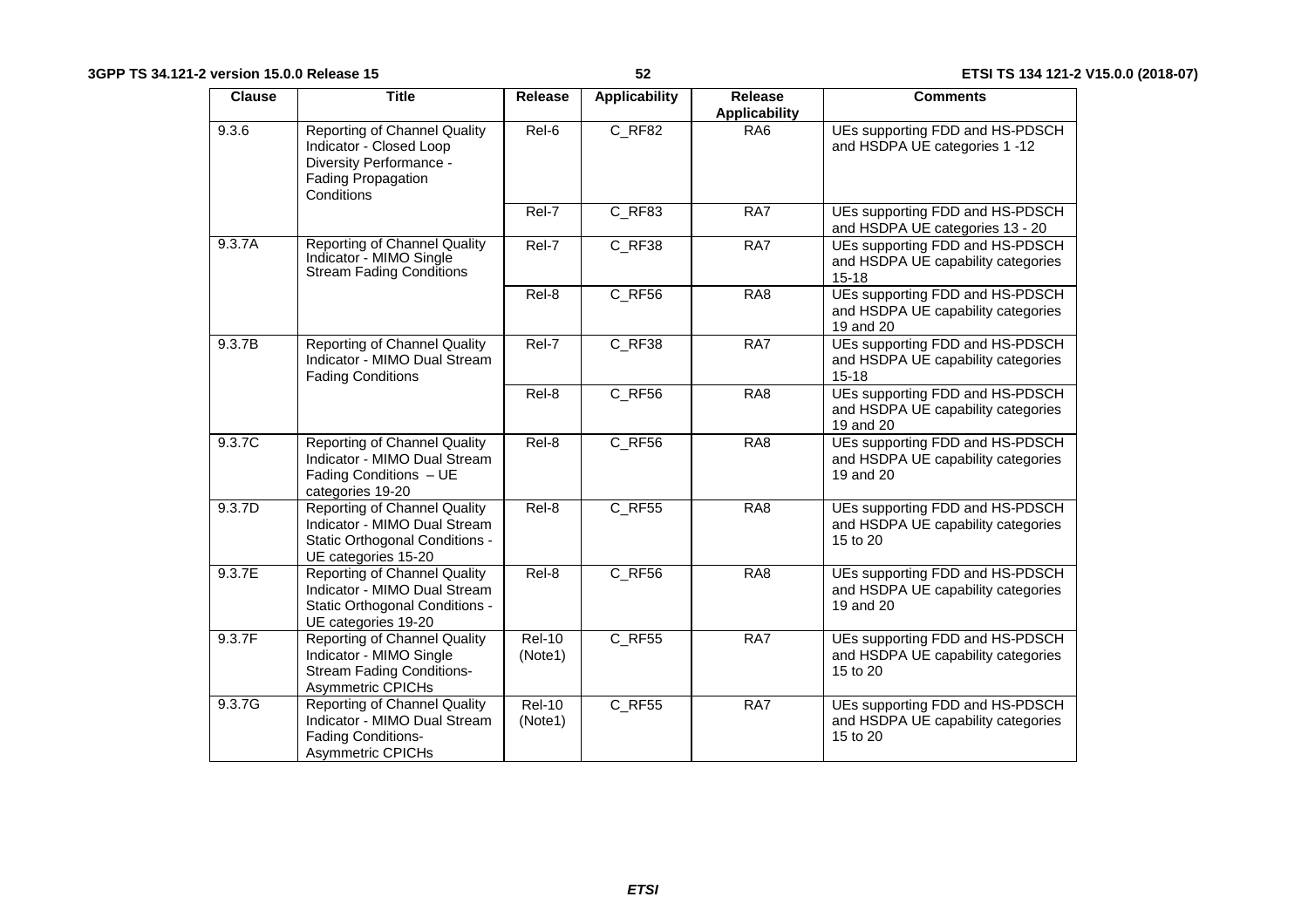#### **15.0.0 Release 15 53 ETSI TS 134 121-2 V15.0.0 (2018-07)**

| <b>Clause</b> | <b>Title</b>                                                                                                                                            | <b>Release</b>           | <b>Applicability</b> | Release<br><b>Applicability</b> | <b>Comments</b>                                                                     |
|---------------|---------------------------------------------------------------------------------------------------------------------------------------------------------|--------------------------|----------------------|---------------------------------|-------------------------------------------------------------------------------------|
| 9.3.7H        | <b>Reporting of Channel Quality</b><br>Indicator - MIMO Dual Stream<br>Fading Conditions - UE<br>categories 19-20 - Asymmetric<br><b>CPICHs</b>         | <b>Rel-10</b><br>(Note2) | C_RF56               | RA <sub>8</sub>                 | UEs supporting FDD and HS-PDSCH<br>and HSDPA UE capability categories<br>19 and 20  |
| 9.3.71        | <b>Reporting of Channel Quality</b><br>Indicator - MIMO Dual Stream<br>Static Orthogonal Conditions -<br>UE categories 15-20 -<br>Asymmetric CPICHs     | $Rel-10$<br>(Note2)      | C_RF55               | RA <sub>8</sub>                 | UEs supporting FDD and HS-PDSCH<br>and HSDPA UE capability categories<br>15 to 20   |
| 9.3.7J        | Reporting of Channel Quality<br>Indicator - MIMO Dual Stream<br>Static Orthogonal Conditions -<br>UE categories 19-20 -20 -<br><b>Asymmetric CPICHs</b> | $Rel-10$<br>(Note2)      | C_RF56               | RA8                             | UEs supporting FDD and HS-PDSCH<br>and HSDPA UE capability categories<br>19 and 20  |
| 9.4.1         | <b>HS-SCCH Detection</b><br>Performance - Single Link<br>Performance                                                                                    | Rel-5                    | C_RF02               | RA <sub>5</sub>                 | UEs supporting FDD and HS-PDSCH                                                     |
| 9.4.1A        | <b>HS-SCCH Detection</b><br>Performance - Single Link<br>Performance - Enhanced<br>Performance Requirements<br>Type 1                                   | Rel-6                    | C_RF21               | RA <sub>6</sub>                 | UEs supporting FDD and HS-PDSCH<br>and Enhanced performance<br>requirements type 1. |
|               |                                                                                                                                                         | Rel-7                    | C_RF61               | RA7                             | UEs supporting FDD and HS-PDSCH<br>and Enhanced performance<br>requirements type 3  |
|               |                                                                                                                                                         | Rel-8                    | C_RF60               | RA <sub>8</sub>                 | UEs supporting FDD and HS-PDSCH<br>and Enhanced performance<br>requirements type 3i |
| 9.4.2         | <b>HS-SCCH Detection</b><br>Performance - Open Loop<br><b>Diversity Performance</b>                                                                     | Rel-6                    | C_RF02               | RA <sub>6</sub>                 | UEs supporting FDD and HS-PDSCH                                                     |
| 9.4.2A        | <b>HS-SCCH Detection</b><br>Performance - Open Loop<br>Diversity Performance -<br><b>Enhanced Performance</b><br>Requirements Type 1                    | Rel-6                    | C_RF21               | RA <sub>6</sub>                 | UEs supporting FDD and HS-PDSCH<br>and Enhanced performance<br>requirements type 1  |
|               |                                                                                                                                                         | Rel-7                    | C_RF61               | RA7                             | UEs supporting FDD and HS-PDSCH<br>and Enhanced performance<br>requirements type 3  |
|               |                                                                                                                                                         | Rel-8                    | C_RF60               | RA <sub>8</sub>                 | UEs supporting FDD and HS-PDSCH<br>and Enhanced performance<br>requirements type 3i |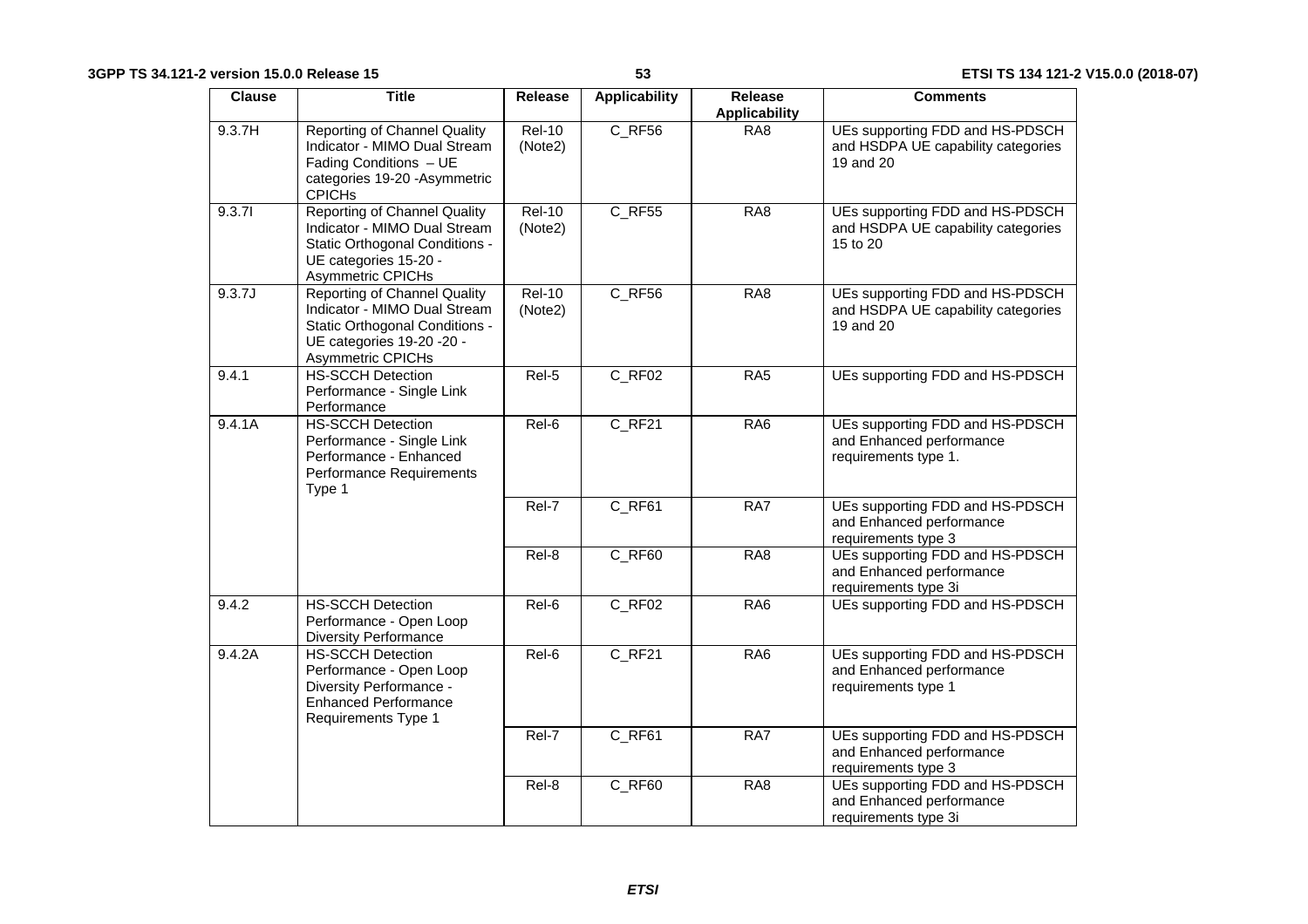| <b>Clause</b> | <b>Title</b>                                                                                                                                                                                                          | <b>Release</b> | <b>Applicability</b> | <b>Release</b><br><b>Applicability</b> | <b>Comments</b>                                                                                                                                                                             |
|---------------|-----------------------------------------------------------------------------------------------------------------------------------------------------------------------------------------------------------------------|----------------|----------------------|----------------------------------------|---------------------------------------------------------------------------------------------------------------------------------------------------------------------------------------------|
| 9.4.3         | <b>HS-SCCH Detection</b><br>Performance - HS-SCCH<br>Type 3 Performance                                                                                                                                               | Rel-7          | C_RF38               | RA7                                    | UEs supporting FDD and HS-PDSCH<br>and HSDPA UE capability categories<br>$15 - 18$                                                                                                          |
| 9.4.3A        | HS-SCCH Type 3<br>Performance -STTD disabled-<br><b>Asymmetric CPICHs</b>                                                                                                                                             | <b>Rel-10</b>  | <b>C_RF55</b>        | <b>RA10</b>                            | UEs supporting FDD and HS-PDSCH<br>and HSDPA UE capability categories<br>15-20                                                                                                              |
| 9.4.3B        | HS-SCCH Type 3<br>Performance -STTD enabled-<br><b>Asymmetric CPICHs</b>                                                                                                                                              | <b>Rel-10</b>  | C_RF99               | <b>RA10</b>                            | UEs supporting FDD and HS-PDSCH<br>and HSDPA UE capability categories<br>15-20 and supporting Tx Diversity on<br>DL control channels                                                        |
| 9.4.4         | <b>HS-SCCH Detection</b><br>Performance - HS-SCCH<br>Type 3 Performance for MIMO<br>only with single-stream<br>restriction                                                                                            | <b>Rel-10</b>  | C_RF100              | <b>RA10</b>                            | UEs supporting FDD and HS-PDSCH<br>and MIMO only with single-stream<br>restriction and supporting Tx Diversity<br>on DL control channels                                                    |
| 9.4.4A        | <b>HS-SCCH Detection</b><br>Performance - HS-SCCH<br>Type 3 Performance for MIMO<br>only with single-stream<br>restriction-Enhanced<br>Performance Requirements<br>Type 1                                             | <b>Rel-10</b>  | C_RF101              | <b>RA10</b>                            | UEs supporting FDD and HS-PDSCH<br>and MIMO only with single-stream<br>restriction and supporting Tx Diversity<br>on DL control channels and<br>Enhanced performance requirements<br>type 1 |
| 9.4.4B        | <b>HS-SCCH Detection</b><br>Performance - HS-SCCH<br>Type 3 Performance for MIMO<br>only with single-stream<br>restriction-STTD disabled-<br>asymmetric CPICHs                                                        | $Rel-10$       | C_RF97               | <b>RA10</b>                            | UEs supporting FDD and HS-PDSCH<br>and MIMO only with single-stream<br>restriction                                                                                                          |
| 9.4.4C        | <b>HS-SCCH Detection</b><br>Performance - HS-SCCH<br>Type 3 Performance for MIMO<br>only with single-stream<br>restriction-STTD disabled-<br>asymmetric CPICHs-<br><b>Enhanced Performance</b><br>Requirements Type 1 | <b>Rel-10</b>  | C_RF98               | <b>RA10</b>                            | UEs supporting FDD and HS-PDSCH<br>and MIMO only with single-stream<br>restriction and Enhanced<br>performance requirements type 1                                                          |
| 9.4.4D        | <b>HS-SCCH Detection</b><br>Performance - HS-SCCH<br>Type 3 Performance for MIMO<br>only with single-stream<br>restriction-STTD enabled-<br>asymmetric CPICHs                                                         | <b>Rel-10</b>  | C_RF100              | <b>RA10</b>                            | UEs supporting FDD and HS-PDSCH<br>and MIMO only with single-stream<br>restriction and supporting Tx Diversity<br>on DL control channels                                                    |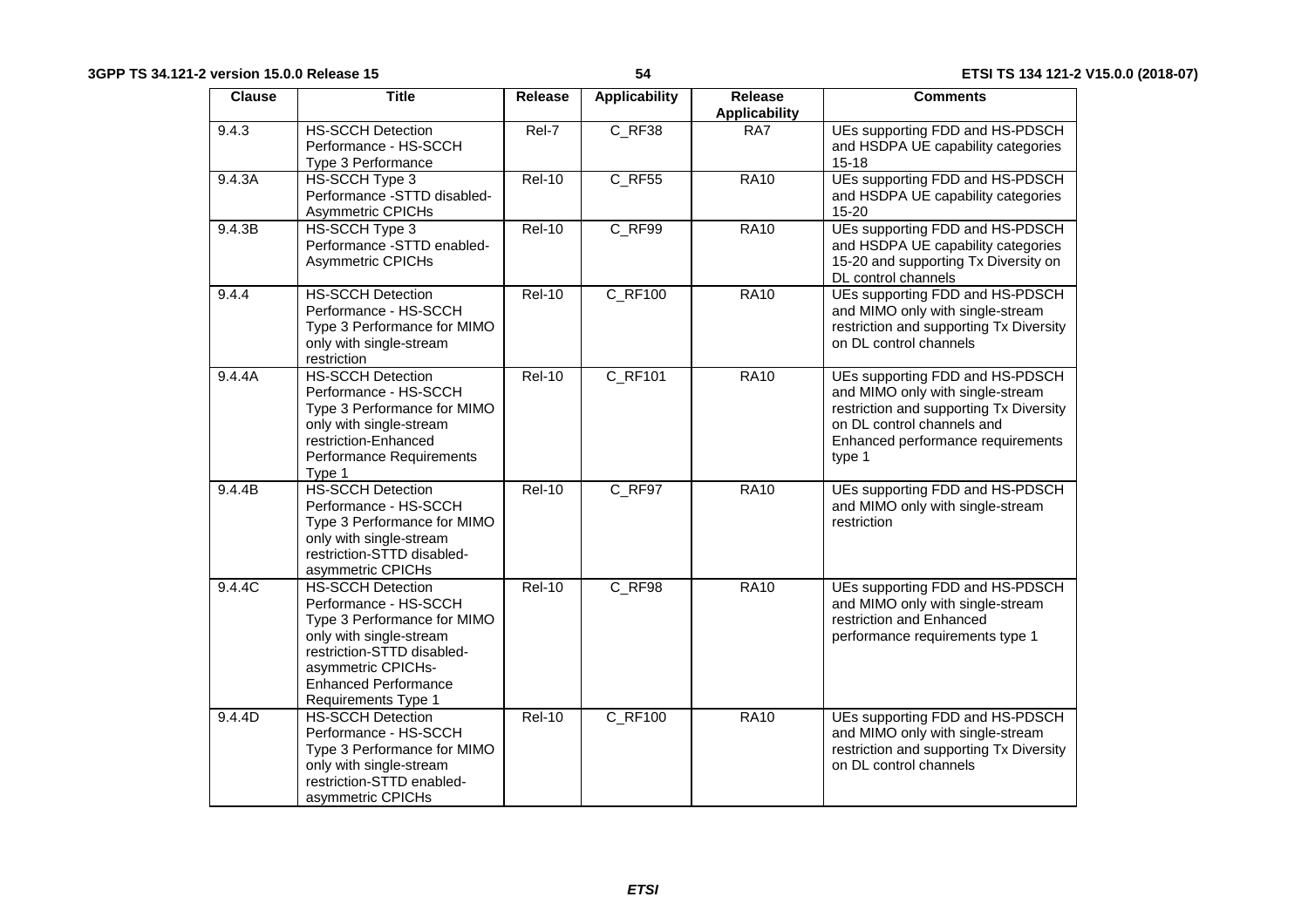| <b>Clause</b>   | <b>Title</b>                                                                                                                                                                                                         | <b>Release</b> | <b>Applicability</b> | <b>Release</b><br><b>Applicability</b> | <b>Comments</b>                                                                                                                                                                             |
|-----------------|----------------------------------------------------------------------------------------------------------------------------------------------------------------------------------------------------------------------|----------------|----------------------|----------------------------------------|---------------------------------------------------------------------------------------------------------------------------------------------------------------------------------------------|
| 9.4.4E          | <b>HS-SCCH Detection</b><br>Performance - HS-SCCH<br>Type 3 Performance for MIMO<br>only with single-stream<br>restriction-STTD enabled-<br>asymmetric CPICHs-<br><b>Enhanced Performance</b><br>Requirements Type 1 | <b>Rel-10</b>  | C_RF101              | <b>RA10</b>                            | UEs supporting FDD and HS-PDSCH<br>and MIMO only with single-stream<br>restriction-and supporting Tx Diversity<br>on DL control channels and<br>Enhanced performance requirements<br>type 1 |
| 9.5.1           | HS-SCCH-less demodulation<br>of HS-DSCH                                                                                                                                                                              | Rel-7          | C_RF36               | RA7                                    | UEs supporting FDD and HS-SCCH-<br>less HS-DSCH                                                                                                                                             |
| 9.5.1A          | HS-SCCH-less demodulation<br>of HS-DSCH - Enhanced<br>Performance Requirements<br>Type 1                                                                                                                             | Rel-7          | C_RF37               | RA7                                    | UEs supporting FDD and HS-SCCH-<br>less HS-DSCH and Enhanced<br>performance requirements type 1                                                                                             |
| 9.6.1           | Single link HS-DSCH<br>Demodulation performance in<br>CELL_FACH state                                                                                                                                                | Rel-7          | C_RF70               | RA7                                    | UEs supporting FDD and HS-PDSCH<br>in CELL_FACH                                                                                                                                             |
| 9.6.2           | Single link HS-SCCH<br>Detection performance in<br>CELL_FACH state                                                                                                                                                   | Rel-7          | C_RF70               | RA7                                    | UEs supporting FDD and HS-PDSCH<br>in CELL_FACH                                                                                                                                             |
| 10.2.1.1        | Detection of E-DCH HARQ<br>ACK Indicator Channel (E-<br>HICH) - Single link<br>performance (10 ms TTI)                                                                                                               | Rel-6          | C_RF23               | RA <sub>6</sub>                        | UEs supporting FDD and HS-PDSCH<br>and E-DPDCH                                                                                                                                              |
| 10.2.1.1A       | Single link performance (10ms<br>TTI, Type 1)                                                                                                                                                                        | Rel-7          | C_RF32               | RA7                                    | UEs supporting FDD and HS-PDSCH<br>and E-DPDCH and Enhanced<br>performance requirements type 1                                                                                              |
| 10.2.1.2        | Detection of E-DCH HARQ<br>ACK Indicator Channel (E-<br>HICH) - Single link<br>performance (2 ms TTI)                                                                                                                | Rel-6          | C_RF28               | RA <sub>6</sub>                        | UEs supporting FDD and HS-PDSCH<br>and E-DPDCH with 2 ms TTI                                                                                                                                |
| 10.2.1.2A       | Single link performance (2ms<br>TTI, Type 1)                                                                                                                                                                         | Rel-7          | C_RF33               | RA7                                    | UEs supporting FDD and HS-PDSCH<br>and E-DPDCH with 2 ms TTI and<br>Enhanced performance requirements<br>type 1                                                                             |
| 10.2.2.1.1      | Detection in Inter-Cell<br>Handover conditions - RLS<br>not containing the Serving E-<br>DCH cell (10 ms TTI)                                                                                                        | Rel-6          | C_RF23               | RA <sub>6</sub>                        | UEs supporting FDD and HS-PDSCH<br>and E-DPDCH                                                                                                                                              |
| 10.2.2.1.1<br>A | RLS not containing the<br>Serving E-DCH cell (10ms<br>TTI, Type 1)                                                                                                                                                   | Rel-7          | C_RF32               | RA7                                    | UEs supporting FDD and HS-PDSCH<br>and E-DPDCH and Enhanced<br>performance requirements type 1                                                                                              |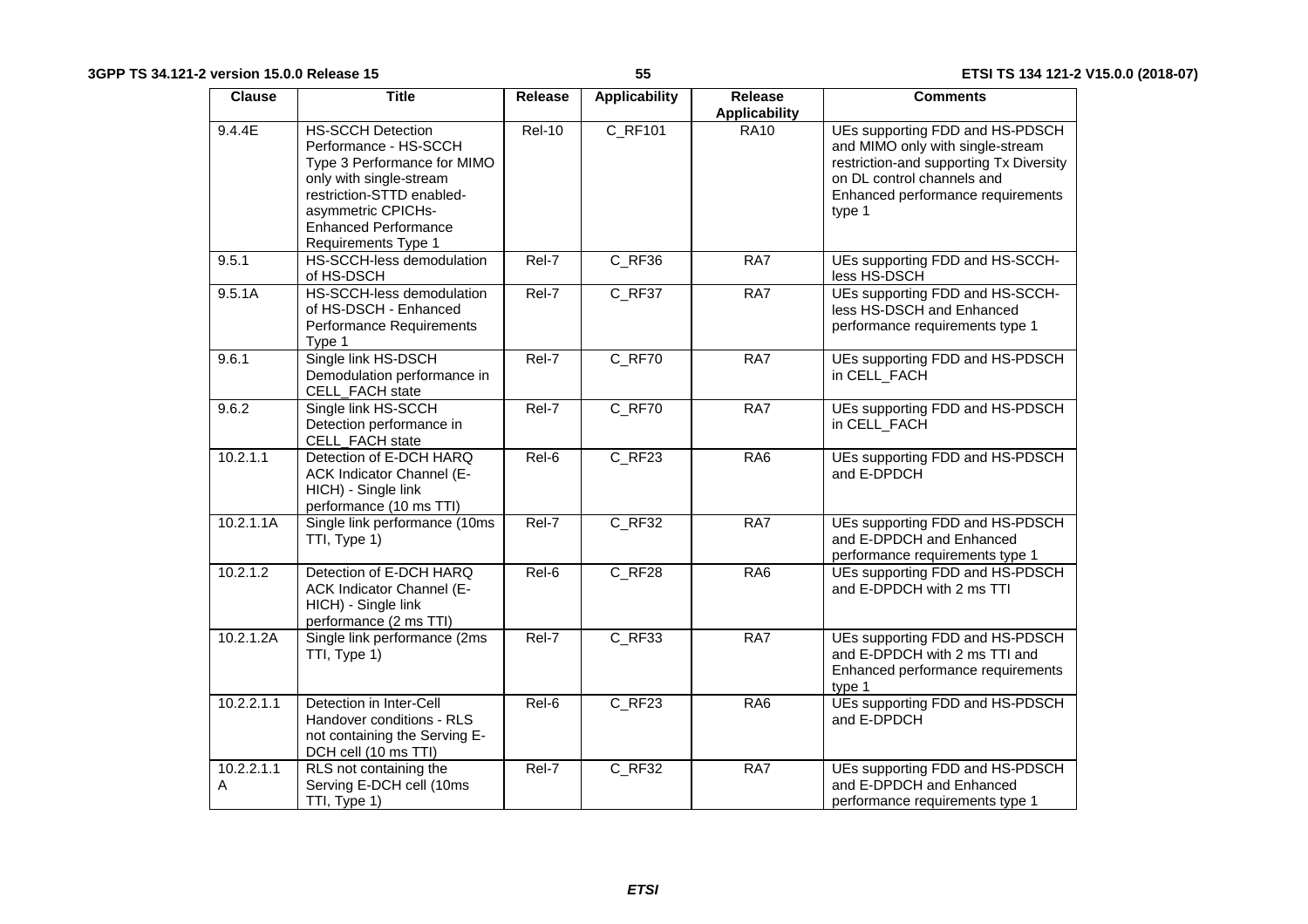| <b>Clause</b>   | <b>Title</b>                                                                                                 | <b>Release</b>      | <b>Applicability</b> | Release<br><b>Applicability</b> | <b>Comments</b>                                                                                                 |
|-----------------|--------------------------------------------------------------------------------------------------------------|---------------------|----------------------|---------------------------------|-----------------------------------------------------------------------------------------------------------------|
| 10.2.2.1.2      | Detection in Inter-Cell<br>Handover conditions - RLS<br>not containing the Serving E-<br>DCH cell (2 ms TTI) | Rel-6               | C_RF28               | RA <sub>6</sub>                 | UEs supporting FDD and HS-PDSCH<br>and E-DPDCH with 2 ms TTI                                                    |
| 10.2.2.1.2<br>A | RLS not containing the<br>Serving E-DCH cell (2ms TTI,<br>Type 1)                                            | Rel-7               | C_RF33               | RA7                             | UEs supporting FDD and HS-PDSCH<br>and E-DPDCH with 2 ms TTI and<br>Enhanced performance requirements<br>type 1 |
| 10.2.2.2.1      | Detection in Inter-Cell<br>Handover conditions - RLS<br>containing the Serving E-DCH<br>cell (10 ms TTI)     | Rel-6               | C_RF23               | RA <sub>6</sub>                 | UEs supporting FDD and HS-PDSCH<br>and E-DPDCH                                                                  |
| 10.2.2.2.1<br>A | RLS containing the Serving E-<br>DCH cell (10ms TTI, Type 1)                                                 | $\overline{Rel}$ -7 | C_RF32               | RA7                             | UEs supporting FDD and HS-PDSCH<br>and E-DPDCH and Enhanced<br>performance requirements type 1                  |
| 10.2.2.2.2      | Detection in Inter-Cell<br>Handover conditions - RLS<br>containing the Serving E-DCH<br>cell (2 ms TTI)      | Rel-6               | C_RF28               | RA <sub>6</sub>                 | UEs supporting FDD and HS-PDSCH<br>and E-DPDCH with 2 ms TTI                                                    |
| 10.2.2.2.2<br>Α | RLS containing the Serving E-<br>DCH cell (2ms TTI, Type 1)                                                  | Rel-7               | C_RF33               | RA7                             | UEs supporting FDD and HS-PDSCH<br>and E-DPDCH with 2 ms TTI and<br>Enhanced performance requirements<br>type 1 |
| 10.3.1.1        | Detection of E-DCH Relative<br>Grant Channel (E-RGCH) -<br>Single link performance (10<br>ms TTI)            | Rel-6               | C_RF23               | RA <sub>6</sub>                 | UEs supporting FDD and HS-PDSCH<br>and E-DPDCH                                                                  |
| 10.3.1.1A       | Single link performance (10ms<br>TTI, Type 1)                                                                | Rel-7               | C_RF32               | RA7                             | UEs supporting FDD and HS-PDSCH<br>and E-DPDCH and Enhanced<br>performance requirements type 1                  |
| 10.3.1.2        | Detection of E-DCH Relative<br>Grant Channel (E-RGCH) -<br>Single link performance (2 ms<br>TTI)             | Rel-6               | C_RF28               | RA <sub>6</sub>                 | UEs supporting FDD and HS-PDSCH<br>and E-DPDCH with 2 ms TTI                                                    |
| 10.3.1.2A       | Single link performance (2ms<br>TTI, Type 1)                                                                 | Rel-7               | C_RF33               | RA7                             | UEs supporting FDD and HS-PDSCH<br>and E-DPDCH with 2 ms TTI and<br>Enhanced performance requirements<br>type 1 |
| 10.3.2          | Detection of E-DCH Relative<br>Grant Channel (E-RGCH) -<br>Detection in Inter-Cell<br>Handover conditions    | Rel-6               | C_RF23               | RA <sub>6</sub>                 | UEs supporting FDD and HS-PDSCH<br>and E-DPDCH                                                                  |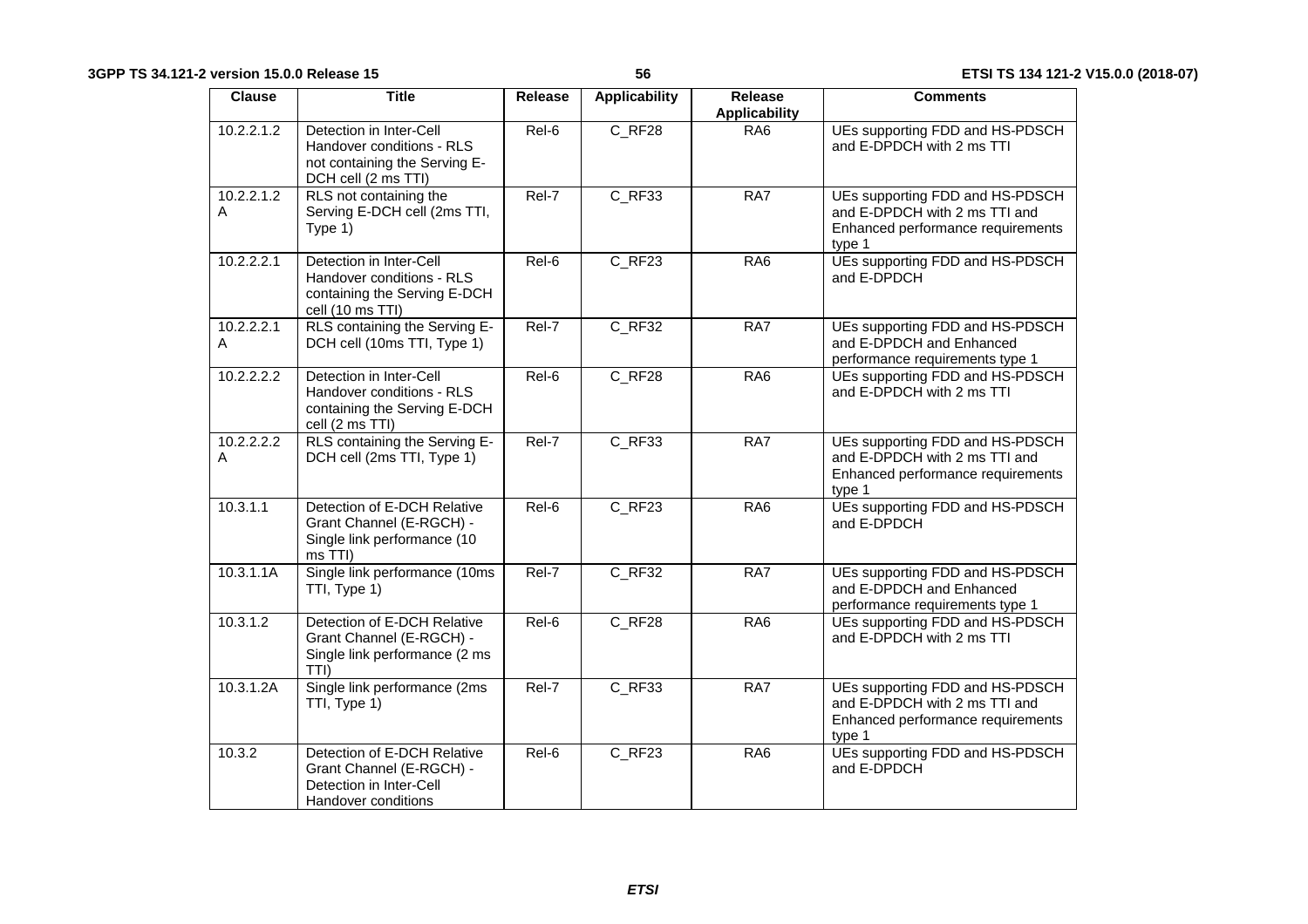| <b>Clause</b> | Title                                                                                     | <b>Release</b> | <b>Applicability</b> | Release<br><b>Applicability</b> | <b>Comments</b>                                                                                                              |
|---------------|-------------------------------------------------------------------------------------------|----------------|----------------------|---------------------------------|------------------------------------------------------------------------------------------------------------------------------|
| 10.3.2A       | Detection in Inter-Cell<br>Handover conditions (Type 1)                                   | Rel-7          | C_RF32               | RA7                             | UEs supporting FDD and HS-PDSCH<br>and E-DPDCH and Enhanced<br>performance requirements type 1                               |
| 10.4.1        | Demodulation of E-DCH<br>Absolute Grant Channel (E-<br>AGCH) - Single Link<br>Performance | Rel-6          | C RF23               | RA6                             | UEs supporting FDD and HS-PDSCH<br>and E-DPDCH                                                                               |
| 10.4.1A       | Single link performance (Type<br>1)                                                       | Rel-7          | C_RF32               | RA7                             | UEs supporting FDD and HS-PDSCH<br>and E-DPDCH and Enhanced<br>performance requirements type 1                               |
| 11.2          | Demodulation of MTCH                                                                      | Rel-6          | C RF29a              | RA <sub>6</sub>                 | UEs supporting FDD and MBMS.<br>Note: For UEs for which test case<br>11.2A is applicable then test case<br>11.2 is optional. |
| 11.2A         | Demodulation of MTCH -<br><b>Enhanced Performance</b><br>Requirements Type 1              | Rel-7          | C RF31               | RA7                             | UEs supporting FDD and Enhanced<br>performance requirements type 1 for<br><b>MBMS</b>                                        |
| 11.3          | Demodulation of MTCH and<br>cell identification                                           | Rel-6          | C_RF29               | RA <sub>6</sub>                 | UEs supporting FDD and MBMS                                                                                                  |

NOTE 1: This test case can be optionally tested for Rel 7 and onward UE's supporting MIMO feature

NOTE 2: This test case can be optionally tested for Rel 8 and onward UE's supporting MIMO feature

NOTE 3: This test case can be optionally tested for Rel 9 and onward UE's supporting MIMO feature

NOTE 4: This test case may be identified as redundant according to table 2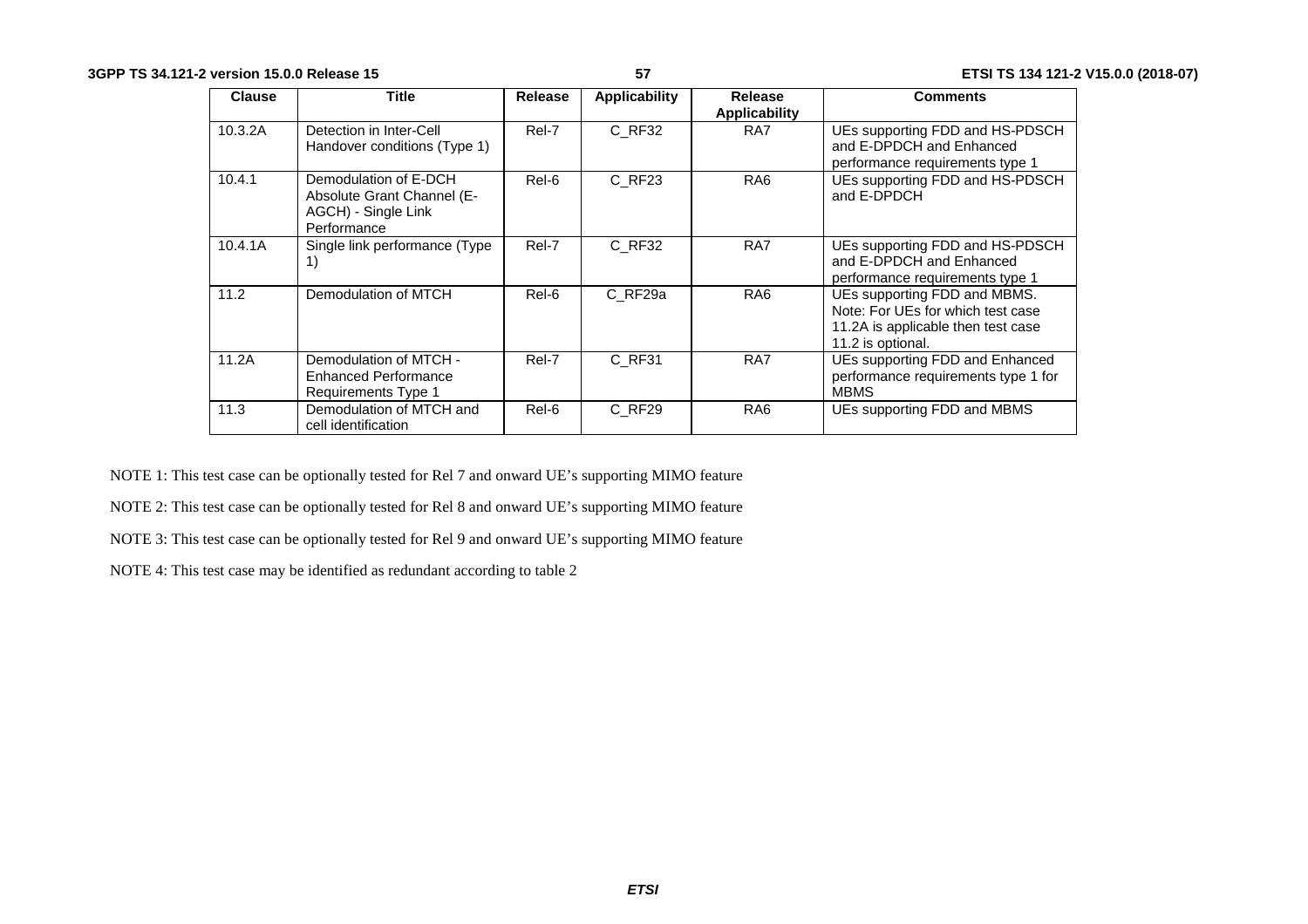*ETSI*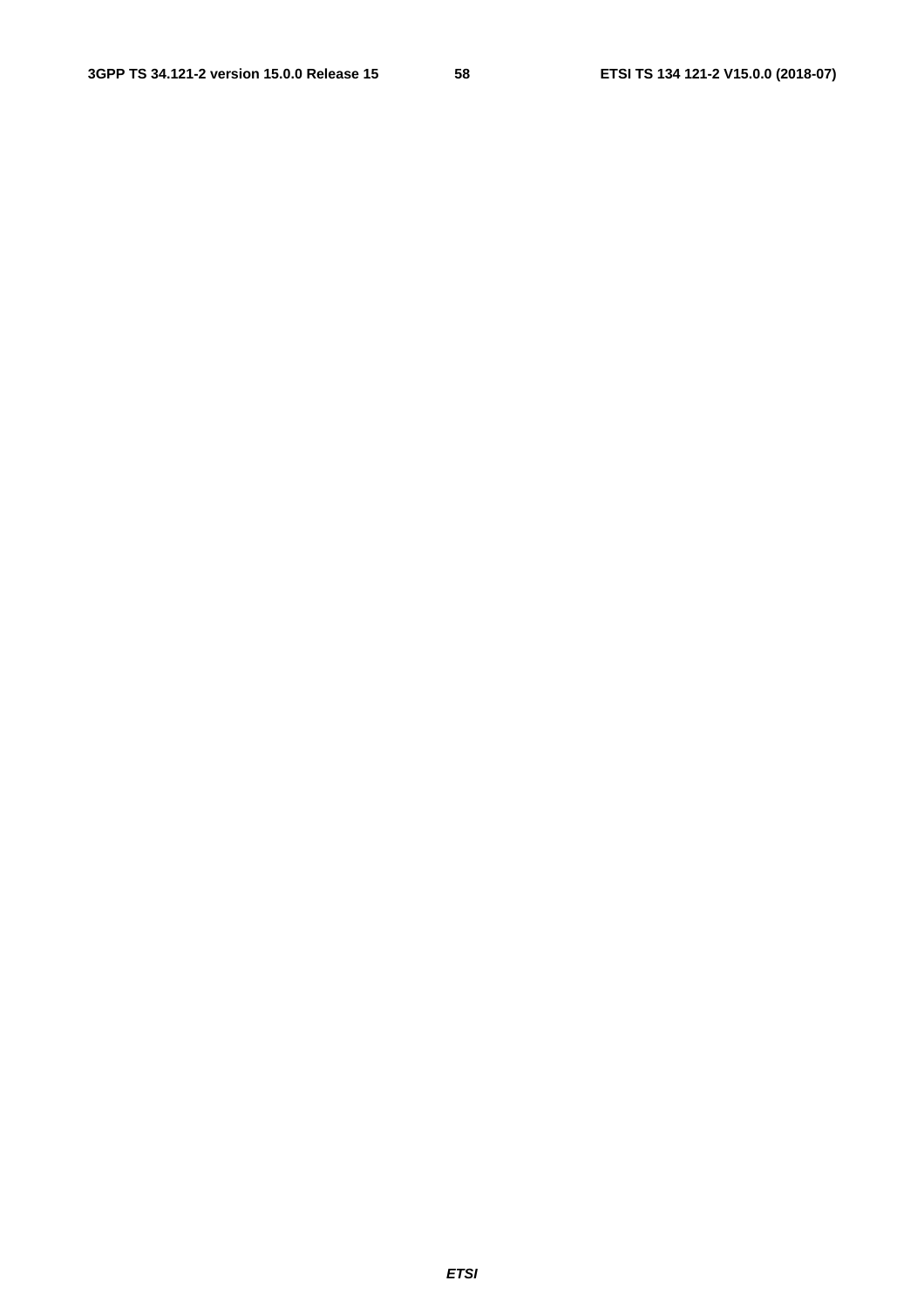**Table 1b: Applicability**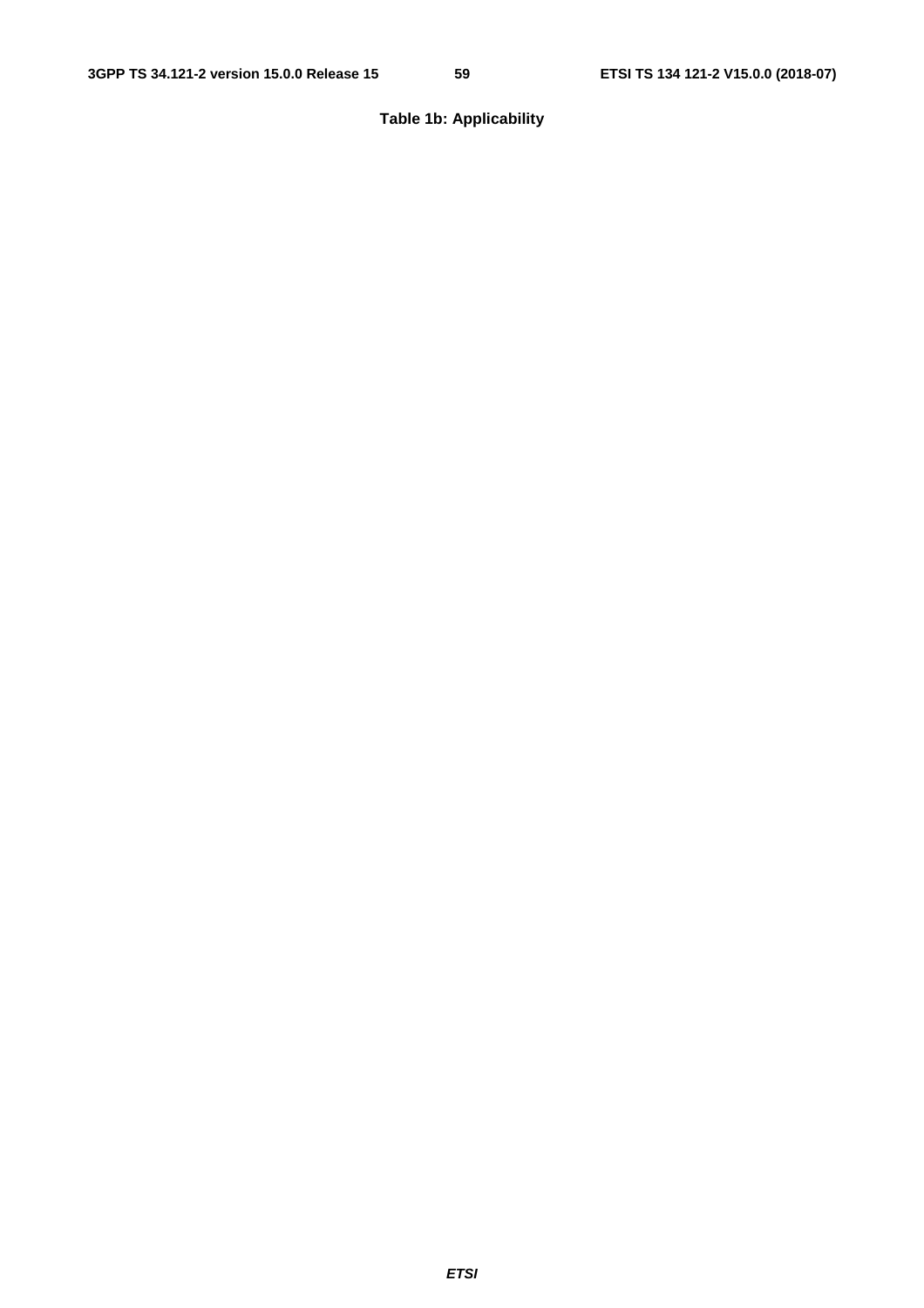|               | C_RF01 IF A.7/8 OR A.7/10 THEN R ELSE N/A                                                                                                                        |
|---------------|------------------------------------------------------------------------------------------------------------------------------------------------------------------|
|               | C_RF02 IF A.7/14 THEN R ELSE N/A                                                                                                                                 |
|               | C_RF03 IF A.6/3 OR A.6/14 OR A.6/15 OR A.6/16 OR A.6/19 OR A.6/21 OR A.6/23 OR A.6/24 OR A.6/25 THEN R                                                           |
|               | ELSE N/A                                                                                                                                                         |
|               | C_RF04 IF A.7/9 OR A.7/10 THEN R ELSE N/A                                                                                                                        |
|               | C_RF05 IF A.1/1 AND A.1/4 THEN R ELSE N/A                                                                                                                        |
|               | C_RF06 IF A.1/1 AND (A.1/2 OR A.1/3) THEN R ELSE N/A                                                                                                             |
|               | C_RF07 IF A.1/1 AND A.1/5 AND A.2/2 THEN R ELSE N/A                                                                                                              |
|               | C_RF08 IF A.10/4 THEN R ELSE N/A                                                                                                                                 |
|               | C_RF09 IF A.10/6 THEN R ELSE N/A                                                                                                                                 |
|               | C_RF10 IF A.10/8 THEN R ELSE N/A                                                                                                                                 |
|               | C RF11 IF A.10/9 THEN R ELSE N/A                                                                                                                                 |
|               | C RF12 IF A.2/2 THEN R ELSE N/A                                                                                                                                  |
|               | C RF13 IF A.10/3 AND A.10/4 THEN R ELSE N/A                                                                                                                      |
|               | C_RF14 IF A.7/14 AND (A.8/1 OR A.8/2 OR A.8/3 OR A.8/4 OR A.8/5 OR A.8/6) THEN R ELSE N/A                                                                        |
|               | C_RF14a IF A.7/14 AND (A.8/1 OR A.8/2 OR A.8/3 OR A.8/4 OR A.8/5 OR A.8/6) AND NOT(A.11/1 OR A.11/2 OR                                                           |
|               | A.11/3 OR A.11/6) THEN R ELSE N/A                                                                                                                                |
|               | C_RF15 IF A.7/14 AND (A.8/11 OR A.8/12) THEN R ELSE N/A                                                                                                          |
|               | C_RF16 IF A.7/14 AND (A.8/7 OR A.8/8 OR A.8/9 OR A.8/10) AND NOT(A.11/1 OR A.11/2 OR A.11/3 OR A.11/6)                                                           |
|               | THEN R ELSE N/A                                                                                                                                                  |
|               | C_RF17 IF A.7/14 AND ((A.11/1 AND (A.8/1 OR A.8/2 OR A.8/3 OR A.8/4 OR A.8/5 OR A.8/6))) THEN R ELSE N/A                                                         |
|               | C_RF18 IF A.7/14 AND A.11/1 AND (A.8/7 OR A.8/8 OR A.8/9 OR A.8/10) THEN R ELSE N/A                                                                              |
|               | C_RF19 IF A.7/14 AND ((A.11/1 AND (A.8/1 OR A.8/2 OR A.8/3 OR A.8/4 OR A.8/5 OR A.8/6 OR A.8/7 OR A.8/8 OR                                                       |
|               | A.8/9 OR A.8/10)) ) THEN R ELSE N/A                                                                                                                              |
|               | C_RF20 IF A.7/14 AND A.11/2 AND (A.8/7 OR A.8/8 OR A.8/9 OR A.8/10) AND NOT (A11/3 OR A.11/6) THEN R                                                             |
|               | ELSE N/A                                                                                                                                                         |
|               | C_RF21 IF A.7/14 AND A.11/1 THEN R ELSE N/A                                                                                                                      |
|               | C_RF23 IF A.7/14 AND A.7/15 THEN R ELSE N/A                                                                                                                      |
|               | C_RF24 IF A.7/14 AND (NOT A.7/15) THEN R ELSE N/A                                                                                                                |
| C_RF25 Void   |                                                                                                                                                                  |
|               | C_RF26 IF A.1/1 AND A.7/14 AND (A.8/1 OR A.8/2 OR A.8/3 OR A.8/4 OR A.8/5 OR A.8/6 OR A.8/7 OR A.8/8 OR                                                          |
|               | A.8/9 OR A.8/10) THEN R ELSE N/A                                                                                                                                 |
|               | C_RF27 IF A.1/1 AND A.1/4 AND A.2/1 AND (A.2a/1 OR A.2a/2) THEN R ELSE N/A<br>C_RF28 IF A.7/14 AND A.7/15 AND (A.9/2 OR A.9/4 OR A.9/6 OR A.9/7) THEN R ELSE N/A |
|               |                                                                                                                                                                  |
|               |                                                                                                                                                                  |
|               | C_RF29 IF A.7/16 THEN R ELSE N/A                                                                                                                                 |
|               | C_RF29a IF C_RF31 THEN O ELSE (IF A.7/16 THEN R ELSE N/A)                                                                                                        |
|               | C_RF30 IF A.7/16 AND A.1/4 THEN R ELSE N/A                                                                                                                       |
|               | C_RF31 IF A.1/1 AND A.11/5 THEN R ELSE N/A                                                                                                                       |
|               | C_RF32 IF A.7/14 AND A.7/15 AND A.11/4 THEN R ELSE N/A                                                                                                           |
|               | C_RF33 IF A.7/14 AND A.7/15 AND A.11/4 AND (A.9/2 OR A.9/4 OR A.9/6 OR A.9/7) THEN R ELSE N/A                                                                    |
|               | C RF34 IF A.10/10 THEN R ELSE N/A                                                                                                                                |
|               | C_RF35 IF A.1/1 AND A.7/14 AND (A.8/13 OR A.8/14 OR A.8/17 OR A.8/18) THEN R ELSE N/A                                                                            |
|               | C_RF36 IF A.7/17 THEN R ELSE N/A                                                                                                                                 |
|               | C RF37 IF A.7/17 AND A.11/1 THEN R ELSE N/A                                                                                                                      |
|               | C_RF38 IF A.1/1 AND A.7/14 AND (A.8/15 OR A.8/16 OR A.8/17 OR A.8/18) THEN R ELSE N/A                                                                            |
|               | C_RF39 IF A.7/14 AND A.7/18 THEN R ELSE N/A                                                                                                                      |
|               | C_RF40 IF A.1/1 AND A.7/14 AND (A.8/1 OR A.8/2 OR A.8/3 OR A.8/4 OR A.8/5 OR A.8/6 OR A.8/7 OR A.8/8 OR<br>A.8/11 OR A.8/12) THEN R ELSE N/A                     |
| C RF41        | IF A.1/1 AND A.7/14 AND (A.8/13 OR A.8/14) THEN R ELSE N/A                                                                                                       |
|               | C_RF42 IF A.1/1 AND A.7/14 AND (A.8/13 OR A.8/14) AND A.11/3 THEN R ELSE N/A                                                                                     |
|               | C_RF43 IF A.7/14 AND A.7/15 AND A.9/7 THEN R ELSE N/A                                                                                                            |
|               | C_RF44 IF A.1/1 AND A.7/14 AND (A.8/17 OR A.8/18) THEN R ELSE N/A                                                                                                |
|               | C_RF45 IF A.1/1 AND A.7/14 AND (A.8/19 OR A.8/20) THEN R ELSE N/A                                                                                                |
|               | C_RF47 IF A.7/14 AND A.11/3 AND (A.8/7 OR A.8/8 OR A.8/9 OR A.8/10 OR A.8/13 OR A.8/14) THEN R ELSE N/A                                                          |
| C_RF49        | Void                                                                                                                                                             |
| C_RF50        | IF A.7/14 AND (A.11/3 OR A.11/6) AND (A.8/9 OR A.8/10 OR A.8/13 OR A.8/14) THEN R ELSE N/A                                                                       |
| C_RF51        | Void                                                                                                                                                             |
| C_RF53        | Void                                                                                                                                                             |
| C_RF54        | IF A.1/1 AND A.7/19 THEN R ELSE N/A                                                                                                                              |
| <b>C_RF55</b> | IF A.1/1 AND A.7/14 AND (A.8/15 OR A.8/16 OR A.8/17 OR A.8/18 OR A.8/19 OR A.8/20) THEN R ELSE N/A                                                               |
|               | C_RF56 IF A.1/1 AND A.7/14 AND (A.8/19 OR A.8/20) THEN R ELSE N/A                                                                                                |
| C RF57        | IF A.1/1 AND A.7/14 AND A.11/6 AND (A.8/7 OR A.8/8 OR A.8/9 OR A.8/10 OR A.8/13 OR A.8/14 OR A.8/15                                                              |
|               | OR A.8/16 OR A.8/17 OR A.8/18 OR A.8/19 OR A.8/20) THEN R ELSE N/A                                                                                               |
| $C_RF58$      | IF A.1/1 AND A.7/14 AND (A.8/13 OR A.8/14) AND A.11/6 THEN R ELSE N/A                                                                                            |
| C_RF60        | C_RF59 IF A.7/14 AND A.11/6 AND (A.8/7 OR A.8/8 OR A.8/9 OR A.8/10 OR A.8/13 OR A.8/14) THEN R ELSE N/A<br>IF A.7/14 AND A.11/6 THEN R ELSE N/A                  |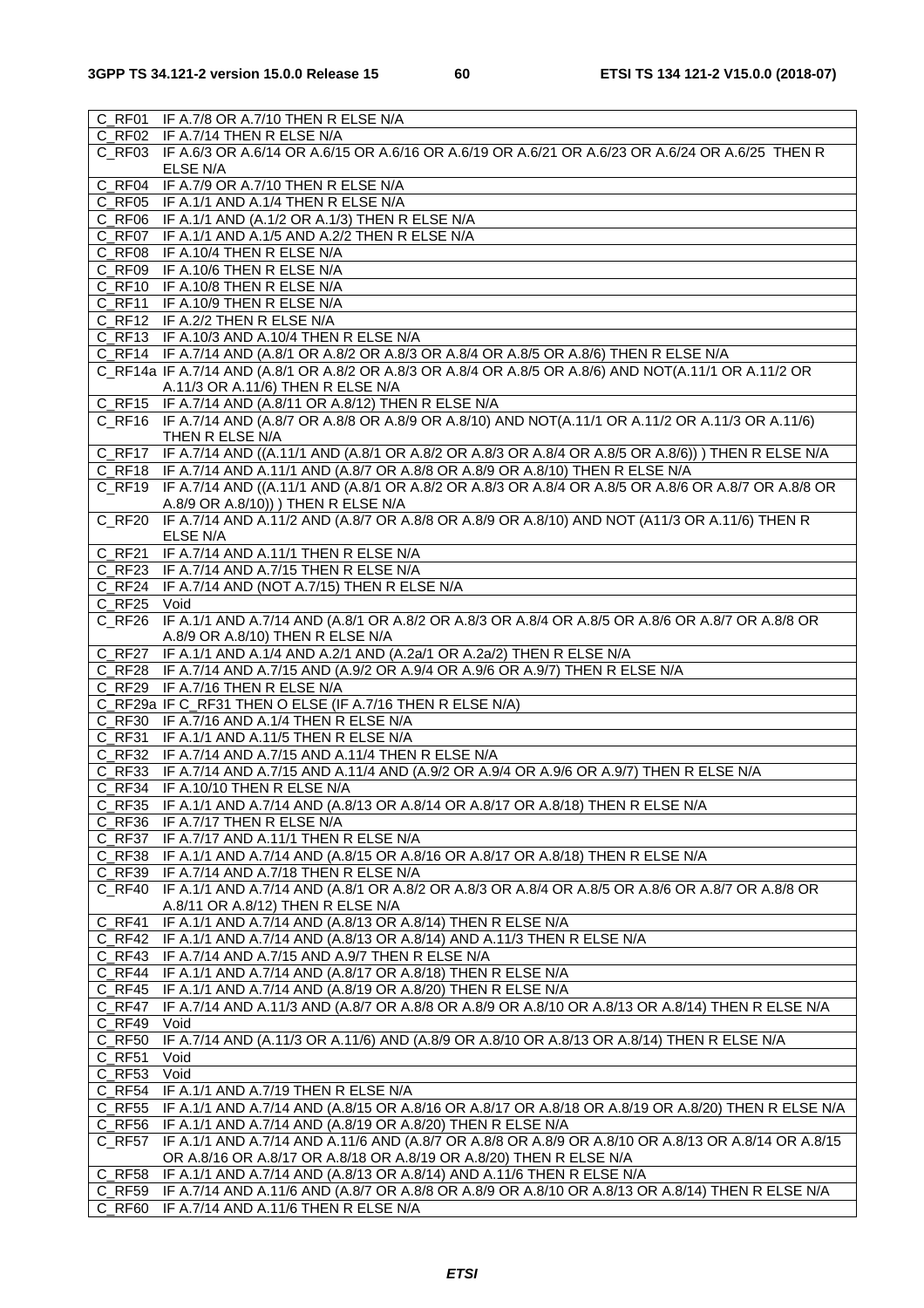| C_RF61 IF A.7/14 AND A.11/3 THEN R ELSE N/A                                                                                                                                                                 |
|-------------------------------------------------------------------------------------------------------------------------------------------------------------------------------------------------------------|
| C RF62 IF A.7/14 AND (A.8/21 OR A.8/22 OR A.8/23 OR A.8/24) AND NOT A.7/23 THEN R ELSE N/A                                                                                                                  |
| C RF63 IF A.7/14 AND (A.11/3 OR A.11/6) AND (A.8/21 OR A.8/22 OR A.8/23 OR A.8/24) AND NOT A.7/23 THEN R                                                                                                    |
| ELSE N/A                                                                                                                                                                                                    |
| IF A.7/14 AND (A.8/23 OR A.8/24) AND NOT (A.11/3 OR A.11/6) AND NOT A.7/23 THEN R ELSE N/A<br>$C_RFG4$                                                                                                      |
| C_RF65 IF A.7/14 AND (A.11/3 OR A.11/6) AND (A.8/23 OR A.8/24) AND NOT A.7/23 THEN R ELSE N/A                                                                                                               |
| C_RF66 IF A.7/14 AND (A.8/21 OR A.8/22 OR A.8/23 OR A.8/24) THEN R ELSE N/A                                                                                                                                 |
| C_RF67 IF A.7/14 AND (A.8/23 OR A.8/24) THEN R ELSE N/A                                                                                                                                                     |
| C_RF68 IF A.7/14 AND A.7/20 THEN R ELSE N/A                                                                                                                                                                 |
| C_RF69 IF A.7/14 AND A.11/6 AND (A.8/21 OR A.8/22 OR A.8/23 OR A.8/24) THEN R ELSE N/A                                                                                                                      |
| C_RF70 IF A.7/21 THEN R ELSE N/A                                                                                                                                                                            |
| C_RF71 IF A.1/1 AND A.7/22 THEN R ELSE N/A                                                                                                                                                                  |
| C_RF72 IF A.1/1 AND A.7/14 AND (A.8/13 OR A.8/14 OR A.8/17 OR A.8/18 OR A.8/19 OR A.8/20) THEN R ELSE N/A                                                                                                   |
| C_RF73 IF A.1/1 AND A.1/6 THEN R ELSE N/A                                                                                                                                                                   |
| C_RF74 IF A.1/1 AND A.1/7 THEN R ELSE N/A                                                                                                                                                                   |
| C_RF75 IF NOT A.11/7 THEN R ELSE N/A                                                                                                                                                                        |
| C_RF76 IF A.11/7 THEN R ELSE N/A                                                                                                                                                                            |
| C_RF77 IF A.1/1 AND A.7/14 AND A.11/2 AND (A.8/9 OR A.8/10) AND NOT (A.11/3 or A11/6) THEN R ELSE N/A                                                                                                       |
| C_RF78 IF A.7/14 AND (A.8/27 OR A.8/28) THEN R ELSE N/A                                                                                                                                                     |
| C_RF78a IF A.7/14 AND (A.8/27 OR A.8/28)) AND NOT A.7/23 THEN R ELSE N/A                                                                                                                                    |
| C_RF78b IF A.7/14 AND (A.8/27 OR A.8/28) AND A.7/23 THEN R ELSE N/A                                                                                                                                         |
|                                                                                                                                                                                                             |
| C_RF79 IF A.7/14 AND A.11/6 AND (A.8/25 OR A.8/26 OR A.8/27 OR A.8/28) THEN R ELSE N/A                                                                                                                      |
| C_RF80 IF A.7/14 AND (A.8/25 OR A.8/26 OR A.8/27 OR A.8/28) THEN R ELSE N/A                                                                                                                                 |
| C_RF80a IF A.7/14 AND (A.8/25 OR A.8/26 OR A.8/27 OR A.8/28) AND NOT A.7/23 THEN R ELSE N/A                                                                                                                 |
| C_RF80b IF A.7/14 AND (A.8/25 OR A.8/26 OR A.8/27 OR A.8/28) AND A.7/23 THEN R ELSE N/A                                                                                                                     |
| C_RF81 IF A.7/14 AND (A.11/3 OR A.11/6) AND (A.8/25 OR A.8/26 OR A.8/27 OR A.8/28) AND NOT A.7/23 THEN R                                                                                                    |
| ELSE N/A                                                                                                                                                                                                    |
| C_RF82 IF A.1/1 AND A.7/14 AND (A.8/1 OR A.8/2 OR A.8/3 OR A.8/4 OR A.8/5 OR A.8/6 OR A.8/7 OR A.8/8 OR                                                                                                     |
| A.8/9 OR A.8/10 OR A.8/11 OR A.8/12) THEN R ELSE N/A                                                                                                                                                        |
| C_RF83 IF A.1/1 AND A.7/14 AND (A.8/13 OR A.8/14 OR A.8/15 OR A.8/16 OR A.8/17 OR A.8/18 OR A.8/19 OR                                                                                                       |
| A.8/20) THEN R ELSE N/A                                                                                                                                                                                     |
| C_RF84 IF A.1/1 AND A.7/23 THEN R ELSE N/A                                                                                                                                                                  |
| C_RF85 IF A.1/1 AND A.7/23 AND (A.8/23 OR A.8/24) THEN R ELSE N/A                                                                                                                                           |
| C_RF86 IF A.1/1 AND A.7/14 AND A.7/27 AND (A.9/8 OR A.9/9) THEN R ELSE N/A                                                                                                                                  |
| C_RF87 IF A.1/1 AND (A.7/24 AND A.7/25) THEN R ELSE N/A                                                                                                                                                     |
| C_RF88 IF A.1/1 AND (A.7/24 AND A.7/26) THEN R ELSE N/A                                                                                                                                                     |
| C_RF89 IF A.1/1 AND A.7/14 AND (A.8/13 OR A.8/14 OR A.8/15 OR A.8/16 OR A.8/17 OR A.8/18) THEN R ELSE N/A                                                                                                   |
| IF A.7/14 AND (A.11/3 OR A.11/6) AND (A.8/21 OR A.8/22 OR A.8/23 OR A.8/24 OR A.8/25 OR A.8/26 OR<br>C RF90                                                                                                 |
| A.8/27 OR A.8/28) AND A.7/23 THEN R ELSE N/A                                                                                                                                                                |
| IF A.7/14 AND (A.11/3 OR A.11/6) AND (A.8/23 OR A.8/24 OR A.8/27 OR A.8/28) AND A.7/23 THEN R ELSE<br>C_RF91                                                                                                |
| N/A                                                                                                                                                                                                         |
| C_RF92 IF A.7/14 AND (A.8/21 OR A.8/22 OR A.8/23 OR A.8/24) AND A.7/23 THEN R ELSE N/A                                                                                                                      |
| C_RF93 IF A.7/14 AND (A.8/23 OR A.8/24) AND NOT (A.11/3 OR A.11/6) AND A.7/23 THEN R ELSE N/A                                                                                                               |
| C_RF94 IF A.7/14 AND (A.8/21 OR A.8/22 OR A.8/23 OR A.8/24 or A.8/25 OR A.8/26 OR A.8/27 OR A.8/28) AND                                                                                                     |
| A.7/23 THEN R ELSE N/A                                                                                                                                                                                      |
| C_RF95 IF A.7/14 AND A.8/29 THEN R ELSE N/A                                                                                                                                                                 |
|                                                                                                                                                                                                             |
| C_RF96 IF A.7/14 AND A.8/31 THEN R ELSE N/A                                                                                                                                                                 |
| C_RF97 IF A.1/1 AND A.7/14 AND A.7/28 THEN R ELSE N/A                                                                                                                                                       |
| C_RF98 IF A.1/1 AND A.7/14 AND A.7/28 AND A.11/1 THEN R ELSE N/A                                                                                                                                            |
| C RF99 IF A.1/1 AND A.7/14 AND A.7/29 AND (A.8/15 OR A.8/16 OR A.8/17 OR A.8/18 OR A.8/19 OR A.8/20) THEN                                                                                                   |
| R ELSE N/A                                                                                                                                                                                                  |
|                                                                                                                                                                                                             |
| C_RF100 IF A.1/1 AND A.7/14 AND A.7/28 AND A.7/29 THEN R ELSE N/A                                                                                                                                           |
| C_RF101 IF A.1/1 AND A.7/14 AND A.7/28 AND A.11/1 AND A.7/29 THEN R ELSE N/A                                                                                                                                |
| C_RF102 IF A.7/14 AND A.11/6 AND (A.8/21 OR A.8/22 OR A.8/23 OR A.8/24 OR A.8/25 OR A.8/26 OR A.8/27 OR                                                                                                     |
| A.8/28) AND A.7/23 THEN R ELSE N/A                                                                                                                                                                          |
| C_RF103 IF A.7/14 AND A.11/6 AND (A.8/29 OR A.8/30) THEN R ELSE N/A                                                                                                                                         |
| C_RF104 IF A.7/14 AND A.11/6 AND (A.8/31 OR A.8/32) THEN R ELSE N/A                                                                                                                                         |
| C_RF105 IF A.7/14 AND (A.11/3 OR A.11/6) AND (A.8/29 OR A.8/30) THEN R ELSE N/A                                                                                                                             |
| C_RF106 IF A.7/14 AND (A.11/3 OR A.11/6) AND (A.8/31 OR A.8/32) THEN R ELSE N/A                                                                                                                             |
| C_RF107 IF A.1/1 AND A.1/6 AND A.12/2 AND A.13/2 THEN R ELSE N/A                                                                                                                                            |
| C_RF108 IF A.1/1 AND A.1/7 AND A.12/3 AND A.13/2 THEN R ELSE N/A                                                                                                                                            |
| C_RF109 IF A.1/1 AND A.1/6 AND A.13/2 THEN R ELSE N/A                                                                                                                                                       |
| C_RF110 IF A.1/1 AND A.1/7 AND A.13/2 THEN R ELSE N/A                                                                                                                                                       |
| C_RF111 IF A.1/1 AND A.7/14 AND A.7/27 AND A.9/9 THEN R ELSE N/A                                                                                                                                            |
| C_RF112 IF A.7/14 AND (A.11/2 OR A.11/3 OR A.11/6) AND (A.8/7 OR A.8/8 OR A.8/9 OR A.8/10) THEN R ELSE N/A<br>C_RF113 IF A.1/1 AND A.7/14 AND (A.8/13 OR A.8/14) AND NOT (A.11/3 OR A.11/6) THEN R ELSE N/A |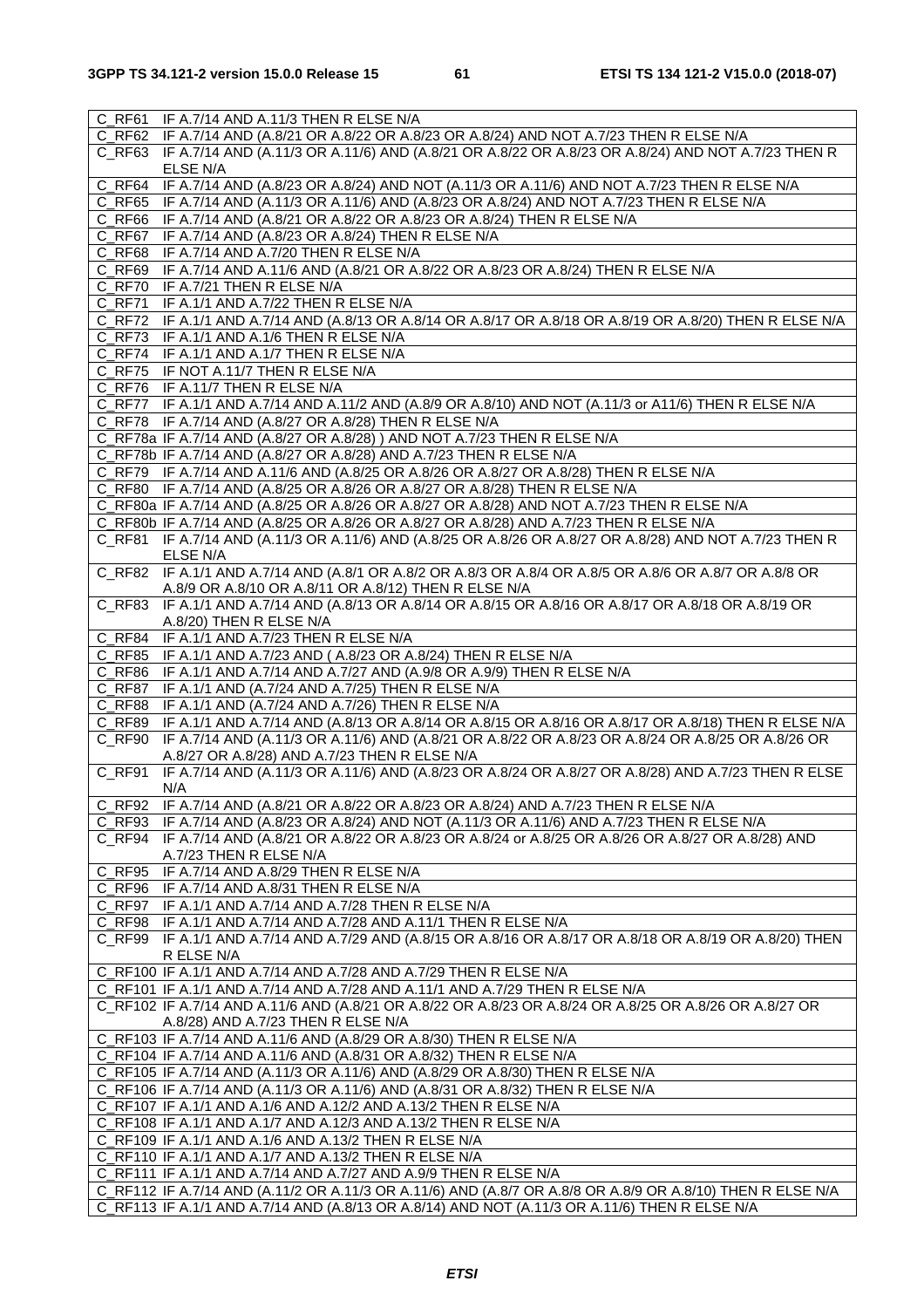| C_RF114 IF A.7/14 AND A.8/29 AND NOT (A.11/3 OR A.11/6) THEN R ELSE N/A                                     |
|-------------------------------------------------------------------------------------------------------------|
| C RF115 IF A.7/14 AND A.8/31 AND NOT (A.11/3 OR A.11/6) THEN R ELSE N/A                                     |
| C RF116 IF A.7/14 AND (A.8/21 OR A.8/22 OR A.8/23 OR A.8/24) AND NOT (A.11/3 OR A.11/6) AND NOT A.7/23      |
| THEN R ELSE N/A                                                                                             |
| C_RF117 IF A.7/14 AND (A.8/21 OR A.8/22 OR A.8/23 OR A.8/24) AND NOT (A.11/3 OR A.11/6) AND A.7/23 THEN R   |
| ELSE N/A                                                                                                    |
| C RF118 IF A.7/14 AND (A.8/29 OR A.8/30 OR A.8/31 OR A.8/32) THEN R ELSE N/A                                |
| C_RF119 IF A.7/14 AND (A.8/29 OR A.8/30) THEN R ELSE N/A                                                    |
| C_RF120 IF A.7/14 AND (A.8/31 OR A.8/32) THEN R ELSE N/A                                                    |
| C_RF121 IF A.7/30 THEN R ELSE N/A                                                                           |
| C_RF122 IF A.7/31 THEN R ELSE N/A                                                                           |
| C RF123 IF A.7/31 AND A.7/14 AND (NOT A.7/15) THEN R ELSE N/A                                               |
| C RF124 IF A.7/31 AND A.7/14 AND A.7/15 THEN R ELSE N/A                                                     |
| C_RF125 IF A.7/31 AND A.7/14 THEN R ELSE N/A                                                                |
| C_RF126 IF A.7/31 AND A.7/14 AND A.7/15 AND A.9/7 THEN R ELSE N/A                                           |
| C_RF127 IF A.7/30 AND A.7/14 AND A.7/15 AND A.9/7 THEN R ELSE N/A                                           |
| C_RF128 IF A.7/30 AND A.7/14 THEN R ELSE N/A                                                                |
| C RF129 IF A.7/30 AND A.7/14 AND (NOT A.7/15) THEN R ELSE N/A                                               |
| C_RF130 IF A.7/30 AND A.7/15 THEN R ELSE N/A                                                                |
| C RF131 IF A.1/1 AND A.7/32 THEN R ELSE N/A                                                                 |
| C_RF132 IF A.1/1 AND A.7/33 THEN R ELSE N/A                                                                 |
| C_RF133 IF A.1/1 AND A.1/6 AND A.7/32 THEN R ELSE N/A                                                       |
| C_RF134 IF A.1/1 AND A.1/6 AND A.7/33 THEN R ELSE N/A                                                       |
| C RF135 IF A.1/1 AND A.1/7 AND A.7/32 THEN R ELSE N/A                                                       |
| C_RF136 IF A.1/1 AND A.1/7 AND A.7/33 THEN R ELSE N/A                                                       |
| C_RF137 IF A.7/34 AND (A.8/21 OR A.8/22 OR A.8/23 OR A.8/24 OR A.8/25 OR A.8/26 OR A.8/27 OR A.8/28 OR      |
| A.8/29 OR A.8/30 OR A.8/31 OR A.8/32 OR A.8/33 OR A.8/34 OR A.8/35 OR A.8/36 OR A.8/37 OR A.8/38)           |
| THEN R ELSE N/A                                                                                             |
| C_RF138 IF A.7/34 AND (A.8/29 OR A.8/30 OR A.8/31 OR A.8/32 OR A.8/35 OR A.8/36 OR A.8/38) THEN R ELSE N/A  |
| C RF139 IF A.7/14 AND (A.11a/3 OR A.11a/4) AND (A.8/21 OR A.8/22 OR A.8/23 OR A.8/24 OR A.8/25 OR A.8/26 OR |
| A.8/27 OR A.8/28) AND A.7/23 THEN R ELSE N/A                                                                |
| C_RF140 IF A.7/14 AND (A.11a/3 OR A.11a/4) AND (A.8/23 OR A.8/24 OR A.8/27 OR A.8/28) AND A.7/23 THEN R     |
| ELSE N/A                                                                                                    |
| C_RF141 IF A.7/14 AND (A.8/23 OR A.8/24) AND NOT (A.11a/3 OR A.11a/4) AND A.7/23 THEN R ELSE N/A            |
| C RF142 IF A.7/14 AND A.11a/4 AND (A.8/21 OR A.8/22 OR A.8/23 OR A.8/24 OR A.8/25 OR A.8/26 OR A.8/27 OR    |
| A.8/28) AND A.7/23 THEN R ELSE N/A                                                                          |
| C RF143 IF A.7/14 AND (A.8/21 OR A.8/22 OR A.8/23 OR A.8/24) AND NOT (A.11a/3 OR A.11a/4) AND A.7/23 THEN   |
| R ELSE N/A                                                                                                  |
| C_RF144 IF A.1/1 AND A.7/23 AND A.6/38 THEN R ELSE N/A                                                      |
| C_RF145 IF A.1/1 AND A.7/35 THEN R ELSE N/A                                                                 |

## **Tab 1c: Release Applicability**

| IF A.0/1 THEN R ELSE N/A<br><b>RF RO 01</b>                           |
|-----------------------------------------------------------------------|
| RF RO 02<br>IF A.0/1 OR A.0/2 THEN R ELSE N/A                         |
| RF_RO_03<br>IF A.0/1 OR A.0/2 OR A.0/3 THEN R ELSE N/A                |
| RF RO 04<br>IF A.0/3 THEN R ELSE N/A                                  |
| RF RO 05 IF A.0/5 THEN R ELSE N/A                                     |
| <b>RA99</b><br>This test case is recommended for Rel 99 and onward    |
| RA4<br>This test case is recommended for Rel 4 and onward             |
| RA <sub>5</sub><br>This test case is recommended for Rel 5 and onward |
| RA <sub>6</sub><br>This test case is recommended for Rel 6 and onward |
| RA7<br>This test case is recommended for Rel 7 and onward             |
| RA <sub>8</sub><br>This test case is recommended for Rel 8 and onward |
| RA <sub>9</sub><br>This test case is recommended for Rel 9 and onward |
| <b>RA10</b><br>This test case is recommended for Rel 10 and onward    |
| <b>RA11</b><br>This test case is recommended for Rel 11 and onward    |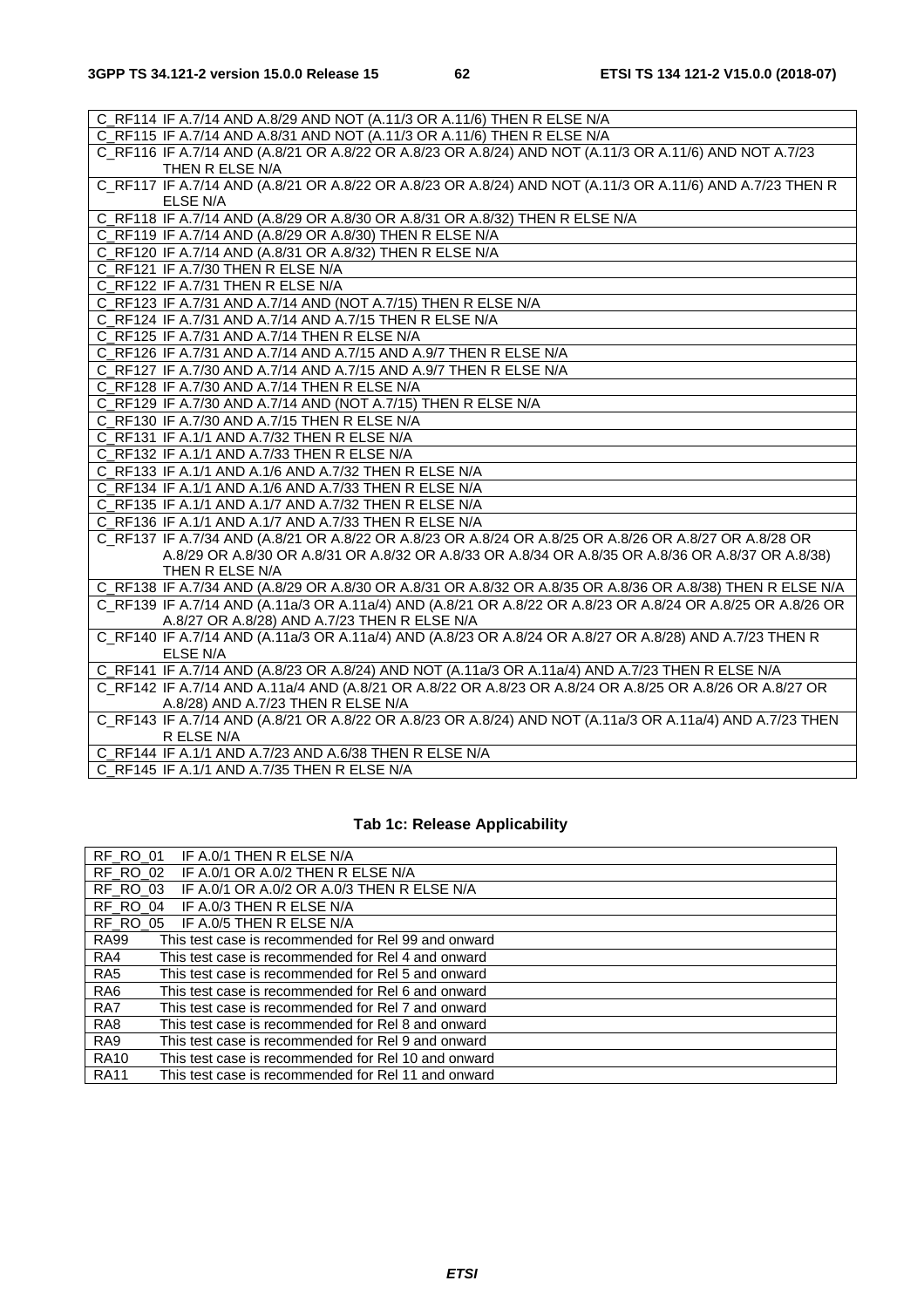### **Table 2: Identification of redundant tests**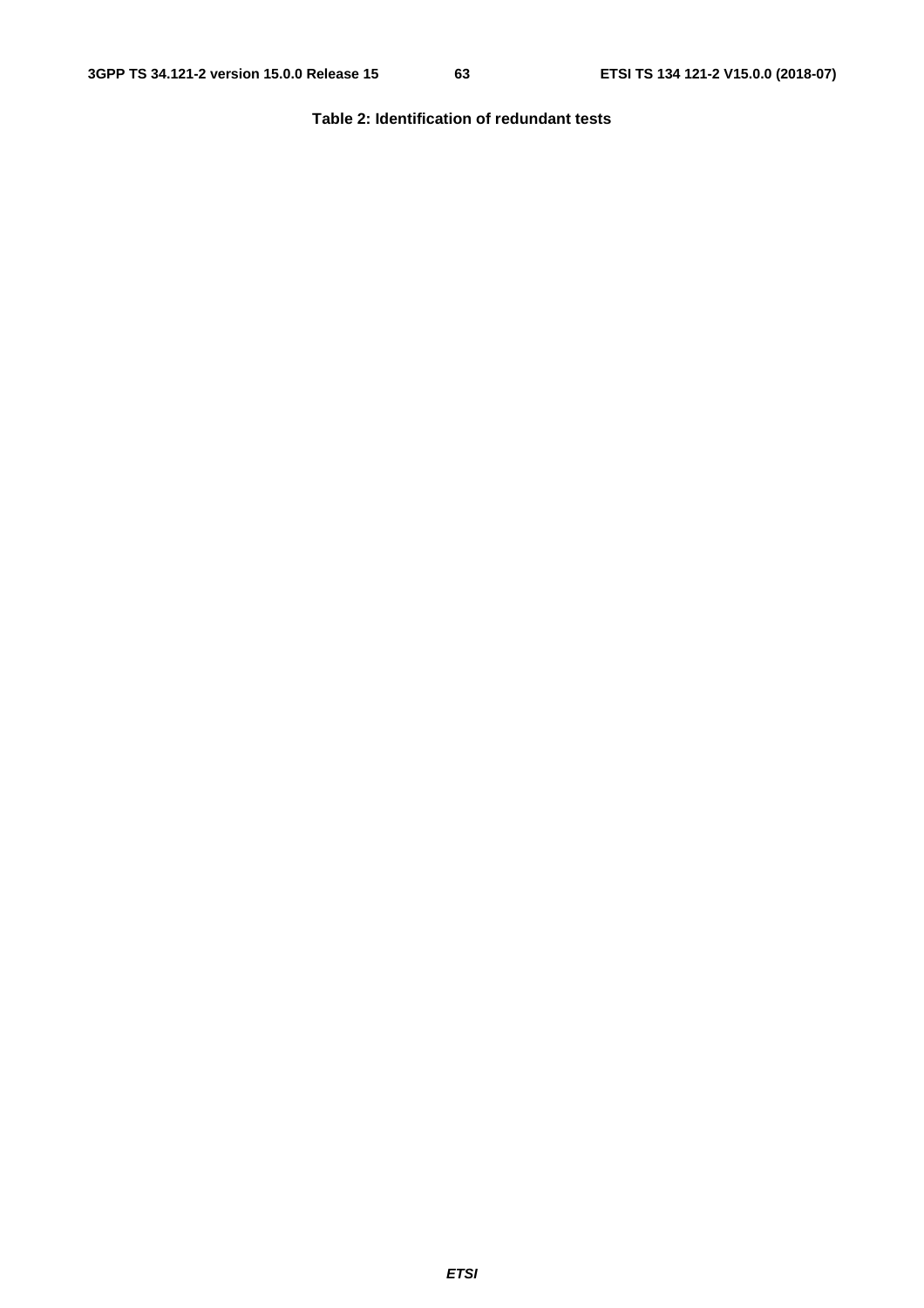| <b>Clause</b> | <b>Title</b>                                                        | <b>Condition</b> | <b>Comments</b>                                                                               |
|---------------|---------------------------------------------------------------------|------------------|-----------------------------------------------------------------------------------------------|
| 9.2.1F        | Demodulation of HS-DSCH (Fixed                                      | C_RF_NA_01       | UEs for which test case 9.2.1FA or 9.2.1FC                                                    |
|               | Reference Channel) - Single Link<br>Performance - Enhanced          |                  | or 9.2.1FD is executed, not need to be tested                                                 |
|               | Performance Requirements Type 2 -                                   |                  | against test case 9.2.1F (considered<br>implicitly covered).                                  |
|               | QPSK/16QAM, Fixed Reference                                         |                  |                                                                                               |
|               | Channel (FRC) H-Set 6/3                                             |                  |                                                                                               |
| 9.2.1FA       | Demodulation of HS-DSCH (Fixed<br>Reference Channel) - Single Link  | C_RF_NA_01a      | UEs for which test case 9.2.1FC or 9.2.1FD<br>is executed, not need to be tested against      |
|               | Performance - Enhanced                                              |                  | test case 9.2.1FA (considered implicitly                                                      |
|               | Performance Requirements Type 2 -                                   |                  | covered).                                                                                     |
|               | QPSK/16QAM, Fixed Reference<br>Channel (FRC) H-Set 6A/3A            |                  |                                                                                               |
| 9.2.1FC       | Demodulation of HS-DSCH (Fixed                                      | C_RF_NA_01b      | UEs for which test case 9.2.1FD is executed.                                                  |
|               | Reference Channel) - Single Link                                    |                  | not need to be tested against test case                                                       |
|               | Performance - Enhanced<br>Performance Requirements Type 2 -         |                  | 9.2.1FC (considered implicitly covered).                                                      |
|               | QPSK/16QAM, Fixed Reference                                         |                  |                                                                                               |
|               | Channel (FRC) H-Set 6B/3B                                           |                  |                                                                                               |
| 9.2.1G        | Demodulation of HS-DSCH (Fixed<br>Reference Channel) - Single Link  | C_RF_NA_02       | UEs for which test case 9.2.1GA or 9.2.1GC<br>or 9.2.1GD is executed, not need to be          |
|               | Performance - Enhanced                                              |                  | tested against test case 9.2.1G (9.2.1G                                                       |
|               | Performance Requirements Type 3 -                                   |                  | considered implicitly covered by 9.2.1GA).                                                    |
|               | QPSK/16QAM, Fixed Reference<br>Channel (FRC) H-Set 6/3              |                  |                                                                                               |
| 9.2.1GA       | Demodulation of HS-DSCH (Fixed                                      | C_RF_NA_02a      | UEs for which test case 9.2.1GC or 9.2.1GD                                                    |
|               | Reference Channel) - Single Link                                    |                  | is executed, not need to be tested against                                                    |
|               | Performance - Enhanced                                              |                  | test case 9.2.1GA (9.2.1GA considered                                                         |
|               | Performance Requirements Type 3 -<br>QPSK/16QAM, Fixed Reference    |                  | implicitly covered by 9.2.1GC).                                                               |
|               | Channel (FRC) H-Set 6A/3A                                           |                  |                                                                                               |
| 9.2.1GC       | Demodulation of HS-DSCH (Fixed                                      | C_RF_NA_02b      | UEs for which test case 9.2.1GD is                                                            |
|               | Reference Channel) - Single Link<br>Performance - Enhanced          |                  | executed, not need to be tested against test<br>case 9.2.1GC (9.2.1GC considered implicitly   |
|               | Performance Requirements Type 3 -                                   |                  | covered by 9.2.1GD).                                                                          |
|               | QPSK/16QAM, Fixed Reference                                         |                  |                                                                                               |
| 9.2.1H        | Channel (FRC) H-Set 6C/3C<br>Demodulation of HS-DSCH (Fixed         | C_RF_NA_03       | For UEs for which test case 9.2.1HA is                                                        |
|               | Reference Channel) - Single Link                                    |                  | executed not need to be tested against test                                                   |
|               | Performance - Enhanced                                              |                  | case 9.2.1H (9.2.1H considered implicitly                                                     |
|               | Performance Requirements Type 2 -<br>64QAM, Fixed Reference Channel |                  | covered by 9.2.1HA).                                                                          |
|               | (FRC) H-Set 8                                                       |                  |                                                                                               |
| 9.2.11        | Demodulation of HS-DSCH (Fixed                                      | C_RF_NA_04       | UEs for which test case 9.2.1IA or 9.2.1IC or                                                 |
|               | Reference Channel) -Single Link<br>Performance - Enhanced           |                  | 9.2.1ID is executed, not need to be tested<br>against test case 9.2.1I (considered implicitly |
|               | Performance Requirements Type 3 -                                   |                  | covered).                                                                                     |
|               | 64QAM, Fixed Reference Channel                                      |                  |                                                                                               |
| 9.2.1IA       | (FRC) H-Set 8<br>Demodulation of HS-DSCH (Fixed                     | C RF NA 04a      | UEs for which test case 9.2.1IC or 9.2.1ID is                                                 |
|               | Reference Channel) -Single Link                                     |                  | executed, not need to be tested against test                                                  |
|               | Performance - Enhanced                                              |                  | case 9.2.1IA (considered implicitly covered).                                                 |
|               | Performance Requirements Type 3 -<br>64QAM, Fixed Reference Channel |                  |                                                                                               |
|               | (FRC) H-Set 8A                                                      |                  |                                                                                               |
| 9.2.1IC       | Demodulation of HS-DSCH (Fixed                                      | C_RF_NA_04b      | UEs for which test case 9.2.1ID is executed,                                                  |
|               | Reference Channel) -Single Link<br>Performance - Enhanced           |                  | not need to be tested against test case<br>9.2.1IC (considered implicitly covered).           |
|               | Performance Requirements Type 3 -                                   |                  |                                                                                               |
|               | 64QAM, Fixed Reference Channel                                      |                  |                                                                                               |
| 9.2.1J        | (FRC) H-Set 8B<br>Demodulation of HS-DSCH (Fixed                    | C_RF_NA_05       | UEs for which test case 9.2.1JA or 9.2.1JC                                                    |
|               | Reference Channel) - Single Link                                    |                  | or 9.2.1JD is executed, not need to be tested                                                 |
|               | Performance - Enhanced                                              |                  | against test case 9.2.1J (9.2.1J considered                                                   |
|               | Performance Requirements Type 2 -<br>QPSK/16QAM, Fixed Reference    |                  | implicitly covered).                                                                          |
|               | Channel (FRC) H-Set 10                                              |                  |                                                                                               |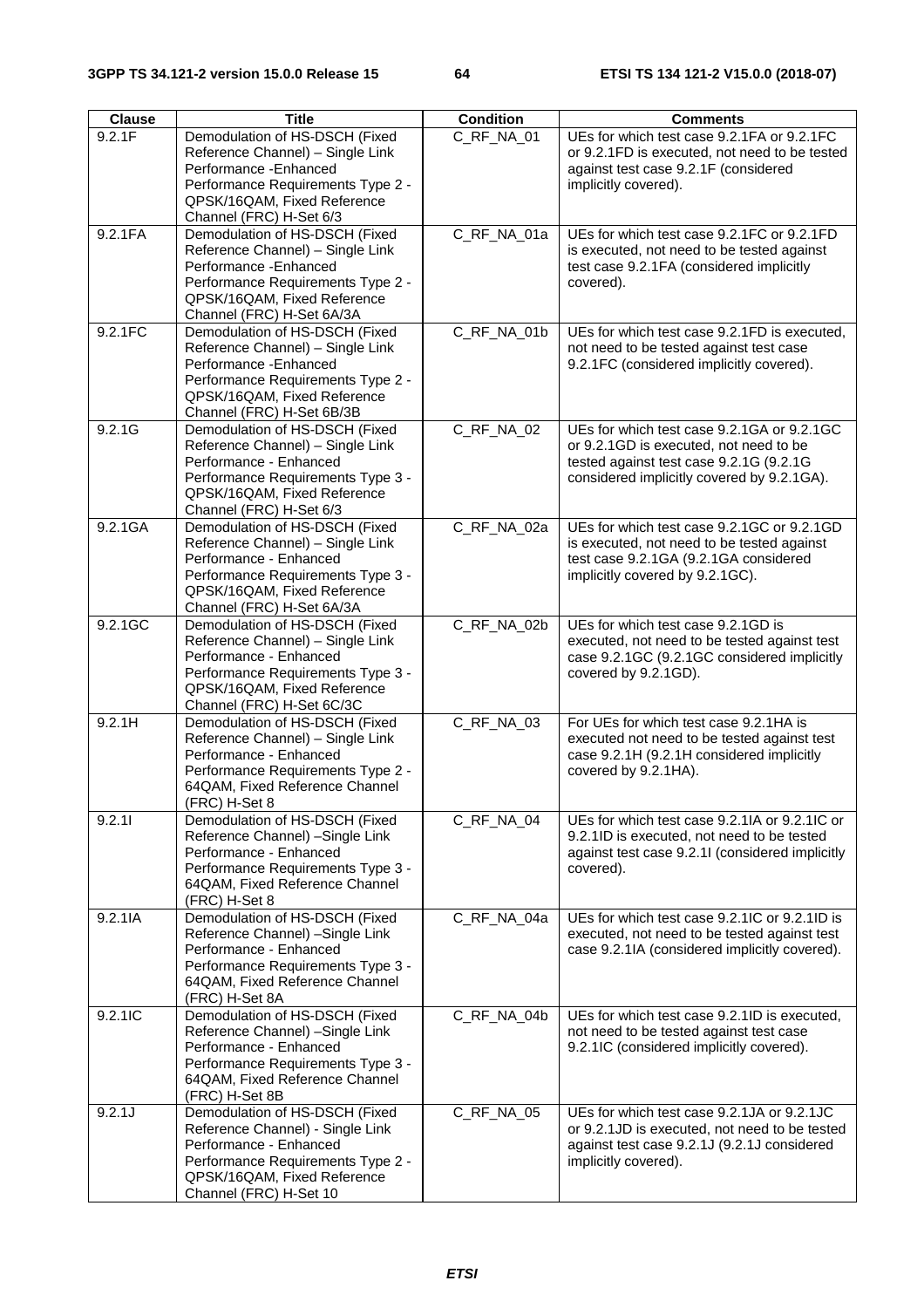| <b>Clause</b>                                                                                                                                                                | <b>Title</b>                                                                                       | <b>Condition</b> | <b>Comments</b>                                                                                                     |  |  |
|------------------------------------------------------------------------------------------------------------------------------------------------------------------------------|----------------------------------------------------------------------------------------------------|------------------|---------------------------------------------------------------------------------------------------------------------|--|--|
| 9.2.1JA                                                                                                                                                                      | Demodulation of HS-DSCH (Fixed                                                                     | C_RF_NA_05a      | UEs for which test case 9.2.1JC or 9.2.1JD                                                                          |  |  |
|                                                                                                                                                                              | Reference Channel) -S ingle Link                                                                   |                  | is executed, not need to be tested against                                                                          |  |  |
|                                                                                                                                                                              | Performance - Enhanced                                                                             |                  | test case 9.2.1JA (considered implicitly                                                                            |  |  |
|                                                                                                                                                                              | Performance Requirements Type 2 -                                                                  |                  | covered).                                                                                                           |  |  |
|                                                                                                                                                                              | QPSK/16QAM, Fixed Reference                                                                        |                  |                                                                                                                     |  |  |
|                                                                                                                                                                              | Channel (FRC) H-Set 10A                                                                            |                  |                                                                                                                     |  |  |
| 9.2.1JC                                                                                                                                                                      | Demodulation of HS-DSCH (Fixed                                                                     | C_RF_NA_05b      | UEs for which test case 9.2.1JD is executed,                                                                        |  |  |
|                                                                                                                                                                              | Reference Channel) -S ingle Link                                                                   |                  | not need to be tested against test case                                                                             |  |  |
|                                                                                                                                                                              | Performance - Enhanced                                                                             |                  | 9.2.1JC (considered implicitly covered).                                                                            |  |  |
|                                                                                                                                                                              | Performance Requirements Type 2 -<br>QPSK/16QAM, Fixed Reference                                   |                  |                                                                                                                     |  |  |
|                                                                                                                                                                              | Channel (FRC) H-Set 10B                                                                            |                  |                                                                                                                     |  |  |
| 9.2.1K                                                                                                                                                                       | Single Link Performance - Enhanced                                                                 | C_RF_NA_06       | UEs for which test case 9.2.1KA or 9.2.1KC                                                                          |  |  |
|                                                                                                                                                                              | Performance Requirements Type 3 -                                                                  |                  | or 9.2.1KD is executed, not need to be                                                                              |  |  |
|                                                                                                                                                                              | QPSK/16QAM, Fixed Reference                                                                        |                  | tested against test case 9.2.1K (9.2.1K)                                                                            |  |  |
|                                                                                                                                                                              | Channel (FRC) H-Set 10                                                                             |                  | considered implicitly covered).                                                                                     |  |  |
|                                                                                                                                                                              |                                                                                                    |                  |                                                                                                                     |  |  |
| 9.2.1KA                                                                                                                                                                      | Demodulation of HS-DSCH (Fixed                                                                     | C_RF_NA_06a      | UEs for which test case 9.2.1KC or 9.2.1KD                                                                          |  |  |
|                                                                                                                                                                              | Reference Channel) -S ingle Link<br>Performance - Enhanced                                         |                  | is executed, not need to be tested against<br>test case 9.2.1KA (considered implicitly                              |  |  |
|                                                                                                                                                                              | Performance Requirements Type 3 -                                                                  |                  | covered).                                                                                                           |  |  |
|                                                                                                                                                                              | QPSK/16QAM, Fixed Reference                                                                        |                  |                                                                                                                     |  |  |
|                                                                                                                                                                              | Channel (FRC) H-Set 10A                                                                            |                  |                                                                                                                     |  |  |
| 9.2.1KC                                                                                                                                                                      | Demodulation of HS-DSCH (Fixed                                                                     | C_RF_NA_06b      | UEs for which test case 9.2.1KD is executed,                                                                        |  |  |
|                                                                                                                                                                              | Reference Channel) -S ingle Link                                                                   |                  | not need to be tested against test case                                                                             |  |  |
|                                                                                                                                                                              | Performance - Enhanced                                                                             |                  | 9.2.1KC (considered implicitly covered).                                                                            |  |  |
|                                                                                                                                                                              | Performance Requirements Type 3 -                                                                  |                  |                                                                                                                     |  |  |
|                                                                                                                                                                              | QPSK/16QAM, Fixed Reference                                                                        |                  |                                                                                                                     |  |  |
| 9.2.1L                                                                                                                                                                       | Channel (FRC) H-Set 10B<br>Single Link Performance - Enhanced                                      | C_RF_NA_07       | UEs for which test case 9.2.1LA is executed,                                                                        |  |  |
|                                                                                                                                                                              | Performance Requirements Type 3i -                                                                 |                  | not need to be tested against test case                                                                             |  |  |
|                                                                                                                                                                              | QPSK, Fixed Reference Channel                                                                      |                  | 9.2.1L (considered implicitly covered).                                                                             |  |  |
|                                                                                                                                                                              | (FRC) H-Set 6                                                                                      |                  |                                                                                                                     |  |  |
| 9.2.4A                                                                                                                                                                       | MIMO Performance - Fixed                                                                           | C_RF_NA_08       | UEs for which test case 9.2.4C is executed,                                                                         |  |  |
|                                                                                                                                                                              | Reference Channel (FRC) H-Set 9                                                                    |                  | not need to be tested against test case                                                                             |  |  |
|                                                                                                                                                                              |                                                                                                    |                  | 9.2.4A (considered implicitly covered).                                                                             |  |  |
| 9.2.4B                                                                                                                                                                       | MIMO Performance - Fixed                                                                           | C_RF_NA_09       | UEs for which test case 9.2.4D is executed,<br>not need to be tested against test case                              |  |  |
|                                                                                                                                                                              | Reference Channel (FRC) H-Set 11                                                                   |                  | 9.2.4B (considered implicitly covered).                                                                             |  |  |
| 9.2.4E                                                                                                                                                                       | MIMO Performance - Fixed                                                                           | C_RF_NA_10       | UEs for which test case 9.2.4G is executed,                                                                         |  |  |
|                                                                                                                                                                              | Reference Channel (FRC) H-Set 9                                                                    |                  | not need to be tested against test case                                                                             |  |  |
|                                                                                                                                                                              | <b>Asymmetric CPICHs</b>                                                                           |                  | 9.2.1E (considered implicitly covered).                                                                             |  |  |
| 9.2.4F                                                                                                                                                                       | MIMO Performance - Fixed                                                                           | C_RF_NA_11       | UEs for which test case 9.2.4H is executed.                                                                         |  |  |
|                                                                                                                                                                              | Reference Channel (FRC) H-Set 11                                                                   |                  | not need to be tested against test case                                                                             |  |  |
|                                                                                                                                                                              | <b>Asymmetric CPICHs</b>                                                                           |                  | 9.2.1F (considered implicitly covered).                                                                             |  |  |
| C RF NA 01                                                                                                                                                                   |                                                                                                    |                  | IF (table1/9.2.1FA Applicability = R AND test case 9.2.1FA available) OR(table 1/9.2.1FC Applicability =            |  |  |
|                                                                                                                                                                              | THEN N/A ELSE R                                                                                    |                  | R AND test case 9.2.1FC available) OR(table 1/9.2.1FD Applicability = R AND test case 9.2.1FD available)            |  |  |
|                                                                                                                                                                              |                                                                                                    |                  | C_RF_NA_01a IF (table 1/9.2.1FC Applicability = R AND test case 9.2.1FC available) OR(table 1/9.2.1FD Applicability |  |  |
|                                                                                                                                                                              | = R AND test case 9.2.1FD available) THEN N/A ELSE R                                               |                  |                                                                                                                     |  |  |
|                                                                                                                                                                              | C_RF_NA_01b IF (table 1/9.2.1FD Applicability = R AND test case 9.2.1FD available) THEN N/A ELSE R |                  |                                                                                                                     |  |  |
| C RF NA 02                                                                                                                                                                   |                                                                                                    |                  | IF (table 1/9.2.1GA Applicability = R and test case 9.2.1GA available) OR (table 1/9.2.1GC Applicability            |  |  |
| = R and test case 9.2.1GC available) OR (table 1/9.2.1GD Applicability = R and test case 9.2.1GD available)<br>THEN N/A ELSE R                                               |                                                                                                    |                  |                                                                                                                     |  |  |
| C_RF_NA_02a IF (table 1/9.2.1GC Applicability = R and test case 9.2.1GC available) OR (table 1/9.2.1GD Applicability<br>= R and test case 9.2.1GD available) THEN N/A ELSE R |                                                                                                    |                  |                                                                                                                     |  |  |
| C RF NA 02b<br>IF table $1/9.2.1$ GD Applicability = R and test case $9.2.1$ GD available THEN N/A ELSE R                                                                    |                                                                                                    |                  |                                                                                                                     |  |  |
| C_RF_NA_03<br>IF table 1/9.2.1HA Applicability = R and test case 9.2.1HA available THEN N/A ELSE R                                                                           |                                                                                                    |                  |                                                                                                                     |  |  |
| C_RF_NA_04<br>IF (table 1/9.2.1IA Applicability = R and test case 9.2.1IA available) OR(table 1/9.2.1IC Applicability = R                                                    |                                                                                                    |                  |                                                                                                                     |  |  |
| AND test case 9.2.1IC available) OR(table 1/9.2.1ID Applicability = R AND test case 9.2.1ID available) THEN<br>N/A ELSE R                                                    |                                                                                                    |                  |                                                                                                                     |  |  |
| C_RF_NA_04a IF (table 1/9.2.1IC Applicability = R AND test case 9.2.1IC available) OR(table 1/9.2.1ID Applicability =                                                        |                                                                                                    |                  |                                                                                                                     |  |  |
| R AND test case 9.2.1ID available) THEN N/A ELSE R                                                                                                                           |                                                                                                    |                  |                                                                                                                     |  |  |
| IF (table 1/9.2.1ID Applicability = R AND test case 9.2.1ID available) THEN N/A ELSE R<br>C_RF_NA_04b                                                                        |                                                                                                    |                  |                                                                                                                     |  |  |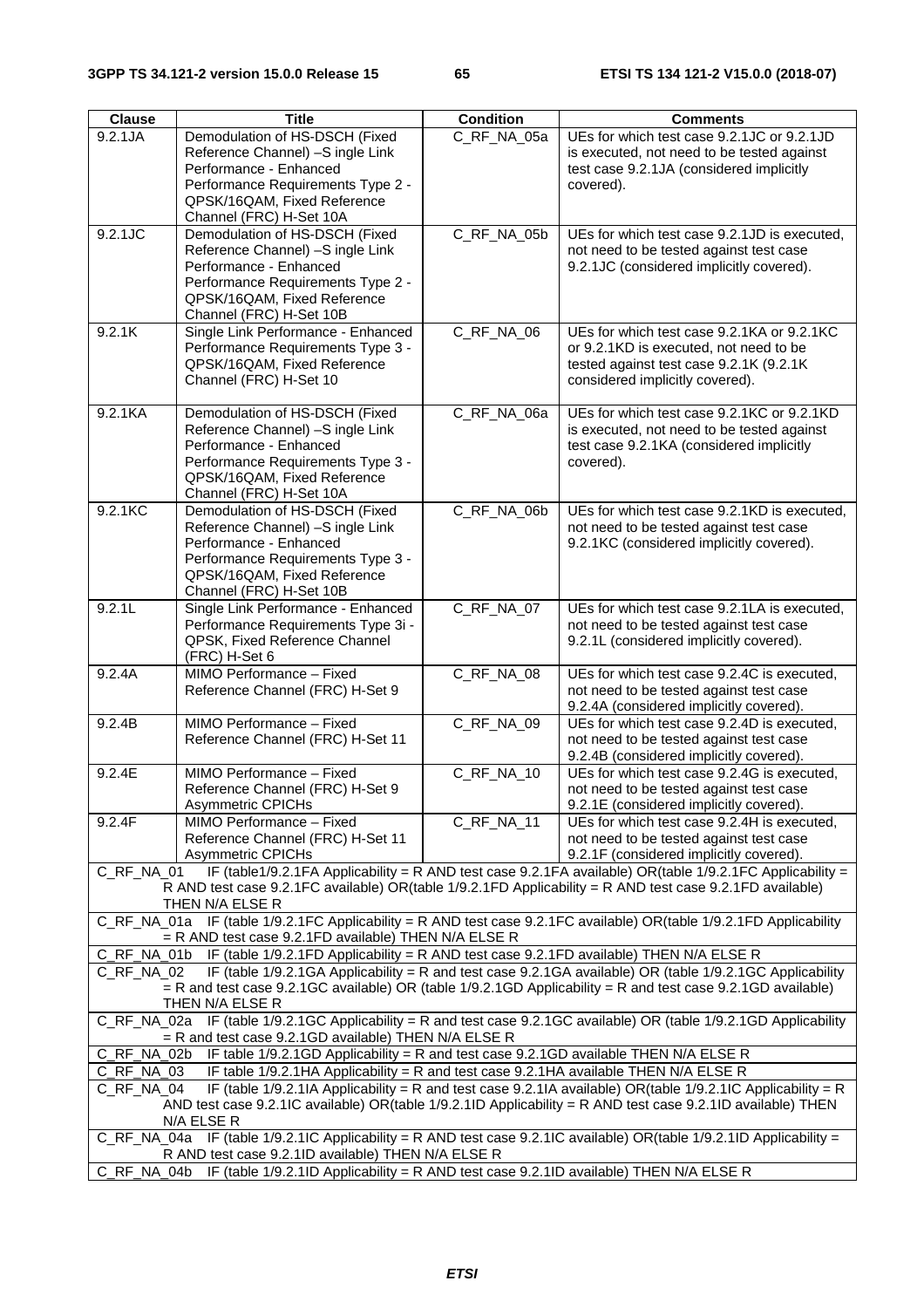| <b>Clause</b>                                                                                    | Title                                                                                                              | <b>Condition</b> | Comments                                                                                                               |  |  |  |
|--------------------------------------------------------------------------------------------------|--------------------------------------------------------------------------------------------------------------------|------------------|------------------------------------------------------------------------------------------------------------------------|--|--|--|
|                                                                                                  | IF t(able $1/9.2.1$ JA Applicability = R and test case 9.2.1JA available THEN) OR(table $1/9.2.1$ JC<br>C_RF_NA_05 |                  |                                                                                                                        |  |  |  |
|                                                                                                  |                                                                                                                    |                  | Applicability = R AND test case $9.2.1$ JC available) OR(table $1/9.2.1$ JD Applicability = R AND test case $9.2.1$ JD |  |  |  |
|                                                                                                  | available) N/A ELSE R                                                                                              |                  |                                                                                                                        |  |  |  |
|                                                                                                  |                                                                                                                    |                  | C_RF_NA_05a IF (table 1/9.2.1JC Applicability = R AND test case 9.2.1JC available) OR(table 1/9.2.1JD Applicability    |  |  |  |
|                                                                                                  | $=$ R AND test case 9.2.1JD available) THEN N/A ELSE R                                                             |                  |                                                                                                                        |  |  |  |
|                                                                                                  | C RF NA 05b IF (table 1/9.2.1JD Applicability = R AND test case 9.2.1JD available) THEN N/A ELSE R                 |                  |                                                                                                                        |  |  |  |
| C RF NA 06                                                                                       |                                                                                                                    |                  | IF (table 1/9.2.1KA Applicability = R and test case 9.2.1KA available) OR(table 1/9.2.1KC Applicability =              |  |  |  |
|                                                                                                  |                                                                                                                    |                  | R AND test case 9.2.1KC available) OR(table 1/9.2.1KD Applicability = R AND test case 9.2.1KD available)               |  |  |  |
|                                                                                                  | THEN N/A ELSE R                                                                                                    |                  |                                                                                                                        |  |  |  |
|                                                                                                  |                                                                                                                    |                  | C_RF_NA_06a IF (table 1/9.2.1KC Applicability = R AND test case 9.2.1KC available) OR(table 1/9.2.1KD Applicability    |  |  |  |
|                                                                                                  | $=$ R AND test case 9.2.1KD available) THEN N/A ELSE R                                                             |                  |                                                                                                                        |  |  |  |
| C RF NA 06b                                                                                      | IF (table 1/9.2.1KD Applicability = R AND test case 9.2.1KD available) THEN N/A ELSE R                             |                  |                                                                                                                        |  |  |  |
| C RF NA 07                                                                                       | IF table 1/9.2.1LA Applicability = R and test case 9.2.1LA available THEN N/A ELSE R                               |                  |                                                                                                                        |  |  |  |
| IF table 1/9.2.4C Applicability = R and test case 9.2.4C available THEN N/A ELSE R<br>C RF NA 08 |                                                                                                                    |                  |                                                                                                                        |  |  |  |
| IF table 1/9.2.4D Applicability = R and test case 9.2.4D available THEN N/A ELSE R<br>C_RF_NA_09 |                                                                                                                    |                  |                                                                                                                        |  |  |  |
| IF table 1/9.2.4G Applicability = R and test case 9.2.4G available THEN N/A ELSE R<br>C RF NA 10 |                                                                                                                    |                  |                                                                                                                        |  |  |  |
| C RF NA 11                                                                                       | IF table $1/9.2.4$ H Applicability = R and test case 9.2.4H available THEN N/A ELSE R                              |                  |                                                                                                                        |  |  |  |

NOTE: The expression "test case x available" means that test case x in the test system is validated and could therefore be run.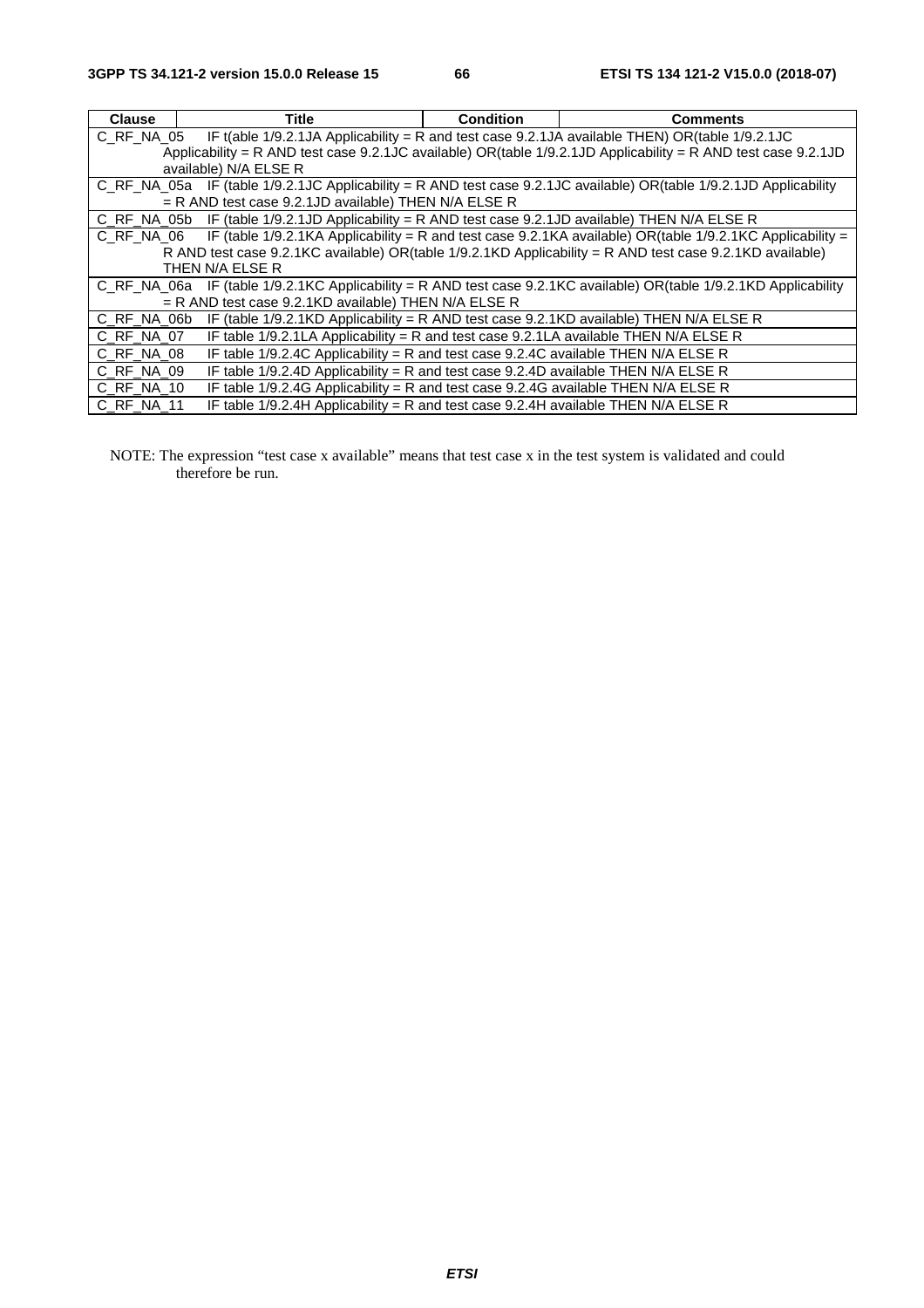# Annex A (normative): ICS proforma for 3rd Generation User Equipment

Notwithstanding the provisions of the copyright related to the text of the present document, The Organizational Partners of 3GPP grant that users of the present document may freely reproduce the ICS proforma in this annex so that it can be used for its intended purposes and may further publish the completed ICS.

# A.1 Guidance for completing the ICS proforma

## A.1.1 Purposes and structure

The purpose of this ICS proforma is to provide a mechanism whereby a supplier of an implementation of the requirements defined in relevant specifications may provide information about the implementation in a standardised manner.

The ICS proforma is subdivided into clauses for the following categories of information:

- instructions for completing the ICS proforma;
- identification of the implementation;
- identification of the protocol;
- ICS proforma tables (for example: UE implementation types, Teleservices, etc).

## A.1.2 Abbreviations and conventions

The ICS proforma contained in this annex is comprised of information in tabular form in accordance with the guidelines presented in ISO/IEC 9646-7.

#### Item column

The item column contains a number which identifies the item in the table.

#### Item description column

The item description column describes in free text each respective item (e.g. parameters, timers, etc.). It implicitly means "is <item description> supported by the implementation?".

#### Reference column

The reference column gives reference to the relevant 3GPP core specifications.

#### Release column

The release column indicates the earliest release from which the capability or option is relevant.

#### Comments column

This column is left blank for particular use by the reader of the present document.

#### References to items

For each possible item answer (answer in the support column) within the ICS proforma there exists a unique reference, used, for example, in the conditional expressions. It is defined as the table identifier, followed by a solidus character "/", followed by the item number in the table. If there is more than one support column in a table, the columns shall be discriminated by letters (a, b, etc.), respectively.

EXAMPLE 1: A.7/14 is the reference to the answer of item 14 in table A.7.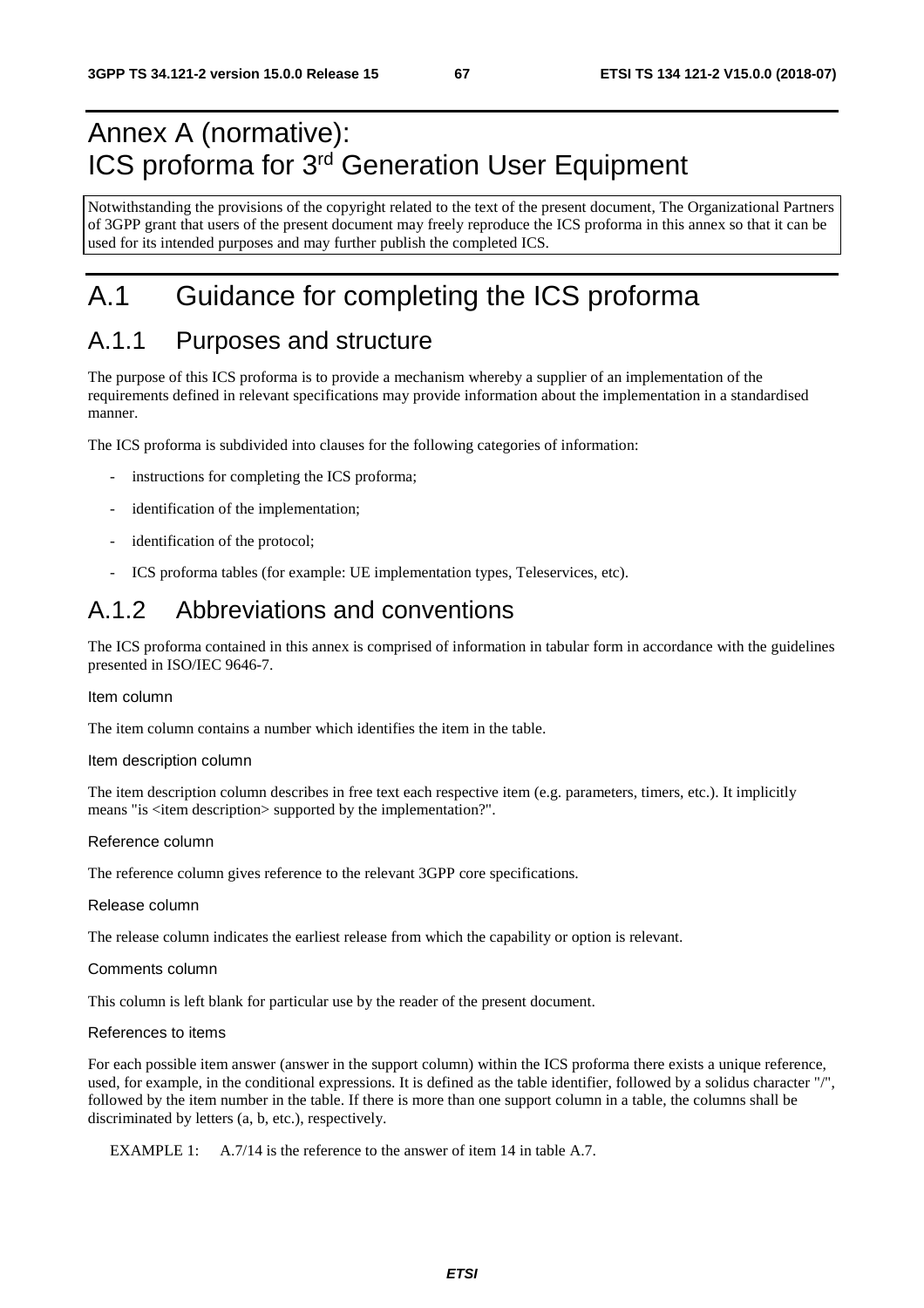#### Instructions for completing the ICS proforma  $A.1.3$

The supplier of the implementation may complete the ICS proforma in each of the spaces provided. More detailed instructions are given at the beginning of the different clauses of the ICS proforma.

#### Identification of the User Equipment  $A<sub>2</sub>$

Identification of the User Equipment should be filled in so as to provide as much detail as possible regarding version numbers and configuration options.

The product supplier information and client information should both be filled in if they are different.

A person who can answer queries regarding information supplied in the ICS should be named as the contact person.

#### A 2 1 Date of the statement

#### User Equipment Under Test (UEUT) identification  $A.2.2$

UEUT name:

Hardware configuration: Software configuration: 

#### **Product supplier**  $A.2.3$

Name:

| Address:          |  |
|-------------------|--|
|                   |  |
|                   |  |
| Telephone number: |  |
| Facsimile number: |  |
| E-mail address:   |  |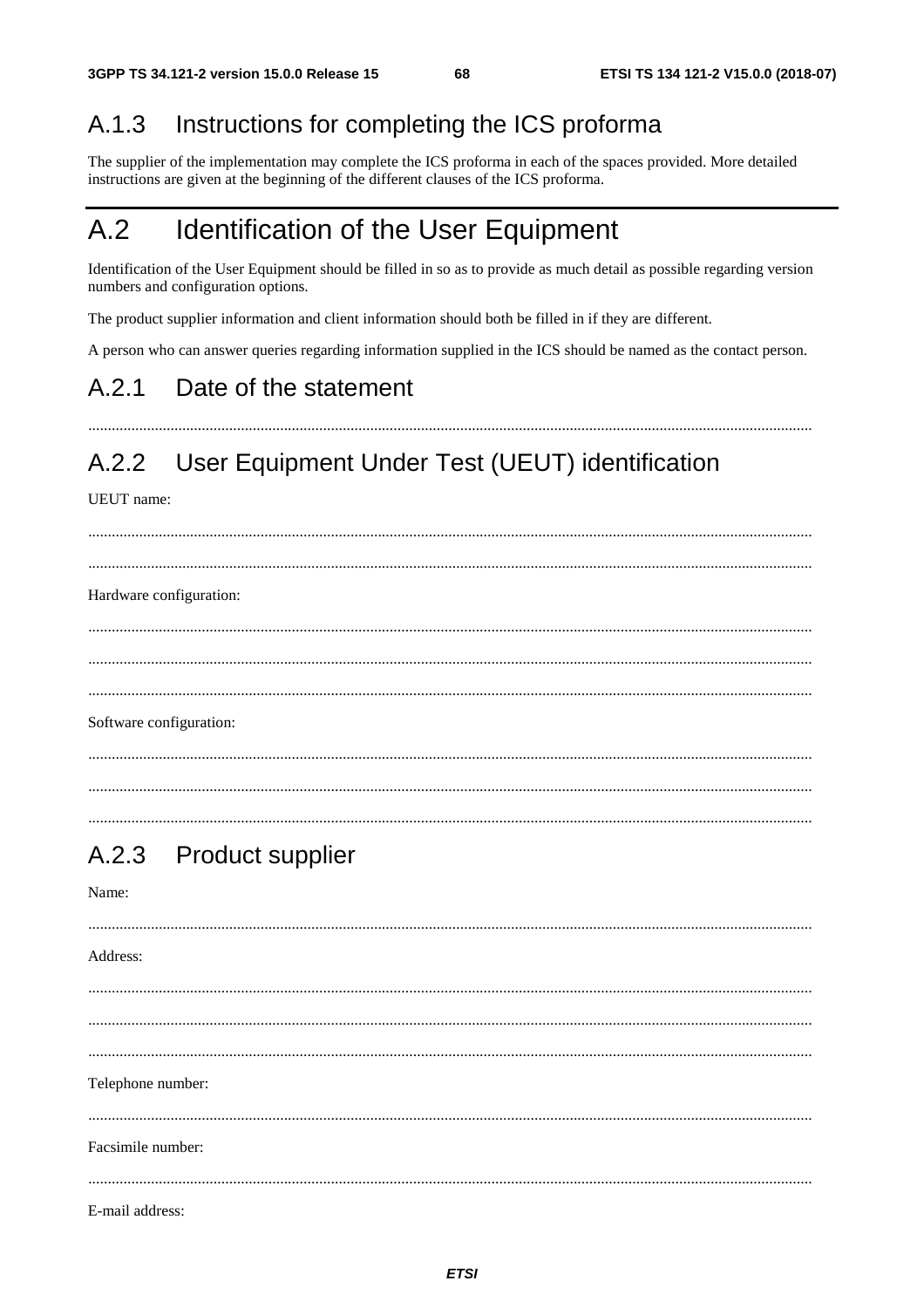69

#### Additional information:

## A.2.4 Client

Name:

| Address:                |  |
|-------------------------|--|
|                         |  |
|                         |  |
|                         |  |
| Telephone number:       |  |
|                         |  |
| Facsimile number:       |  |
|                         |  |
| E-mail address:         |  |
|                         |  |
| Additional information: |  |
|                         |  |
|                         |  |

# A.2.5 ICS contact person

Name:

| Telephone number:       |
|-------------------------|
| Facsimile number:       |
| E-mail address:         |
| Additional information: |
|                         |
|                         |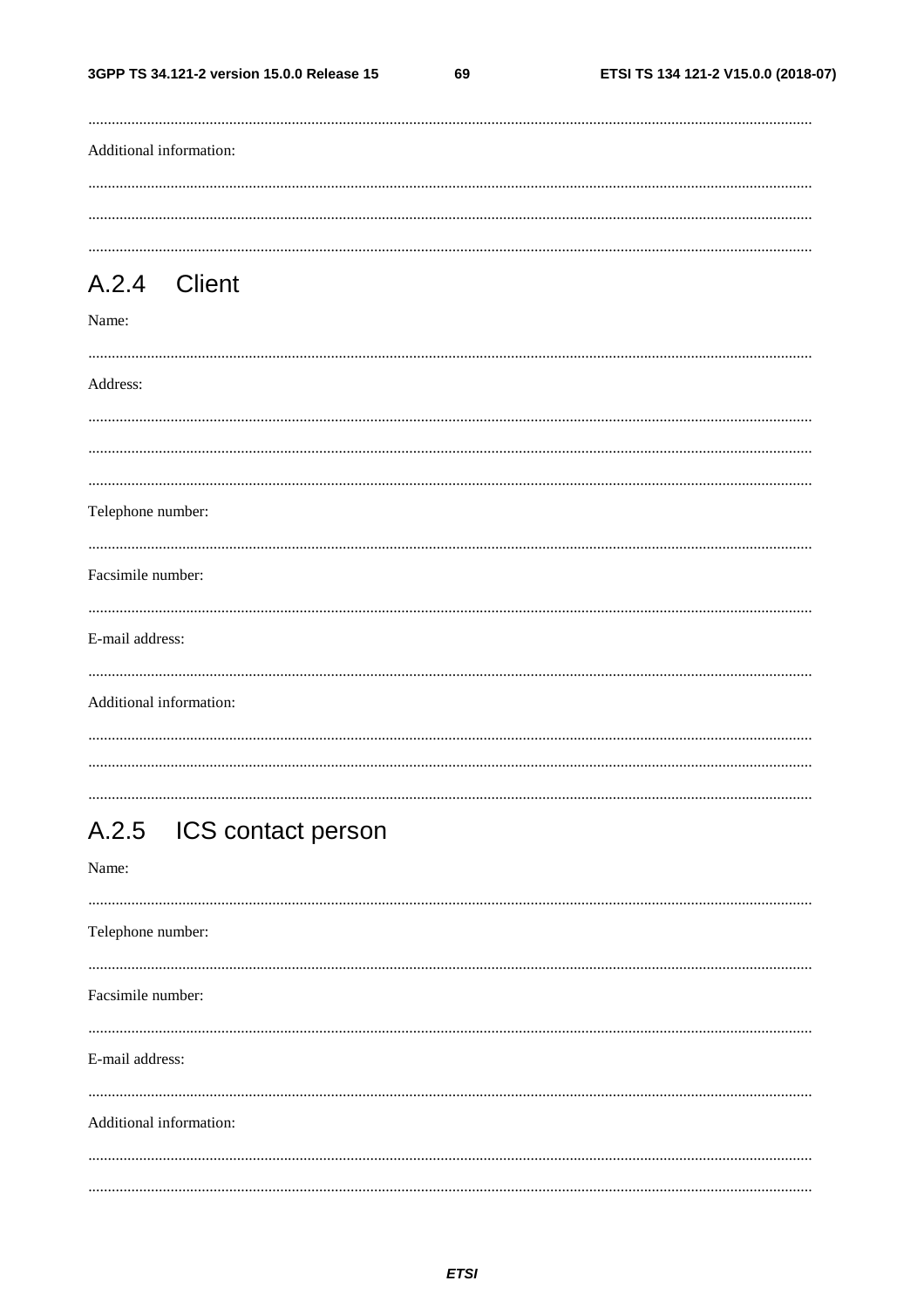# A.3 Identification of the protocol

This ICS proforma applies to the 3GPP standards listed in the normative references clause of the present document.

# A.4 ICS proforma tables

Note: Capability Tables A.1-A.9 are based on TS 34.123-2 [23].

## A.4.1 UE Implementation Types

### **Table A.0: UE Release information**

| Item | <b>UTRA UE Release information</b> | Comments |
|------|------------------------------------|----------|
|      | R99                                |          |
| 2    | Rel-4                              |          |
| 3    | Rel-5                              |          |
| 4    | Rel-6                              |          |
| 5    | Rel-7                              |          |
| 6    | Rel-8                              |          |
|      | Rel-9                              |          |
| 8    | <b>Rel-10</b>                      |          |
| 9    | <b>Rel-11</b>                      |          |
| 10   | <b>Rel-12</b>                      |          |

#### **Table A.1: UE Radio Technologies**

| <b>Item</b> | <b>UE Radio Technologies</b> | Ref.      | <b>Release</b> | <b>Comments</b> |
|-------------|------------------------------|-----------|----------------|-----------------|
|             | FDD (DS)                     | 25.101    | R99            |                 |
|             | TDD 3.84 Mcps                | 25.102    | R99            |                 |
|             | TDD 1.28 Mcps (LCR)          | 25.102    | Rel-4          |                 |
|             | <b>GSM</b>                   | 21.904, 5 | R99            |                 |
|             | <b>GPRS</b>                  | 23,060    | R99            |                 |
| 6           | E-UTRAN FDD                  | 36.101    | Rel-8          |                 |
|             | E-UTRAN TDD                  | 36.101    | Rel-8          |                 |

## A.4.2 UE Service Capabilities

### **Table A.2: Definition of Bearer Services**

| <b>Item</b> | <b>Definition of Bearer Services</b>                                              | Ref.        | Release | <b>Comments</b> |
|-------------|-----------------------------------------------------------------------------------|-------------|---------|-----------------|
|             | Circuit Switched                                                                  | 22.105, 5.1 | R99     |                 |
|             |                                                                                   | 22,002      |         |                 |
| 2           | Packet Switched                                                                   | 22.105, 5.1 | R99     |                 |
|             |                                                                                   | 22.060      |         |                 |
| 3           | UE supports UE operation mode A: PS                                               |             | R99     |                 |
|             | and CS simultaneously                                                             |             |         |                 |
| Note:       | Needed for CS only terminals which would not support Cell_PCH/URA_PCH test cases. |             |         |                 |

#### **Table A.2a: Teleservices**

| <b>Item</b> | <b>Teleservices</b>      | Ref.             | Release | Comments  |
|-------------|--------------------------|------------------|---------|-----------|
|             | Narrow band speech (AMR) | 22.105.<br>6.4.1 | R99     | Telephony |
|             | call<br>Emergency        | 22.105.<br>6.4.2 | R99     |           |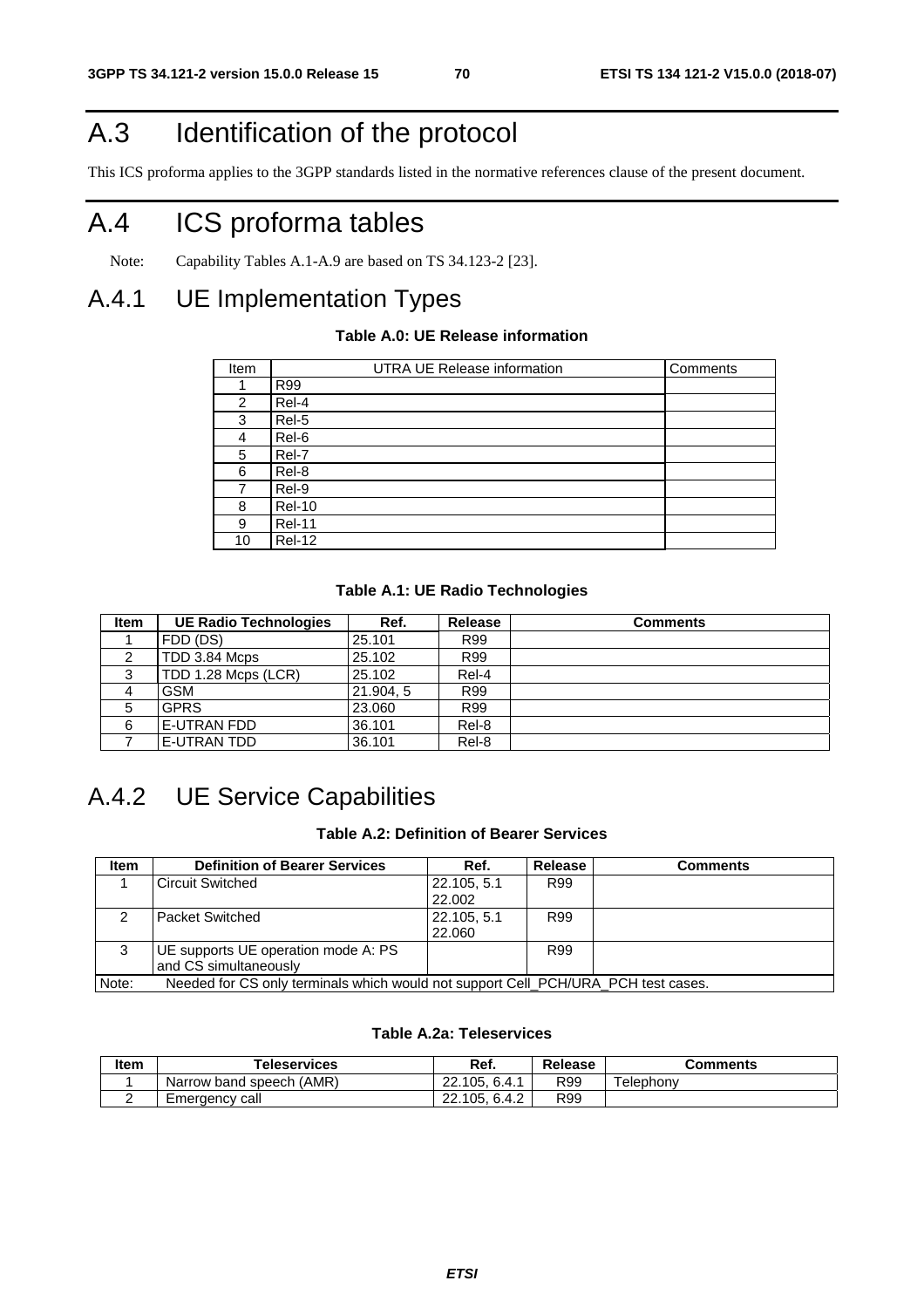#### **Table A.3: Void**

# A.4.3 Baseline Implementation Capabilities

### **Table A.4: Supported protocols**

| Item           | <b>Supported protocols</b>       | Ref.        | Release | <b>Comments</b> |
|----------------|----------------------------------|-------------|---------|-----------------|
|                | <b>Call Control</b>              | 24.008, 5   | R99     |                 |
| $\overline{2}$ | <b>Mobility Management</b>       | 24.008, 4   | R99     |                 |
| 3              | Session Management               | 24.008, 6.1 | R99     |                 |
| $\overline{4}$ | <b>GPRS Mobility Management</b>  | 24.008, 4   | R99     |                 |
| 5              | Radio Resource Control           | 25.331      | R99     |                 |
| 6              | Packet Data Convergence Protocol | 25.323      | R99     |                 |
|                | Broadcast/Multicast Control      | 25.324      | R99     |                 |
| 8              | Radio Link Control               | 25.322      | R99     |                 |
| 9              | Medium Access Control            | 25.321      | R99     |                 |
| 10             | Physical Layer                   | 25.201      | R99     |                 |

### **Table A.5: Special Conformance Testing Functions**

| <b>Item Special Conformance Testing Functions  </b> | Ref.        | Release | <b>Comments</b> |
|-----------------------------------------------------|-------------|---------|-----------------|
| UE test loop                                        | 34.109, 5.3 | R99     |                 |
| Support of UE test loop mode 1 with UL              | 34.109, 6.2 | R99     |                 |
| RLC SDU size bigger than 12160 bits                 | 24.108      |         |                 |
| $(1520 \text{ octets})$                             | 10.5.6.5    |         |                 |

Note: TL1 and TL2 support should be added.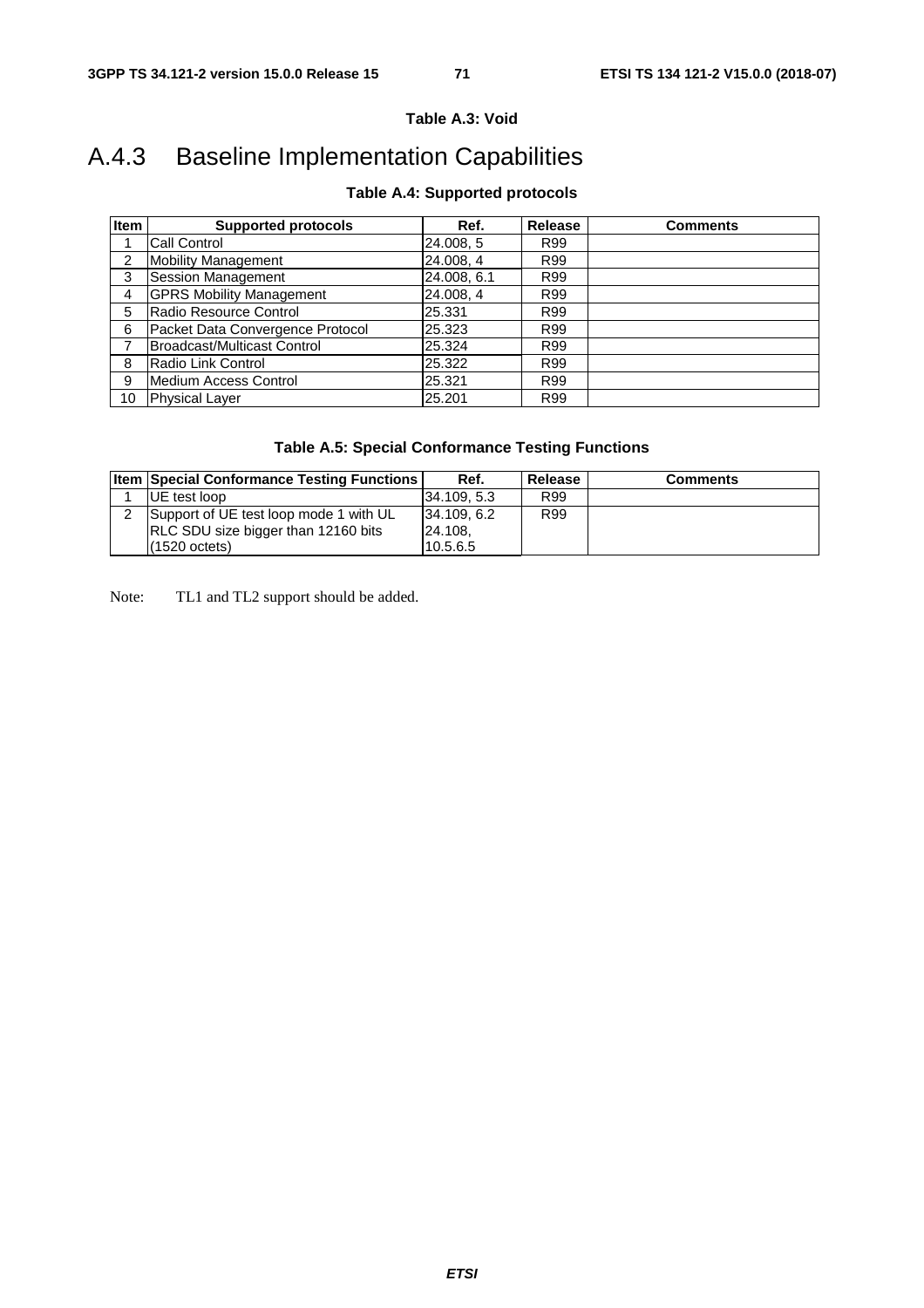| <b>Item</b>         | FDD (DS) RF Baseline Implementation                                | Ref.                      | Release       | <b>Comments</b>  |
|---------------------|--------------------------------------------------------------------|---------------------------|---------------|------------------|
|                     | <b>Capabilities</b><br>Chip rate 3,84 Mcps                         | 25.101, 5.1               | R99           |                  |
| 1<br>$\overline{2}$ | Frequency band: 1 920-1 980, 2 110-2 170 25.101, 5.2               |                           | <b>R99</b>    | Band I           |
|                     | <b>MHz</b>                                                         |                           |               |                  |
| $\overline{3}$      | Frequency band: 1 850-1 910, 1 930-1 990 25.101, 5.2<br><b>MHz</b> |                           | R99           | Band II          |
| 4                   | Frequency band: Other spectrum                                     | 25.101, 5.2               | R99           |                  |
| 5                   | TX-RX Freq. Sep: 190 MHz                                           | $\overline{25.101}$ , 5.3 | <b>R99</b>    |                  |
| 6                   | TX-RX Freq. Sep: 80 MHz                                            | 25.101, 5.3               | R99           |                  |
| $\overline{7}$      | TX-RX Freq. Sep: Variable                                          | 25.101, 5.3               | R99           |                  |
| 8                   | Carrier raster: 200 kHz                                            | 25.101, 5.4               | R99           |                  |
| 9                   | UE Power Class 1 for Operation Band I<br>$(+33$ dBm)               | 25.101, 6.2.1             | <b>R99</b>    |                  |
| 10                  | UE Power Class 2 for Operation Band I<br>(+27 dBm)                 | 25.101, 6.2.1             | <b>R99</b>    |                  |
| 11                  | UE Power Class 3 for Operation Band I<br>(+24 dBm)                 | 25.101, 6.2.1             | R99           |                  |
| 12                  | UE Power Class 4 for Operation Band I<br>$(+21$ dBm)               | 25.101, 6.2.1             | <b>R99</b>    |                  |
| 13                  | Output RF spectrum emissions                                       | 25.101, 6.6               | R99           | Not needed!      |
| 14                  | Frequency band: 1710-1785, 1805-1880<br><b>MHz</b>                 | 25.101, 5.2               | R99           | <b>Band III</b>  |
| 15                  | Frequency band: 1710-1755, 2110-2155<br><b>MHz</b>                 | 25.101, 5.2               | R99           | Band IV          |
| 16                  | Frequency band: 824 - 849, 869-894 MHz                             | 25.101, 5.2               | R99           | Band V           |
| 17                  | Frequency band: 830-840, 875-885 MHz                               | 25.101, 5.2               | R99           | <b>Band VI</b>   |
| 18                  | Frequency band: 2500-2570, 2620-2690<br><b>MHz</b>                 | 25.101, 5.2               | R99           | <b>Band VII</b>  |
| 19                  | Frequency band: 880-915, 925-960 MHz                               | 25.101, 5.2               | <b>R99</b>    | <b>Band VIII</b> |
| 20                  | Frequency band: 1749.9-1784.9, 1844.9-<br>1879.9 MHz               | 25.101, 5.2               | <b>R99</b>    | Band IX          |
| 21                  | Frequency band: 1710 - 1770, 2110 - 2170<br>MHz.                   | 25.101, 5.2               | <b>R99</b>    | Band X           |
| 22                  | Frequency band: 1427.9 -1447.9, 1475.9 -<br>1495.9 MHz             | 25.101, 5.2               | R99           | <b>Band XI</b>   |
| 23                  | Frequency band: 699 - 716, 729 - 746<br><b>MHz</b>                 | 25.101, 5.2               | R99           | <b>Band XII</b>  |
| 24                  | Frequency band: 777 - 787, 746 - 756<br><b>MHz</b>                 | 25.101, 5.2               | R99           | <b>Band XIII</b> |
| 25                  | Frequency band: 788 - 798, 758 - 768<br><b>MHz</b>                 | 25.101, 5.2               | R99           | Band XIV         |
| 26                  | Frequency band: 830 - 845, 875 - 890<br><b>MHz</b>                 | 25.101, 5.2               | R99           | Band XIX         |
| 27                  | Frequency band: 832 - 862, 791 - 821<br><b>MHz</b>                 | 25.101, 5.2               | R99           | Band XX          |
| 28                  | Frequency band: 1447.9 - 1462.9, 1495.9<br>- 1510.9 MHz            | 25.101, 5.2               | R99           | <b>Band XXI</b>  |
| 29                  | DB-DC-HSDPA Configuration 1                                        | 25.101, 5.2               | Rel-9         | Band I and VIII  |
| 30                  | DB-DC-HSDPA Configuration 2                                        | 25.101, 5.2               | Rel-9         | Band II and IV   |
| 31                  | DB-DC-HSDPA Configuration 3                                        | 25.101, 5.2               | Rel-9         | Band I and V     |
| 32                  | Frequency band: 3410 - 3490, 3510 -<br>3590 MHz                    | 25.101, 5.2               | <b>Rel-10</b> | <b>Band XXII</b> |
| 33                  | Frequency band: 1850 - 1915, 1930 -<br>1995 MHz                    | 25.101, 5.2               | <b>Rel-10</b> | Band XXV         |
| 34                  | Frequency band: 814 - 849, 859-894 MHz                             | 25.101, 5.2               | R99           | Band XXVI        |
| 35                  | Frequency band: N/A, 1452 - 1496 MHz                               | 25.101, 5.2               | <b>Rel-12</b> | Band XXXII       |
| 36                  | DB-DC-HSDPA Configuration 4                                        | 25.101,5.2                | <b>Rel-10</b> | Band I and XI    |
| 37                  | DB-DC-HSDPA Configuration 5                                        | 25.101,5.2                | <b>Rel-10</b> | Band II and V    |
| 38                  | DB-DC-HSDPA Configuration 6                                        | 25.101,5.2                | <b>Rel-12</b> | Band I and XXXII |

## **Table A.6: FDD (DS) RF Baseline Implementation Capabilities**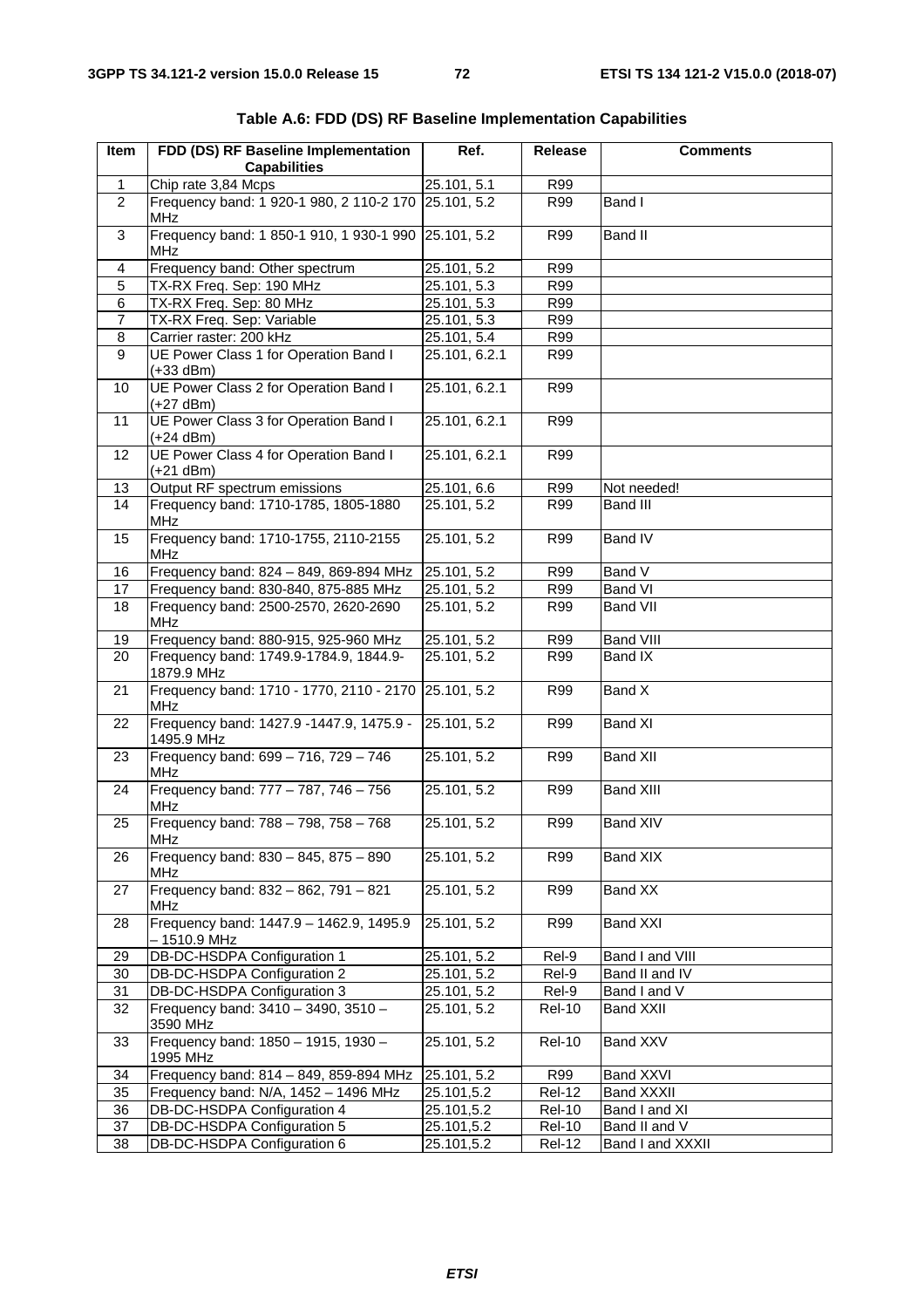**Table A.6a: FDD (DS) UE Power Classes**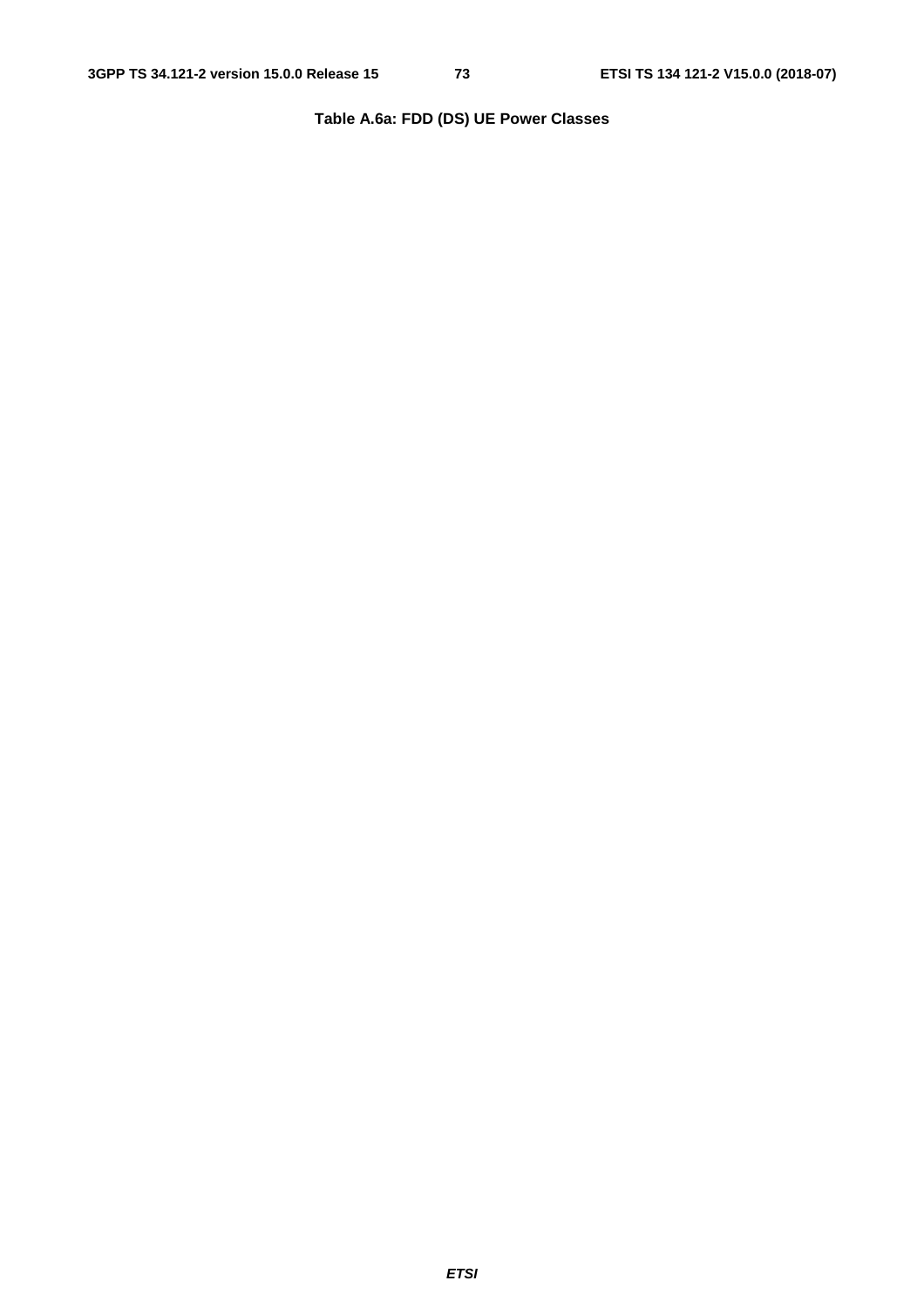| Item           | FDD (DS) RF Baseline Implementation<br><b>Capabilities</b>          | Ref.                         | <b>Release</b> | <b>Comments</b> |
|----------------|---------------------------------------------------------------------|------------------------------|----------------|-----------------|
| $\mathbf{1}$   | UE Power Class 3 for Operation Band II<br>(+24 dBm)                 | 25.307, 5;<br>25.101, 6.2.1  | <b>R99</b>     |                 |
| $\overline{2}$ | UE Power Class 3bis for Operation Band II<br>$(+23$ dBm)            | 25.307, 5;<br>25.101, 6.2.1  | R99            |                 |
| $\mathfrak{B}$ | UE Power Class 4 for Operation Band II<br>$(+21$ dBm)               | 25.307, 5;<br>25.101, 6.2.1  | R99            |                 |
| $\overline{4}$ | UE Power Class 3 for Operation Band III<br>$(+24$ dBm)              | 25.307, 4;<br>25.101, 6.2.1  | R99            |                 |
| $\overline{5}$ | UE Power Class 3bis for Operation Band<br>$III (+23 dBm)$           | 25.307, 4;<br>25.101, 6.2.1  | R99            |                 |
| 6              | UE Power Class 4 for Operation Band III<br>$(+21$ dBm)              | 25.307, 4;<br>25.101, 6.2.1  | <b>R99</b>     |                 |
| $\overline{7}$ | UE Power Class 3 for Operation Band IV<br>$(+24$ dBm)               | 25.307, 7;<br>25.101, 6.2.1  | R99            |                 |
| 8              | UE Power Class 3bis for Operation Band I<br>V (+23 dBm)             | 25.307, 7;<br>25.101, 6.2.1  | R99            |                 |
| 9              | UE Power Class 4 for Operation Band IV<br>(+21 dBm)                 | 25.307, 7;<br>25.101, 6.2.1  | R99            |                 |
| 10             | UE Power Class 3 for Operation Band V<br>$(+24$ dBm)                | 25.307, 8;<br>25.101, 6.2.1  | R99            |                 |
| 11             | UE Power Class 3bis for Operation Band V<br>$(+23$ dBm)             | 25.307, 8;<br>25.101, 6.2.1  | <b>R99</b>     |                 |
| 12             | UE Power Class 4 for Operation Band V<br>$(+21$ dBm)                | 25.307, 8;<br>25.101, 6.2.1  | R99            |                 |
| 13             | UE Power Class 3 for Operation Band VI<br>$(+24$ dBm)               | 25.307, 6;<br>25.101, 6.2.1  | R99            |                 |
| 14             | UE Power Class 3bis for Operation Band<br>VI (+23 dBm)              | 25.307, 6;<br>25.101, 6.2.1  | R99            |                 |
| 15             | UE Power Class 4 for Operation Band VI<br>$(+21$ dBm)               | 25.307, 6;<br>25.101, 6.2.1  | R99            |                 |
| 16             | UE Power Class 3 for Operation Band VII<br>$(+24$ dBm)              | 25.307, 9;<br>25.101, 6.2.1  | R99            |                 |
| 17             | UE Power Class 3bis for Operation Band<br>VII (+23 dBm)             | 25.307, 9;<br>25.101, 6.2.1  | R99            |                 |
| 18             | UE Power Class 4 for Operation Band VII<br>$(+21$ dBm)              | 25.307, 9;<br>25.101, 6.2.1  | R99            |                 |
| 19             | UE Power Class 3 for Operation Band VIII<br>(+24 dBm)               | 25.307, 10;<br>25.101, 6.2.1 | R99            |                 |
| 20             | UE Power Class 3bis for Operation Band<br>$VIII$ (+23 dBm)          | 25.307, 10;<br>25.101, 6.2.1 | R99            |                 |
| 21             | UE Power Class 4 for Operation Band VIII<br>$(+21$ dBm)             | 25.307, 10;<br>25.101, 6.2.1 | R99            |                 |
| 22             | UE Power Class 3 for Operation Band IX<br>$(+24$ dBm)               | 25.307, 11;<br>25.101, 6.2.1 | R99            |                 |
| 23             | UE Power Class 3bis for Operation Band<br>IX (+23 dBm)              | 25.307, 11;<br>25.101, 6.2.1 | R99            |                 |
| 24             | UE Power Class 4 for Operation Band IX<br>(+21 dBm)                 | 25.307, 11;<br>25.101, 6.2.1 | R99            |                 |
| 25             | UE Power Class 3 for Operation Band X<br>(+24 dBm)                  | 25.307, 12;<br>25.101, 6.2.1 | R99            |                 |
| 26             | UE Power Class 3bis for Operation Band X 25.307, 12;<br>$(+23$ dBm) | 25.101, 6.2.1                | R99            |                 |
| 27             | UE Power Class 4 for Operation Band X<br>$(+21$ dBm)                | 25.307, 12;<br>25.101, 6.2.1 | <b>R99</b>     |                 |
| 28             | UE Power Class 3 for Operation Band XI<br>$(+24$ dBm)               | 25.307, 13;<br>25.101, 6.2.1 | R99            |                 |
| 29             | UE Power Class 3bis for Operation Band<br>XI (+23 dBm)              | 25.307, 13;<br>25.101, 6.2.1 | R99            |                 |
| 30             | UE Power Class 4 for Operation Band XI<br>(+21 dBm)                 | 25.307, 13;<br>25.101, 6.2.1 | R99            |                 |
| 31             | UE Power Class 3 for Operation Band XII<br>$(+24$ dBm)              | 25.307, 14;<br>25.101, 6.2.1 | R99            |                 |
| 32             | UE Power Class 3bis for Operation Band<br>XII (+23 dBm)             | 25.307, 14;<br>25.101, 6.2.1 | R99            |                 |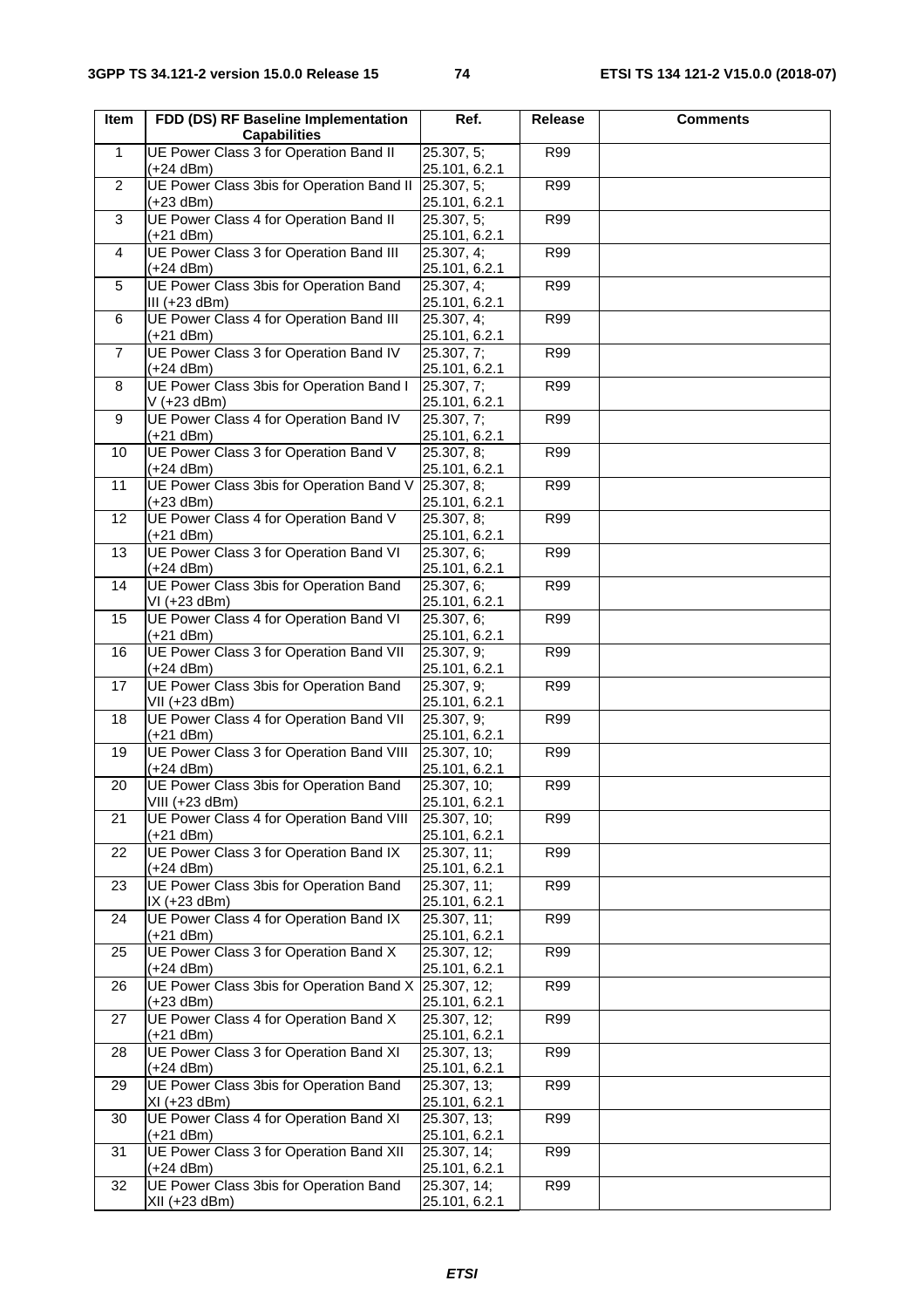| 33 | UE Power Class 4 for Operation Band XII<br>$(+21$ dBm)             | 25.307, 14;<br>25.101, 6.2.1 | R99 |  |
|----|--------------------------------------------------------------------|------------------------------|-----|--|
| 34 | UE Power Class 3 for Operation Band XIII                           | 25.307, 15;                  | R99 |  |
|    | (+24 dBm)                                                          | 25.101, 6.2.1                |     |  |
| 35 | UE Power Class 3bis for Operation Band                             | 25.307, 15;                  | R99 |  |
|    | XIII (+23 dBm)                                                     | 25.101, 6.2.1                |     |  |
| 36 | UE Power Class 4 for Operation Band XIII<br>$(+21$ dBm)            | 25.307, 15;<br>25.101, 6.2.1 | R99 |  |
| 37 | UE Power Class 3 for Operation Band XIV                            | 25.307, 16;                  | R99 |  |
|    | (+24 dBm)                                                          | 25.101, 6.2.1                |     |  |
| 38 | UE Power Class 3bis for Operation Band                             | 25.307, 16;                  | R99 |  |
|    | XIV (+23 dBm)                                                      | 25.101, 6.2.1                |     |  |
| 39 | UE Power Class 4 for Operation Band XIV                            | 25.307, 16;                  | R99 |  |
|    | (+21 dBm)                                                          | 25.101, 6.2.1                |     |  |
| 40 | UE Power Class 3 for Operation Band XIX                            | 25.307, 20;                  | R99 |  |
|    | $(+24$ dBm)                                                        | 25.101, 6.2.1                |     |  |
| 41 | UE Power Class 3bis for Operation Band                             | 25.307, 20;                  | R99 |  |
|    | $XIX (+23 dBm)$                                                    | 25.101, 6.2.1                |     |  |
| 42 | UE Power Class 4 for Operation Band XIX                            | 25.307, 20;                  | R99 |  |
| 43 | $(+21$ dBm)<br>UE Power Class 3 for Operation Band XXI             | 25.101, 6.2.1<br>25.307, 21; | R99 |  |
|    | $(+24$ dBm)                                                        | 25.101, 6.2.1                |     |  |
| 44 | UE Power Class 3bis for Operation Band                             | 25.307, 21;                  | R99 |  |
|    | XXI (+23 dBm)                                                      | 25.101, 6.2.1                |     |  |
| 45 | UE Power Class 4 for Operation Band XXI                            | 25.307, 21;                  | R99 |  |
|    | $(+21$ dBm)                                                        | 25.101, 6.2.1                |     |  |
| 46 | UE Power Class 3 for Operation Band XX                             | 25.307, 22;                  | R99 |  |
|    | (+24 dBm)                                                          | 25.101, 6.2.1                |     |  |
| 47 | UE Power Class 3bis for Operation Band                             | 25.307, 22;                  | R99 |  |
|    | XX (+23 dBm)                                                       | 25.101, 6.2.1                |     |  |
| 48 | UE Power Class 4 for Operation Band XX                             | 25.307, 22;                  | R99 |  |
| 49 | (+21 dBm)<br>UE Power Class 3 for Operation Band XXII              | 25.101, 6.2.1<br>25.307, 24; | R99 |  |
|    | (+24 dBm)                                                          | 25.101, 6.2.1                |     |  |
| 50 | UE Power Class 3bis for Operation Band                             | 25.307, 24;                  | R99 |  |
|    | XXII (+23 dBm)                                                     | 25.101, 6.2.1                |     |  |
| 51 | UE Power Class 4 for Operation Band XXII                           | 25.307, 24;                  | R99 |  |
|    | (+21 dBm)                                                          | 25.101, 6.2.1                |     |  |
| 52 | UE Power Class 3 for Operation Band XXV 25.307, 24;                |                              | R99 |  |
|    | $(+24$ dBm)                                                        | 25.101, 6.2.1                |     |  |
| 53 | UE Power Class 3bis for Operation Band                             | 25.307, 24;                  | R99 |  |
|    | XXV (+23 dBm)                                                      | 25.101, 6.2.1                |     |  |
| 54 | UE Power Class 4 for Operation Band XXV 25.307, 24;<br>$(+21$ dBm) | 25.101, 6.2.1                | R99 |  |
| 55 | UE Power Class 3 for Operation Band                                | 25.307, 24;                  | R99 |  |
|    | XXVI (+24 dBm)                                                     | 25.101, 6.2.1                |     |  |
| 56 | UE Power Class 3bis for Operation Band                             | 25.307, 24;                  | R99 |  |
|    | XXVI (+23 dBm)                                                     | 25.101, 6.2.1                |     |  |
| 57 | UE Power Class 4 for Operation Band                                | 25.307, 24;                  | R99 |  |
|    | XXVI (+21 dBm)                                                     | 25.101, 6.2.1                |     |  |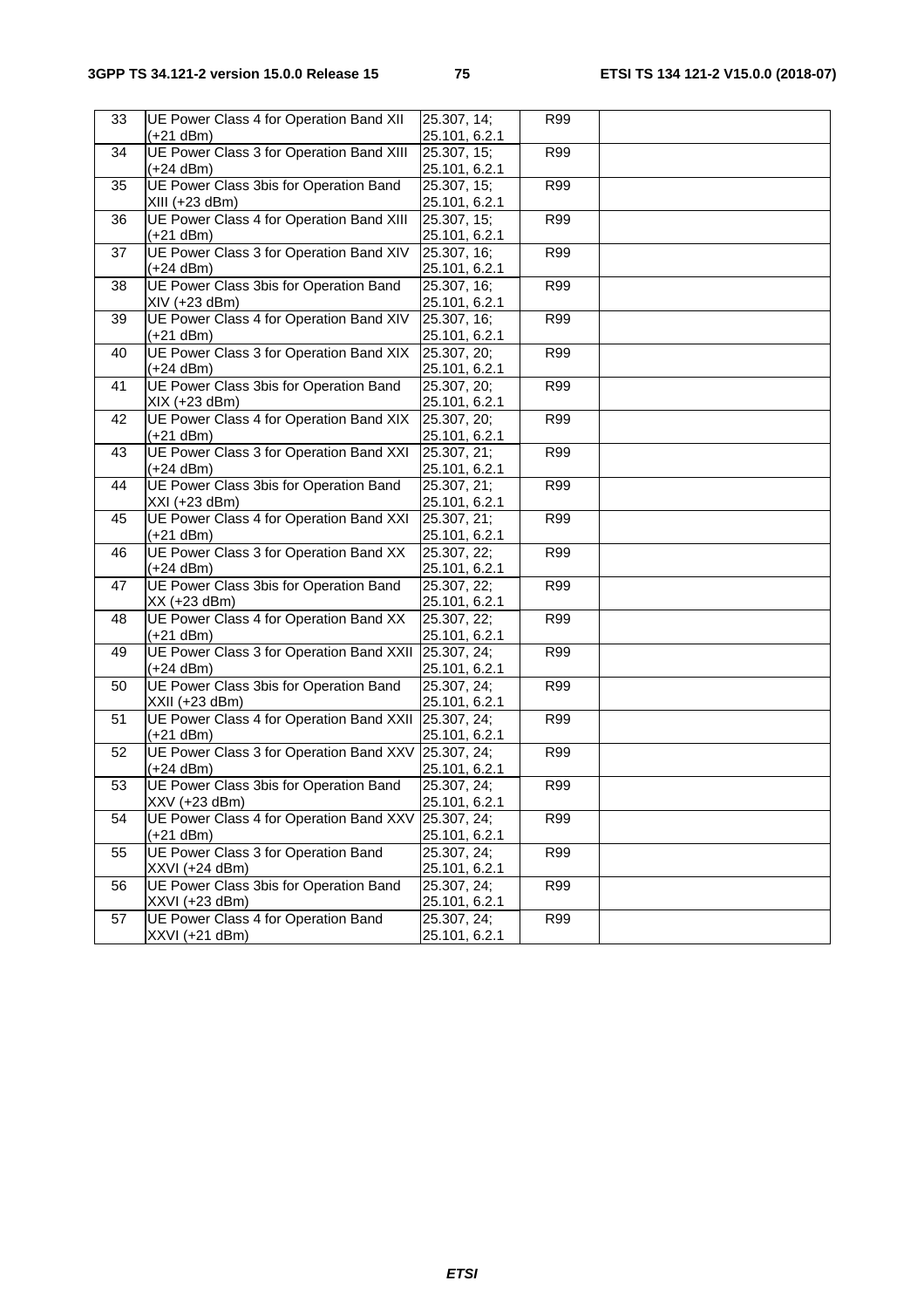| Item            | FDD Layer 1 UE Radio Access<br><b>Capabilities</b>     | Ref.           | Release       | <b>Comments</b> |
|-----------------|--------------------------------------------------------|----------------|---------------|-----------------|
| 1               | Support of turbo decoding                              | 25.306, 4.5.1  | R99           |                 |
|                 | Support of turbo encoding                              | 25.306, 4.5.2  |               |                 |
| $\overline{c}$  |                                                        |                | R99           |                 |
| 3               | Support for SF 512 (downlink)                          | 25.306, 4.5.3  | R99           |                 |
| $\overline{4}$  | Support of PDSCH                                       | 25.306, 4.5.3  | R99and        |                 |
|                 |                                                        |                | Rel-4         |                 |
|                 |                                                        |                | only          |                 |
| 5               | Simultaneous reception of SCCPCH and<br><b>DPCH</b>    | 25.306, 4.5.3  | R99           |                 |
| 6               | Simultaneous reception of SCCPCH,                      | 25.306, 4.5.3  | R99 and       |                 |
|                 | DPCH and PDSCH                                         |                | Rel-4         |                 |
|                 |                                                        |                | only          |                 |
| $\overline{7}$  | Support of PCPCH                                       | 25.306, 4.5.4  | R99 and       |                 |
|                 |                                                        |                | Rel-4         |                 |
|                 |                                                        |                | only          |                 |
| 8               | Support of uplink compressed mode only                 | 25.306, 4.9    | R99           |                 |
| 9               | Support of downlink compressed mode                    | 25.306, 4.9    | R99           |                 |
|                 | only                                                   |                |               |                 |
| 10              | Support of uplink and downlink                         | 25.306, 4.9    | R99           |                 |
|                 | compressed mode                                        |                |               |                 |
| 11              | void                                                   |                |               |                 |
| 12              | void                                                   |                |               |                 |
| 13              | void                                                   |                |               |                 |
| 14              | Support of HS-PDSCH                                    | 25.306, 4.5.3  | Rel-5         |                 |
| 15              | Support of E-DPDCH                                     | 25.306, 4.5.4  | Rel-6         |                 |
| 16              | Support of MBMS                                        | 25.306, 4.13   | Rel-6         |                 |
| 17              | Support of HS-SCCHless HS-DSCH                         | 25.306, 4.5.3  | Rel-7         |                 |
| 18              | Full support of F-DPCH                                 | 25.331,10.2.3  | Rel-6         |                 |
|                 |                                                        | 9,10.3.3.42,   |               |                 |
|                 |                                                        | 10.3.3.42oa,   |               |                 |
|                 |                                                        | 11.2, 11.3     |               |                 |
| 19              | Support of DPCCH Discontinuous                         | 25.306, 4.5.4  | Rel-7         |                 |
|                 | Transmission                                           |                |               |                 |
| 20              | Support of Target Cell Pre-Configuration               | 25.306 4.5.3   | Rel-8         |                 |
| 21              | Support of HS-PDSCH in CELL_FACH                       | 25.306, 4.5.3  | Rel-7         |                 |
| 22              | Support of Common E-DCH                                | 25.306, 4.5.4  | Rel-8         |                 |
| 23              | Support of dual band operation                         | 25.306 4.5.3   | Rel-9         |                 |
| 24              | Support of CSG                                         | 25.331         | Rel-8         |                 |
|                 |                                                        | 10.2.16c,      |               |                 |
|                 |                                                        | 10.3.3.42      |               |                 |
| $\overline{25}$ | Support of intra-frequency SI acquisition              | 25.306 4.14.2  | $ReI-9$       |                 |
|                 | for HO                                                 |                |               |                 |
| 26              | Support of inter-frequency SI acquisition              | 25.306 4.14.2  | Rel-9         |                 |
|                 | for HO                                                 |                |               |                 |
| 27              | Support of dual cell E-DCH operation                   | 25.306 4.5.4   | Rel-9         |                 |
| 28              | Support of MIMO only with single-stream<br>restriction | 25.306 4.5.3   | Rel-9         |                 |
| 29              | Support of TX Diversity on DL Control                  | 25.331         | Rel-7         |                 |
|                 | Channels by MIMO Capable UE when                       | 10.3.3.42      |               |                 |
|                 | MIMO operation is active                               |                |               |                 |
| 30              | Support of uplink closed loop transmit                 | 25.306 4.5.4   | <b>Rel-11</b> |                 |
|                 | diversity                                              |                |               |                 |
| 31              | Support of uplink open loop transmit                   | 25.306 4.5.4   | <b>Rel-11</b> |                 |
|                 | diversity                                              |                |               |                 |
| 32              | Support of HS-DSCH DRX operation                       | 25.306 4.5.3   | <b>Rel-11</b> |                 |
|                 |                                                        |                |               |                 |
| 33              | Support of HS-DSCH DRX operation with                  | 25.306 4.5.3   | Rel-11        |                 |
|                 | second DRX cycle                                       |                |               |                 |
| 34              | Support for Multiflow operation                        | 25.306 4.5.3   | <b>Rel-11</b> |                 |
|                 |                                                        |                |               |                 |
| 35              | Support of DCH Enhancements                            | 25.331, 8.5.84 | <b>Rel-12</b> |                 |
|                 |                                                        |                |               |                 |

**Table A.7: FDD Layer 1 UE Radio Access Capabilities**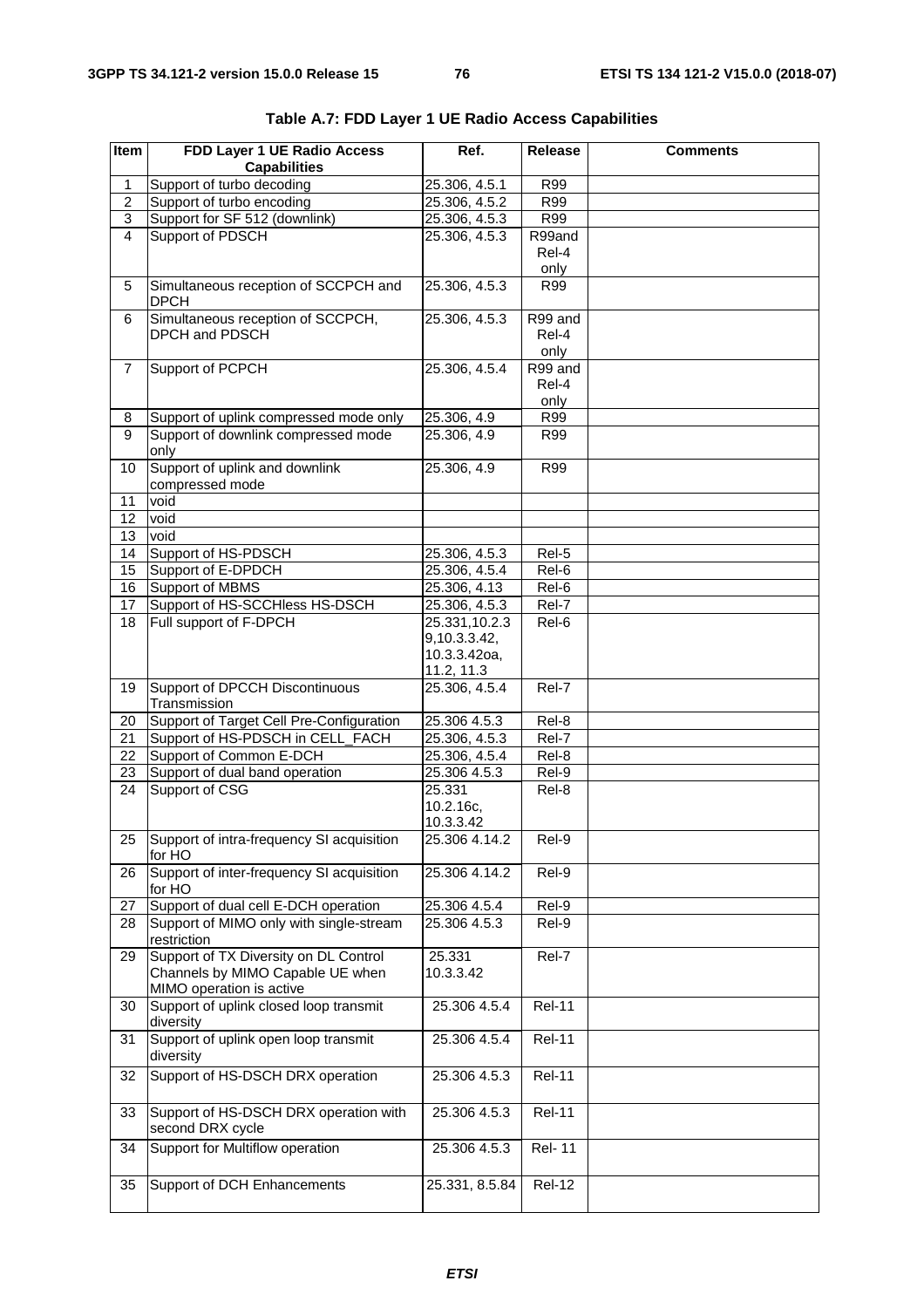|                 | Item FDD HS-DSCH physical layer categories | Ref.        | <b>Release</b> | <b>Comments</b> |
|-----------------|--------------------------------------------|-------------|----------------|-----------------|
| 1               | Category 1                                 | 25.306, 5.1 | Rel-5          |                 |
| 2               | Category 2                                 | 25.306, 5.1 | Rel-5          |                 |
| 3               | Category 3                                 | 25.306, 5.1 | Rel-5          |                 |
| $\overline{4}$  | Category 4                                 | 25.306, 5.1 | Rel-5          |                 |
| $\overline{5}$  | Category 5                                 | 25.306, 5.1 | Rel-5          |                 |
| $\overline{6}$  | Category 6                                 | 25.306, 5.1 | Rel-5          |                 |
| $\overline{7}$  | Category 7                                 | 25.306, 5.1 | Rel-5          |                 |
| 8               | Category 8                                 | 25.306, 5.1 | Rel-5          |                 |
| 9               | Category 9                                 | 25.306, 5.1 | Rel-5          |                 |
| 10              | Category 10                                | 25.306, 5.1 | Rel-5          |                 |
| 11              | Category 11                                | 25.306, 5.1 | Rel-5          |                 |
| 12              | Category 12                                | 25.306, 5.1 | Rel-5          |                 |
| 13              | Category 13                                | 25.306, 5.1 | Rel-7          |                 |
| 14              | Category 14                                | 25.306, 5.1 | Rel-7          |                 |
| 15              | Category 15                                | 25.306, 5.1 | Rel-7          |                 |
| 16              | Category 16                                | 25.306, 5.1 | Rel-7          |                 |
| 17              | Category 17                                | 25.306, 5.1 | Rel-7          |                 |
| 18              | Category 18                                | 25.306, 5.1 | Rel-7          |                 |
| 19              | Category 19                                | 25.306, 5.1 | Rel-8          |                 |
| 20              | Category 20                                | 25.306, 5.1 | Rel-8          |                 |
| 21              | Category 21                                | 25.306, 5.1 | Rel-8          |                 |
| 22              | Category 22                                | 25.306, 5.1 | Rel-8          |                 |
| 23              | Category 23                                | 25.306, 5.1 | Rel-8          |                 |
| 24              | Category 24                                | 25.306, 5.1 | Rel-8          |                 |
| 25              | Category 25                                | 25.306, 5.1 | Rel-9          |                 |
| 26              | Category 26                                | 25.306, 5.1 | Rel-9          |                 |
| 27              | Category 27                                | 25.306, 5.1 | Rel-9          |                 |
| 28              | Category 28                                | 25.306, 5.1 | Rel-9          |                 |
| 29              | Category 29                                | 25.306, 5.1 | <b>Rel-10</b>  |                 |
| 30              | Category 30                                | 25.306, 5.1 | <b>Rel-10</b>  |                 |
| 31              | Category 31                                | 25.306, 5.1 | <b>Rel-10</b>  |                 |
| $\overline{32}$ | Category 32                                | 25.306, 5.1 | <b>Rel-10</b>  |                 |
| 33              | Category 33                                | 25.306, 5.1 | <b>Rel-11</b>  |                 |
| 34              | Category 34                                | 25.306, 5.1 | <b>Rel-11</b>  |                 |
| 35              | Category 35                                | 25.306, 5.1 | <b>Rel-11</b>  |                 |
| 36              | Category 36                                | 25.306, 5.1 | <b>Rel-11</b>  |                 |
| 37              | Category 37                                | 25.306, 5.1 | <b>Rel-11</b>  |                 |
| 38              | Category 38                                | 25.306, 5.1 | <b>Rel-11</b>  |                 |

### **Table A.9: FDD E-DCH physical layer categories**

| Item | FDD E-DCH physical layer categories | Ref.        | <b>Release</b> | <b>Comments</b> |
|------|-------------------------------------|-------------|----------------|-----------------|
|      | Category 1                          | 25.306, 5.1 | Rel-6          |                 |
| 2    | Category 2                          | 25.306, 5.1 | Rel-6          |                 |
| 3    | Category 3                          | 25.306, 5.1 | Rel-6          |                 |
| 4    | Category 4                          | 25.306, 5.1 | Rel-6          |                 |
| 5    | Category 5                          | 25.306, 5.1 | Rel-6          |                 |
| 6    | Category 6                          | 25.306, 5.1 | Rel-6          |                 |
|      | Category 7                          | 25.306, 5.1 | Rel-7          |                 |
| 8    | Category 8                          | 25.306, 5.1 | Rel-9          |                 |
| 9    | Category 9                          | 25.306, 5.1 | Rel-9          |                 |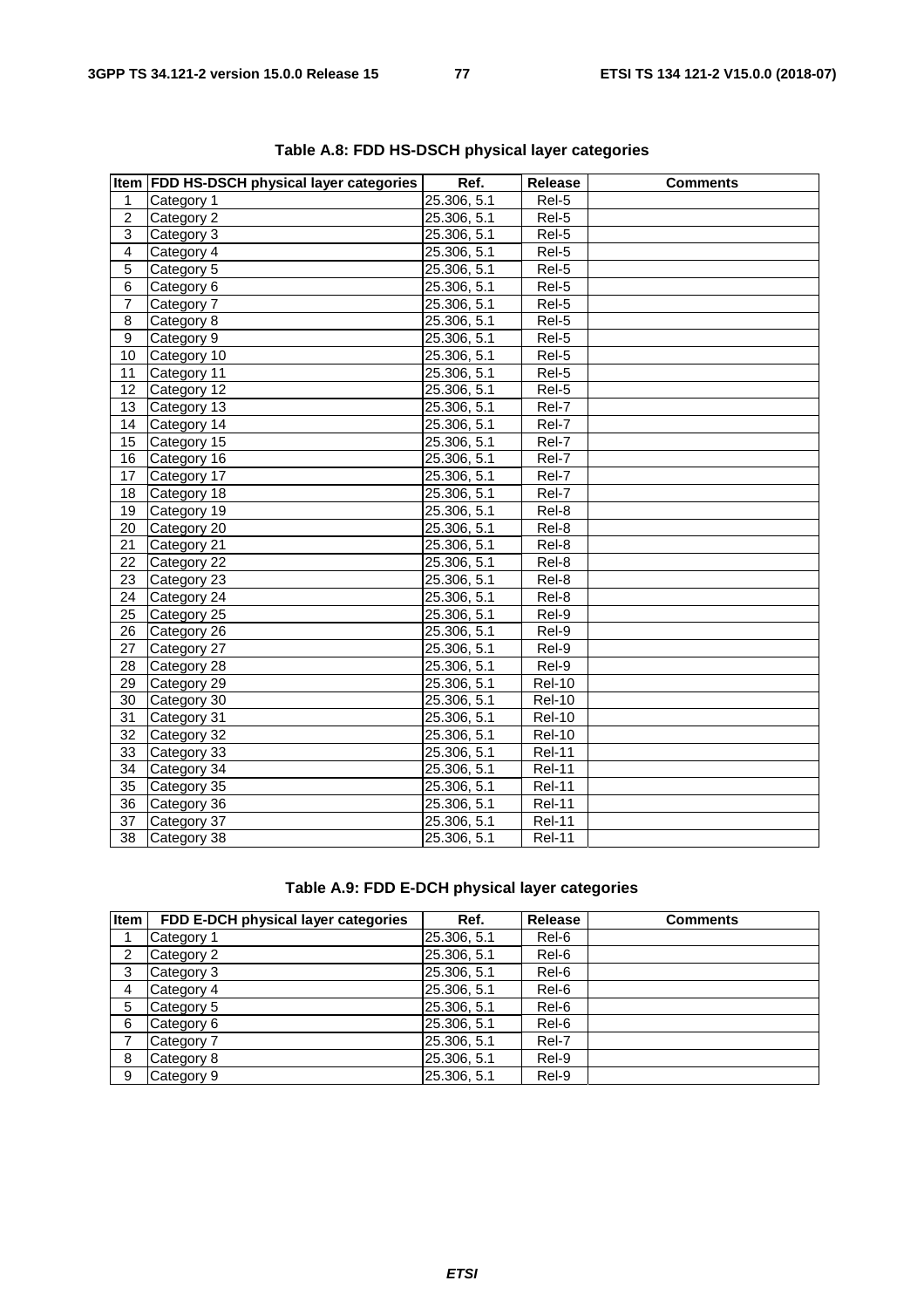## A.4.4 Additional information

| Item           | <b>Reference Measurement Channels</b>                                    | Ref.          | <b>Release</b> | <b>Comments</b>             |
|----------------|--------------------------------------------------------------------------|---------------|----------------|-----------------------------|
| 1              | Up-link reference measurement channel<br>12.2 kbps (FDD)                 | 25.101, A.2.1 | R99            | Mandatory for all terminals |
| $\overline{2}$ | Down-link reference measurement channel 25.101, A.3.1<br>12.2 kbps (FDD) |               | R99            | Mandatory for all terminals |
| 3              | Up-link reference measurement channel 64 25.101, A.2.2<br>kbps (FDD)     |               | R99            |                             |
| 4              | Down-link reference measurement channel 25.101, A.3.2<br>64 kbps (FDD)   |               | R99            |                             |
| 5              | Up-link reference measurement channel<br>144 kbps (FDD)                  | 25.101, A.2.3 | R99            |                             |
| 6              | Down-link reference measurement channel 25.101, A.3.3<br>144 kbps (FDD)  |               | R99            |                             |
| $\overline{7}$ | Up-link reference measurement channel<br>384 kbps (FDD)                  | 25.101, A.2.4 | R99            |                             |
| 8              | Down-link reference measurement channel 25.101, A.3.4<br>384 kbps (FDD)  |               | R99            |                             |
| 9              | Up-link reference measurement channel<br>768 kbps (FDD)                  | 25.101, A.2.5 | R99            |                             |
| 10             | Down-link reference measurement channel 25.101, A.3.5<br>2 64 kbps (FDD) |               | Rel-6          |                             |

### **Table A.10: Reference Measurement Channels**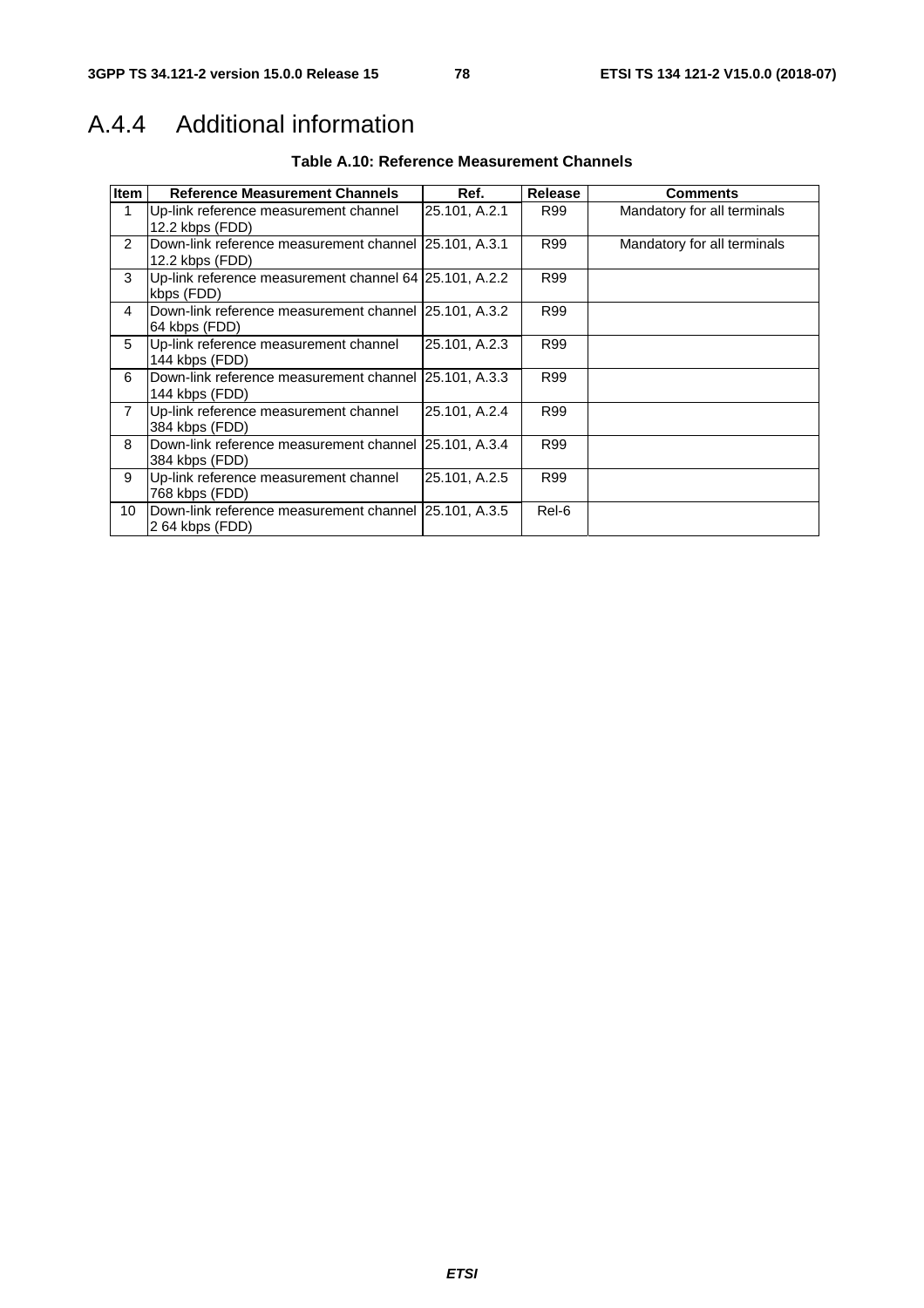### **Table A.11: Additional capabilities**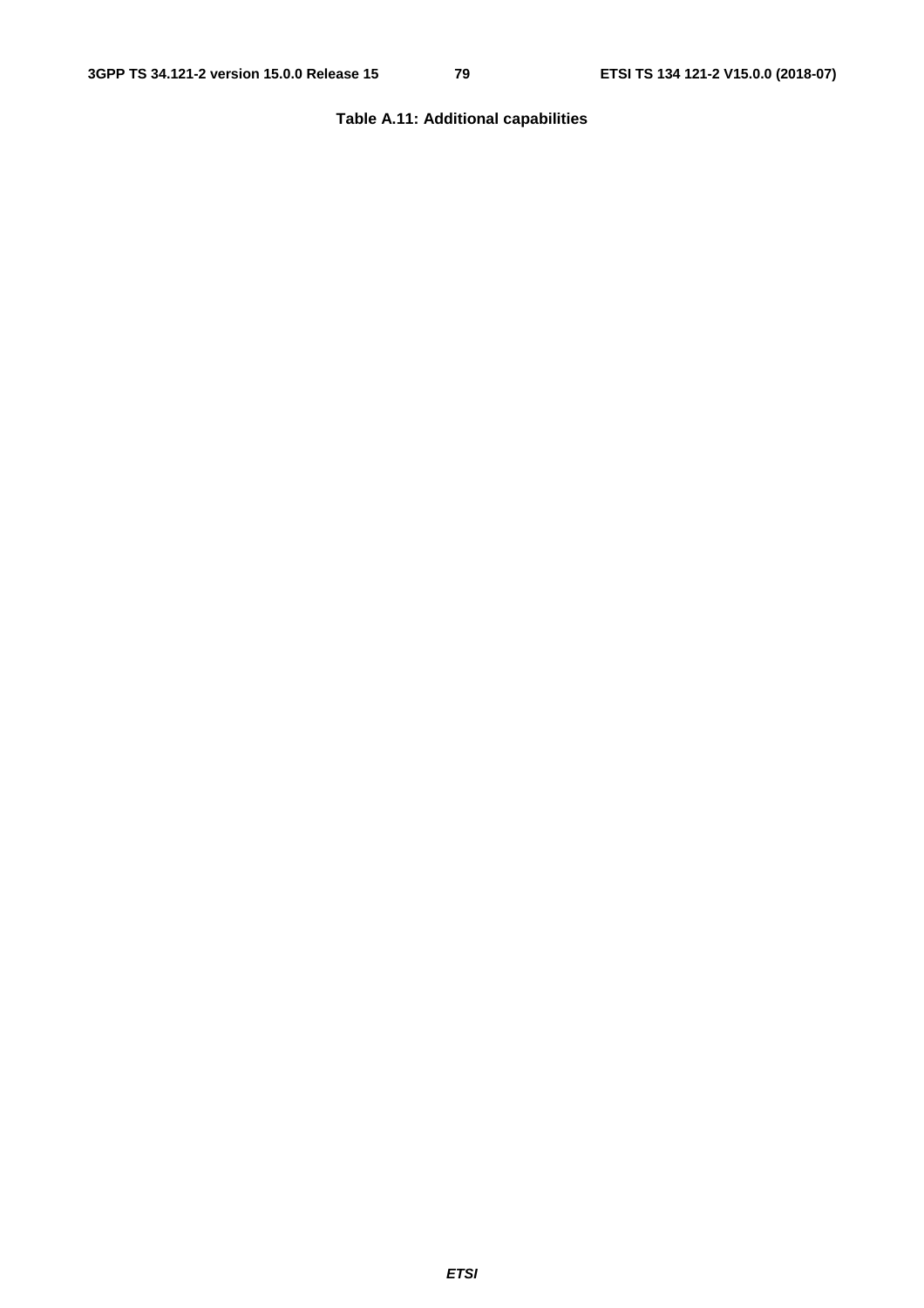| Item           | <b>Capability</b>                | Ref.      | Release | <b>Allowed</b> | <b>Band</b>      | <b>Supported</b> | <b>Comments</b> |
|----------------|----------------------------------|-----------|---------|----------------|------------------|------------------|-----------------|
|                |                                  |           |         |                | Band I           |                  |                 |
|                |                                  |           |         |                | Band II          |                  |                 |
|                |                                  |           |         |                | Band III         |                  |                 |
| $\mathbf{1}$   |                                  |           |         |                | Band IV          |                  |                 |
|                |                                  |           |         |                | Band V           |                  |                 |
|                |                                  |           |         |                | <b>Band VI</b>   |                  |                 |
|                |                                  |           |         |                | <b>Band VII</b>  |                  |                 |
|                |                                  |           |         |                | <b>Band VIII</b> |                  |                 |
|                |                                  |           |         |                | Band IX          |                  |                 |
|                | Enhanced                         |           |         |                | Band X           |                  |                 |
|                | performance<br>requirements type | 25.101, 9 | Rel-6   | 34.121-1, 4    | <b>Band XI</b>   |                  |                 |
|                | 1 for HSDPA                      |           |         |                | <b>Band XII</b>  |                  |                 |
|                |                                  |           |         |                | <b>Band XIII</b> |                  |                 |
|                |                                  |           |         |                | Band XIV         |                  |                 |
|                |                                  |           |         |                | Band XIX         |                  |                 |
|                |                                  |           |         |                | Band XX          |                  |                 |
|                |                                  |           |         |                | <b>Band XXI</b>  |                  |                 |
|                |                                  |           |         |                | <b>Band XXII</b> |                  |                 |
|                |                                  |           |         |                | Band XXV         |                  |                 |
|                |                                  |           |         |                | Band XXVI        |                  |                 |
|                |                                  |           |         |                | Band I           |                  |                 |
|                |                                  |           |         |                | Band II          |                  |                 |
|                |                                  |           |         |                | Band III         |                  |                 |
|                |                                  |           |         |                | Band IV          |                  |                 |
|                |                                  |           |         |                | Band V           |                  |                 |
|                |                                  |           |         |                | <b>Band VI</b>   |                  |                 |
|                |                                  |           |         |                | <b>Band VII</b>  |                  |                 |
|                |                                  |           |         |                | <b>Band VIII</b> |                  |                 |
|                |                                  | 25.101, 9 | Rel-6   |                | Band IX          |                  |                 |
|                | Enhanced                         |           |         |                | Band X           |                  |                 |
| $\overline{c}$ | performance<br>requirements type |           |         | 34.121-1, 4    | <b>Band XI</b>   |                  |                 |
|                | $\overline{2}$                   |           |         |                | <b>Band XII</b>  |                  |                 |
|                |                                  |           |         |                | Band XIII        |                  |                 |
|                |                                  |           |         |                | Band XIV         |                  |                 |
|                |                                  |           |         |                | Band XIX         |                  |                 |
|                |                                  |           |         |                | Band XX          |                  |                 |
|                |                                  |           |         |                | Band XXI         |                  |                 |
|                |                                  |           |         |                | <b>Band XXII</b> |                  |                 |
|                |                                  |           |         |                | Band XXV         |                  |                 |
|                |                                  |           |         |                | Band XXVI        |                  |                 |
|                |                                  |           |         |                | Band I           |                  |                 |
|                |                                  |           |         |                | Band II          |                  |                 |
|                |                                  |           |         |                | Band III         |                  |                 |
|                | Enhanced                         |           |         |                | Band IV          |                  |                 |
| 3              | performance                      | 25.101, 9 | Rel-7   | 34.121-1, 4    | Band V           |                  |                 |
|                | requirements type<br>3           |           |         |                | <b>Band VI</b>   |                  |                 |
|                |                                  |           |         |                | <b>Band VII</b>  |                  |                 |
|                |                                  |           |         |                | <b>Band VIII</b> |                  |                 |
|                |                                  |           |         |                | Band IX          |                  |                 |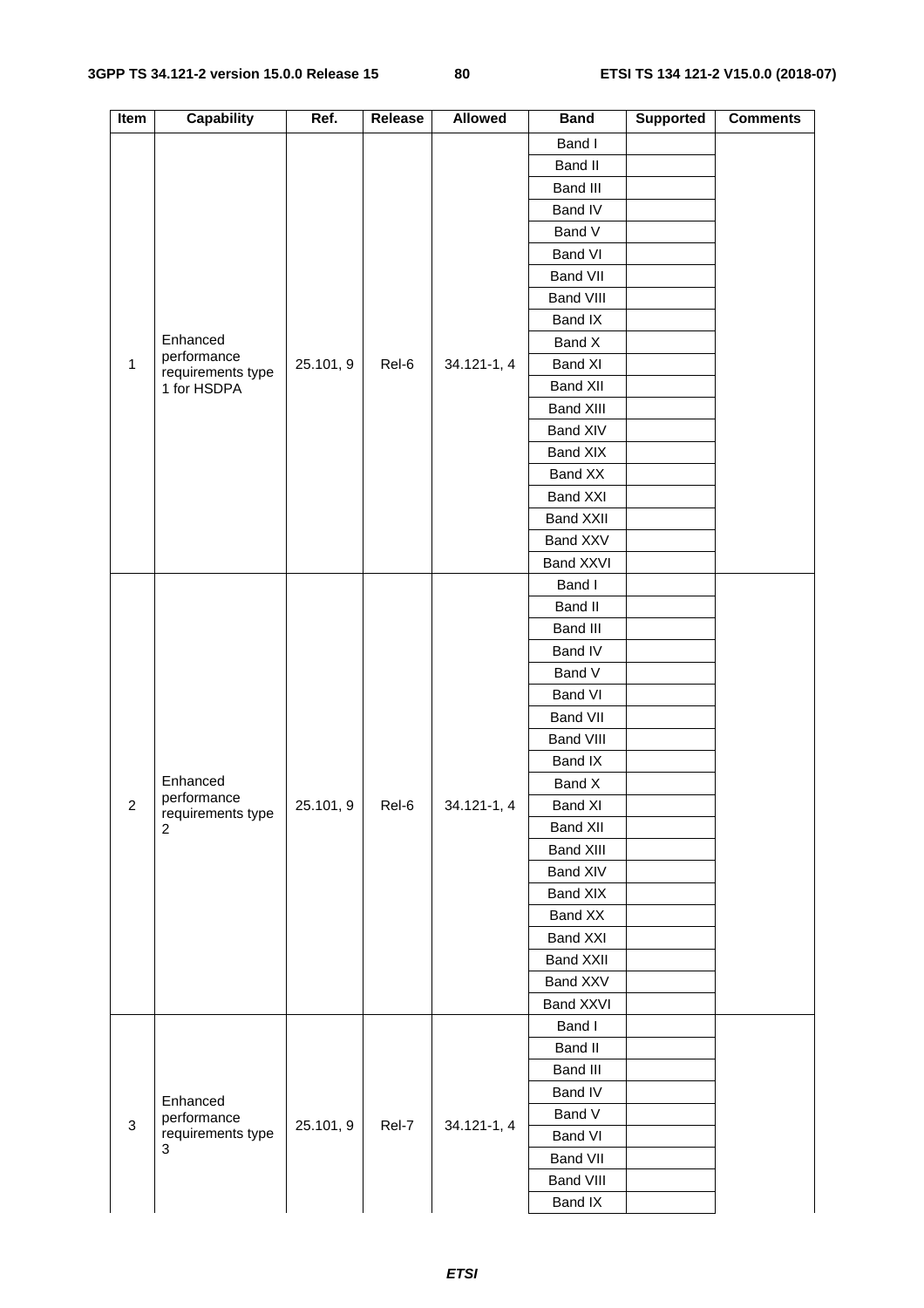|       |                         |           |       |             | Band X              |  |
|-------|-------------------------|-----------|-------|-------------|---------------------|--|
|       |                         |           |       |             | <b>Band XI</b>      |  |
|       |                         |           |       |             | <b>Band XII</b>     |  |
|       |                         |           |       |             | <b>Band XIII</b>    |  |
|       |                         |           |       |             | Band XIV            |  |
|       |                         |           |       |             | Band XIX            |  |
|       |                         |           |       |             | Band XX             |  |
|       |                         |           |       |             | <b>Band XXI</b>     |  |
|       |                         |           |       |             | <b>Band XXII</b>    |  |
|       |                         |           |       |             | Band XXV            |  |
|       |                         |           |       |             |                     |  |
|       |                         |           |       |             | Band XXVI<br>Band I |  |
|       |                         |           |       |             |                     |  |
|       |                         |           |       |             | Band II<br>Band III |  |
|       |                         |           |       |             |                     |  |
|       |                         |           |       |             | Band IV             |  |
|       |                         |           |       |             | Band V              |  |
|       |                         |           |       |             | <b>Band VI</b>      |  |
|       |                         |           |       |             | <b>Band VII</b>     |  |
|       |                         |           |       |             | <b>Band VIII</b>    |  |
|       |                         |           |       |             | Band IX             |  |
|       | Enhanced<br>performance |           |       |             | Band X              |  |
| 4     | requirements type       | 25.101, 9 | Rel-7 | 34.121-1, 4 | <b>Band XI</b>      |  |
|       | 1 for E-DCH             |           |       |             | <b>Band XII</b>     |  |
|       |                         |           |       |             | <b>Band XIII</b>    |  |
|       |                         |           |       |             | Band XIV            |  |
|       |                         |           |       |             | Band XIX            |  |
|       |                         |           |       |             | Band XX             |  |
|       |                         |           |       |             | <b>Band XXI</b>     |  |
|       |                         |           |       |             | <b>Band XXII</b>    |  |
|       |                         |           |       |             | Band XXV            |  |
|       |                         |           |       |             | Band XXVI           |  |
|       |                         |           |       |             | Band I              |  |
|       |                         |           |       |             | Band II             |  |
|       |                         |           |       |             | Band III            |  |
|       |                         |           |       |             | Band IV             |  |
|       |                         |           |       |             | Band V              |  |
|       |                         |           |       |             | Band VI             |  |
|       |                         |           |       |             | <b>Band VII</b>     |  |
|       |                         |           |       |             | Band VIII           |  |
|       |                         |           |       |             | Band IX             |  |
|       | Enhanced<br>performance |           |       |             | Band X              |  |
| $5\,$ | requirements type       | 25.101, 9 | Rel-7 | 34.121-1, 4 | <b>Band XI</b>      |  |
|       | 1 for MBMS              |           |       |             | <b>Band XII</b>     |  |
|       |                         |           |       |             | <b>Band XIII</b>    |  |
|       |                         |           |       |             | Band XIV            |  |
|       |                         |           |       |             | Band XIX            |  |
|       |                         |           |       |             | Band XX             |  |
|       |                         |           |       |             |                     |  |
|       |                         |           |       |             | <b>Band XXI</b>     |  |
|       |                         |           |       |             | <b>Band XXII</b>    |  |
|       |                         |           |       |             | Band XXV            |  |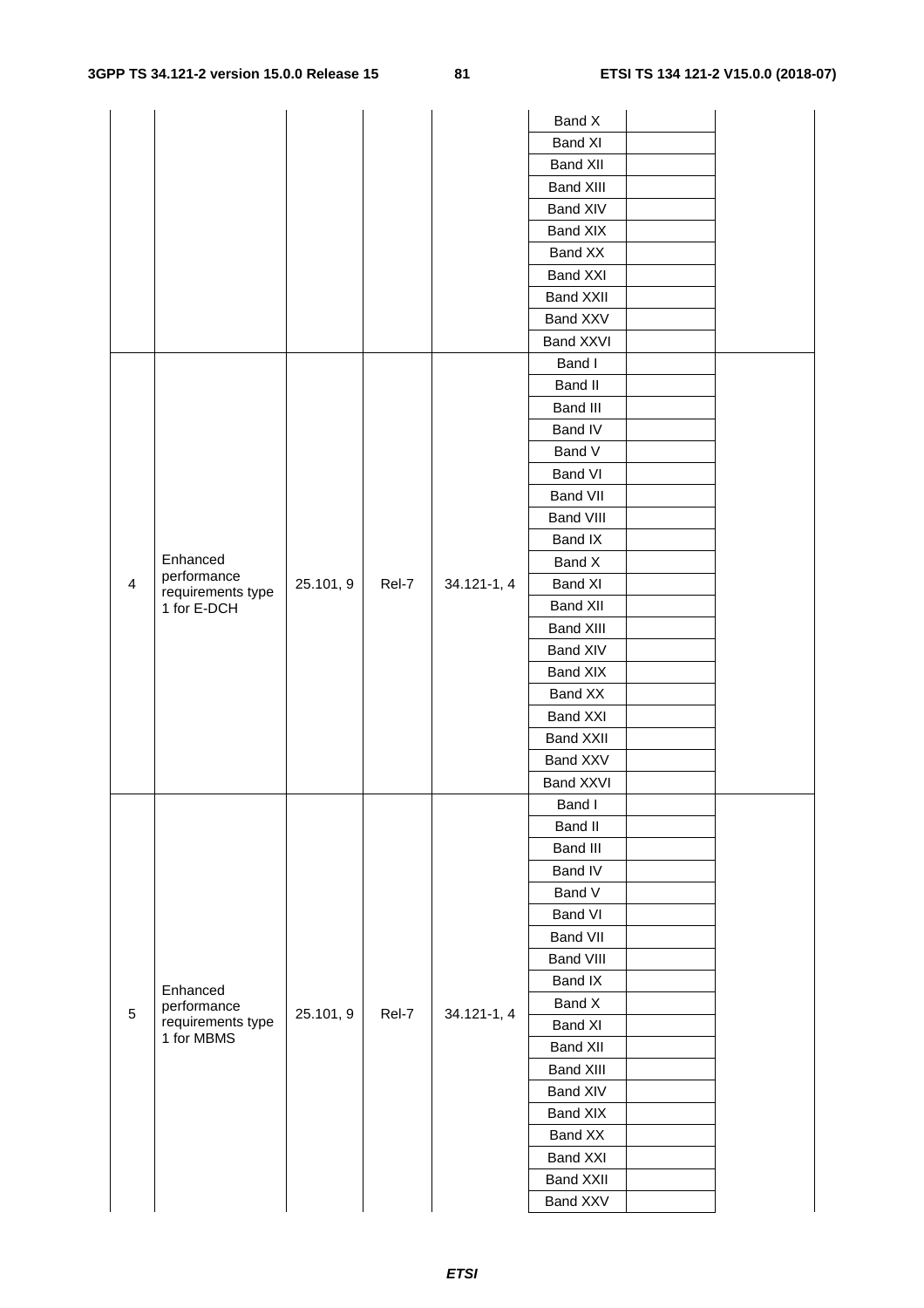|                |                                  |           |       |             | Band XXVI        |  |
|----------------|----------------------------------|-----------|-------|-------------|------------------|--|
|                |                                  |           |       |             | Band I           |  |
|                |                                  |           |       |             | Band II          |  |
|                |                                  |           |       |             | Band III         |  |
|                |                                  |           |       |             | Band IV          |  |
|                |                                  |           |       |             | Band V           |  |
|                |                                  |           |       |             | <b>Band VI</b>   |  |
|                |                                  |           |       |             | <b>Band VII</b>  |  |
|                |                                  |           |       |             | <b>Band VIII</b> |  |
|                |                                  |           |       |             | Band IX          |  |
|                | Enhanced                         |           |       |             | Band X           |  |
| $\,6\,$        | performance<br>requirements Type | 25.101, 9 | Rel-8 | 34.121-1, 4 | <b>Band XI</b>   |  |
|                | 3i                               |           |       |             | <b>Band XII</b>  |  |
|                |                                  |           |       |             | <b>Band XIII</b> |  |
|                |                                  |           |       |             | Band XIV         |  |
|                |                                  |           |       |             | Band XIX         |  |
|                |                                  |           |       |             | Band XX          |  |
|                |                                  |           |       |             | <b>Band XXI</b>  |  |
|                |                                  |           |       |             | <b>Band XXII</b> |  |
|                |                                  |           |       |             | Band XXV         |  |
|                |                                  |           |       |             | Band XXVI        |  |
|                |                                  |           |       |             | Band I           |  |
|                |                                  |           |       |             | Band II          |  |
|                |                                  |           |       |             | Band III         |  |
|                |                                  |           |       |             | Band IV          |  |
|                |                                  |           |       |             | Band V           |  |
|                |                                  |           |       |             | <b>Band VI</b>   |  |
|                |                                  |           |       |             | Band VII         |  |
|                |                                  |           |       |             | <b>Band VIII</b> |  |
|                |                                  |           |       |             | Band IX          |  |
|                | Enhanced                         |           |       |             | Band X           |  |
| $\overline{7}$ | performance<br>requirements      | 25.101, 9 | Rel-8 | 34.121-1, 4 | Band XI          |  |
|                | Type1 for DCH                    |           |       |             | <b>Band XII</b>  |  |
|                |                                  |           |       |             | <b>Band XIII</b> |  |
|                |                                  |           |       |             | Band XIV         |  |
|                |                                  |           |       |             | Band XIX         |  |
|                |                                  |           |       |             | Band XX          |  |
|                |                                  |           |       |             | <b>Band XXI</b>  |  |
|                |                                  |           |       |             | <b>Band XXII</b> |  |
|                |                                  |           |       |             | Band XXV         |  |
|                |                                  |           |       |             | Band XXVI        |  |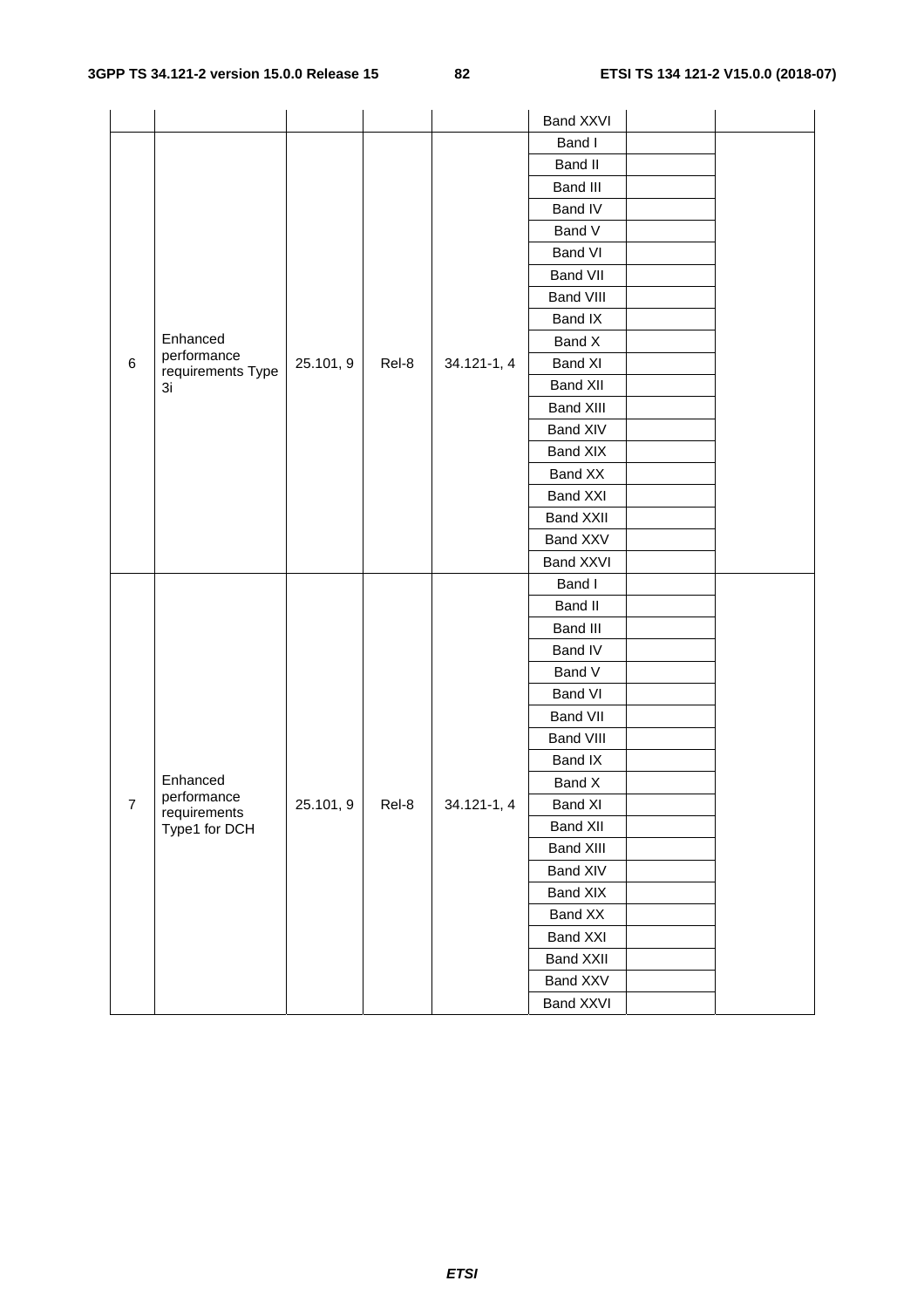| Item           | <b>Capability</b>                                  | Ref.                           | Release | <b>Allowed</b>  | <b>Band</b> | <b>Supported</b> | <b>Comments</b> |
|----------------|----------------------------------------------------|--------------------------------|---------|-----------------|-------------|------------------|-----------------|
|                |                                                    |                                |         |                 | I and VIII  |                  |                 |
|                | Enhanced                                           |                                |         |                 | II and IV   |                  |                 |
| $\mathbf{1}$   | performance<br>requirements type                   | 25.101, 9                      | Rel-6   | $34.121 - 1, 4$ | I and V     |                  |                 |
|                | 1 for HSDPA                                        |                                |         |                 | I and XI    |                  |                 |
|                |                                                    |                                |         |                 | II and V    |                  |                 |
|                |                                                    |                                |         |                 | I and VIII  |                  |                 |
|                | Enhanced                                           |                                |         |                 | II and IV   |                  |                 |
| 2              | performance<br>requirements type<br>$\overline{2}$ | 25.101, 9                      | Rel-6   | 34.121-1, 4     | I and V     |                  |                 |
|                |                                                    |                                |         |                 | I and XI    |                  |                 |
|                |                                                    |                                |         |                 | II and V    |                  |                 |
|                |                                                    | 25.101, 9<br>requirements type | Rel-7   | 34.121-1, 4     | I and VIII  |                  |                 |
|                | Enhanced                                           |                                |         |                 | II and IV   |                  |                 |
| 3              | performance                                        |                                |         |                 | I and V     |                  |                 |
|                | 3                                                  |                                |         |                 | I and XI    |                  |                 |
|                |                                                    |                                |         |                 | II and V    |                  |                 |
|                |                                                    |                                |         |                 | I and VIII  |                  |                 |
|                | Enhanced                                           |                                | Rel-8   |                 | II and IV   |                  |                 |
| $\overline{4}$ | performance<br>requirements Type                   | 25.101, 9                      |         | 34.121-1, 4     | I and V     |                  |                 |
|                | 3i                                                 |                                |         |                 | I and XI    |                  |                 |
|                |                                                    |                                |         |                 | II and V    |                  |                 |

**Table A.11a: Additional capabilities for DB-DC-HSDPA** 

### **Table A.12: Additional information**

| Item | <b>Additional Information</b>                                          | Ref.          | Release | <b>Comments</b> |
|------|------------------------------------------------------------------------|---------------|---------|-----------------|
|      | UE without vibration sensitive components                              | 25.101, D.2.3 | R99     |                 |
|      | Support of inter-RAT PS handover to E-<br><b>UTRA (FDD) from UTRA</b>  | 25.306, 4.7   | Rel-8   |                 |
|      | Support of inter-RAT PS handover to E-<br><b>IUTRA (TDD) from UTRA</b> | 25.306, 4.7   | Rel-8   |                 |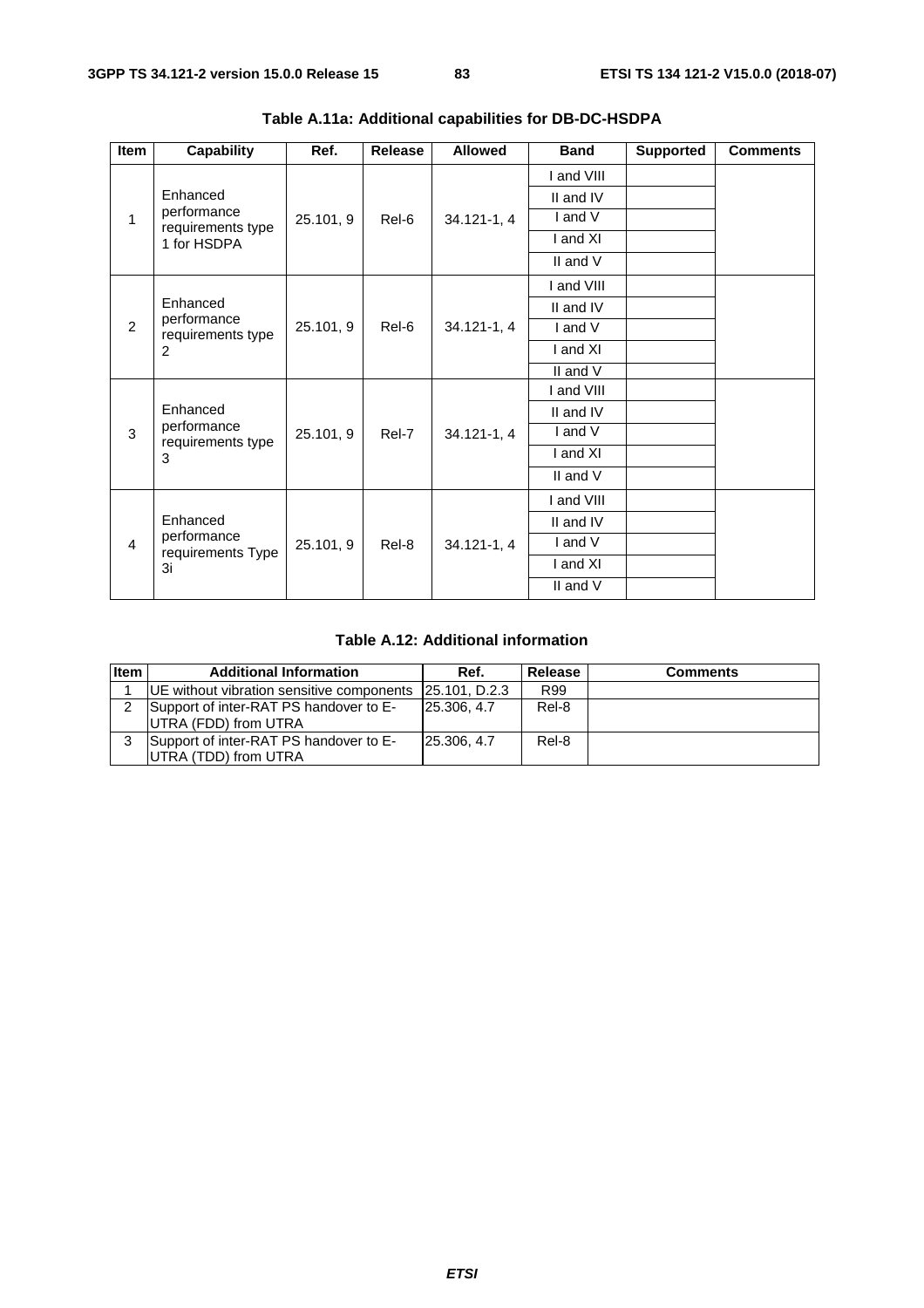## A.4.5 Feature group indicators

| <b>Item</b>    | <b>Additional information</b>                                                                                             | <b>Notes</b> | Ref.               | Relea | <b>Comments</b>                                                                                                                                                                                                                                    |
|----------------|---------------------------------------------------------------------------------------------------------------------------|--------------|--------------------|-------|----------------------------------------------------------------------------------------------------------------------------------------------------------------------------------------------------------------------------------------------------|
|                |                                                                                                                           |              |                    | se    |                                                                                                                                                                                                                                                    |
| $\mathbf{1}$   | Support of "UTRA CELL_PCH to EUTRA<br>RRC_IDLE cell reselection" and "UTRA URA_PCH<br>to EUTRA RRC_IDLE cell reselection" |              | 25.331,<br>Annex E | Rel-8 | Corresponding to<br>the Index of<br>Indicator, the<br>leftmost binary bit<br>For Rel-8:<br>Set to true if<br>supporting all<br>functionalities in<br>the feature group<br>For Rel-9 or later<br>releases:<br>this FGI bit is set<br>to TRUE        |
| $\overline{2}$ | Support of "EUTRAN measurements and<br>reporting in connected mode"                                                       |              | 25.331,<br>Annex E | Rel-8 | Corresponding to<br>the Index of<br>Indicator, the<br>leftmost binary bit<br>2<br>For Rel-8:<br>Set to true if<br>supporting all<br>functionalities in<br>the feature group<br>For Rel-9 or later<br>releases:<br>lthis FGI bit is set<br>lto TRUE |

### **Table A.13: EUTRA Feature group indicators**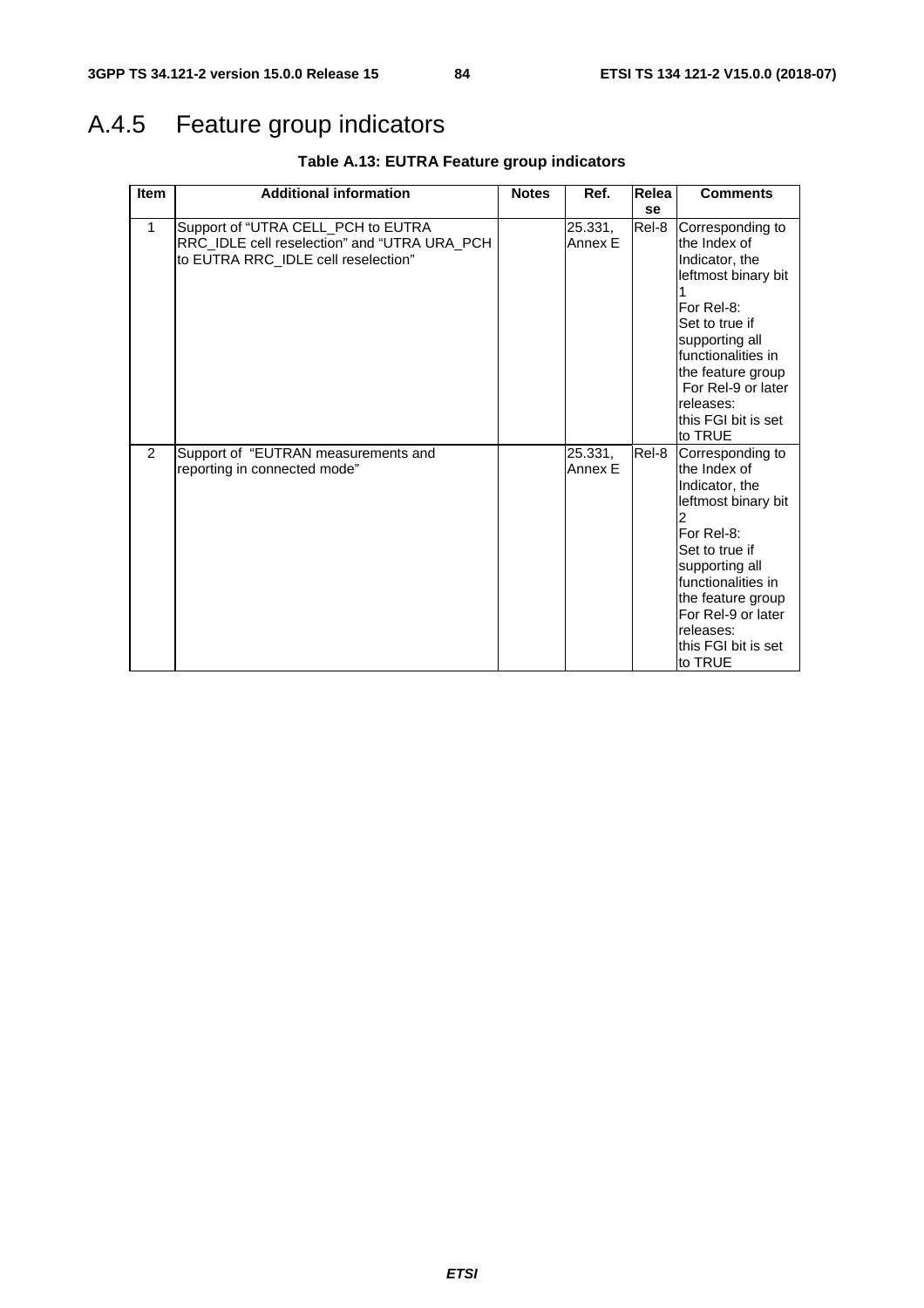## Annex B (informative): Labelling of Inter-RAT RRM test cases

This Annex provides a labelling guideline for the FDD/GSM inter-RAT RRM test cases. The purpose of this Annex is to aid clear and traceable test case identification, both for the purposes of validation reporting in the certification organisations as well as for test houses to unambiguously identify the tested frequency bands. Note that actual band combinations to be tested shall be specified by the certification organisations.

## B.1 FDD/GSM band combinations for inter-RAT RRM tests

It is recommended the following labelling convention should be used for the inter-RAT RRM derivative test cases covering different FDD/GSM band combinations:

"Test Case number"("FDD band"-"GSM Frequency band")

FDD bands are listed using Roman numerals.

For example: 8.2.3.1(I-900) for inter-RAT RRM test covering FDD band I and GSM 900.

The above mentioned labelling convention shall apply to the following inter-RAT RRM tests defined in TS 34.121-1:

| Гest Tүре  | <b>Test Case Number</b>                                                      |
|------------|------------------------------------------------------------------------------|
| <b>RRM</b> | 8.2.3.1, 8.2.3.2, 8.2.3.3, 8.3.4, 8.3.5.3, 8.3.6.3, 8.6.4.1, 8.6.5.1, 8.7.3A |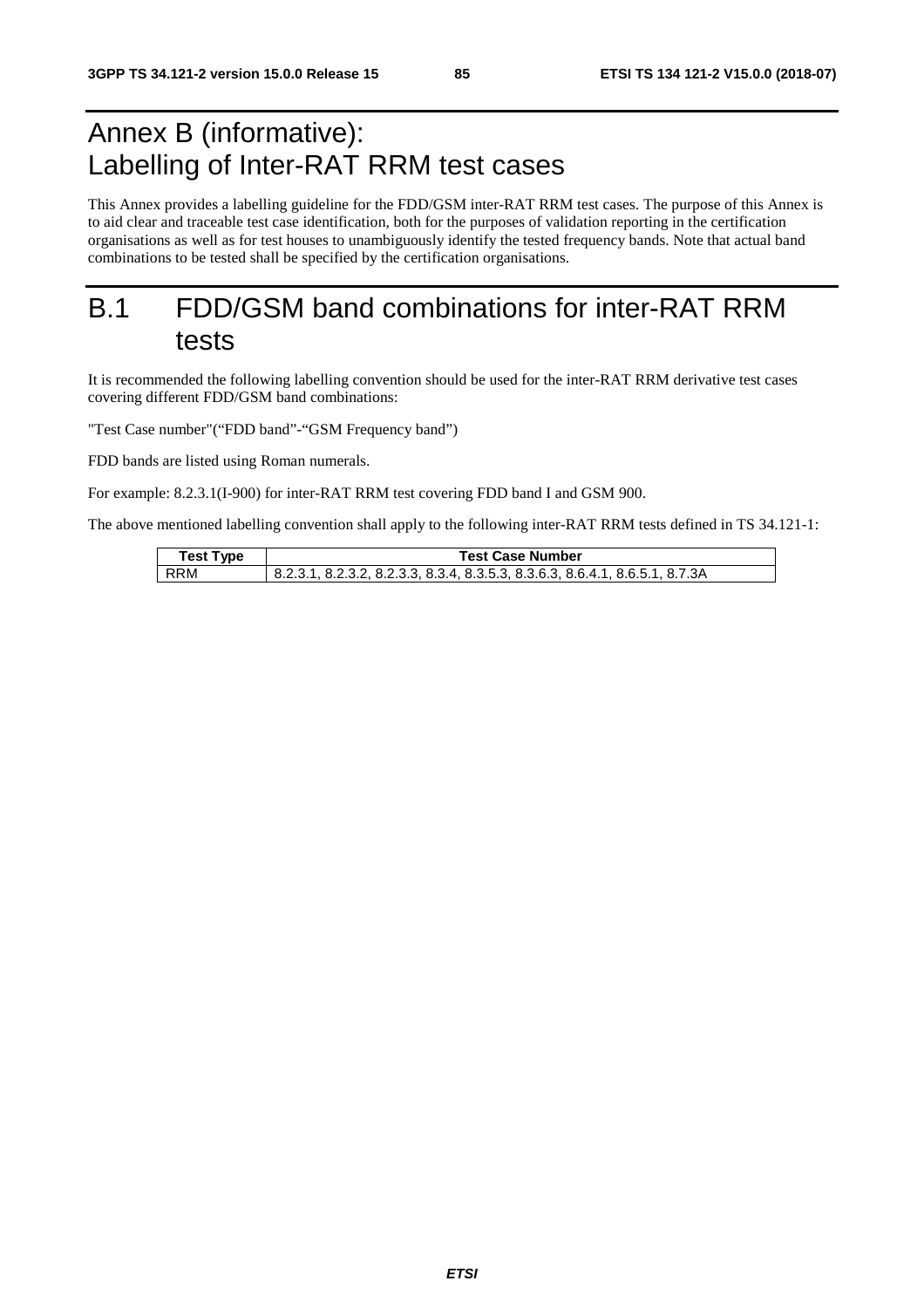Annex C (informative): Change history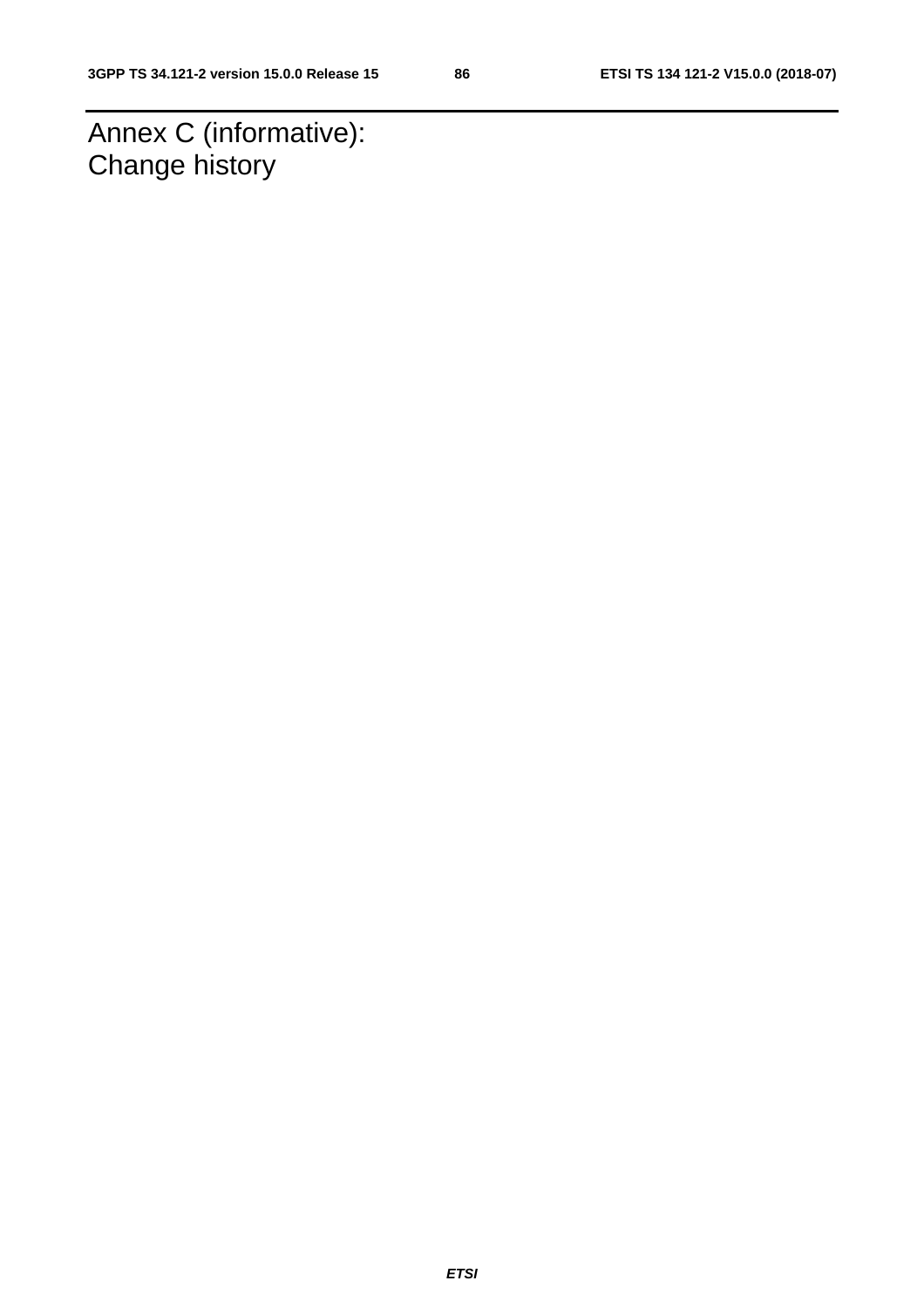| $-1st-$               | <b>Meeting Doc-1st-Level</b> | <b>CR</b>    | <b>Rev</b> | <b>Subject</b>                                                                                                                                   | Cat    |         | Version   Version<br>-New | Doc-2nd-<br>Level |
|-----------------------|------------------------------|--------------|------------|--------------------------------------------------------------------------------------------------------------------------------------------------|--------|---------|---------------------------|-------------------|
| Level                 |                              |              |            |                                                                                                                                                  |        | Current |                           |                   |
|                       |                              |              |            | Draft version 0.0.1 based on iWD-004_v005 and TS<br>34.123-2 v6.1.0.                                                                             |        | N/A     | 0.0.1                     |                   |
| RP-31                 | RP-060055                    |              |            | For approval as Rel-7 version at RAN plenary                                                                                                     |        | 2.0.0   | 7.0.0                     | R5-060444         |
| RP-32                 | RP-060329                    | 0001         |            | Addition of new test cases from RAN5#30 and correction<br>to applicability                                                                       | F      | 7.0.0   | 7.1.0                     | R5-061425         |
| RP-32                 | RP-060332                    | 0002         |            | Addition of new Rel-6 test cases introduced in RAN5#31                                                                                           | F      | 7.0.0   | 7.1.0                     | R5-061446         |
| <b>RP-33</b>          | RP-060549                    | 0003         |            | Correction of applicability for RF test case 6.5 (narrow<br>band blocking requirement)                                                           | F      | 7.1.0   | 7.2.0                     | R5-062127         |
| RP-33                 | RP-060549                    | 0004         |            | Addition of applicability for new test cases                                                                                                     | F      | 7.1.0   | 7.2.0                     | R5-062453         |
| <b>RP-33</b>          | RP-060567                    | 0005         |            | New Rel-6 RRM test case: 8.3.8 Serving HS-DSCH cell<br>change                                                                                    | F      | 7.1.0   | 7.2.0                     | R5-062232         |
| <b>RP-33</b>          | RP-060549                    | 0006         |            | Correction of applicability for RF test case 6.7                                                                                                 | F      | 7.1.0   | 7.2.0                     | R5-062416         |
| <b>RP-34</b>          | RP-060735                    | 0007         |            | Addition of new condition for TC 6.3A in section 4                                                                                               | F      | 7.2.0   | 7.3.0                     | R5-063459         |
| <b>RP-34</b>          | RP-060732                    | 0008         |            | Addition of PICS parameter 'speech' and new condition for<br>TC 8.3.4 in section 4 and Annex A.4.2                                               | F      | 7.2.0   | 7.3.0                     | R5-063460         |
| RP-34<br><b>RP-34</b> | RP-060735                    | 0009<br>0010 |            | Addition of new test case 5.13.1AA                                                                                                               | F<br>F | 7.2.0   | 7.3.0<br>7.3.0            | R5-063424         |
|                       | RP-060743                    |              |            | Applicability of new UE Transmission Power Headroom<br>test case                                                                                 |        | 7.2.0   |                           | R5-063442         |
| <b>RP-35</b>          | RP-070097                    | 0011         |            | Correction to 34.121-2: Introduction of applicability for 2ms  F<br>TTI E-DCH E-TFC restriction test case                                        |        | 7.3.0   | 7.4.0                     | R5-070571         |
| RP-35                 | RP-070090                    | 0012         |            | Applicability of new MBMS RF and RRM test cases                                                                                                  | F      | 7.3.0   | 7.4.0                     | R5-070554         |
| RP-35                 | RP-070094                    | 0013         |            | Correction to 34.121-2: Introduction of FDD Band X<br>(Extended UMTS 1.7/2.1 GHz) for transmitter and receiver                                   | F      | 7.3.0   | 7.4.0                     | R5-070167         |
| <b>RP-36</b>          | RP-070344                    | 0014         |            | characteristics test cases<br>Addition of vibration condition to 34.121-2                                                                        | F      | 7.4.0   | 7.5.0                     | R5-071158         |
| <b>RP-36</b>          | RP-070363                    | 0015         |            | Correction to title for MBMS RRM TC 8.3.6.3                                                                                                      | F      | 7.4.0   | 7.5.0                     | R5-071248         |
| <b>RP-36</b>          | RP-070363                    | 0016         |            | Applicability of MBMS New test case: Cell Reselection                                                                                            | F      | 7.4.0   | 7.5.0                     | R5-071301         |
|                       |                              |              |            | during an MBMS session, one frequency present in<br>neighbour list                                                                               |        |         |                           |                   |
| <b>RP-36</b>          | RP-070350                    | 0017         |            | CR to 34.121-2:Introduction of test cases for multi-path<br>fading intra-frequency cell identification                                           | F      | 7.4.0   | 7.5.0                     | R5-071348         |
| <b>RP-36</b>          | RP-070350                    | 0018         |            | CR to 34.121-2:Introduction of test case UE Transmitted<br>Power (Rel-5 and later)                                                               | F      | 7.4.0   | 7.5.0                     | R5-071368         |
| <b>RP-36</b>          | RP-070344                    | 0019         |            | Addition of informative Annex for FDD/GSM band<br>combinations for Inter-RAT RRM test cases                                                      | F      | 7.4.0   | 7.5.0                     | R5-071495         |
| <b>RP-37</b>          | RP-070596                    | 0020         |            | Correction to TC 9.4.2A applicability                                                                                                            | F      | 7.5.0   | 7.6.0                     | R5-072178         |
| <b>RP-37</b>          | RP-070593                    | 0021         |            | Corrections to the applicability for some HSDPA tests                                                                                            | F      | 7.5.0   | 7.6.0                     | R5-072225         |
| <b>RP-37</b>          | RP-070600                    | 0022         |            | UE performance requirements for high speed train                                                                                                 | F      | 7.5.0   | 7.6.0                     | R5-072282         |
| <b>RP-37</b>          | RP-070597                    | 0023         |            | CR to 34.121-2: Addition of test cases for Inter Frequency<br>Cell identification                                                                | F      | 7.5.0   | 7.6.0                     | R5-072407         |
| <b>RP-37</b>          | RP-070593                    | 0024         |            | CR to 34.121-2: Correction of test cases for UE<br><b>Transmitted Power</b>                                                                      | F      | 7.5.0   | 7.6.0                     | R5-072367         |
| <b>RP-37</b>          | RP-070617                    | 0025         |            | Applicability of new test case for demodulation of MTCH<br>and enhanced performance requirement 1                                                | F      | 7.5.0   | 7.6.0                     | R5-072411         |
| $RP-37$               | RP-070593                    | 0027         |            | CR to 34.121-2: Addition of test cases missing from<br>applicability                                                                             | F      | 7.5.0   | 7.6.0                     | R5-072412         |
| <b>RP-37</b>          | RP-070600                    | 0028         |            | Production of 34.121-2 Rel-7 pointer version to point to<br>Rel-8 of the spec                                                                    | F      | 7.5.0   | 7.6.0                     | R5-072592         |
| <b>RP-37</b>          | RP-070599                    | 0026         |            | Introduction of FDD Mode Test frequencies for Operating<br>Band XI (UMTS1500)                                                                    | F      | 7.5.0   | 8.0.0                     | R5-072398         |
| <b>RP-38</b>          | RP-070876                    | 0029         |            | Correction of applicability of HSDPA tests testing UE<br>supporting enhanced performance type 3.                                                 | F      | 8.0.0   | 8.1.0                     | R5-073121         |
| <b>RP-38</b>          | RP-070876                    | 0030         |            | Applicability of new test cases: EDCH tests with enhanced<br>performance requirements type 1                                                     | F      | 8.0.0   | 8.1.0                     | R5-073330         |
| <b>RP-38</b>          | RP-070872                    | 0031         |            | CR to 34.121-2: Introduction of new Downlink<br>Compressed Mode Layer 1 (Release 6 and later)<br>Applicability                                   | F      | 8.0.0   | 8.1.0                     | R5-073358         |
| <b>RP-38</b>          | RP-070872                    | 0032         |            | CR to 34.121-2: Introduction of new UE Rx-Tx Time<br>Difference type 1 (Release 6 and later) Applicability                                       | F      | 8.0.0   | 8.1.0                     | R5-073359         |
| <b>RP-38</b>          | RP-070872                    | 0033         |            | CR to 34.121-2: Introduction of new Constant BLER<br>Target Requirements using DL Reference Measurement<br>Channel 2 (64 kbps) Applicability     | F      | 8.0.0   | 8.1.0                     | R5-073075         |
| <b>RP-38</b>          | RP-070872                    | 0034         |            | CR to 34.121-2: Introduction of new Power Control in the<br>Downlink, Wind Up Effects (Release 6 and later)<br><b>Requirements Applicability</b> | F      | 8.0.0   | 8.1.0                     | R5-073371         |
| <b>RP-38</b>          | RP-070884                    | 0035         |            | Applicability of new 64QAM Test Case: Maximum Input<br>Level for HS-PDSCH Reception (64QAM)                                                      | F      | 8.0.0   | 8.1.0                     | R5-073350         |
| <b>RP-38</b>          | RP-070885                    | 0036         |            | Addition of HS-SCCH-less demodulation of HS-DSCH test F<br>case                                                                                  |        | 8.0.0   | 8.1.0                     | R5-073153         |
| <b>RP-38</b>          | RP-070881                    | 0037         |            | Applicability of new MIMO Test Case: Demodulation of<br>HS-DSCH (Fixed Reference Channel): MIMO<br>Performance                                   | F      | 8.0.0   | 8.1.0                     | R5-073376         |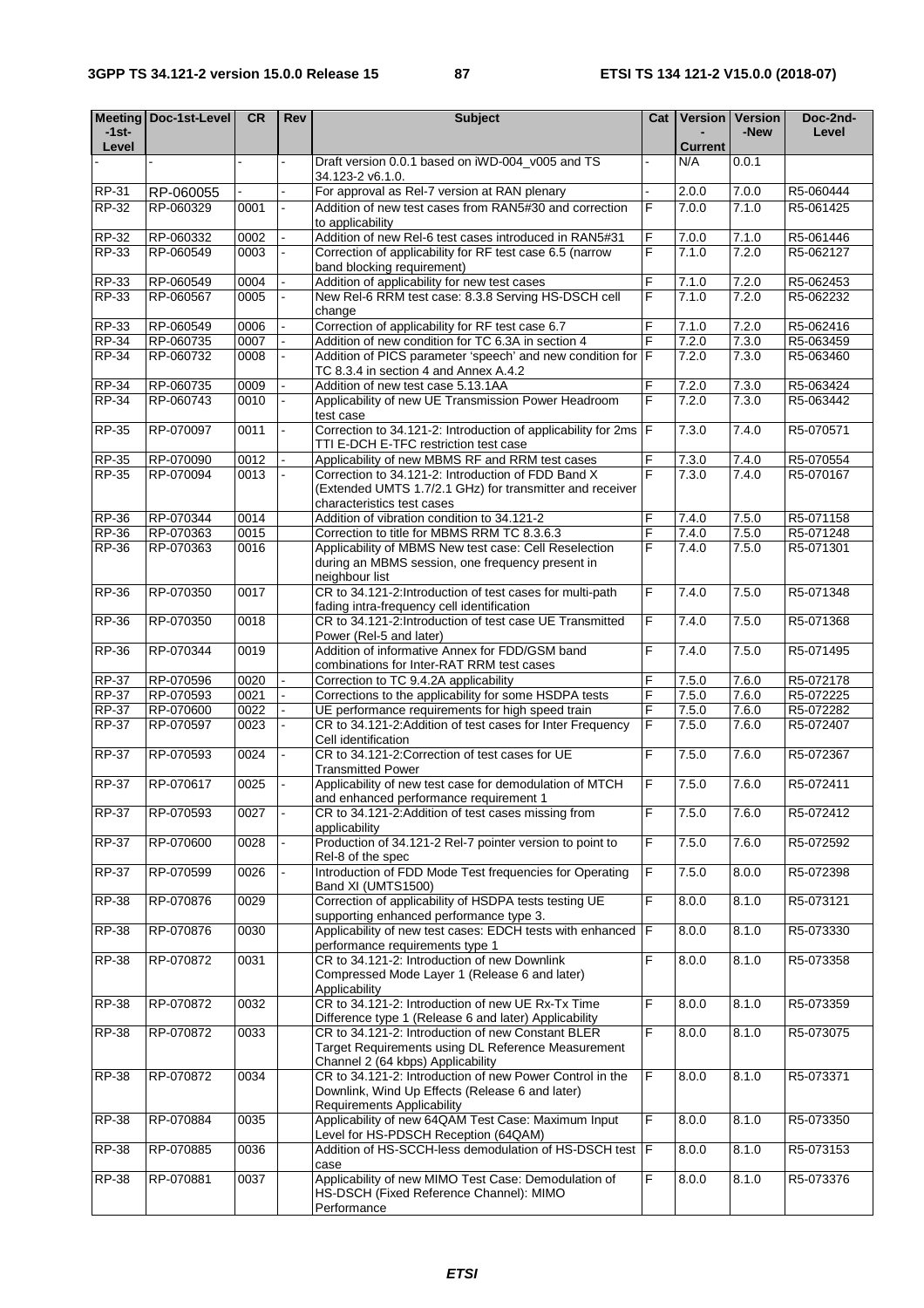| $-1$ st $-$  | Meeting   Doc-1st-Level | <b>CR</b> | <b>Rev</b> | <b>Subject</b>                                                                                                                                           | Cat |         | Version   Version<br>-New | Doc-2nd-<br>Level |
|--------------|-------------------------|-----------|------------|----------------------------------------------------------------------------------------------------------------------------------------------------------|-----|---------|---------------------------|-------------------|
| Level        |                         |           |            |                                                                                                                                                          |     | Current |                           |                   |
| <b>RP-39</b> | RP-080095               | 0038      |            | CR to 34.121-2: Introduction of power control in the<br>downlink for F-DPCH Applicability                                                                | F   | 8.1.0   | 8.2.0                     | R5-080388         |
| <b>RP-39</b> | RP-080095               | 0039      |            | Correction to 34.121-2 HSDPA tests' applicabilities for<br>Enhanced Performance type 1 and type 3 terminals.                                             | F   | 8.1.0   | 8.2.0                     | R5-080246         |
| RP-39        | RP-080093               | 0040      |            | Corrections to applicability of CQI test cases 9.3.1 to 9.3.6                                                                                            | F   | 8.1.0   | 8.2.0                     | R5-080251         |
| <b>RP-39</b> | RP-080107               | 0041      |            | Addition of new test cases for 64QAM Single Link<br>Performance                                                                                          | F   | 8.1.0   | 8.2.0                     | R5-080264         |
| <b>RP-39</b> | RP-080108               | 0042      |            | CR to 34.121-2: Introduction of UE Transmitter 16-QAM<br>Applicability                                                                                   | F   | 8.1.0   | 8.2.0                     | R5-080396         |
| <b>RP-39</b> | RP-080105               | 0043      |            | Applicability of new MIMO Test case: HS-SCCH Detection<br>Performance: HS-SCCH Type M Performance                                                        | F   | 8.1.0   | 8.2.0                     | R5-080171         |
|              |                         |           |            | Completion of history table                                                                                                                              |     | 8.2.0   | 8.2.1                     |                   |
| <b>RP-40</b> | RP-080370               | 0044      |            | CR to 34.121-2: Introduction of Bands XII XIII and XIV                                                                                                   | F.  | 8.2.1   | 8.3.0                     | R5-081434         |
| <b>RP-40</b> | RP-080427               | 0045      |            | (UMTS700 MHz) Applicability<br>CR to 34.121-2: Correction to test case 8.7.3C: UE                                                                        | F   | 8.2.1   | 8.3.0                     | R5-81438          |
|              |                         |           |            | <b>Transmitted Power Applicability</b>                                                                                                                   | F   |         |                           |                   |
| <b>RP-40</b> | RP-080364               | 0046      |            | Correction to 34.121-2 HSDPA tests' applicabilities for<br>Enhanced Performance type 1 type 2 and type 3<br>terminals.                                   |     | 8.2.1   | 8.3.0                     | R5-081222         |
| <b>RP-40</b> | RP-080365               | 0047      |            | Correction to applicability of MBMS RF performance test<br>case 11.2A                                                                                    | F   | 8.2.1   | 8.3.0                     | R5-081448         |
| <b>RP-40</b> | RP-080363               | 0048      |            | Deletion of PICS 'Support of UE assisted Network<br>Assisted GPS' from 34.121-2                                                                          | F   | 8.2.1   | 8.3.0                     | R5-081439         |
| <b>RP-41</b> | RP-080740               | 0049      |            | ICS for TC5.13.1AAA (EVM and IQ offset)                                                                                                                  | F   | 8.3.1   | 8.4.0                     | R5-083386         |
| <b>RP-41</b> | RP-080554               | 0050      |            | Multi_RAT Capability condition removal                                                                                                                   | F   | 8.3.1   | 8.4.0                     | R5-083396         |
| <b>RP-41</b> | RP-080554               | 0051      |            | Multi_RAT Capability condition removal                                                                                                                   | F   | 8.3.1   | 8.4.0                     | R5-083831         |
| <b>RP-42</b> | RP-080955               | 0052      |            | Clarification of titles for MIMO test cases 9.3.7A and<br>9.3.7B                                                                                         | F   | 8.4.0   | 8.5.0                     | R5-085172         |
| $RP-42$      | RP-080956               | 0053      |            | Applicability changes for Demodulation of HS-DSCH in<br>34.121-2.                                                                                        | F   | 8.4.0   | 8.5.0                     | R5-085734         |
| <b>RP-43</b> | RP-090204               | 0054      |            | Correction to titles of test cases 3 and 4 in TC 7.9.1                                                                                                   | F   | 8.5.0   | 8.6.0                     | R5-090092         |
| <b>RP-43</b> | RP-090203               | 0058      |            | Introduction of requirements for UE UL power control<br>operation with discontinuous UL DPCCH transmission<br>operation                                  | F   | 8.5.0   | 8.6.0                     | R5-090098         |
| <b>RP-43</b> | RP-090204               | 0055      |            | Applicability changes to CQI test cases                                                                                                                  | F   | 8.5.0   | 8.6.0                     | R5-091072         |
| <b>RP-43</b> | RP-090218               | 0056      |            | Add applicability for the new test cases in Section 9.3.7                                                                                                | F   | 8.5.0   | 8.6.0                     | R5-091096         |
| <b>RP-43</b> | RP-090218               | 0057      |            | Applicability changes in 34.121-2 for HSDPA<br>demodulation tests                                                                                        | F   | 8.5.0   | 8.6.0                     | R5-091107         |
| <b>RP-44</b> | RP-090433               | 0059      |            | Adding test 9.2.3E applicability                                                                                                                         | F   | 8.6.0   | 8.7.0                     | R5-092173         |
| <b>RP-44</b> | RP-090444               | 0060      |            | New HSDPA demodulation test for MIMO + 64QAM into<br>34.121-2                                                                                            | F   | 8.6.0   | 8.7.0                     | R5-092632         |
| <b>RP-44</b> | RP-090442               | 0061      |            | Applicability of New TC9.2.1L -- Single Link Performance -<br>Enhanced Performance Requirements Type 3i - QPSK,<br>Fixed Reference Channel (FRC) H-Set 6 | IF. | 8.6.0   | 8.7.0                     | R5-092655         |
| <b>RP-45</b> | RP-090791               | 0062      |            | Correction of ICS proforma tables for test loop mode 1 (UL F<br>RLC SDU block size)                                                                      |     | 8.7.0   | 8.8.0                     | R5-094820         |
| <b>RP-45</b> | RP-090807               | 0063      |            | Update to 34.121-2                                                                                                                                       | F   | 8.7.0   | 8.8.0                     | R5-094975         |
| <b>RP-45</b> | RP-090791               | 0064      |            | Correction to the condition of C_RF55 of 34.121-2                                                                                                        | F   | 8.7.0   | 8.8.0                     | R5-094312         |
| <b>RP-45</b> | RP-090791               | 0065      |            | Removing Table A.3 in TS 34.121-2                                                                                                                        | F   | 8.7.0   | 8.8.0                     | R5-094590         |
| <b>RP-45</b> | RP-090791               | 0066      |            | Correction of applicability of test case 7.8.1                                                                                                           | F   | 8.7.0   | 8.8.0                     | R5-094825         |
| <b>RP-45</b> | RP-090791               | 0067      |            | Change C_RF51 to void of 34.121-2                                                                                                                        | F   | 8.7.0   | 8.8.0                     | R5-094963         |
| <b>RP-45</b> | RP-090793               | 1170      |            | Changes to applicabilities of CQI test cases in TS 34.121-<br>2                                                                                          | F   | 8.7.0   | 8.8.0                     | R5-094242         |
| <b>RP-46</b> | RP-091124               | 0068      |            | Updates to Applicability table corresponding to DC-<br><b>HSDPA</b> tests                                                                                | F   | 8.8.0   | 8.9.0                     | R5-096285         |
| <b>RP-46</b> | RP-091124               | 0069      | 1          | Addition of DC-HSDPA receiver tests into TS 34.121-2                                                                                                     | F   | 8.8.0   | 8.9.0                     | R5-095930         |
| <b>RP-47</b> | RP-100159               | 0070      |            | Introduction of enhanced serving HS-DSCH cell change<br>test case into TS 34.121-2                                                                       | F   | 8.9.0   | 8.10.0                    | R5-100142         |
| <b>RP-47</b> | RP-100139               | 0071      |            | Title change for test case in TC 8.3.5.4 in TS 34.121-2                                                                                                  | F   | 8.9.0   | 8.10.0                    | R5-100150         |
| <b>RP-47</b> | RP-100149               | 0072      |            | Updates to test applicability section of 34.121-2 related to<br>DC-HSDPA type3i requirement                                                              | F   | 8.9.0   | 8.10.0                    | R5-100212         |
| <b>RP-47</b> | RP-100154               | 0073      |            | CR to 34.121-2: Update baseline implementation<br>capabilities with extended UMTS1500 operating bands                                                    | F   | 8.9.0   | 8.10.0                    | R5-100558         |
| <b>RP-47</b> | RP-100140               | 0074      |            | Applicability corrections and additions for HSDPA test<br>cases                                                                                          | F   | 8.9.0   | 8.10.0                    | R5-100904         |
| <b>RP-47</b> |                         |           |            | Updated to v9.0.0 with no change                                                                                                                         |     | 8.10.0  | 9.0.0                     |                   |
| <b>RP-48</b> | RP-100519               | 0075      |            | Introduction of E-AI detection performance test case into<br>TS 34.121-2                                                                                 | F   | 9.0.0   | 9.1.0                     | R5-103504         |
| <b>RP-48</b> | RP-100507               | 0076      |            | Including test cases 5.2C and 5.2D into TS 34.121-2                                                                                                      | F   | 9.0.0   | 9.1.0                     | R5-103508         |
| <b>RP-48</b> | RP-100521               | 0078      |            | Support for UMTS/LTE 800 MHz for Europe in 34.121-2                                                                                                      | F   | 9.0.0   | 9.1.0                     | R5-103768         |
| <b>RP-49</b> | RP-100808               | 0079      |            | Correction 34.121-2 Table 1 TC 7.8.1A_add test 1                                                                                                         | F   | 9.1.0   | 9.2.0                     | R5-104189         |
| <b>RP-49</b> | RP-100810               | 0080      |            | Addition of TC 5.13.2A and TC 5.13.2B into TS 34.121-2                                                                                                   | F   | 9.1.0   | 9.2.0                     | R5-104374         |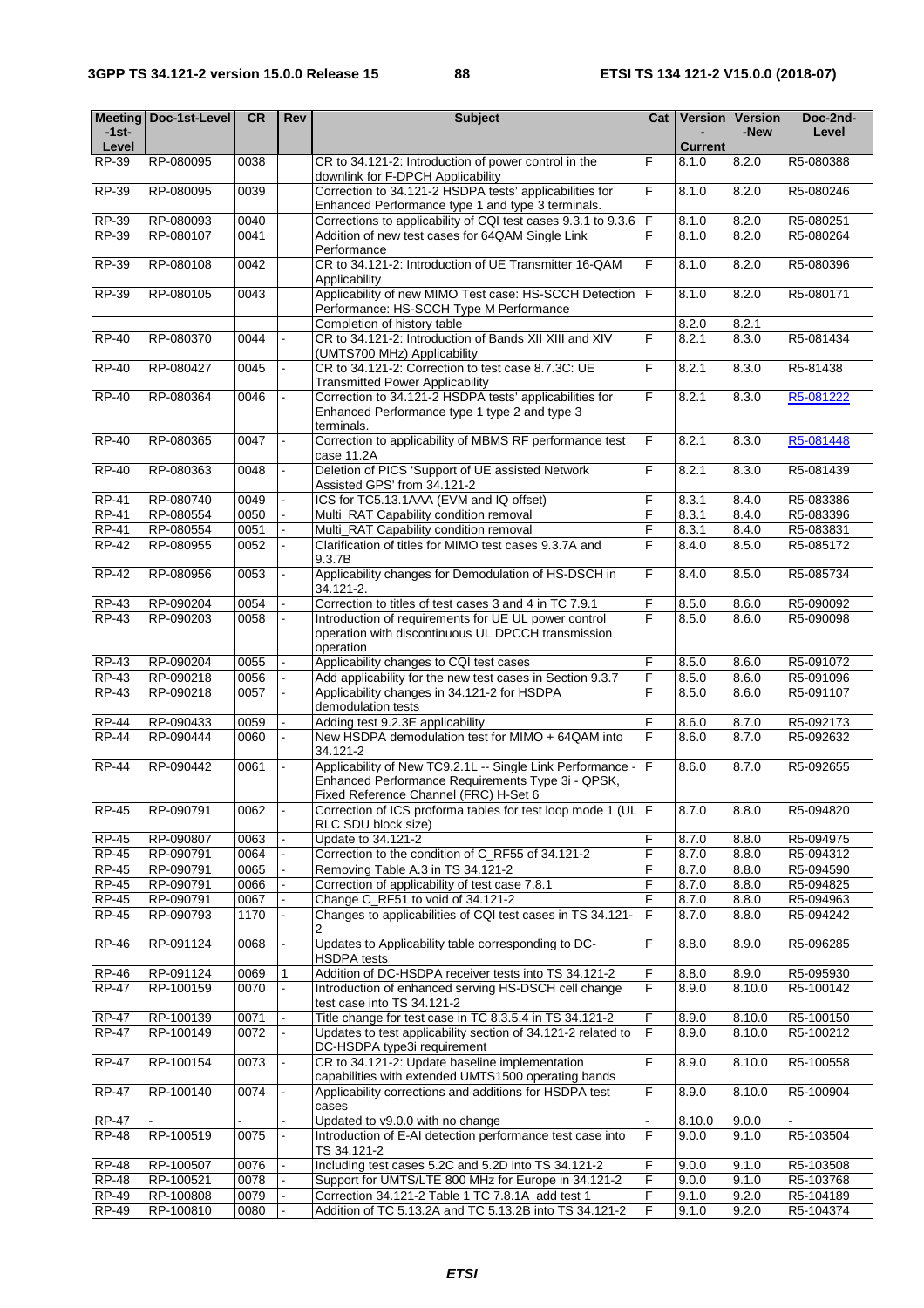| $-1$ st-<br>Level       | Meeting   Doc-1st-Level | <b>CR</b>         | Rev | <b>Subject</b>                                                                                                                   | Cat            | <b>Version</b><br><b>Current</b> | <b>Version</b><br>-New | Doc-2nd-<br>Level      |
|-------------------------|-------------------------|-------------------|-----|----------------------------------------------------------------------------------------------------------------------------------|----------------|----------------------------------|------------------------|------------------------|
| $RP-49$                 | RP-100811               | 0081              |     | Addition of CQI fading test case for 64QAM UEs into TS<br>34.121-2                                                               | F              | 9.1.0                            | 9.2.0                  | R5-104381              |
| <b>RP-49</b>            | RP-100811               | $\overline{00}82$ |     | Modification of MIMO CQI fading test case names                                                                                  | F              | 9.1.0                            | 9.2.0                  | R5-104385              |
| <b>RP-49</b>            | RP-100812               | 0083              |     | 34121-2 General update to add-E-UTRA TCs applicability<br>and editorials                                                         | F              | 9.1.0                            | 9.2.0                  | R5-104838              |
| <b>RP-49</b>            | RP-100808               | 0084              |     | Correction 34.121-2 TC7.8.1 add test 2                                                                                           | F              | 9.1.0                            | 9.2.0                  | R5-104841              |
| $RP-49$                 | RP-100811               | 0085              |     | Applicability for TC 5.4.4A (out of synch handling / RX<br>diversity)                                                            | F              | 9.1.0                            | 9.2.0                  | R5-104842              |
| <b>RP-49</b>            | RP-100808               | 0086              |     | 34.121-2 Correction to the applicability of test case 9.2.1F, F<br>9.2.1J, 9.2.2D, and 9.2.3D                                    |                | 9.1.0                            | 9.2.0                  | R5-104858              |
| $RP-50$                 | RP-101146               | 0087              |     | Applicability change to TC 9.3.7A and 9.3.7B in TS<br>34.121-2                                                                   | F              | 9.2.0                            | 9.3.0                  | R5-106415              |
| <b>RP-50</b>            | RP-101160               | 0088              |     | Update of applicability of legacy HSDPA performance test<br>cases for UE HS-DSCH Physical Layer category 25 to 28                | F              | 9.2.0                            | 9.3.0                  | R5-106838              |
| <b>RP-51</b>            | RP-110155               | 0089              |     | Correction to the conditions on C_RF28 and C_RF33 to<br>include category 7 of HSUPA                                              | F              | 9.3.0                            | 9.4.0                  | R5-110135              |
| <b>RP-51</b>            | RP-110155               | 0090              |     | Clarification of CQI reporting requirement applicability                                                                         | F              | 9.3.0                            | 9.4.0                  | R5-110465              |
| <b>RP-51</b>            | RP-110177               | 0091              |     | Update to 34.121-2                                                                                                               | F              | 9.3.0                            | 9.4.0                  | R5-110659              |
| <b>RP-51</b>            | RP-110155               | 0093              |     | Change the reference document of item A.7/18 for<br>"Support of F-DPCH".                                                         | F              | 9.3.0                            | 9.4.0                  | R5-110857              |
| <b>RP-51</b>            | RP-110155               | 0092              |     | Applicability for features not supported in all supporter<br>bands                                                               | F              | 9.3.0                            | 9.4.0                  | R5-110922              |
| <b>RP-52</b>            | RP-110652               | 0094              |     | Correction to Band XII frequency range in 34.121-2                                                                               | F              | 9.4.0                            | 9.5.0                  | R5-112134              |
| <b>RP-52</b>            | RP-110643               | 0095              |     | Applicability changes to TC 8.7.10 - 8.7.13                                                                                      | F              | 9.4.0                            | 9.5.0                  | R5-112201              |
| <b>RP-52</b><br>$RP-52$ | RP-110667<br>RP-110638  | 0096<br>0097      |     | Addition of DB-DC-HSDPA into 34.121-2<br>Reduction of duplicated tests for DC-HSDPA capable UE's  F                              | F              | 9.4.0<br>9.4.0                   | 9.5.0<br>9.5.0         | R5-112848<br>R5-112869 |
|                         |                         |                   |     | in 34.121-2                                                                                                                      |                |                                  |                        |                        |
| RP-53<br><b>RP-53</b>   | RP-111134<br>RP-111149  | 0098<br>0099      |     | Modification of the table A.11 in 34.121<br>Correction to the DB-DC test cases applicability of 34.121-                          | F<br>F         | 9.5.0<br>9.5.0                   | 9.6.0<br>9.6.0         | R5-113149<br>R5-114030 |
|                         |                         |                   |     | 2                                                                                                                                |                |                                  |                        |                        |
| $RP-53$                 | RP-111150               | 0100              |     | Adding recommended test case applicability for DC-<br>HSUPA test cases into 34.121-2                                             | F              | 9.5.0                            | 9.6.0                  | R5-114083              |
| $RP-53$                 | RP-111154               | 0101              |     | Introduction of applicability of HS-SCCH Type 3<br>Performance Single Stream restriction test                                    | F              | 9.5.0                            | 9.6.0                  | R5-114090              |
| $RP-53$                 | RP-111146               | 0102              |     | Addition of applicability for new test case of system<br>information acquisition for CSG cell                                    | F              | 9.5.0                            | 9.6.0                  | R5-114107              |
| $RP-53$                 | RP-111154               | 0103              |     | Update to 34.121-2                                                                                                               | F              | 9.6.0                            | 10.0.0                 | R5-114108              |
| <b>RP-53</b>            | RP-111132               | 0104              |     | Correction to test case applicability for 6.3A and 6.3B                                                                          | F              | 9.6.0                            | 10.0.0                 | R5-114114              |
| <b>RP-54</b><br>$RP-54$ | RP-111595<br>RP-111594  | 0106<br>0107      |     | Introduction of new ACLR test case for DC-HSUPA<br>Introduction of new DB-DC-HSDPA test cases 9.2.1GB,                           | F<br>F         | 10.0.0<br>10.0.0                 | 10.1.0<br>10.1.0       | R5-115153<br>R5-115156 |
| <b>RP-54</b>            | RP-111598               | 0108              |     | 9.2.1IB and 9.2.1KB<br>Update to 34.121-2                                                                                        | F              | 10.0.0                           | 10.1.0                 | R5-115410              |
| <b>RP-54</b>            | RP-111594               | 0109              |     | Update to 34.121-2                                                                                                               | F              | 10.0.0                           | 10.1.0                 | R5-115412              |
| RP-54                   | RP-111597               | 0110              |     | Adding band XXII (3500MHz) to 34.121-2                                                                                           | F              | 10.0.0                           | 10.1.0                 | R5-115811              |
| <b>RP-54</b>            | RP-111598               | 0111              |     | Introduction of applicability of HS-SCCH Type 3<br>performance single stream restriction-STTD disabled-                          | F              | 10.0.0                           | 10.1.0                 | R5-115861              |
| <b>RP-54</b>            | RP-111598               | 0112              |     | asymmetric CPICHs test<br>Introduction of applicability of HS-SCCH Type 3<br>performance single stream restriction-STTD enabled- | F              | 10.0.0                           | 10.1.0                 | R5-115862              |
| <b>RP-54</b>            | RP-111594               | 0113              |     | asymmetric CPICHs test<br>Modification for the deficiency explanation of the                                                     | F              | 10.0.0                           | 10.1.0                 | R5-115864              |
|                         |                         |                   |     | duplicated tests for DC-HSDPA capable UE's in 34.121-2                                                                           |                |                                  |                        |                        |
| <b>RP-54</b>            | RP-111595               | 0114              |     | Transmit Intermodulation for DC-HSUPA (applicability)                                                                            | F              | 10.0.0                           | 10.1.0                 | R5-115872              |
| $RP-54$                 | RP-111571               | 0115              |     | Modification of Applicability tests conditions according to<br>comments column of applicability table in TS 34.121-2             | F              | 10.0.0                           | 10.1.0                 | R5-115873              |
| <b>RP-55</b>            | RP-120193               | 0116              |     | CR Update TCs 9.3.1BA & 9.3.2AA for DB-DC-HSDPA<br>CQI reporting                                                                 | F              | 10.1.0                           | 10.2.0                 | R5-120298              |
| <b>RP-55</b>            | RP-120174               | 0117              |     | Correction to TC 9.2.1J title and the name and release for<br>9.2.1JA in TS 34.121-2                                             | $\overline{F}$ | 10.1.0                           | 10.2.0                 | R5-120309              |
| <b>RP-55</b>            | RP-120194               | 0118              |     | Introduction of new spurious emissions test case for DC-<br><b>HSUPA</b>                                                         | F              | 10.1.0                           | 10.2.0                 | R5-120350              |
| <b>RP-55</b>            | RP-120194               | 0119              |     | Addition of DC-HSUPA test cases in 34.121-2                                                                                      | F              | 10.1.0                           | 10.2.0                 | R5-120862              |
| <b>RP-55</b>            | RP-120201               | 0120              |     | Applicability changes for TC 9.2.1FC and 9.2.1FD                                                                                 | F              | 10.1.0                           | 10.2.0                 | R5-120864              |
| <b>RP-55</b>            | RP-120198               | 0121              |     | Corrections to the applicability of HS-SCCH Type 3<br>Performance for MIMO only with single-stream restriction                   | F              | 10.1.0                           | 10.2.0                 | R5-120889              |
| <b>RP-55</b>            | RP-120193               | 0122              |     | Addition of test case 9.2.1LB (HSDPA, type 3i, Dual Band<br>Dual Cell) to 34.121-2                                               | F              | 10.1.0                           | 10.2.0                 | R5-120898              |
| <b>RP-56</b>            | RP-120635               | 0123              |     | Change the content of C_RF53 to 'Void'                                                                                           | F              | 10.2.0                           | 10.3.0                 | R5-121153              |
| <b>RP-56</b>            | RP-120660               | 0124              |     | Adding band XXV into ICS proforma tables                                                                                         | F              | 10.2.0                           | 10.3.0                 | R5-121643              |
| RP-56                   | RP-120664               | 0125              |     | Applicability changes for TC 9.2.1HC and 9.2.1HD                                                                                 | F              | 10.2.0                           | 10.3.0                 | R5-121915              |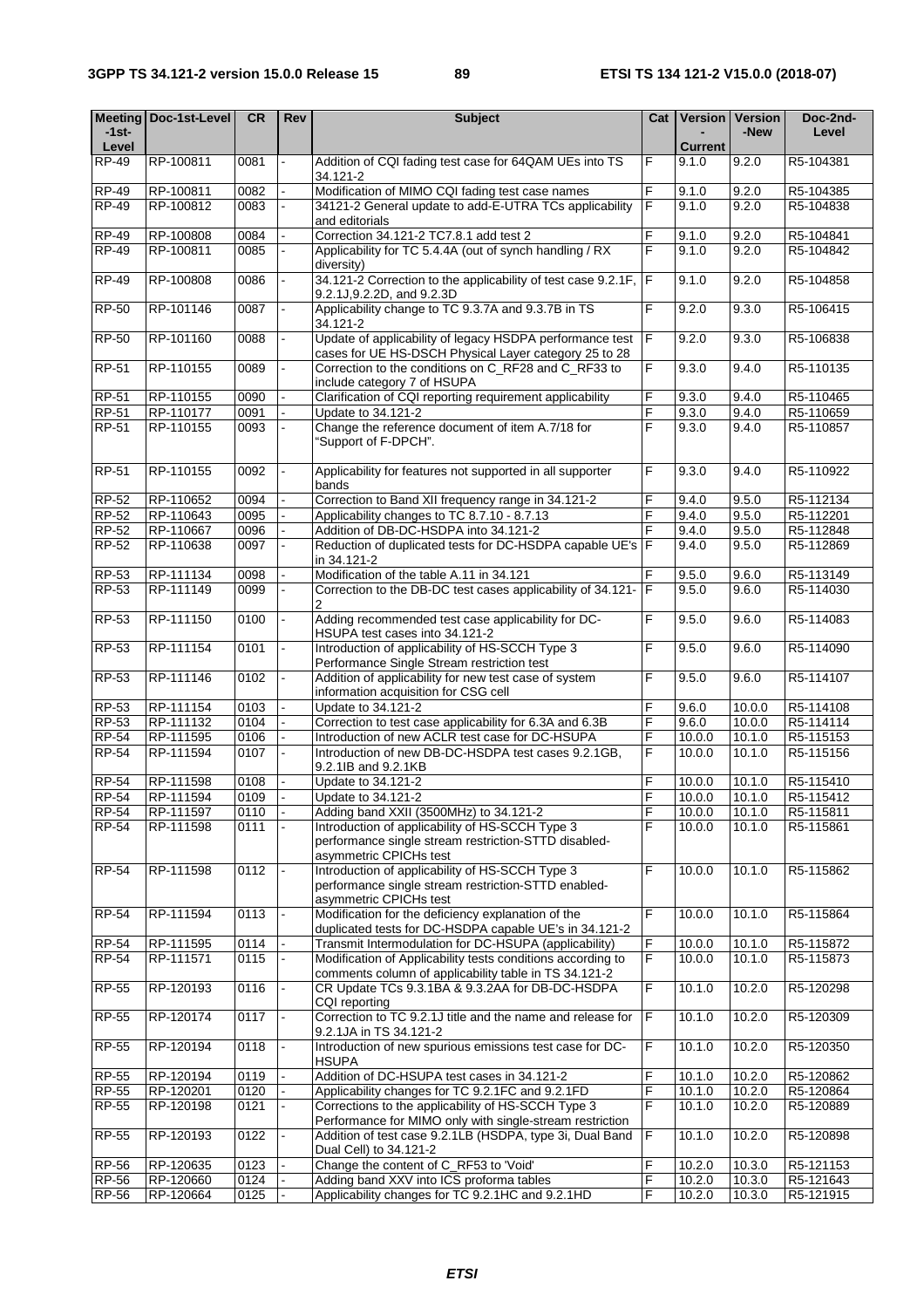| $-1st-$<br>Level | <b>Meeting Doc-1st-Level</b> | <b>CR</b> | Rev            | <b>Subject</b>                                                                                                                                 | Cat | Current | <b>Version   Version</b><br>-New | Doc-2nd-<br>Level |
|------------------|------------------------------|-----------|----------------|------------------------------------------------------------------------------------------------------------------------------------------------|-----|---------|----------------------------------|-------------------|
| <b>RP-56</b>     | RP-120649                    | 0126      |                | Update to 34.121-2 for TCs 9.3.1BA & 9.3.2AA for DB-DC-   F<br><b>HSDPA CQI reporting</b>                                                      |     | 10.2.0  | 10.3.0                           | R5-121917         |
| <b>RP-57</b>     | RP-121120                    | 0127      |                | Adding band XXVI into ICS proforma tables                                                                                                      | F   | 10.3.0  | 10.4.0                           | R5-123578         |
| <b>RP-57</b>     | RP-121115                    | 0128      |                | Applicability changes for test case 9.2.1LC and 9.2.1LD                                                                                        | F   | 10.3.0  | 10.4.0                           | R5-123968         |
| <b>RP-57</b>     | RP-121089                    | 0129      |                | Specifying redundant test cases in 34.121-2                                                                                                    | F   | 10.3.0  | 10.4.0                           | R5-123976         |
| <b>RP-58</b>     | RP-121680                    | 0130      |                | Adding applicability for many 4C-HSDPA tests into TS<br>34.121-2                                                                               | F   | 10.4.0  | 10.5.0                           | R5-125259         |
| <b>RP-58</b>     | RP-121655                    | 0131      |                | Correction to applicability of inter-RAT measurement<br>related TCs(TS34.121-2)                                                                | F   | 10.4.0  | 10.5.0                           | R5-125863         |
| <b>RP-58</b>     | RP-121673                    | 0133      |                | Adding missing DC-HSUPA test cases to 34.121-2                                                                                                 | F   | 10.4.0  | 10.5.0                           | R5-125913         |
| <b>RP-58</b>     | RP-121665                    | 0134      |                | Addition of Test Case applicability for new RRM Test Case   F<br>8.4.3.1A                                                                      |     | 10.4.0  | 10.5.0                           | R5-125915         |
| <b>RP-58</b>     | RP-121680                    | 0135      |                | Applicability changes for test case 9.2.1GC and 9.2.1GD                                                                                        | F   | 10.4.0  | 10.5.0                           | R5-125919         |
| <b>RP-58</b>     | RP-121654                    | 0136      |                | Removing redundant testing for Type3/Type3i UEs<br>(34.121-2)                                                                                  | F   | 10.4.0  | 10.5.0                           | R5-125928         |
| $RP-59$          | RP-130155                    | 0137      |                | Applicability update to Chapter 6 and 9 test cases for 4C-<br><b>HSDPA</b>                                                                     | F   | 10.5.0  | 10.6.0                           | R5-130976         |
| <b>RP-60</b>     | RP-130621                    | 0138      |                | Applicability update to Chapter 6 test cases for 4C-HSDPA                                                                                      | F   | 10.6.0  | 10.7.0                           | R5-132109         |
| <b>RP-61</b>     | RP-131124                    | 0139      |                | Addition of applicabilities for RSRQ based reselection TC                                                                                      | F   | 10.7.0  | 10.8.0                           | R5-133216         |
| <b>RP-61</b>     | RP-131097                    | 0140      |                | 34.121-2 specification clean up                                                                                                                | F   | 10.7.0  | 10.8.0                           | R5-133719         |
| <b>RP-61</b>     | RP-131121                    | 0141      |                | Updating applicability for Chapter 5 UL CLTD test cases.                                                                                       | F   | 10.8.0  | 11.0.0                           | R5-133881         |
| $RP-62$          | RP-131881                    | 0143      |                | Addition of new UL OLTD test cases                                                                                                             | F   | 11.0.0  | 11.1.0                           | R5-134335         |
| $RP-62$          | RP-131885                    | 0144      |                | Update of titles in applicability table for legacy RRM test<br>cases due to introduction of Further Enhancement to<br>CELL_FACH RRM test cases | F   | 11.0.0  | 11.1.0                           | R5-134974         |
| $RP-63$          | RP-140324                    | 0145      |                | Adding test cases 5.4.3C and 5.4.3D into TS 34.121-2                                                                                           | F   | 11.1.0  | 11.2.0                           | R5-140387         |
| RP-63            | RP-140324                    | 0146      |                | Addition of applicability for new UL OLTD test cases                                                                                           | F   | 11.1.0  | 11.2.0                           | R5-140860         |
| RP-63            | R5-140328                    | 0147      |                | Introduction of enh CELL_FACH test cases to TS34.121-2 F                                                                                       |     | 11.1.0  | 11.2.0                           | R5-140862         |
| $RP-63$          | RP-140324                    | 0148      |                | Correction to applicability of UL CLTD test cases                                                                                              | F   | 11.1.0  | 11.2.0                           | R5-141002         |
| $RP-64$          | RP-140817                    | 0149      |                | Update of applicability for 4C-HSDPA in the Table 1.                                                                                           | F   | 11.2.0  | 11.3.0                           | R5-142163         |
| $RP-64$          | RP-140831                    | 0150      |                | Introduction of new EVM test cases for uplink CLTD in TS<br>34.121-2                                                                           | F   | 11.2.0  | 11.3.0                           | R5-142221         |
| <b>RP-64</b>     | RP-140835                    | 0151      |                | Adding Applicability statements to several enh<br>CELL_FACH test cases                                                                         | F   | 11.2.0  | 11.3.0                           | R5-142453         |
| <b>RP-64</b>     | RP-140837                    | 0152      |                | Reinsertion of accidentally deleted applicabilities 5.9C and<br>5.9D                                                                           | F   | 11.2.0  | 11.3.0                           | R5-142585         |
| <b>RP-64</b>     | RP-140831                    | 0153      |                | Introduction of new test cases for uplink OLTD in TS<br>34.121-2                                                                               | F   | 11.2.0  | 11.3.0                           | R5-143125         |
| RP-64            | RP-140831                    | 0154      |                | Applicability update to newly added chapter-5 test cases<br>with UL-CLTD                                                                       | F   | 11.2.0  | 11.3.0                           | R5-143126         |
| $RP-64$          | RP-140831                    | 0155      |                | Update for 34.121-2 UL-OLTD and CLTD                                                                                                           | F   | 11.2.0  | 11.3.0                           | R5-143127         |
| <b>RP-65</b>     | RP-141593                    | 0156      |                | Addition of test case applicability for Occupeid Bandwith<br>for OLTD / CLTD                                                                   | F   | 11.3.0  | 11.4.0                           | R5-144516         |
| RP-65            | RP-141592                    | 0158      |                | Applicability update for Multiflow HSDPA test cases                                                                                            | F   | 11.3.0  | 11.4.0                           | R5-144863         |
| <b>RP-66</b>     | RP-142051                    | 0159      |                | Update of ICS table for Enhanced Receiver type<br>declaration                                                                                  | F   | 11.4.0  | 11.5.0                           | R5-145538         |
| RP-66            | RP-142056                    | 0160      |                | Add a new table for DB-DC-HSDPA enhance performance   F<br>test cases                                                                          |     | 11.4.0  | 11.5.0                           | R5-145914         |
| <b>RP-67</b>     | RP-150905                    | 0161      | $\overline{1}$ | Addition of frequency UTRA band 32                                                                                                             | F   | 11.5.0  | 12.0.0                           | R5-151890         |
| RP-69            | RP-151426                    | 0162      |                | Applicability for Receiver Spurious emissions test case for<br>DB-DC-HSDPA in DL-only bands                                                    | F   | 12.0.0  | 12.1.0                           | R5-153616         |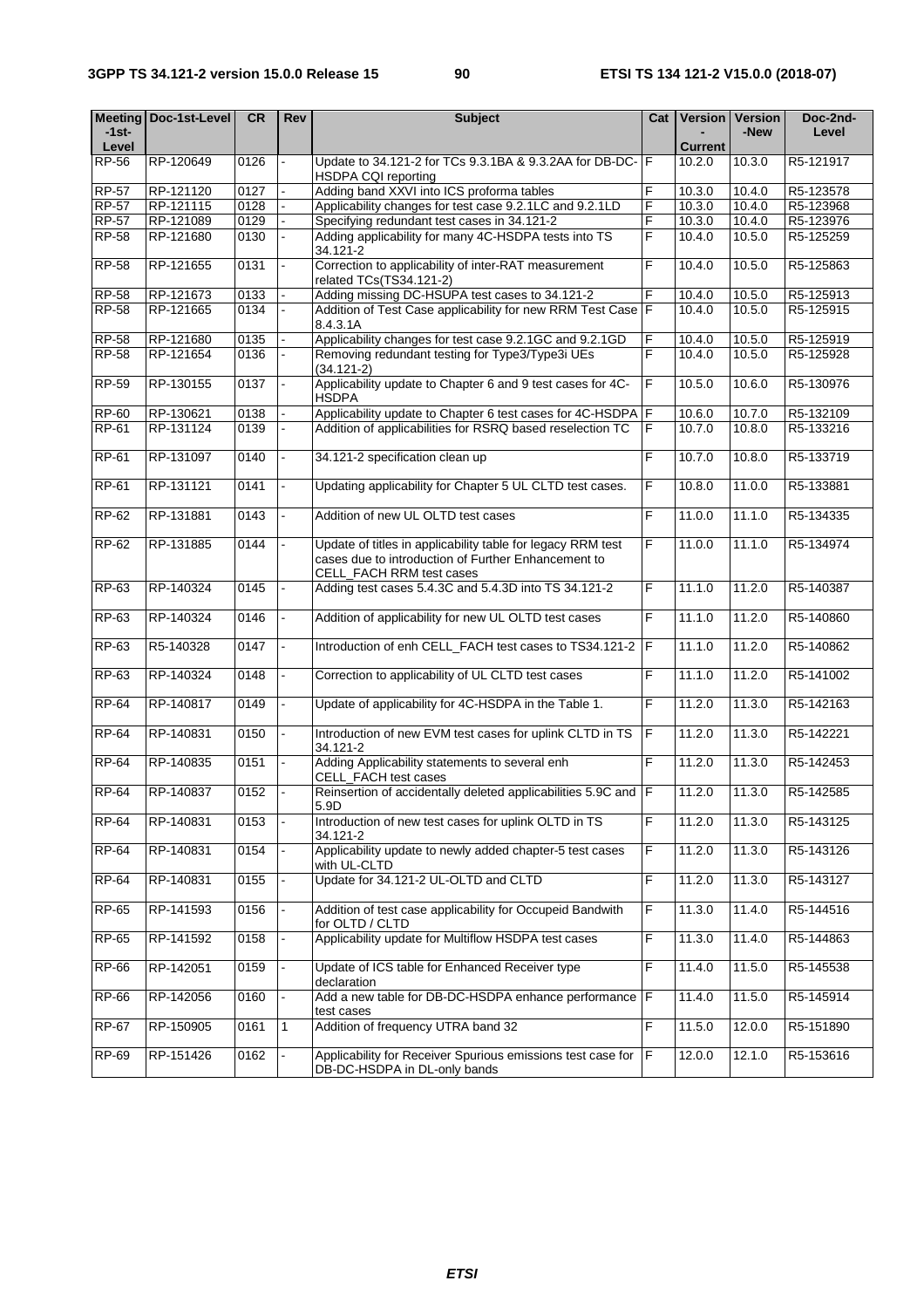| $-1st-$      | Meeting   Doc-1st-Level | <b>CR</b> | Rev | <b>Subject</b>                                                                                                                                    | Cat | <b>Version</b> | <b>Version</b><br>-New | Doc-2nd-<br>Level |
|--------------|-------------------------|-----------|-----|---------------------------------------------------------------------------------------------------------------------------------------------------|-----|----------------|------------------------|-------------------|
| Level        |                         |           |     |                                                                                                                                                   |     | <b>Current</b> |                        |                   |
| RP-69        |                         |           |     | update of the "non-specific references" in section 2<br>according to the approved R5-153582 and an action point<br>on ETSI MCC                    |     | 12.0.0         | 12.1.0                 |                   |
| <b>RP-71</b> | RP-160100               | 0165      |     | Applicability update for Enhanced UTRA DCH test cases                                                                                             | F   | 12.1.0         | 12.2.0                 | R5-160897         |
| <b>RP-72</b> | RP-160832               | 0168      |     | Applicability update for Enhanced UTRA DCH test cases                                                                                             | F   | 12.2.0         | 12.3.0                 | R5-162876         |
| <b>RP-73</b> | RP-161439               | 0169      |     | Correction of ICS table for EUTRA Feature group<br>indicators declaration                                                                         | F   | 12.3.0         | 12.4.0                 | R5-166020         |
| <b>RP-73</b> | RP-161439               | 0170      |     | Editorial changes for PICS XML conversion                                                                                                         | F   | 12.3.0         | 12.4.0                 | R5-166293         |
| <b>RP-74</b> | RP-162101               | 0171      |     | Correction to the test case numbering for sub-test of the<br>blocking testing                                                                     | F   | 12.4.0         | 12.5.0                 | R5-169085         |
| <b>RP-74</b> | RP-162101               | 0172      |     | Add New column to handle test case release related<br>information when converting to XML format                                                   | F   | 12.4.0         | 12.5.0                 | R5-169086         |
| <b>RP-75</b> |                         |           |     | Administrative release upgrade to match the release of<br>3GPP TS 34.121-1 which was upgraded at RAN#74 to<br>Rel-14 due to Rel-14 relevant CR(s) |     | 12.5.0         | 13.0.0                 |                   |
| <b>RP-75</b> |                         |           |     | Administrative release upgrade to match the release of<br>3GPP TS 34.121-1 which was upgraded at RAN#74 to<br>Rel-14 due to Rel-14 relevant CR(s) |     | 13.0.0         | 14.0.0                 |                   |
| <b>RP-76</b> | RP-171363               | 0173      |     | Correction to Table 4.1-1.                                                                                                                        | Ē   | 14.0.0         | 14.1.0                 | R5-173337         |
| RP-80        |                         |           |     | administratively upgraded to Rel-15 with no change                                                                                                |     | 14.1.0         | 15.0.0                 |                   |